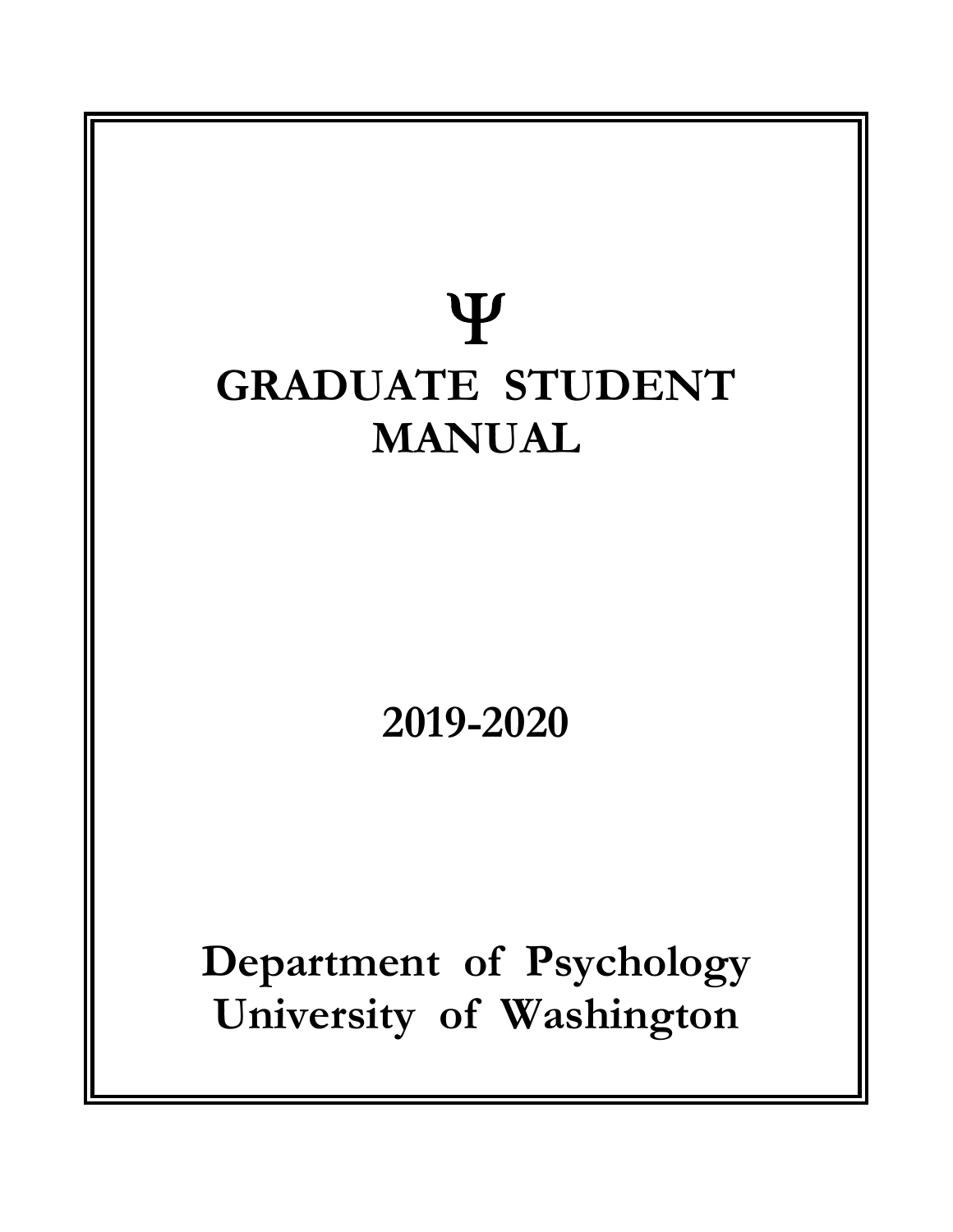The information in this manual is designed to be a quick guide to all the information that you ought to know about procedures, polices, and miscellany of the Psychology Department and the UW Graduate School. Any University, Graduate School, and Departmental policies not included here have not, by that omission, ceased to exist. Consult the UW General Catalog for University rules and procedures for graduate requirements. Keep this guide as a reference throughout your program. You may receive revisions that should be added to this packet. If you think there is misleading or missing information, please make this known to the Director of Graduate Training or the Graduate Program Advisor.

This Manual is revised annually. Suggestions are welcome. Please send your suggestions to:

Jeanny Mai jeanny@uw.edu Sapna Cheryan scheryan@uw.edu

Representative of the Graduate Program Action Committee (GPAC):

Melissa Gasser mlgasser@uw.edu Jessica Glazier iglazier@uw.edu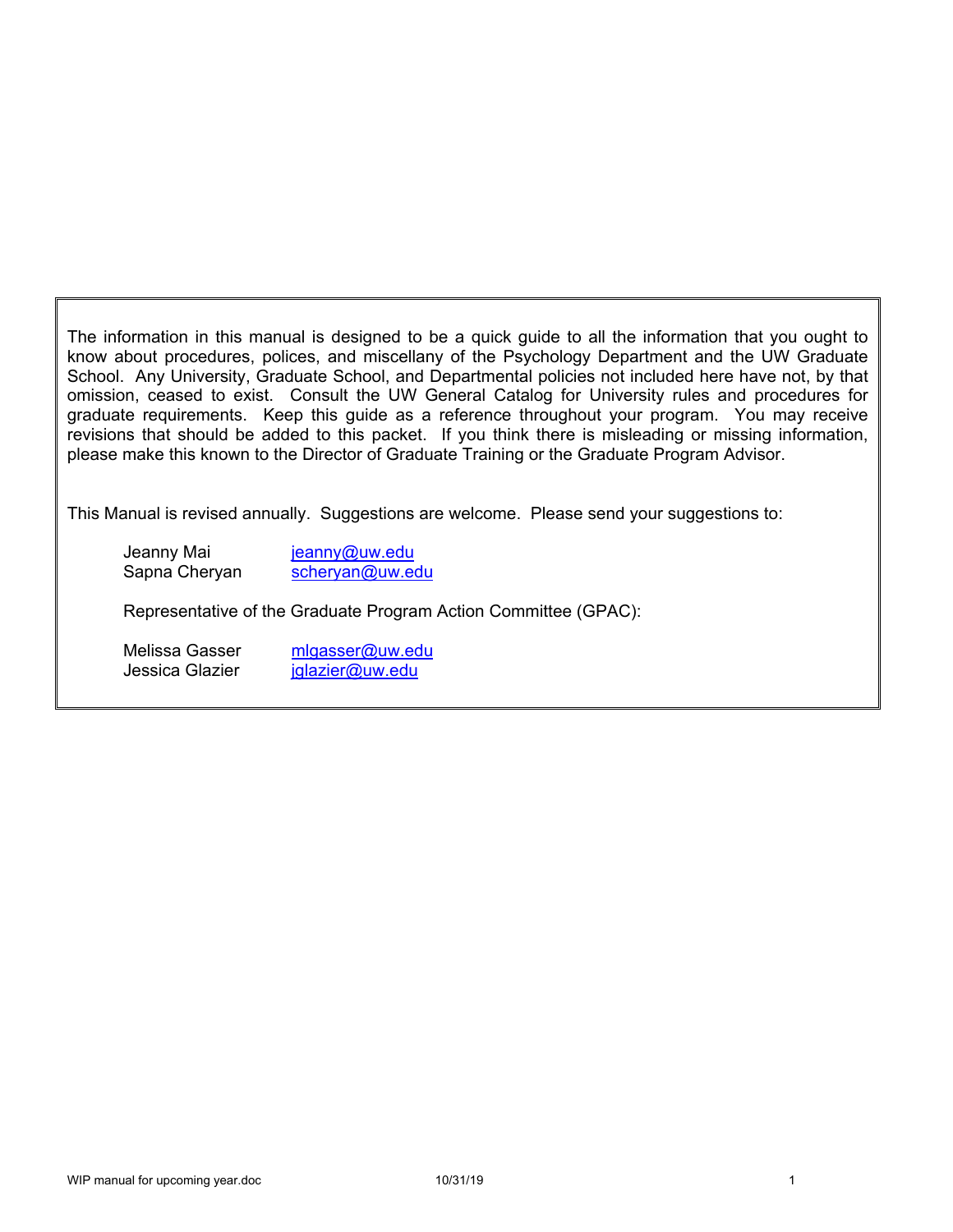## **TABLE OF CONTENTS**

| A. Basic Information for First Year Students                                          |  |
|---------------------------------------------------------------------------------------|--|
| I.                                                                                    |  |
| ΙΙ.                                                                                   |  |
| III.                                                                                  |  |
| IV.                                                                                   |  |
| B. Progressing Through the Program                                                    |  |
| I.                                                                                    |  |
| II.                                                                                   |  |
| III.                                                                                  |  |
| IV.                                                                                   |  |
| Incomplete policy                                                                     |  |
| V.                                                                                    |  |
| Finding a GSR (Graduate School Representative)<br><b>Reading Committee</b>            |  |
| VI.                                                                                   |  |
| VII.                                                                                  |  |
| VIII.                                                                                 |  |
| <b>Dissertation Submission Policy</b>                                                 |  |
| Of interest to Clinical student interns<br>$\bullet$                                  |  |
| <b>Hooding and Commencement</b><br>$\bullet$                                          |  |
| IX.                                                                                   |  |
| C. Areas of Study and Area Course Requirements                                        |  |
| I.                                                                                    |  |
| II.                                                                                   |  |
| III.                                                                                  |  |
| IV.                                                                                   |  |
| <b>Quantitative Minor</b>                                                             |  |
| Data Science Options<br>$\bullet$                                                     |  |
| <b>Diversity Science Specialization</b><br>$\bullet$                                  |  |
| D. Policies and Procedures                                                            |  |
| T.                                                                                    |  |
| Ⅱ.                                                                                    |  |
| III.                                                                                  |  |
| IV.                                                                                   |  |
| V.                                                                                    |  |
| VI.                                                                                   |  |
| VII.                                                                                  |  |
| E. Funding and Money Matters                                                          |  |
| I.                                                                                    |  |
| ΙΙ.                                                                                   |  |
| III.                                                                                  |  |
| IV.                                                                                   |  |
| F. Appendices                                                                         |  |
| L.                                                                                    |  |
| Ⅱ.                                                                                    |  |
| III.<br>IV.                                                                           |  |
| V.                                                                                    |  |
| Concordance Table for Clinical PSYCH Courses to PSYCLN (as of Winter 2018). 85<br>VI. |  |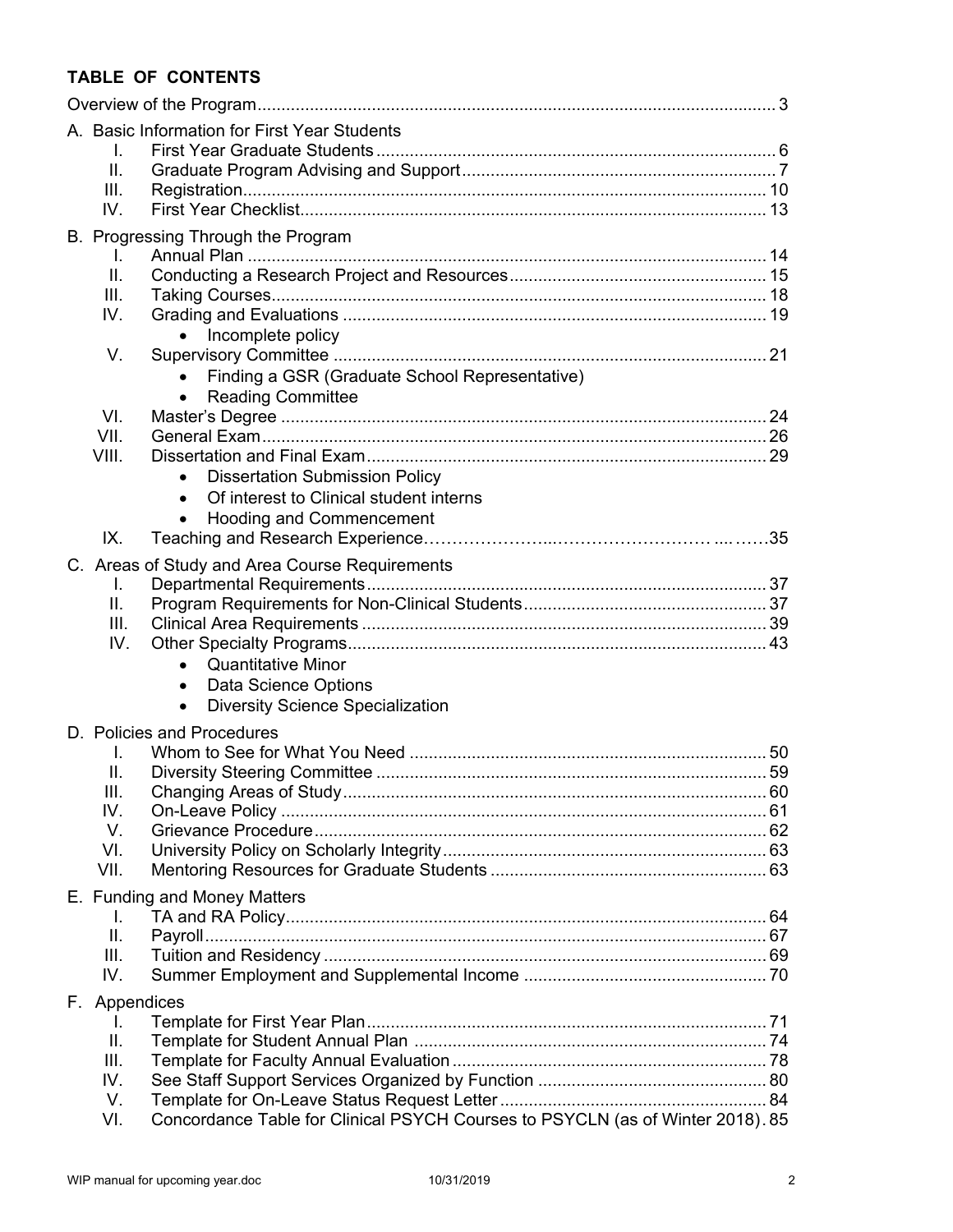#### \*\*\*\*\*\*\*\*\*\*

#### **Overview of the Psychology Ph.D. program**

**1. Goal**. The goal of the Psychology Graduate Program at the University of Washington is to train the next generation of psychologists for excellence in research, teaching and/or clinical practice. Toward that end, graduate students are expected to take some formal course work. More importantly, you will be challenged to acquire and demonstrate mastery of a set of professional skills, including research, reading, writing, and speaking in your professional field.

Our program places an emphasis on self-definition of goals, and the development of individualized graduate programs centered around your goals. The purpose of this overview is to give you a general picture of the events that will constitute your graduate training, and define their general time scale.

**2. Areas and Advisors**. For administrative purposes, the Department is divided into eight Areas: Animal Behavior, Behavioral Neuroscience, Adult Clinical, Child Clinical, Cognition & Perception, Developmental, Quantitative and Social Psychology & Personality. The specifics of graduate training vary somewhat among Areas, particularly between the clinical and non-clinical Areas.

Each student is admitted to the graduate program under the sponsorship of a particular faculty member, who becomes the student's Advisor. A Co-Advisor (and sometimes a tertiary advisor) is selected for each student. The Advisor and Co-Advisor help the student plan his/her course of study, and guide him/her in all aspects of graduate training. Each student is also assigned to an Area or two -- typically the Area(s) to which his or her Advisor(s) belongs.

**3. Coursework (revised Autumn 2015)**. Students in the non-clinical Areas are required to take about 10 courses in the first two years. Students in the clinical Areas take many more courses -- about 20 in the first three years. All students are strongly encouraged to participate in seminars and advanced seminars throughout their graduate careers. (See page 37 for Department and Area requirements)

**4. Milestones (revised Autumn 2014)**. All graduate students are to meet all of the following milestones. The timing of the milestones indicates the preferred rate of passage through the program. However, research-specific constraints as well as individual factors such as health issues, family responsibilities, or need to modify academic training for excellence in an area of study may require that some students achieve certain milestones later (or earlier) than indicated here. Students may first petition their advisory team/Supervisory committee and then submit the petition to the Graduate Training Committee (GTC) for approval of a delay in achieving one or more milestone. When delays occur without prior approval, students will receive a warning from GTC as outlined in the section on Evaluation.

### **First Year Clinical**

A. During their first year in the program all students in the clinical program will complete a formal research proposal that will be evaluated by their primary and secondary advisors. This proposal typically defines the research they will complete during their second year in the program. Proposals are due June 1. In addition to the formal submission process in the clinic training manual, students must also turn in a copy of their writing assignment to Jeanny for their permanent record at the start of Fall quarter.

### **First Year (Second year Clinical)**

A. Students must present their first (second)-year research project at the Spring quarter Research Festival, which takes place the Wednesday after Memorial Day Weekend.

B. Students must complete a writing project by the first day of Fall Quarter. The project must be evaluated by primary and secondary advisors no later than the end of the 1st week of fall quarter of the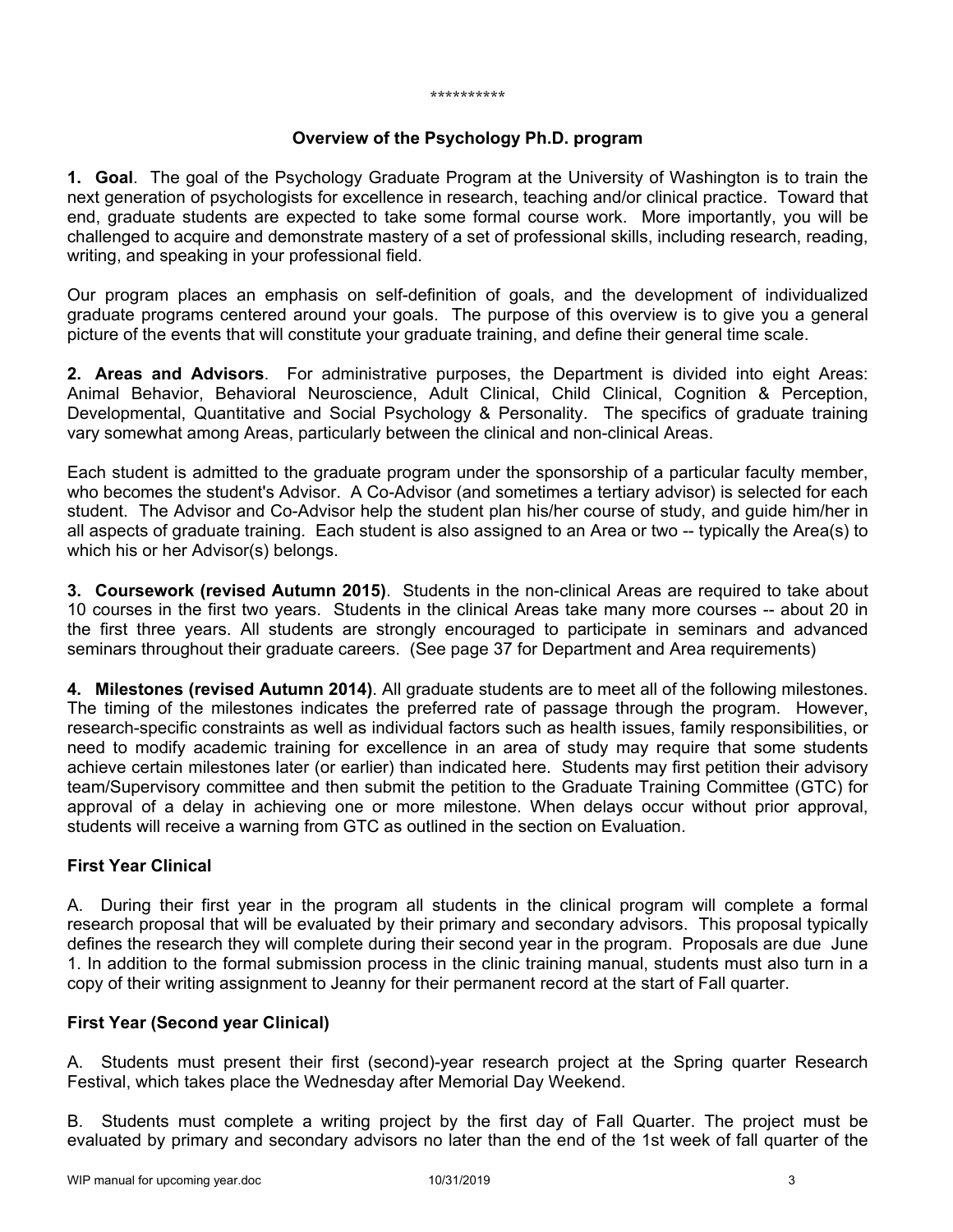student's second (third) year of training so that satisfactory/not satisfactory completion can be reported to GTC at Fall meeting (occurs within week 2 of Fall quarter). Students must also turn in a copy of their writing assignment to Jeanny for their permanent record at the start of Fall quarter.

 I. Clinical students will prepare a research article or Master's thesis based on their research project. For students in other department training programs, possible writing projects are to be agreed upon by the student and primary and secondary advisors. The project may take one of the following forms:

- a. a write up of the 1st/2nd year project
- b. a grant or fellowship proposal
- c. proposal for research project
- d. comprehensive literature review
- e. journal manuscript
- f. a rigorous and detailed methods section

 II. The project must be evaluated by primary and secondary advisors no later than the end of the 1st week of fall quarter of the student's second (third) year of training so that satisfactory/not satisfactory completion can be reported to GTC at Fall meeting (occurs within week 2 of Fall quarter). Students must also turn in a copy of their writing assignment to Jeanny for their permanent record at the start of Fall quarter.

### **Second Year (Third Year Clinical)**

A. Students must complete a writing project during their second year of study. This is due by the first day of Fall quarter in their third year of training. For students in clinical training this project is the research article/Master's thesis described above.

 I. For students outside of clinical, while this project cannot be the exact draft used as the first year writing requirement, this project may be an *extension* of the 1st year project into a more comprehensive research paper or journal manuscript or it may be a new project taking one of the following forms (as agreed by the student and her/his primary and secondary advisors).:

- a. a research paper/manuscript
- b. Master's thesis submitted to completion
- c. proposal for research project
- d. comprehensive literature review
- e. grant/fellowship proposal
- f. preliminary dissertation proposal

 II. The writing project will be evaluated by primary and secondary advisors no later than the end of the 1st week of fall quarter so that satisfactory/not satisfactory completion can be reported to GTC at its Fall meeting (occurs within week 2 of Fall quarter). Students must also turn in a copy of their writing assignment to Jeanny for their permanent record at the start of Fall quarter.

#### **Third Year (Fourth Year Clinical)**

A. Students must formally establish their Supervisory Committees (See page 21) by the end of Winter quarter of their 3<sup>rd</sup>(4<sup>th</sup> for clinical) year of study. This includes selecting members and submitting the required signatures to the Graduate Program Advisor (Jeanny Mai).

B. Students must complete both the WRITTEN and the ORAL portion of the General Examination by the first day of Fall Quarter of their  $4<sup>th</sup>(5<sup>th</sup>$  for clinical) year of study. (See page 26)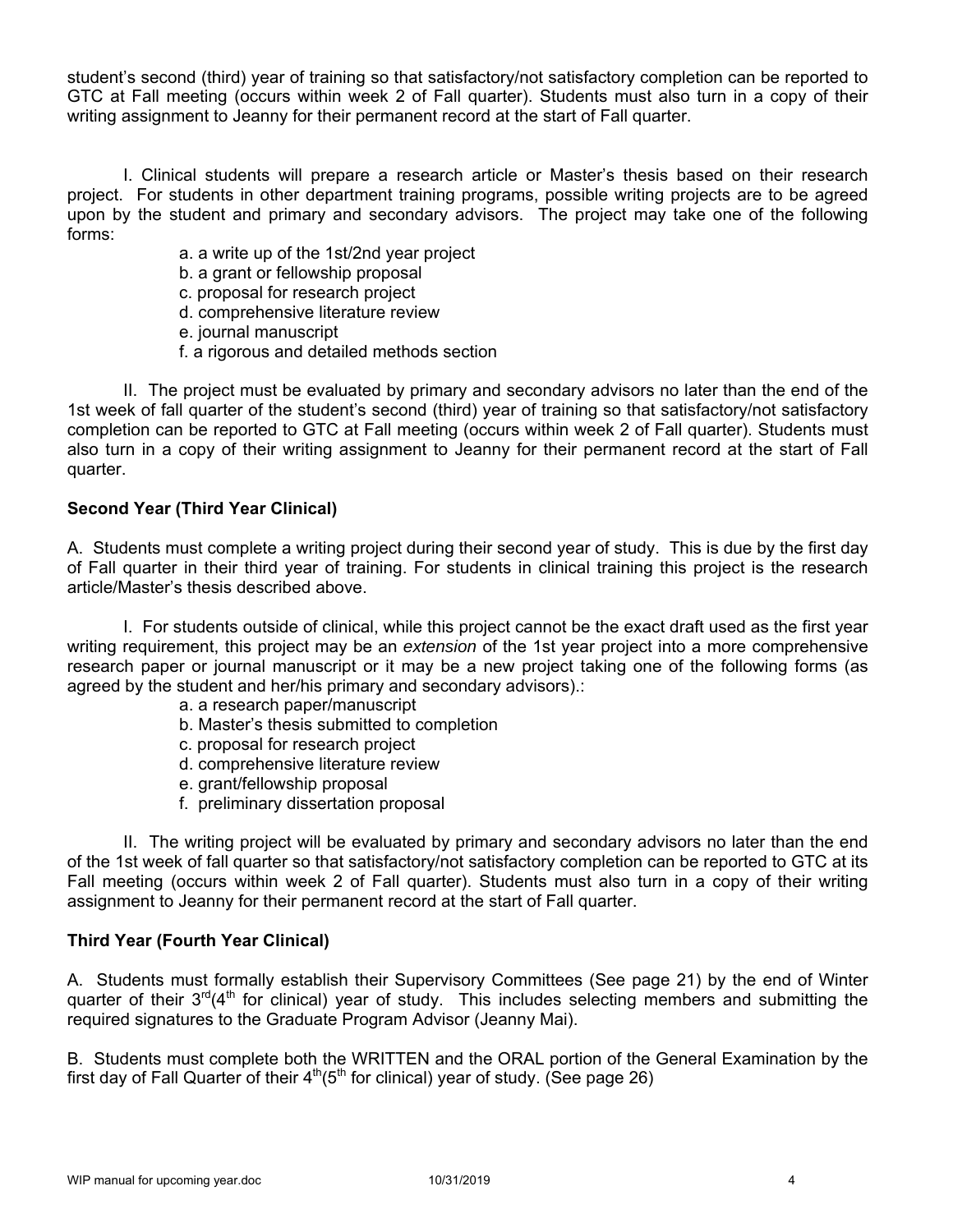### **Fourth Year (Fifth Year Clinical)**

A. If not done as part of the General Examination, students must present their dissertation proposals to their Supervisory Committee members no later than the first day of Fall Quarter of their  $4<sup>th</sup>/5<sup>th</sup>$  year of study.

I. Dissertation proposals may be written and/or oral.

 II. Whether as part of the General Examination or in a separate meeting, students must defend their dissertation proposals to their Supervisory Committees no later than the first day of Fall Quarter of their  $5<sup>th</sup>(6<sup>th</sup>$  clinical) year of training.

 III. The proposal must be evaluated by the primary and secondary advisors no later than the end of the 1st week of fall quarter so that satisfactory/not satisfactory completion can be reported to GTC at its Fall meeting (occurs within week 2 of Fall quarter).

#### **Dissertation Defense**

A. Students are expected to publicly defend their dissertation (See page 29) and complete our graduate training program (not including the required APA-accredited internship for clinical students) no later than the end of their  $6<sup>th</sup>/7<sup>th</sup>$  year of training. The Reading Committee (See page 23) must be formed at least one full quarter before the defense and receive a full draft of the dissertation 6 weeks in advance of the defense date.

**Clinical training and internship**. This is required for all clinical students. Consult with your faculty advisors, the clinic director, and the director of clinical training about how to prepare for this required clinical training experience.

---

The rest of this manual provides more comprehensive descriptions of course work and milestones, including the many rules that apply to them, and some suggestions about how to accomplish them.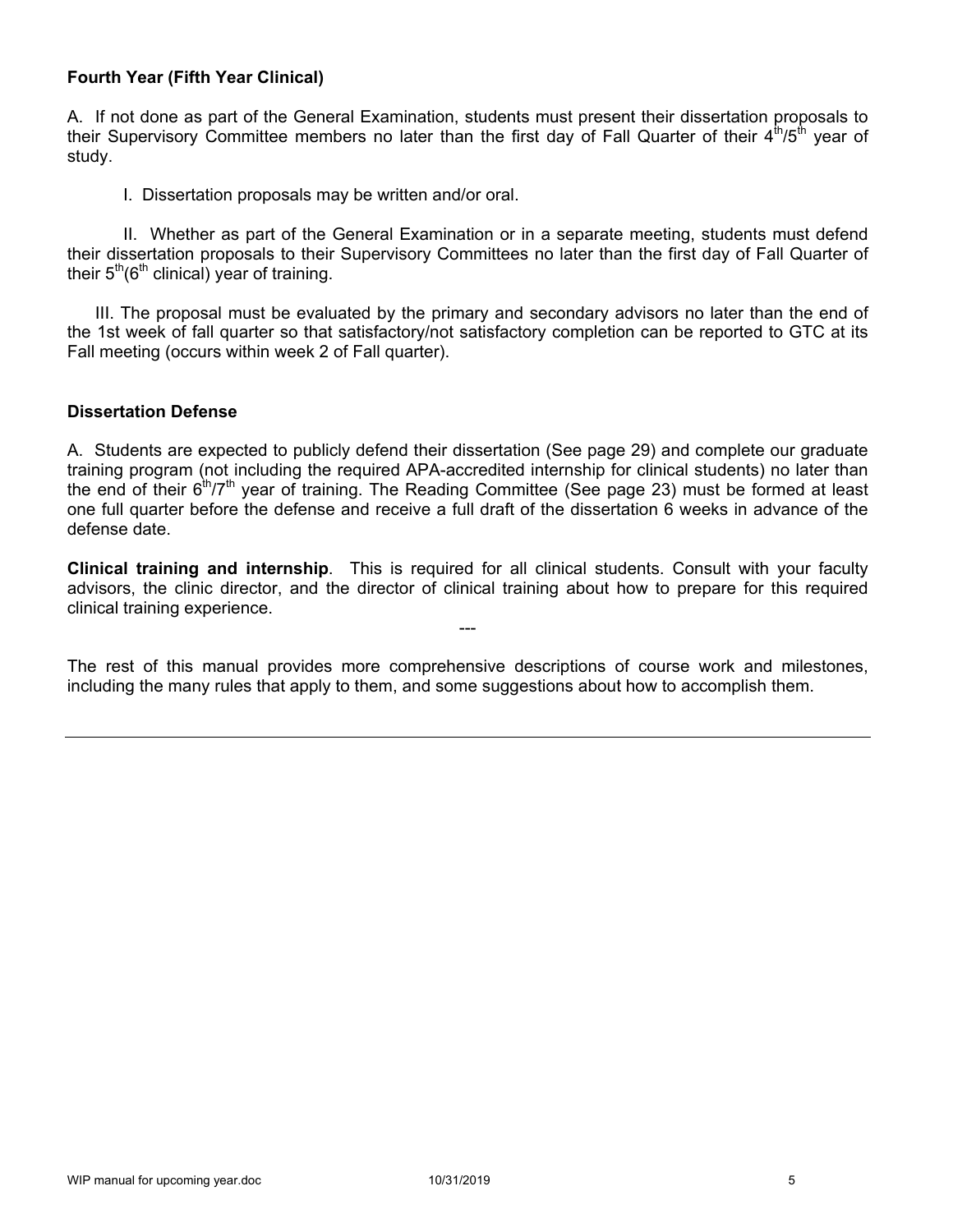# **A. Basic Information for First Year Students**

## **A. I. FIRST YEAR GRADUATE STUDENTS**

Welcome to the Psychology Department! This manual was written in an effort to guide you through your graduate program. Please read through the manual to get a clear picture of the procedures involved in completing the program. The first year of graduate school is both an exciting and sometimes challenging time. Many faculty members, advanced graduate students, and staff members are committed to helping new graduate students in their transition to graduate school. Please make use of these resources when the need arises. If you have questions not included in the manual, please contact the Graduate Program Advisor in Guthrie 127 (jeanny@uw.edu, 206-543-9329), your advisors, another graduate student, or the Director of Graduate Training, Sapna Cheryan.

- **1. Faculty Advisors.** You will have been assigned two (primary and secondary) or more advisors in the Department who will assist you with planning your program for the first year. Your advisor(s) will also supervise your research during the first year. Although many students continue with this advisor past their first year and/or make this person the chair of their Supervisory Committee, this is not required. You should feel free to pursue work with another faculty member if that should better fit your educational needs. (See page 7, Graduate Program Advising).
- **2. Orientation Week.** First year graduate students are expected to attend an orientation seminar during the week prior to the start of classes, Autumn Quarter. Please register for orientation credit, under Psych 500 A.
- **3. First Year Plan.** Early in Autumn quarter of the first year (preferably during Orientation Week), new students are to schedule a planning meeting with their advisor(s). After the meeting, the student is asked to prepare a written version of his/her goals, coursework, research, etc., for the upcoming year which due to Jeanny within the first week of class (the First Year Plan, see page 71 for template). The First Year Plan evolves into the Annual Plan (see page 74) and is updated every spring quarter as part of the Annual Review Process.
- **4. Course Requirements.** You should begin fulfilling departmental course requirements during the first year. In particular, you must complete the first two statistics courses in your first year. Check with your area about specific requirements and refer to your First Year Plan (See page 71).
- **5. First Year Research Project.** All first year students are required to conduct research during the year. This activity culminates in a formal presentation of your work at the annual Psychology Department Research Festival, held at the end of Spring Quarter. Clinical students present at the end of their second year in the program. All other students present at the end of their first year.
- **6. Annual Evaluations.** You will be evaluated at the end of each year by the faculty in your major area. The evaluation will be based on your accomplishments during the prior year and your Annual Plan which is prepared in May of each year to discuss the following year. (See the template, page 74). A letter providing feedback from the evaluation and any appropriate recommendations will be sent to you from your advisor(s). For more detailed feedback, you should talk with your advisor and/or the Area GTC Representative. (See Area Rep list, page 38)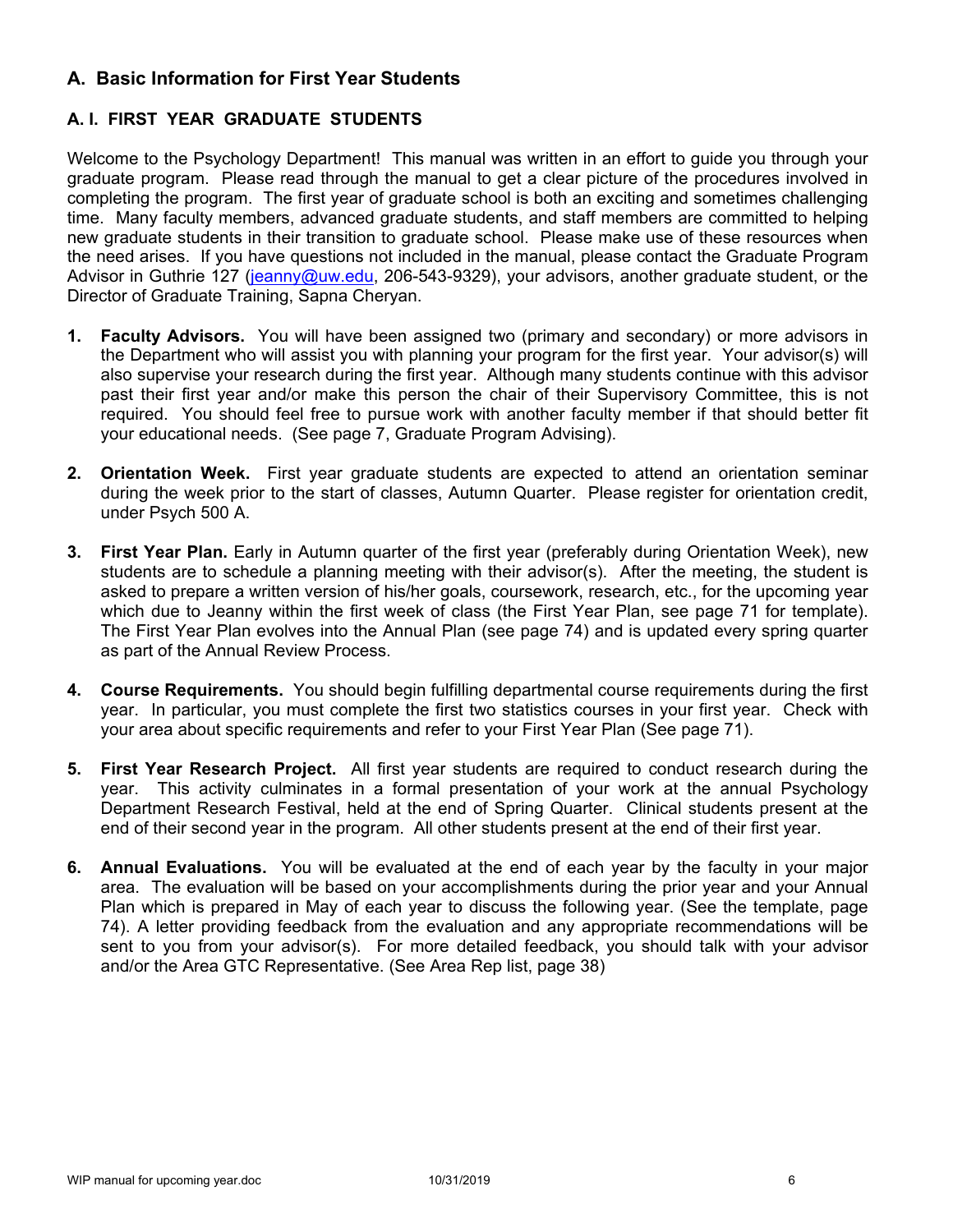- **7. Office Space.** Many students will have office space available through their advisors. If you do not, or would like to have space, some limited graduate student desk space is available in Guthrie Hall Contact your Graduate Program Action Committee (GPAC) Representatives (See page 9) to request a desk space. There is a graduate student computer lab in the first floor core of Guthrie Hall (G-161) with 3 computers and 2 printers. Contact William Kaplan, the Office Manager (G-119B) to check out a key.
- **8. E-Mail.** In order to sign up for a UW e-mail account, go to https://uwnetid.washington.edu/newid/. Then follow the online instructions. Send questions to UW Technology Service Center via their Web site (http://itconnect.uw.edu/help/) or call 206-221-5000.

### **A. II. GRADUATE PROGRAM ADVISING**

#### **Advisors/Co-Advisors**

Advisors work to help students with their goals and with their research. They also usually serve as the chair of the student's Supervisory Committee. Co-advisors are assigned to students to provide students with additional support. Students should feel free to approach their advisors and co-advisors with questions or concerns regarding their program. Advisors and co-advisors are also typically the ones who sign the Master's Warrant (See page 24). Although the advisors and co-advisors are assigned to students for the first year of the program, students may change these assignments over the course of the graduate program. It is recommended that students who would like to change advisors or co-advisors discuss this possibility with their advisor or co-advisor. For a student perspective, consult with other graduate students, and/or GPAC (See page 9).

### *Graduate Training Committee –* **Chaired by Sapna Cheryan** (G236, 206-543-5688, e-mail: scheryan@uw.edu)

The Graduate Training Committee (GTC) is an appointed committee of the faculty. Faculty members of the Committee represent each of the sub-areas within the Psychology Department, and two graduate students attend the meetings to provide student input. The functions of the Committee are to:

- 1. Consider graduate training issues that relate to the entire department in order to make recommendations for departmental action. This would include such topics as departmental course requirements, research requirements, timing of general exams, etc.
- 2. Address grievances any student may have in regard to training issues or individual treatment within the department.
- 3. In collaboration with the Areas, review the progress of individual graduate students, recommend disciplinary actions when necessary (rare).
- 4. Keep abreast of changes in Graduate School policies in order to interpret them to students and faculty.
- 5. Think about the future of graduate training in regards to societal changes in job prospects, funding, etc.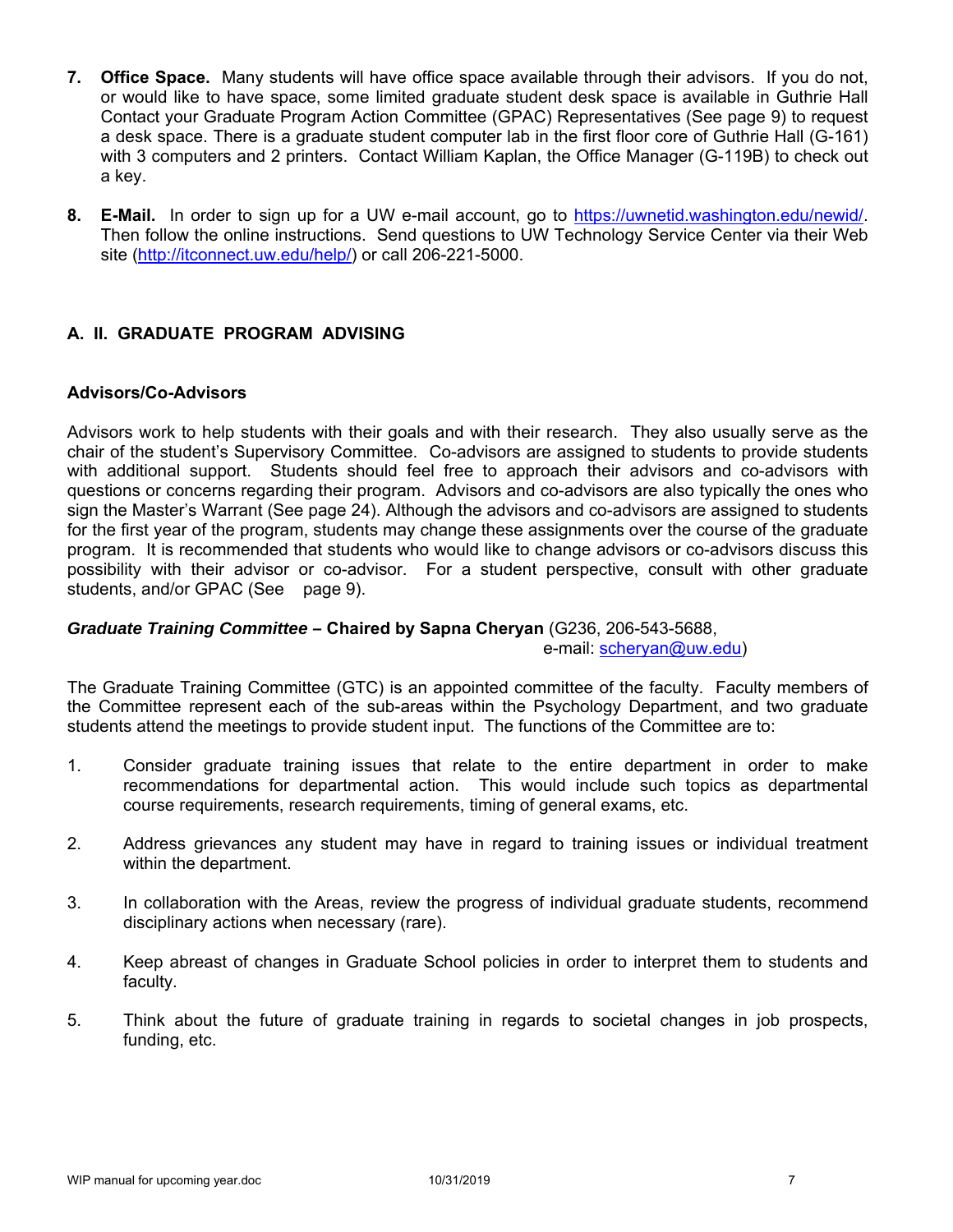#### **Graduate Program Coordinator – Sapna Cheryan** (G-236, 206-543-5688, scheryan@uw.edu)

The Graduate Program Coordinator (GPC) supervises the activities of the Graduate Program Office, is the Chair of the GTC, is an Associate Chair for the department, acts as liaison with the Graduate School, assigns teaching assistants in collaboration with the Graduate Program Advisor, and provides individual counseling and troubleshooting to graduate students. Academic advising, in general, is provided by your own advisor, though the GPC may be more knowledgeable and up-to-date on some policies and requirements. If in doubt, see the GPC, who can refer you to a more appropriate person, if necessary. (Also see the 'Whom to See' list on page 50)

#### **Graduate Program Advisor – Jeanny Mai** (G-127, 206-543-9329, jeanny@uw.edu)

The Graduate Program Advisor (GPA) may be the most important of all these sources, as she is knowledgeable about the Graduate School and the University, and knows the procedures that you must follow along the way toward your degree.

Graduate Program Advisor activities of importance to you include:

- 1. Keeping an updated record of your student status, Supervisory Committee members, etc. Also, if given some idea of your time schedule for completing requirements, she can remind you of procedural details you must attend to.
- 2. Making official requests to the Graduate School for Supervisory / Reading Committee formation and changes.
- 3. Scheduling General and Final Examinations with the Graduate School.
- 4. Preparing and distributing Master's / General Exam / Final Exam warrants. (The term 'warrant' refers to the document signed by the supervisory committee stating that the student has passed the Master's, General or Final Exam.)
- 5. Coordinating TA assignments in collaboration with the GPC and Associate Chair, handling TA budget questions, entering TA payroll appointments.
- 6. Questions concerning University and departmental requirements for grad student program, progress toward degree.
- 7. Registration problems.
- 8. Entering scholarships or fellowship awards, requesting non-resident tuition waivers from the Graduate school.
- 9. Organizing department events, such as Recruitment Day, Welcome Party, Research Festival and Hooding.
- 10. Graduate student travel support (Bolles, Fujita and Wagner) and dissertation (Bolles) support requests.
- 11. Manages internal fellowship funding allocations.

The Graduate Program Advisor also has many other responsibilities, including the time-consuming job of graduate admissions. So please be considerate of her time, especially during winter quarter.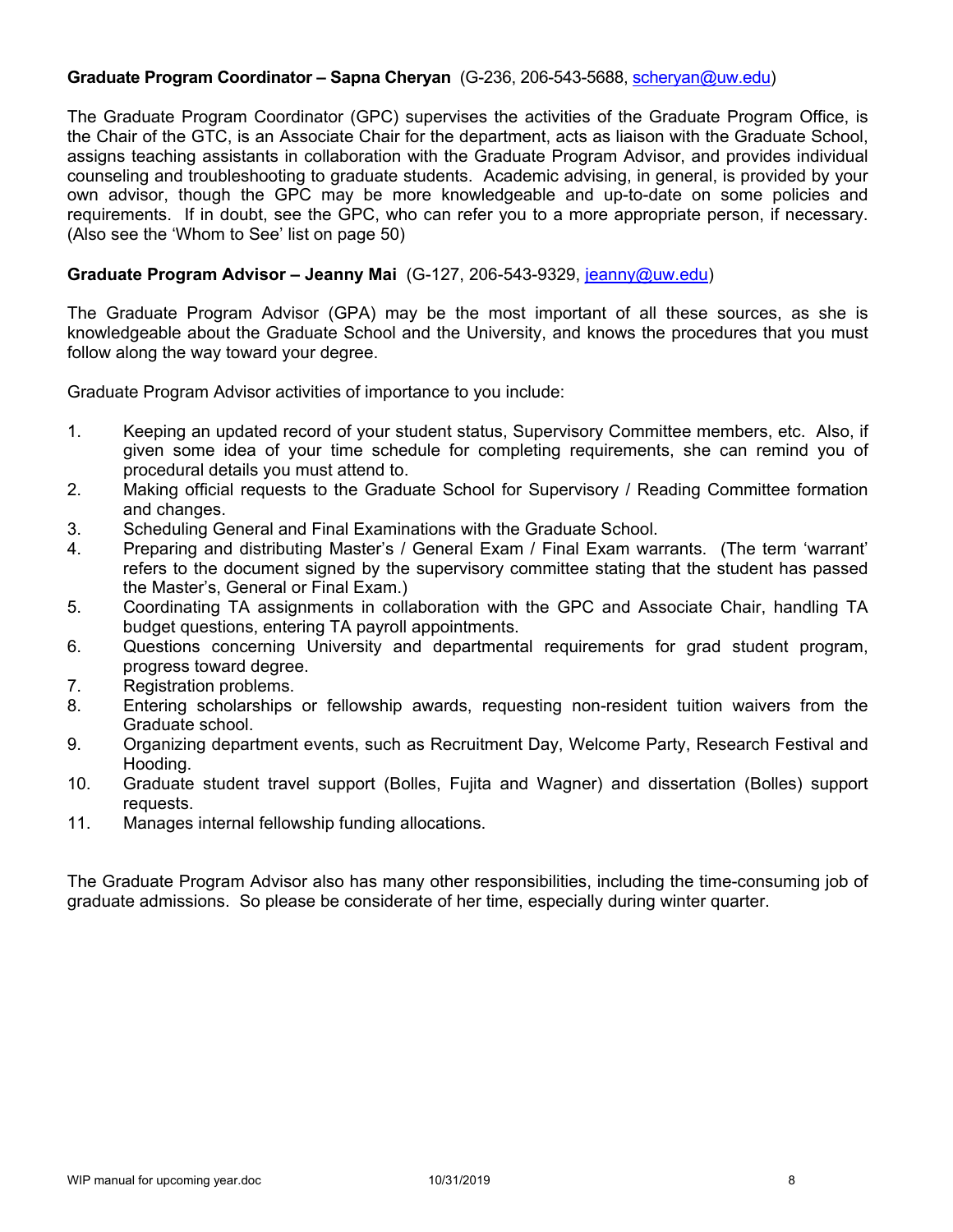### **Psychology Graduate Program Action Committee (GPAC)**

Founded in 1998, this committee represents all graduate students in the Psychology Department and serves as a liaison between students, faculty, and administration. **Membership is open to all psychology graduate students.** Students are invited to participate in this committee and are welcome to attend any meetings, to ask questions, or to raise issues pertaining to the Psychology Department.

GPAC Representative for this year is:

| Melissa Gasser  | mlgasser@uw.edu                                      |
|-----------------|------------------------------------------------------|
| Jessica Glazier | $j$ glazier@uw.edu                                   |
| GPAC website:   | https://catalyst.uw.edu/workspace/gpacpsy/5179/23487 |

#### **Graduate & Professional Student Senate (GPSS)**

The Graduate and Professional Student Senate (GPSS) is the official student government representing the 15,000 graduate and professional students at the University of Washington. GPSS provides and advocates for the tools needed to enhance personal and professional development, and safeguards the interests of the students it represents.

GPSS actively supports graduate and professional students and builds community among them with regular communications and opportunities for involvement as well as social events throughout the year. GPSS represents students to the University and the Legislature, funds graduate programming, and hosts regular social events.

Each year, senators are elected to serve on the GPSS Executive Committee. The Executive Committee is responsible for a multitude of various issues related to GPSS and the Senate. Specific tasks include addressing the issues and concerns identified by the Senate, review and recommend an annual budget to the Senate for the following fiscal year, annually approves funding guidelines and criteria to be used by the Financial and Budget Committee, and much more.

GPSS Representative for this year is:

Diana Kwon dmkwon@uw.edu Terrence Pope tipope@uw.edu

GPSS website: http://depts.washington.edu/gpss/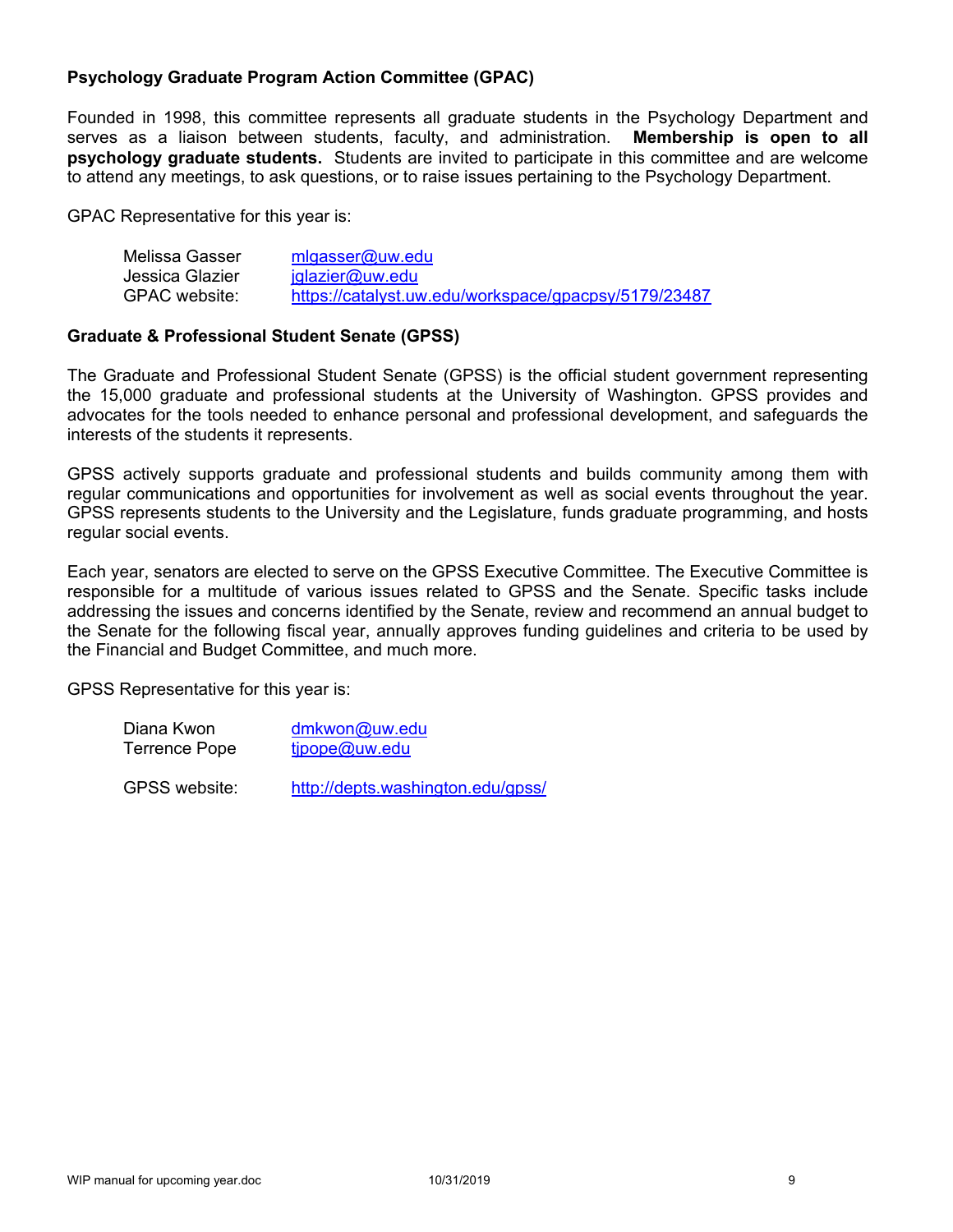### **A. III. REGISTRATION**

**Choose your courses**. Review the course requirements on page 37 and your First Year Plan. A description of Psychology courses is found on the Psychology webpage (http://www.washington.edu/students/crscat/psych.html). In consultation with your advisor, decide which courses to take in your first year (from the First Year Plan) and beyond (First Year Plan evolves into the Annual Plan). Also talk with other students or the instructor of the courses.

**Look up courses in the Time Schedule**. Once you have decided upon the classes you want to take, look in the "Time Schedule" for the appropriate quarter to find out the days and times when these classes meet. The UW Time Schedule can be found on the UW website http://www.washington.edu/students/timeschd/.

**Entry Codes**. You should make note of the classes that need a "course entry code" or a "course permission card." The course entry code numbers are usually available from the instructor. If the course has variable credits, such as Psych 600, 700, or 800, the entry code numbers should be available in the main office of Guthrie (G-119A.) Course permission cards can be picked up at the main office. They need to be signed by the instructor of the course (or your advisor for independent research) and then exchanged for the course entry code number. If problems with entry codes occur during registration, you should contact the instructor, Kim Arbios, Course Scheduling Coordinator (206-543-1469, karbios@uw.edu), or Jeanny.

**During the academic year you must be registered for courses or petition for on-leave status.**  Failure to do so will result in being dropped from the University. (Exception: You do not need to go onleave or register for Summer Quarter. Summer quarter On-Leave status is automatic/free for all graduate students who were either registered or officially On-Leave during the prior Spring Quarter.) If you have a teaching or research assistantship or on financial aid, please see the section of this manual entitled "Number of Credits" on page 12.

#### *Registration*

Registration must be done before the first day of class to avoid a late first time registration fee (\$25). Changes in courses may be made no later than the fifth day of the quarter to avoid a change of registration fee (\$20), use of your one annual drop, and possible tuition forfeiture. Registration is done on the web at: http://my.uw.edu/. If you have questions, please email the Registration Office  $($ regoff@uw.edu) or call (206) 543-8580, Monday through Friday, 8:00 a.m. to 5:00 p.m., and a staff member will gladly assist you. Please include your student number when you contact the Registration Office for any reason.

**Important**: Keep a file for yourself of all the courses you take, *including* seminars and independent studies. In this file enclose reading lists, syllabi, instructor name(s), and the quarter and year each course was taken. This file will be invaluable to you later; e.g., when you apply for licensing or teaching positions.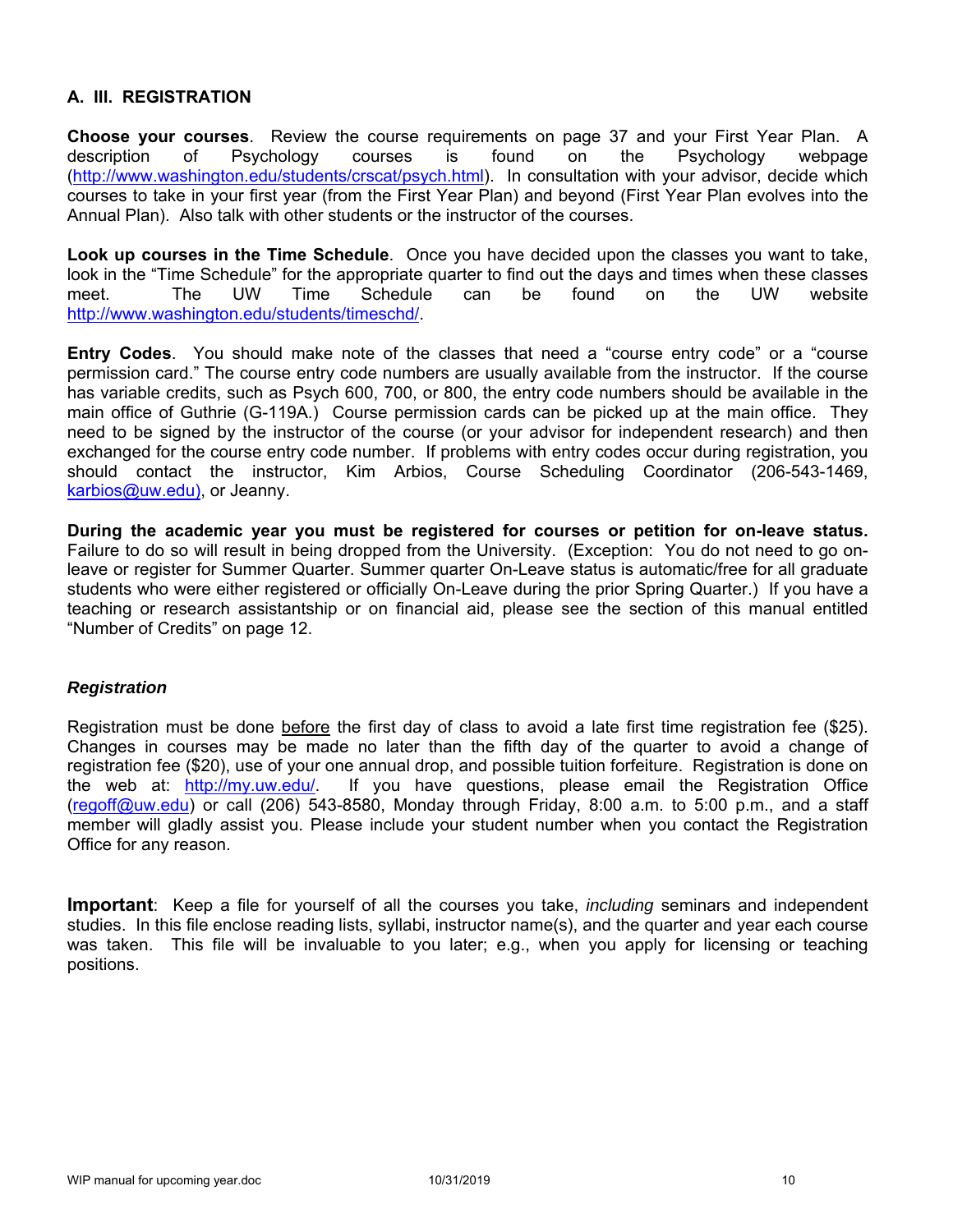### *10 Year Limit*

The count of years in the program begins during the Autumn Quarter following the student's admission. Quarters on-leave or assigned off campus count as if the student has been in residence, i.e., "the clock keeps ticking." Quarters in clinical internships also count in the determination of the student's number of years in the program. In the unlikely event it becomes necessary to complete your program in more than 10 years, this situation will be discussed by GTC and if approved, Jeanny will submit a petition to the Dean of the Graduate School for permission to extend the 10-year limit but there is still a possibility it will not be approved. Therefore we strongly recommend, if at all possible, to complete the program in under 10 years. The program is designed to be finished in 5 to 6 years.

#### *Dropping and Adding Courses*

If you need to drop or add a course, be certain to do this within the first seven calendar days of the quarter to avoid a \$20 change of registration fee or possible tuition forfeiture. Once the change of registration fee is in effect, and you need to change your schedule, make all changes in ONE day, so you get charged once.

If you drop classes after the  $8<sup>th</sup>$  day of the quarter, you will be charged a \$20 (change of registration fee) and tuition forfeiture (next section).

### *Tuition Forfeiture*

Tuition forfeitures are fees that are charged when you make changes to your schedule from the  $8<sup>th</sup>$ through the 30<sup>th</sup> calendar day of the quarter that result in you dropping from one tuition rate to another, or withdrawing completely from your classes.

https://finance.uw.edu/sfs/tuition/forfeiture-refund

You should note, that you are permitted **only ONE** drop after the second week of the quarter (the "annual drop"), per academic year – choose wisely!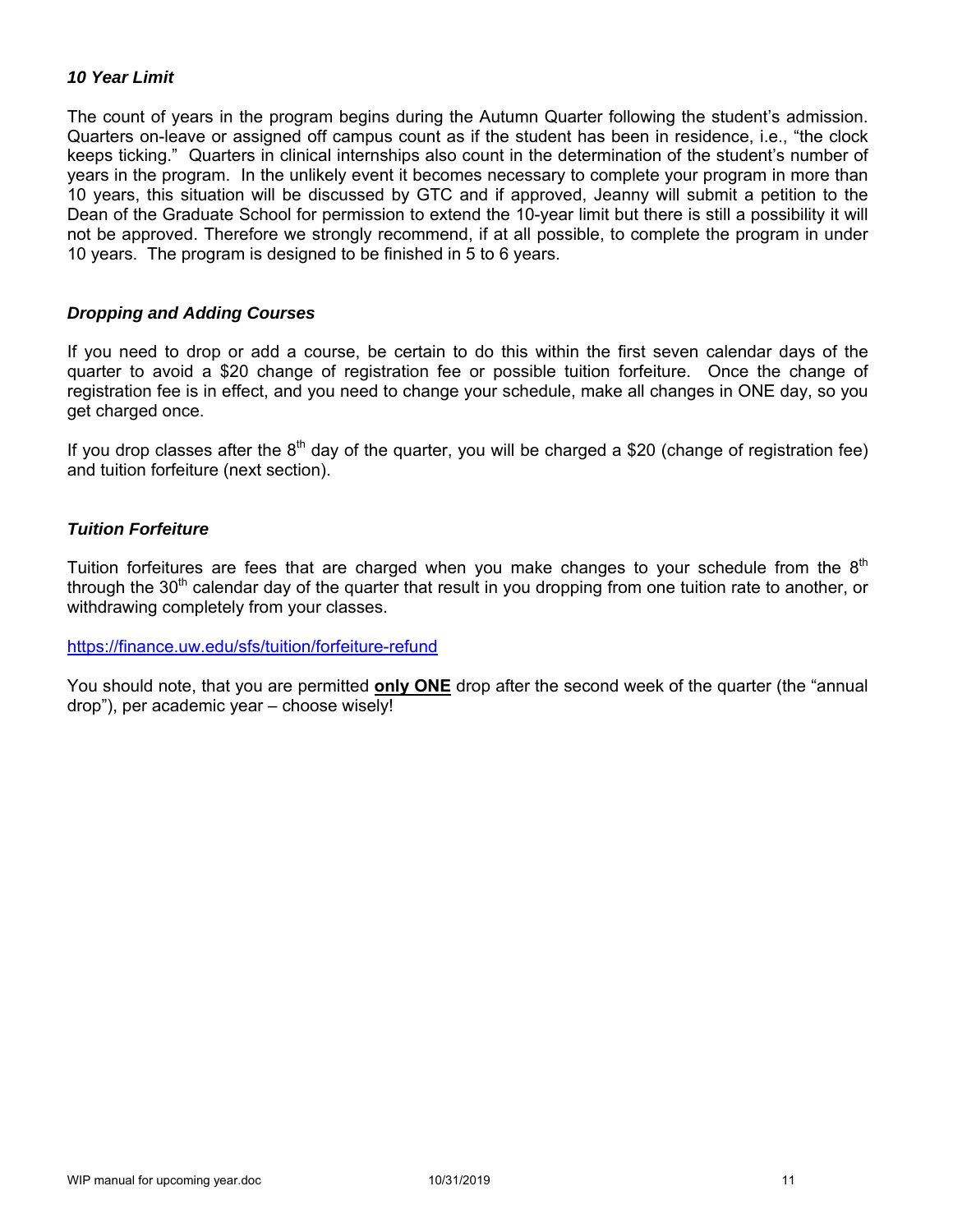### *Number of Credits*

TAs and RAs must register for a minimum of 10 credit hours for each quarter of their appointment (2 credits for Summer Quarter unless on an hourly RA pay schedule for Summer in which case you will not register at all in summer). These credits can include credit for Psych 600 (Independent Study/Research), Psych 700 (Master's Thesis), or Psych 800 (Doctoral Dissertation) with the number of credit hours commensurate with your time commitment to your research and individual study (suggested guideline of 3hrs/wk = 1 credit). Since you are virtually always conducting a program of independent study and research, you will generally register for several credits in one or more of these courses each quarter.

The tuition charge is the same for 7-18 credit hours. You will be charged additional tuition for credits in excess of 18. A minimum of 9 credits in Psych 700 is needed for the Master's Degree (See page 24). A minimum of 27 credits over at least 3 quarters in Psych 800 is needed for the Doctoral Degree (See page 29). There is no maximum number of credits for these courses, which can be earned over multiple quarters, but students cannot register for more than 10 credits of Psych 800 per quarter.

| <b>REGISTRATION REQUIREMENTS</b>          | Academic Year | <b>Summer Quarter</b> |
|-------------------------------------------|---------------|-----------------------|
| <b>Full time Status</b>                   | $10 - 18$     | $10 - 18$             |
| <b>Minimum Credits Required</b>           | 2             | በ*                    |
| Minimum Credits to maintain TA/RA         | 10            |                       |
| Minimum Credits to maintain Financial Aid | $5-10$        | variable <sup>+</sup> |

\*If registered during previous academic year (Autumn, Winter, Spring)

+ For Full time Financial Aid (i.e. student loans) you likely need anywhere between 5-10 credits every quarter (including summer). Please check with Student Fiscal Services (sfshelp@uw.edu, 206-543-4694, or chat with them at: http://finance.uw.edu/sfs/home) for your particular situation.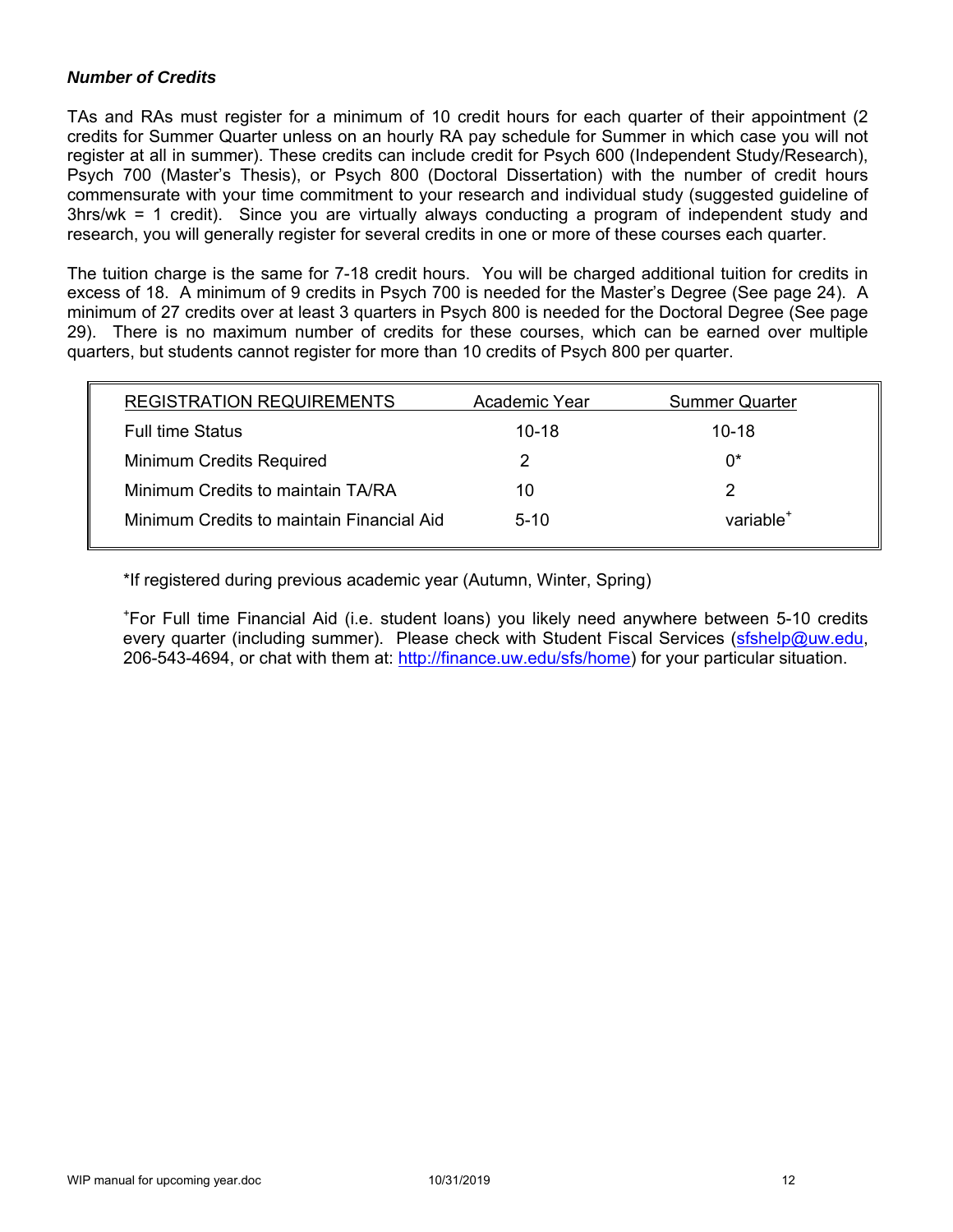### **A. IV. FIRST YEAR CHECKLIST**

- $\Box$  Attend the Psychology Orientation and the UW's Center for Teaching and Learning (CTL) TA/International TA/RA Conferences which occur the week before school starts
- $\Box$  Prior to the beginning of classes, meet with your advisor to go over course requirements, research plan, and TA/RA assignment
- Get Washington State driver's license (http://www.dol.wa.gov/)
- $\Box$  Complete payroll, insurance, and tax paperwork with our Payroll Coordinator, G-131, 206-543-3366, psypay@uw.edu
- $\Box$  Get e-mail account, office space, etc
- Acquire building keys in the Guthrie front office
- $\Box$  Pay student fees/tuition before the due date by the 3<sup>rd</sup> Friday of the quarter
- $\Box$  Talk with more advanced students to get their tips on the program
- Complete your First Year Plan with your advisor (See First Year Planning Section, page 6 and page 71 for Template) Turn in the final version to your advisor by the end of the first week of classes
- $\Box$  Register for classes before the first day of classes, including:  $\Box$  Orientation seminar, statistics sequence, Colloquium Series
- Keep a file for yourself of all the courses you take, *including* seminars and independent studies. In this file enclose reading lists, syllabi, instructor name(s), and the quarter and year each course was taken. This file will be invaluable to you later, e.g. when you apply for licensing or a teaching position.
- $\Box$  Prepare for the first/second year project
- Think about summer funding
- $\Box$  Review this manual for information that might be helpful
- If any concerns arise, don't be shy. Talk to your advisor, co-advisor, another student, the lead TA, the GPAC reps, the Graduate Program Advisor (Jeanny Mai), the Director of Graduate Training (Sapna Cheryan), or anyone else you think might be helpful.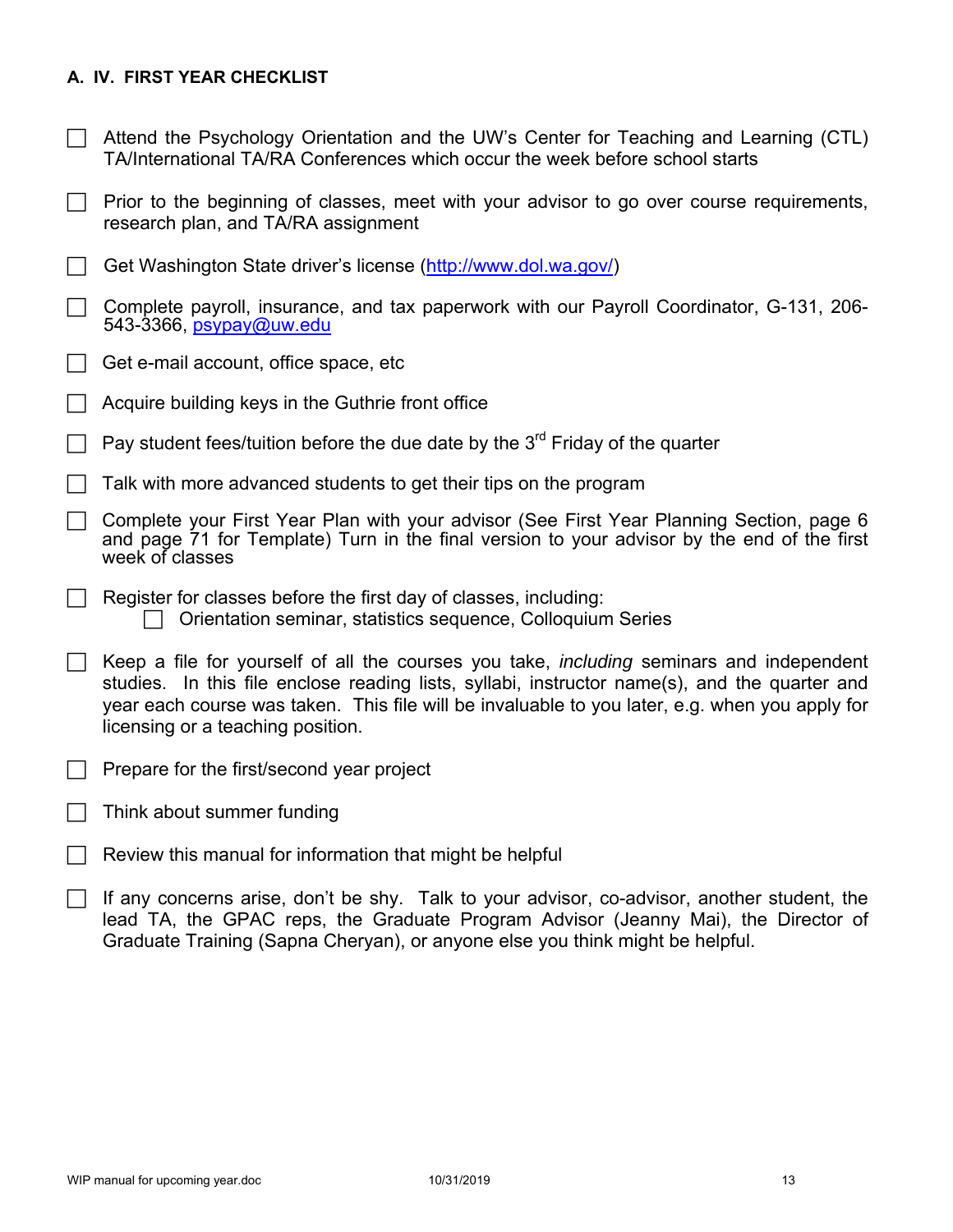### **B. PROGRESSING THROUGH THE PROGRAM**

#### **B. I. ANNUAL PLAN**

All graduate students and their advisors are expected to participate in an annual planning and evaluation process. In 1999, 2003, and 2015, the faculty approved changes in the course requirements for our graduate program. The Planning/Evaluation undergoes revision and improvement as needed.

*First Year Plan*. Each new graduate student should study the planning template (See page 71). They should meet with their advisor(s) prior to the beginning of Autumn Quarter, and begin developing a plan for the first year of study. After the meeting, the student should prepare a draft of their first year plan, including goals, coursework, research, etc., for the upcoming year. The student and the advisor(s) should complete and sign the first year plan by the end of the first week of classes, and forward it to the Graduate Program Advisor (GPA, Jeanny Mai). She will forward the plan to the Director of Graduate Training (GPC, Sapna Cheryan) for review from a Graduate Program perspective and thereafter place it in the student's file.

*Annual Plan*. Annual plans are prepared in May of each year. Templates (See page 74) will be distributed via email as a reminder around April 1. The student and advisor should meet in early April or May, and the final version of the plan should be in the advisor's hands at the end of May. The student's co-advisor and/or committee should be involved as appropriate. The advisor will then draft a feedback/evaluation letter to the student, and forward both the plan and the draft evaluation letter to the Graduate Training Committee (GTC) Area Rep by mid-June.

*Evaluation/Feedback Letters.* Areas will meet and review the plans and letters at the end of Spring Quarter. Other Area faculty members will suggest additions or modifications to the letter. Letters should be signed by the advisor and the GTC Area Rep, and given to Jeanny for distribution. Students should receive their evaluation letters by about July 1.

Copies of the plans and letters will also be forwarded to Sapna Cheryan (GPC), who will review them from a Graduate Program perspective. Problem cases will be considered by the Graduate Training Committee (GTC) at its meeting early in Summer Quarter. If needed, an additional letter advising the student of official actions by the GTC or the Graduate School will be sent to the student from the GTC. After review by the GTC, the original evaluation will be given to the student, the plans and copies of the evaluation letters will be placed in the student's file.

Templates setting forth the topics that need to be covered for both the student plan and the faculty evaluation letter can be found at the back of this manual. Topics include items such as goals, accomplishments, progress, development of skills in teaching and research, coursework, service, presentations, awards, and preparation of a *curriculum vitae* (academic résumé). (See page 74)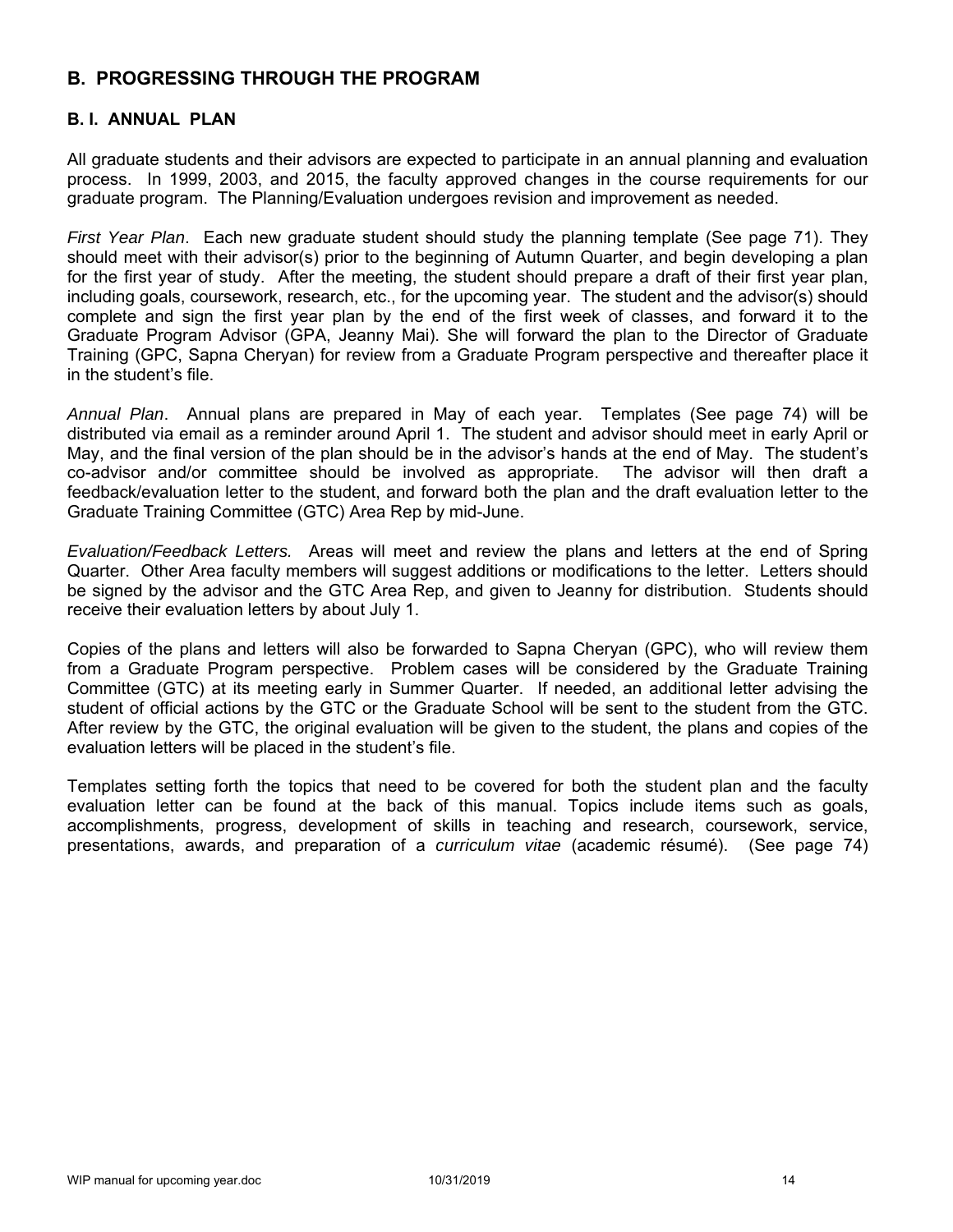# **B. II. CONDUCTING A RESEARCH PROJECT**

**1. General Considerations.** All students are expected to acquire research skills. All research must have a faculty sponsor, typically the student's advisor. A student's research experience begins in the first year of graduate school and should be an ongoing activity throughout their graduate career. Over the course of graduate school, many students have a chance to work with multiple faculty members, most often their primary and secondary advisors.

### **2. Acquisition of Research Participants (Subjects)**

*Animal Research* - The Office of Animal Welfare (OAW) is the key administrative unit responsible for implementing federal and non-federal requirements for use of vertebrate animals in research and teaching. http://depts.washington.edu/uwhsa/units/office-of-animal-welfare/ Please check with your faculty advisor before contacting OAW.

*Human Participants -* The Psychology Research Pool (PRP) is an administrative mechanism that (a) offers a convenient way for undergraduate students enrolled in psychology courses to gain experience with a broad range of psychological research, and (b) furnishes faculty and graduate students in the Psychology Department with participants for their research projects. The PRP is designed to ensure that consistent and proper procedures are followed by all researchers for the protection of the participants. It is also designed to make participation by the students as easy and educational as possible. Every research study in the PRP must be individually approved by a UW IRB Committee, or it must receive administrative approval for exempt status from the Human Subjects Division. Research sessions are conducted on a daily basis throughout the quarter, including summer quarter. Detailed information regarding the PRP is contained on the PRP homepage of the department website (https://psych.uw.edu/research/resources/prp).

A faculty member (Andrea Stocco, PRP Coordinator) is responsible for the operation of the PRP. A psychology graduate student as Research Pool Manager is employed to conduct the day-to-day operations of the PRP. The PRP office is located in Guthrie Hall, room 232, email psypool@uw.edu, 206-543-9652.

*Infant and Child Participants* - Contact Ellen Levi at the Communication Studies Participant Pool, partpool@uw.edu or 206-616-9081. You will need a faculty sponsor and human subjects approval for your research in order to use the participant pool. You should also talk to your advisor about funding. Check out their website: https://studies.uw.edu/information-researchers

**3. Research Space.** The Department Chair and Administrator coordinate space for animal research. Human subjects research is typically conducted in your advisor's lab space. Contact your advisor for further options.

A departmental lab for running human subjects utilizing computers is located in the Chemistry Library building, Room 210E. Fourteen PCs allow experimenters to run multiple subjects at one time. Some rules governing the use of the computer lab include:

- 1) The room is for use by faculty, graduate students, or personnel under their direct supervision.
- 2) The room must be scheduled online at least one week in advance via PsyCal, https://depts.washington.edu/psych/department/
- 3) If you will not be using the room after you have scheduled it, please cancel the reservation in PsyCal so it can be made available to others.
- 4) The room should be scheduled in 30-minute increments. Please keep scheduling requests to 2 hours per day per person, or 10 hours per week. We will always attempt to accommodate requests for more time. Schedule only the time you know you will use.
- 5) The room is available from 8:00 AM to 7:00 PM, Monday through Friday.
- 6) You must provide your own software and supplies.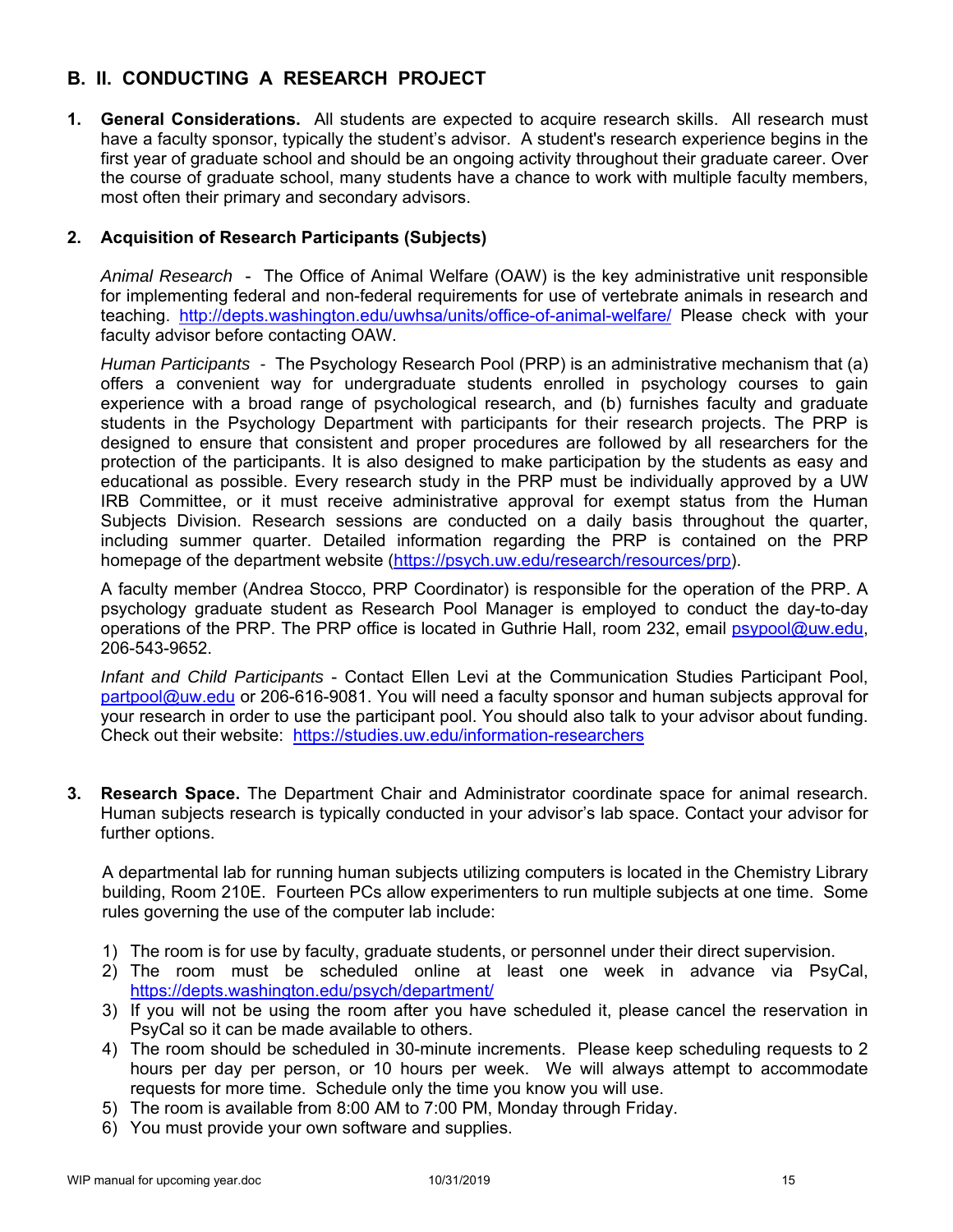- 7) When scheduling, please take into account set up and takedown time for your software. Also, please clean the room for the next person.
- **4. Equipment.** Small research equipment and audio-visual aids are available by reservation in PsyCal as well. The department orders new equipment on an as-needed basis. See William Kaplan, the Office Manager (G-119B), for current inventory and future needs. The Office of Technical Services aka "the Shop" (G-28) also has equipment that may be borrowed for experimental research. A faculty member must sponsor equipment requests.
- **5. Financial Support.** The department has limited funding for student research projects. You may apply for funds for equipment, supplies, subject payment, etc., for your dissertation. To be eligible, you must have reached Ph.C. status (i.e. passed general exam). The Bolles Dissertation Fellowship award can only be used to assist your research and cannot be spent on travel expenses. Bolles application forms are available from Jeanny Mai.

Department-supported student travel is available annually (as of 2017-2018 academic year) for a student who is presenting at a conference. For the 2018-2019 fiscal year, the travel allocation is \$500 domestic (\$600 international) and can cover conference fees, ground transportation, and accommodations, in addition to airfare, train, etc. New for 2018-2019, first year students who do not yet have their own research to present at a conference, may apply for travel funds to a major conference in their field. All non-first years must present in order to receive funding. Travel forms are available from Jeanny Mai.

The Department has a few awards that provide tuition waivers, stipend, and health insurance. Most of these awards can only be redeemed in Summer quarter and at 2cr (Alcor and Psychology Department Scholars). The Hunt fellowship can be redeemed in either an academic or summer quarter. Please watch the listserv for the call for applications from Jeanny in the winter/spring quarters. Typically these awards will be awarded to students who are a little more advanced in the program, but not always.

If you are a research assistant on a grant, all grant-related work must be billed to the budget number on the grant. If your research is not funded by a faculty grant, you may write your own grant under sponsorship of a faculty member. For information on grants being offered, watch the Department Newsletter for agency requests for proposals, see Jeneil Lagasse, discuss the possibility with your advisor, or visit the Grants and Funding Information Service (GFIS) office located in Allen Library South, Ground Floor, Research Commons, Consultation Studio. Common student grants that include stipends are the Graduate Research Fellowship Program from the National Science Foundation and the National Research Service Award from the National Institutes of Health.

**Grants and Funding Information Service (GFIS)**, located in Suzzallo Library, assists UW graduate students in their search for information about financial opportunities available outside the University of Washington. See their website at http://www.lib.washington.edu/commons/services/gfis or email them at gfis@uw.edu.

#### **6. Computer Facilities**

#### **Psychology Department Resources**

Each graduate student has a faculty advisor and/or faculty person with whom they are doing research. The computer facilities of the faculty advisor/research colleague are generally shared with their graduate students.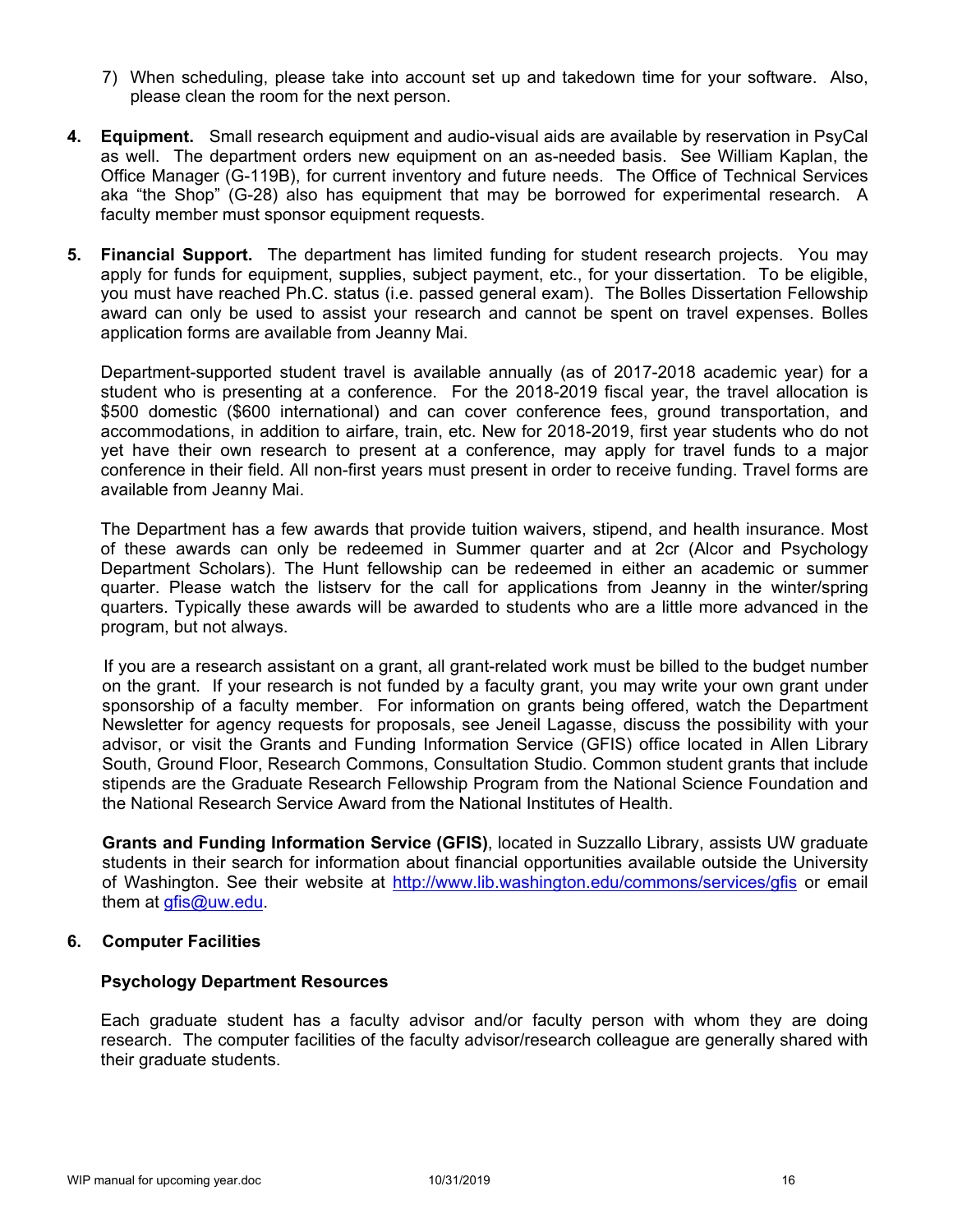#### **Intradepartmental Resources (Guthrie)**

The Office of Technical Services aka "the Shop" (G-28, 206-543-8281) is responsible for computer maintenance, equipment, and software advice. We support all computer models, but specialize in Dell. For statistical analysis, we support Systat and SPSS and the program R is freely available online. Currently the statistical program R is used for the required statistics courses.

#### **Graduate Student Computer lab**

There is a computer lab in the first floor core of Guthrie Hall (G-161) with 3 computers and 2 printers for use by grad students. Contact William Kaplan, the Office Manager (G-119B) to check out a key. There are also a few adjacent offices available for students who do not have space in a lab. Contact your GPAC representative to request a desk space.

**Chemistry Library 210E**– 14 Windows XP workstations in ChemLib's Research Lab. All of these computers are connected to the Internet and to the departmental network.

#### **7. Extra-Departmental Resources**

#### **Center for Social Science Computation and Research (CSSCR)**

Savery Hall, Room 110 Phone: 206-543-8110

e-mail: CSSCR@uw.edu web: http://depts.washington.edu/csscr/

Students should familiarize themselves with this resource center. It is located in Savery Hall and exists to help social scientists with using computers in their research, particularly in the social sciences. The Center has a large number of terminals and printers, as well as microcomputer teaching classrooms. The Center offers basic courses free of charge in computing, e.g., SPSS X, MS Windows, etc. Consultants are available to assist you. Normally a Psychology graduate student serves as one of the consultants. The Center also has a special facility for graduate students equipped with high-powered computers and statistical packages, such as SAS, M-Plus, etc. **The Psychology Department is part of this center. Please use it!**

### **Learning Technologies Help Desks (Canvas, Catalyst)**

Odegaard Undergraduate Library, 2nd Floor, M-F 8a-5p Phone: 206-221-5000 e-mail: help@uw.edu web: http://itconnect.uw.edu/learn/tools/

**Center for Teaching and Learning (CTL)**  100 Gerberding Hall Phone: 206-543-6588<br>e-mail: theCTL@uw.edu

web: http://www.washington.edu/teaching/

**8. Undergraduate Research Assistants (499s**) The department requires undergraduate Psychology Majors to have some type of field or research experience. Undergraduate research assistants enroll in Psych 499 under the sponsorship of a faculty member. Often undergraduates help or work with graduate students. The Psychology Undergraduate Advising Office (G-114) manages the recruitment of undergraduate students for 499. Contact the Psychology Undergraduate Advising Office for further information or check the departmental website under undergraduate studies, Research opportunities: https://psych.uw.edu/undergraduate/psych-499

**Concluding Comments.** Conducting good research requires substantial planning and ongoing administration. Your advisor and those listed above are available to aid you in your research endeavors. Research skills will play an important part in your graduate career, so get started early, plan well, and don't hesitate to ask for help.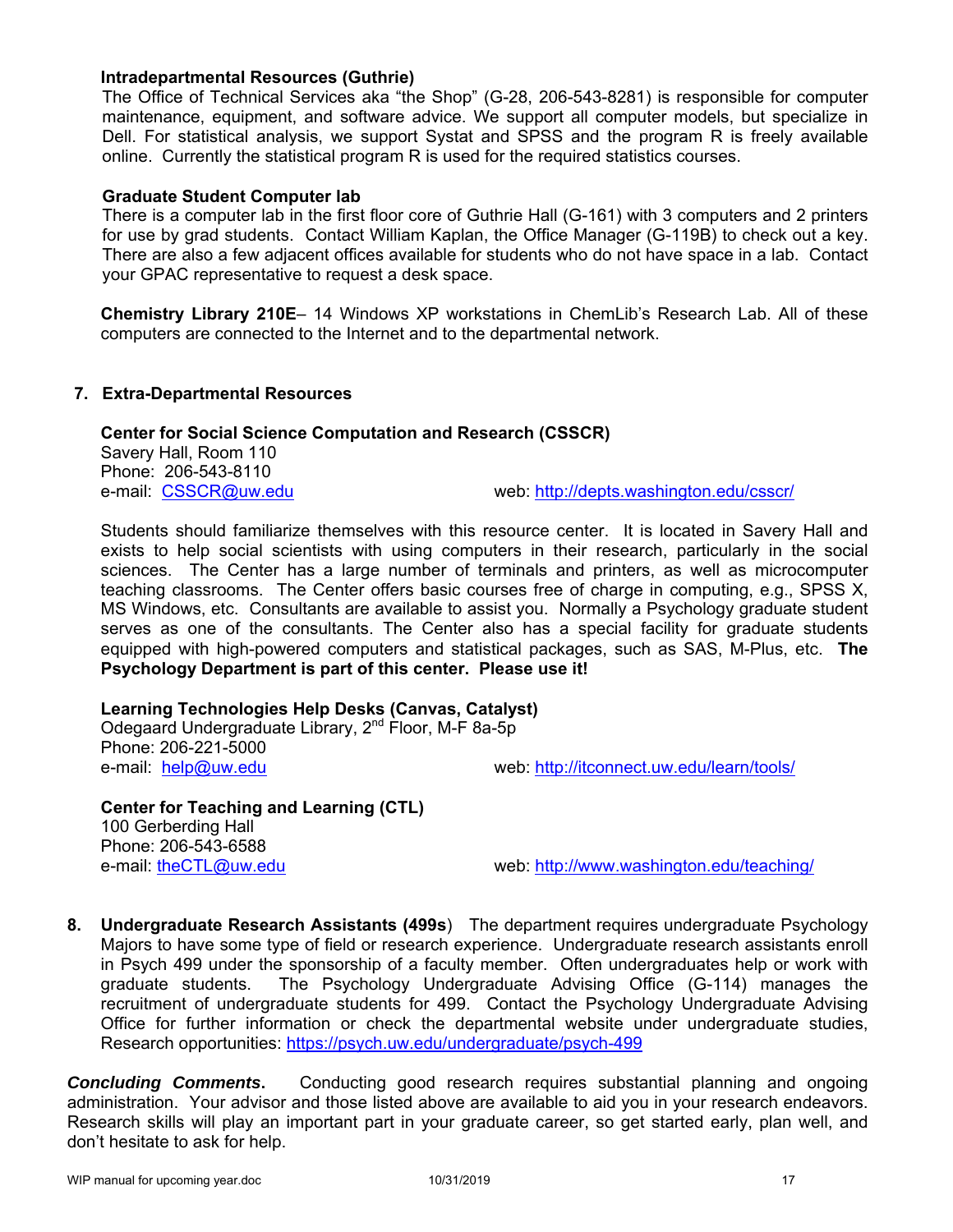### **B. III. TAKING COURSES**

1. *Philosophy.* The program features individualized programs centered around preparing you to meet your own self-defined goals. In keeping with this intention, **your individual coursework will be chosen carefully as part of the annual planning process**. You will need to invest some time in searching out the optimal set of courses to meet your goals in our program. In the non-clinical programs we have simplified the requirements, allowing students to select the most applicable courses to meet these requirements. We encourage you to spend time before each fall to discuss courses that look useful for the upcoming year. Your advisor and advanced graduate students will be good sources of suggestions, especially for courses outside the Department.

Graduate School is not like undergraduate school in the sense that there is no set program to be completed. You should not be thinking "What do I need to do to pass this course?" but rather "What do I need to do to prepare myself in the best possible way for my career?"

2. *Required courses.* The Department and the Areas have adopted some minimal course requirements for graduate students (described in detail on page 37). In the non-clinical areas a minimum of about 10 courses is required (depending upon how you count). In the clinical areas a greater number of courses is required, and learning to do psychological testing and psychotherapy are additional objectives.

Most of your required coursework should be completed in your first two years of graduate study (three years for students in the clinical areas), before you take your General Exam. (See page 26)

- *3. Role of the Supervisory Committee.* Your Supervisory Committee will review your coursework in relation to your goals, and may also suggest or require additional coursework. This is one of the reasons that it is to your advantage to form your Supervisory Committee as early as feasible in your second year. (See page 21)
- *4. Seminars.* As you progress through graduate school, seminars requiring your active participation should replace lecture-type courses. At more advanced levels of graduate study, there is a temptation for students to narrow their focus to the topics studied in their advisors' labs. To counteract this tendency, we require all graduate students to take at least one Advances or Core course outside their primary area. We also encourage students to go to other areas' brown bags or take additional out-of-area courses. Seminars outside the Department will also be very valuable, but must be sleuthed out on your own.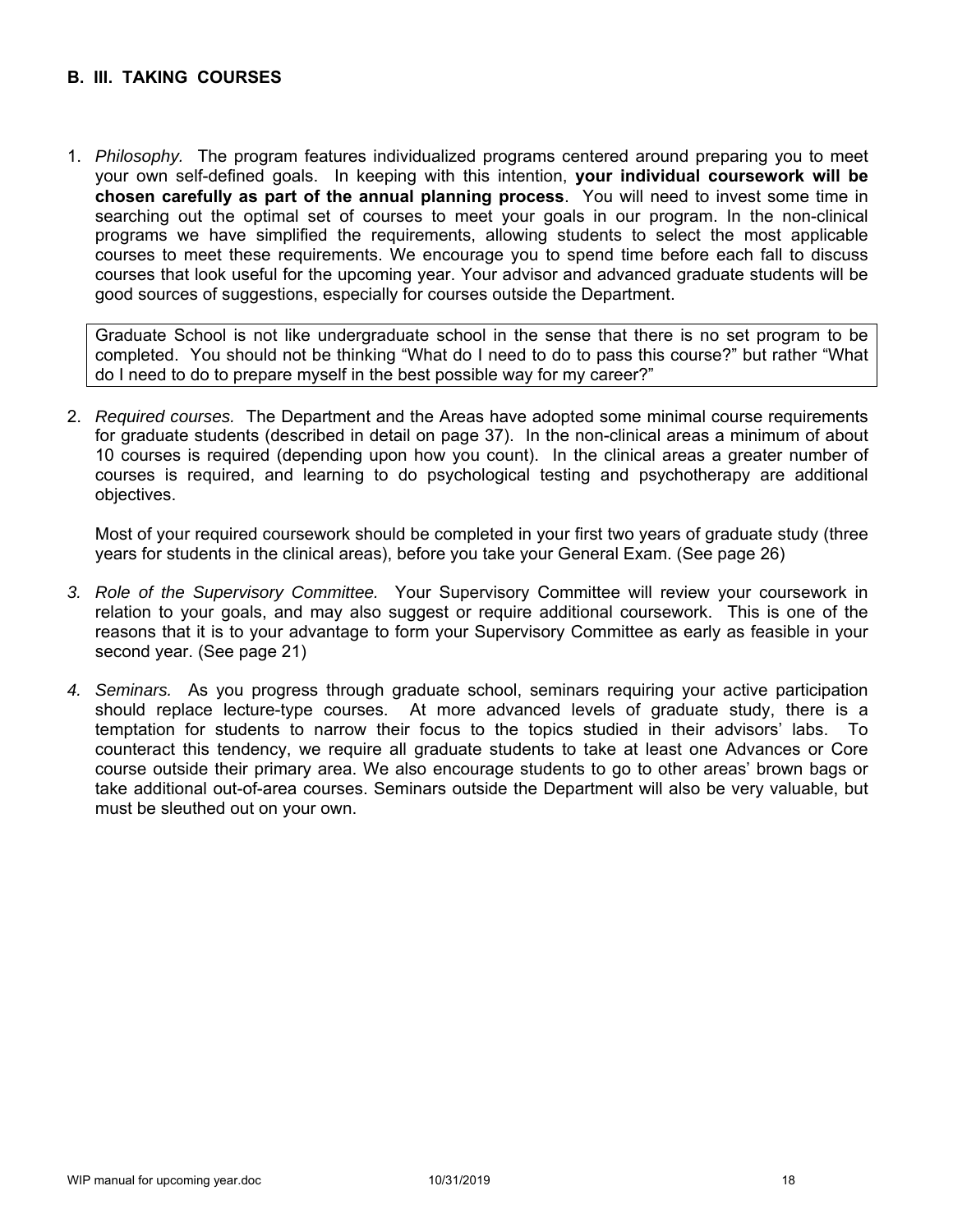### **B. IV. GRADING AND EVALUATIONS**

#### **Grades**

- 1. All courses fulfilling departmental requirements (primarily 500 level courses, sometimes 400 level courses will count) must be taken for a grade unless the course as a whole is only offered on a Credit/No Credit basis. As stated by the Graduate School, a grade of 2.7 is the minimal satisfactory grade for a course to fulfill departmental requirements. In order to earn a graduate degree, you will need at least 18 graded credits (with grades above 2.7) and a minimum grade point average of 3.0.
- 2. Some courses will be offered as Credit/No Credit. These Credit/No Credit courses are not counted in the 18 graded credits required for the completion of a graduate degree.
- 3. You may opt to take courses other than those fulfilling departmental requirements on a Satisfactory/Not Satisfactory basis. You must make that designation when you register for the course. The instructor must give you a numerical grade (2.7 and higher for an S) that will be changed by the Registrar's Office for transcript purposes. Again, these credits will not be counted in the 18 graded credits required for graduation or your required courses.
- 5. Two sections of each independent study/research course (598, 600, 700 & 800) are offered; section "A" for graded credit, section "B" for Credit/No Credit. You should discuss which section to take with the person sponsoring your work. Grades in these courses are not considered in calculating your grade point average.

600 is for independent research, but per department recommendation, sign up for 700 instead 700 is for the Master's degree (9 credits required) – thesis required if you earn the MS 800 is for the Dissertation (27 credits required) and should be used as soon as your committee is formed and/or you have begun your own independent research

- 6. An "N" grade is given in independent study/research courses when a project continues over several quarters and will not be graded until its completion. You must maintain continuous registration in that course until a grade is given, and you must be consistent in registering for either the graded or the Credit/No Credit section. An "N" is considered a passing grade if you have financial aid.
- 7. An "X" grade appears on a student's transcript when the instructor has either not yet submitted a grade for a particular course or has marked the column "No Grade Now." X grades remain on a student's record until a grade is submitted. "X" grades do not affect the GPA, but "X" grades do affect student status and eligibility for some types of financial aid. As a result, please review your transcript each quarter to ensure you receive credit/grades for all your coursework.
- 8. Specifically for Clinical students: Clinical students who register for PSYCLN 574-578 which are DSK independent study courses, please only register for the course once you have completed the readings rather than registering for it multiple quarters.
- 9. A grade of Incomplete ("I") may be recorded if a student has been in attendance and done satisfactory work within 2wks of the end of the quarter and provided documentation to the instructor that the work cannot be completed due to circumstances beyond the student's control. Graduate students who have an incomplete are required to complete the work and have the incomplete converted to a grade/credit in one quarter after the course. Delays in converting incompletes to grades/credit will be considered during the annual review process and in the course of making funding decisions. According to the Graduate School (https://grad.uw.edu/policies-procedures/graduate-school-memoranda/memo-19 grading-system-for-graduate-students/), an incomplete that is not converted to grade/credit will remain as a permanent part of the student's record.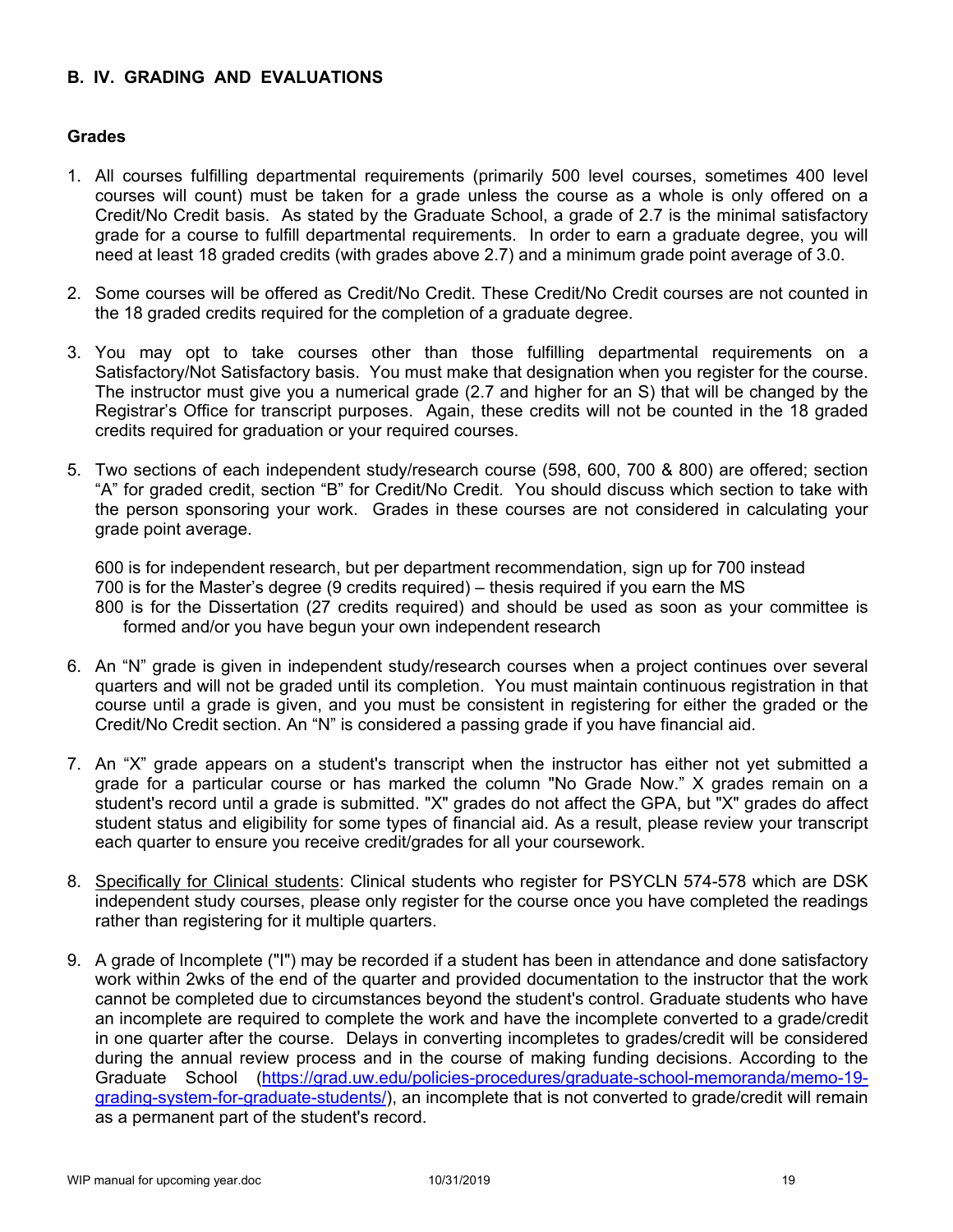10. You may hear people say "grades in graduate school don't matter." What they mean by that is you don't want to spend so much time on your classes that it crowds out research productivity. If you find yourself spending much more time on a class than your peers, discuss strategies with your advisor or instructor on how to read or complete assignments more quickly and how to prioritize coursework with other duties. On the other hand, funders (e.g., Ford, NSF) use transcripts to evaluate whom to fund. In addition, your behaviors in your classes do matter. Skipping class, not turning in assignments or turning multiple assignments in late, and not being respectful of your classmates or the instructor are generally seen as unfavorable behaviors. These behaviors may be especially important to avoid or explain when you are taking classes with people you have formed relationships with and hope to get letters of recommendation from later or whom might be called by future employers as references.

#### **Evaluation Procedures**

- 1. Your most important evaluations will be provided by your advisor in your annual evaluation letter.
- 2. If your quarterly or cumulative grade point average drops below 3.0, your name will appear on the "Low Scholarship List" sent by the Dean of the Graduate School to the Director of Graduate Training. The progress of those students will then be reviewed by the Graduate Training Committee at their next meeting (within the first two weeks of the same quarter), and one of the four possible actions listed next may be taken. In addition, the Graduate Training Committee discusses students who score below a 3.0 in department statistics courses to discuss methods of support to the students and assure that students have the quantitative skills to complete their research.
- 3. In the unlikely event that your progress is less than satisfactory in any area of your program, or if you are delayed on a milestone, you will receive feedback from the Director of Graduate Training, and in some cases, from the Dean of the Graduate School. There are four ways in which unsatisfactory progress can be communicated to a student. They are, in increasing order of seriousness:

a) an email from the Director of Graduate Training (this level of warning is discussed by the Graduate Training Committee and student's advisors)

b) a formal letter from the Director of Graduate Training (termed the "Internal Watch list/Safety net"; this level of warning is discussed by GTC and the student's advisors),

c) a change in the student's status to "Probation," or (in addition to departmental discussion (GTC, advisors), this level of warning involves the Graduate School)

d) a change in the student's status to "Final Probation." (in addition to departmental discussion (GTC, advisors), this level of warning involves the Graduate School)

"Probation" or "Final Probation" status results in a notation on your unofficial transcript and in a letter being sent to you by the Dean. At each level, students will be told what steps must be taken to return to good standing in the program. A student is not usually dropped from the University unless they have spent at least one quarter in the status of "Final Probation." Students on Probation or Final Probation status are less likely to receive assignments as teaching assistants (see "TA Assignment Procedures" on page 62) and are not eligible for department fellowships.

- 4. At the request of any faculty member, Supervisory Committee, or individual student, the Graduate Training Committee will review the academic status of any graduate student and will make any appropriate recommendations.
- 5. You should receive your annual evaluation in mid-summer. Should you have questions about your evaluation, see your advisor or the Director of Graduate Training.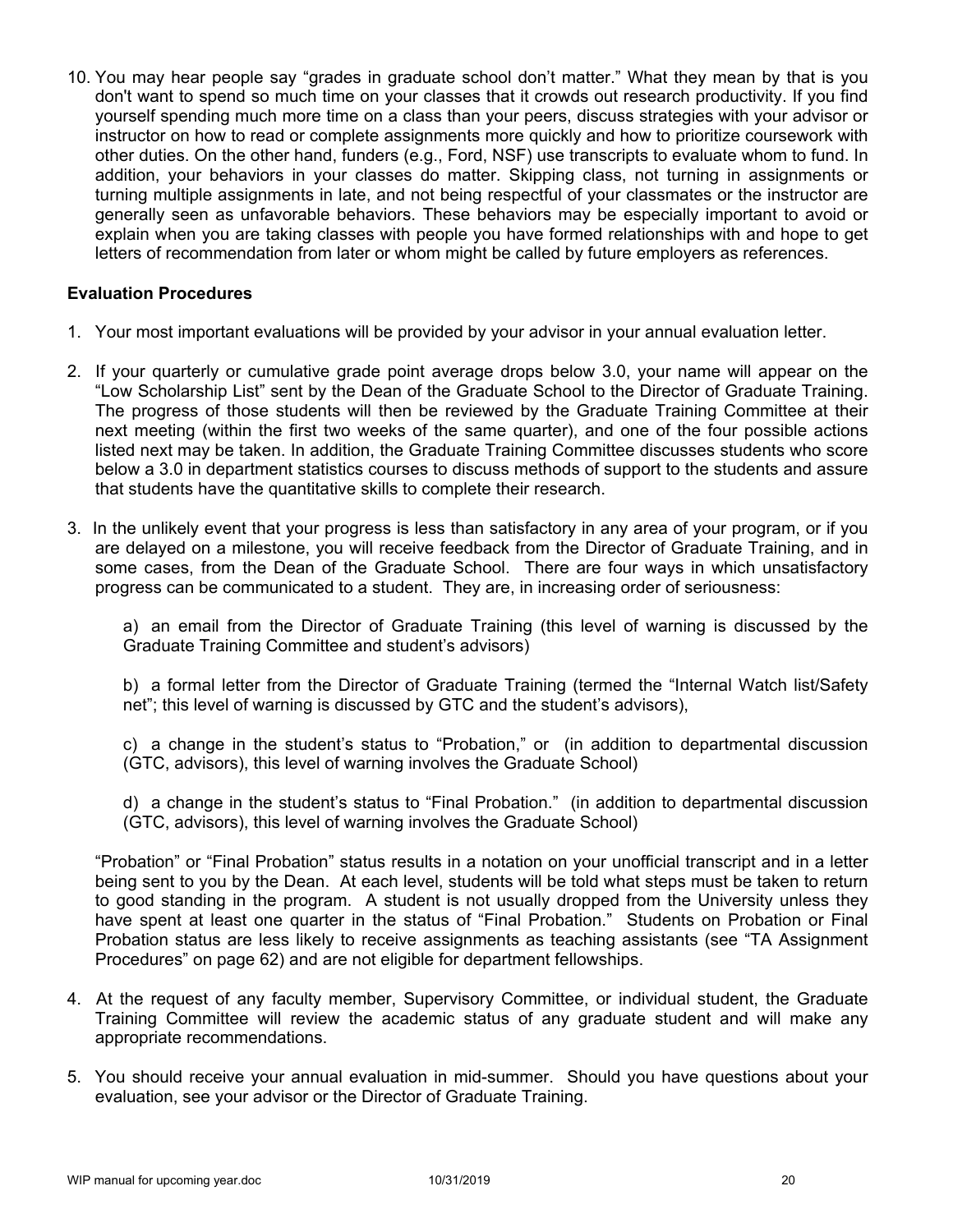### **B. V. SUPERVISORY COMMITTEE**

Your Supervisory Committee's roles are to guide you in the preparation of your graduate program, to conduct your General Examination, and to conduct your Final Examination.

- 1. *Composition of the Supervisory Committee*: You must set up a Supervisory Committee consisting of at least four and not more than seven members. This Committee must be officially formed at least four months prior to the time the request for the oral General Exam is presented to the Graduate School. It is advisable to have one or more members over the minimum number to assure a necessary quorum for meetings and examinations. The following are considerations for composition of the committee:
	- a) Members of the committee must be appointed Graduate Faculty. One or two members may be appointed who are not on the Graduate Faculty, if the majority of the members are Psychology Graduate Faculty members, and if a CV is provided to the Graduate Program Advisor for the non-Graduate Faculty member. Not every faculty member is a member of the Graduate Faculty, although most are. Some new assistant professors, lecturers, and research associates are not. If in doubt, ask the person you are considering having your committee, check with the Psychology Graduate Program Office, or call the Graduate School at 206-685- 2630. You may also check the following website: https://grad.uw.edu/for-faculty-andstaff/graduate-faculty-locator/
	- b) A majority of your members must be from your major area, e.g., Clinical, Behavioral Neuroscience, etc. Normally, at least three of your members are core faculty in the Psychology Department, but members of other departments are also eligible. Also, we recommend, but do not require, that one committee member be from another area of psychology.
- 2. *When to Form Your Supervisory Committee*: Your supervisory committee should be formed by the end of Winter quarter of your  $3^{rd}/4^{th}$  year of study. It is advisable to form this committee early as all of your committee members must approve the curriculum you follow in preparation for your General Examination (see "General Examination" section on page 26.)
- 3. *Procedures for the Formation of Your Supervisory Committee*:
	- a) Get the "Application for Ph.D. Supervisory Committee" from the Graduate Program Office, by emailing Jeanny (jeanny@uw.edu).
	- b) Discuss your committee with each potential member and get a signature on the form for each member who is willing to serve on the committee. An e-mail concurrence may be attached to the request form in lieu of a signature. Clinical students will also need the Director of Clinical Training (Currently Jane Simoni, *jsimoni@uw.edu*) to approve the committee before forwarding it onto Jeanny.
	- c) Return the completed form with signatures or emails to the Psychology Graduate Program Office. After the Graduate Program Advisor evaluates the representation on your proposed committee, an official request will be prepared and sent to the Graduate School. You will receive an email confirmation when this has been completed.
- 4. *Graduate School Representative (GSR)*: You are expected to find a Graduate School Representative who is from a field other than Psychology and who does not have any conflicts of interest with you or your Chair. Budgetary relationships, personal relationships, primary or joint appointments in common with primary or adjunct appointments or research and/or publication relationships between the GSR and either the student or the committee chair are examples of possible conflicts of interest. The GSR represents the broad concerns of the Graduate School. The role of the GSR includes monitoring the conduct of the student's exams, resolving conflicts, and facilitating communications between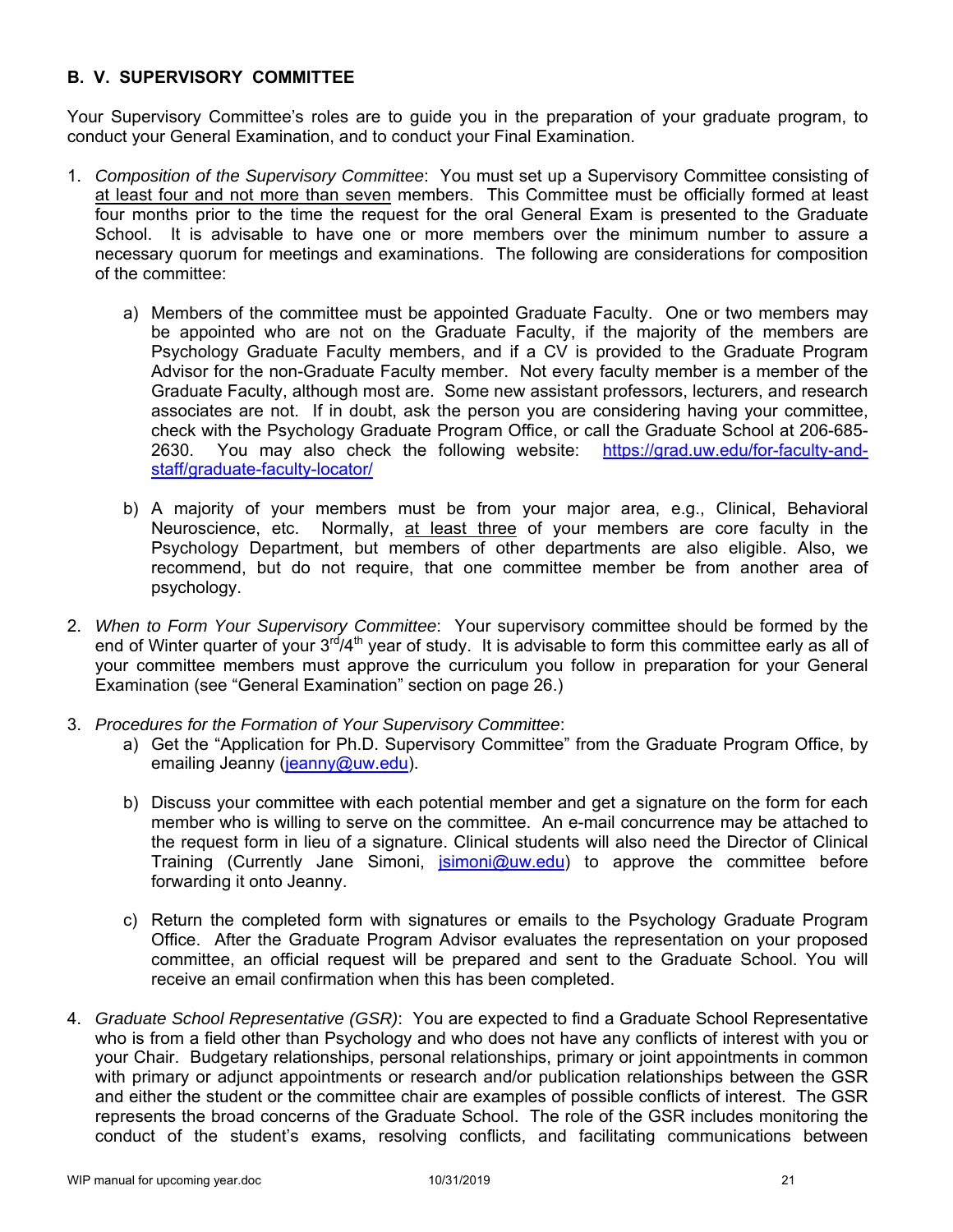committee members and the student. The main function of the GSR is to ensure that the process allows for fairness to all parties. **The GSR is currently a voting committee member**. Please see page 23 for information on locating a GSR.

- 5. *Changing (Reconstituting) Your Committee*: Within reason, it is possible to change the members of your committee. For example, if your dissertation focus has changed, a different committee member may be more appropriate. The Graduate School will not honor requests to change the GSR if the reason for the change is a scheduling difficulty. If you and your advisor decide that a change is needed, follow the steps outlined below.
	- a) Email Jeanny and ask for a "Request for Supervisory Committee Reconstitution" form.
	- b) Indicate the changes to be made, and your reasons for making these changes.
	- c) Get the signatures of any members who are being added to, or removed from, the committee. An e-mail concurrence may be attached to the request form in lieu of a signature.
	- d) Return the completed form with signatures or emails to the Graduate Program Office. After Jeanny evaluates the change(s) proposed, an official request will be prepared and submitted to the Graduate School.
- 6. Meetings with your Supervisory Committee
	- a) As early in your second year as feasible, you should meet with your Supervisory Committee to plan the course work, reading, and other activity you will undertake in preparation for your General Examination (both written and oral), which is normally taken during the  $3<sup>rd</sup>$  year.
	- b) The committee (a minimum of 4—the chair, the GSR, and any two other members of your supervisory committee) will meet for the oral portion of your General Examination.
	- c) Normally, a meeting is held to approve your dissertation proposal. The GSR is not required at this meeting, only at the oral General Exam and at the oral defense of the Dissertation (Final Exam).
	- d) The committee (a minimum of 4—the chair, the GSR, and any two other members of your supervisory committee) will meet for your Final Examination, during which you will defend your dissertation.
	- e) Other meetings may be scheduled as you and the chair of your committee deem necessary.
	- f) The GSR does not need to be present at routine supervisory meetings (e.g., to plan a course of study). The GSR is required to be present at the oral General Exam and at the oral defense of the Dissertation (Final Exam) and must sign the warrant along with the other members of the committee.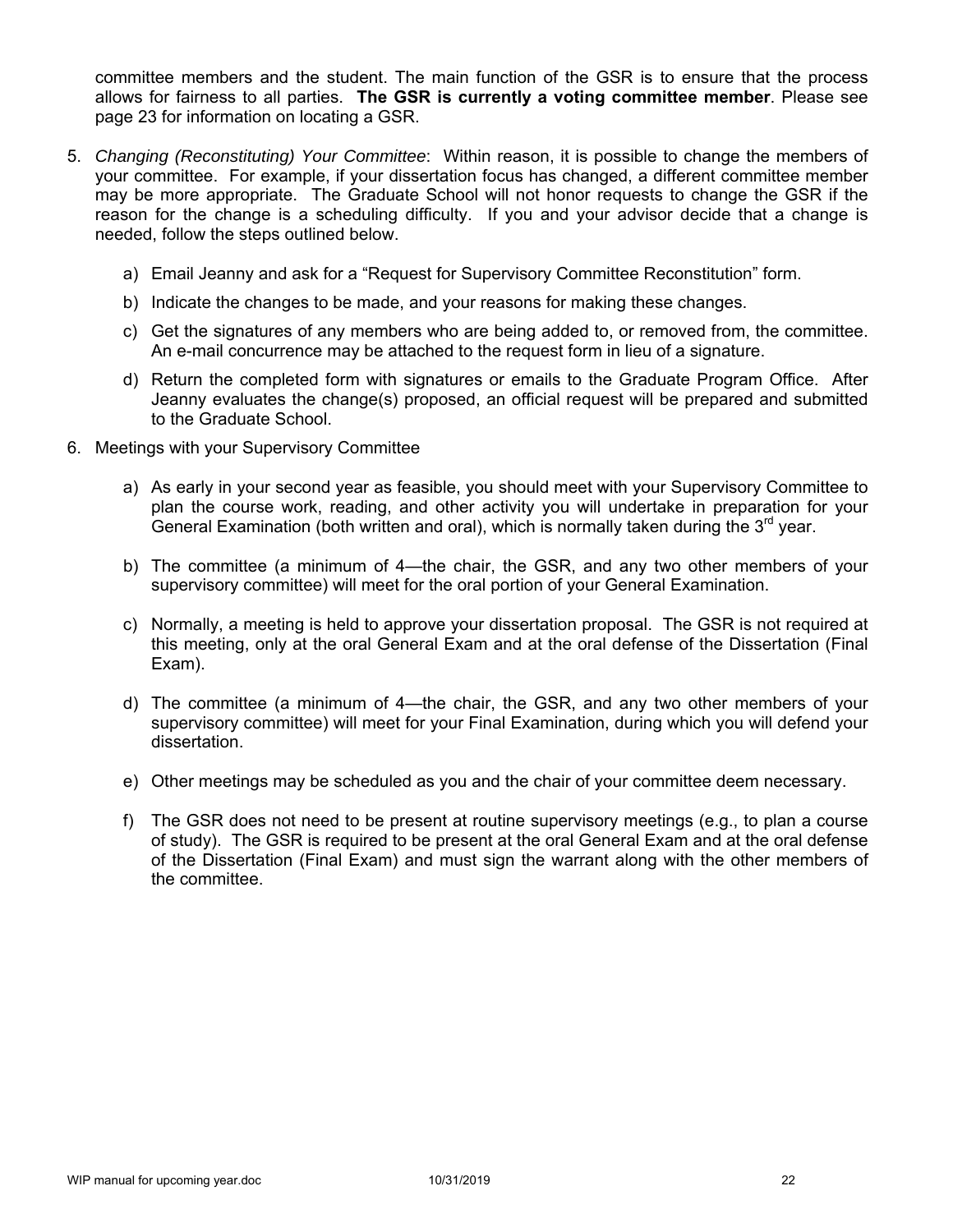### **Finding a GSR (Graduate School Representative)**

The GSR (Graduate School Representative) is a required member of your supervisory committee. This person has to be a member of the Graduate Faculty (not all faculty have this) and they must have an endorsement that allows them to chair a supervisory committee (not all Graduate Faculty members have this). This person should have some familiarity with the type of research that you intend to do (although this is not critical). They must be independent of your committee chair, e.g., they cannot have appointments in the same department as the committee chair and they can't be on the same grants. The role of the GSR is to assure that the committee holds the student to a high enough standard to maintain the reputation of the University and enforces rules and procedures in a way that is totally fair to the individual student.

The student is responsible for identifying a faculty member who is willing to serve as their GSR. This can be done in a number of ways. One way is to talk with your advisor and other Psychology Departmentbased committee members and/or to other faculty in your area seeking their suggestions for a good GSR. Talk to students, especially those who are finishing, about who they have as their GSR. Sometimes, though, the people known best in the department are not available for another committee appointment.

The Graduate Faculty Locator is another source of ideas about who to approach for your committee. The Graduate Faculty Locator is found at:

https://grad.uw.edu/for-faculty-and-staff/graduate-faculty-locator/

If you are looking for ideas of who you might ask, search by specialization(s). Type in various descriptors that reflect your research focus, e.g., "memory," nutrition," "adolescence." If no names come up try another topic area. All the people whose names come up in such a search are members of the Graduate Faculty, but not all have the chair endorsement needed to be a GSR. Only those whose names are followed by an asterisk (\*) can serve as your GSR. Once you have possible names, check out their department websites to see what you can learn about their research focus. If they look good, talk to your advisor and psychology committee members to see if they know the possible GSR. If all looks good, contact the prospect briefly explaining your research focus and asking if you can meet to discuss the possibility of them joining your committee as GSR.

### **READING COMMITTEE**

The Reading Committee is a subset of your Supervisory Committee and must be appointed separately.

You should form your Reading Committee when you are close to defending your dissertation, at least one quarter prior to your defense. The purpose of this committee is to read the dissertation and agree that you are ready to defend it in an oral (Final) examination. Choose any three members of your supervisory committee (including the Graduate School Representative) who will agree to be on the committee. If two members of the reading committee are spouses/partnered (chair/member or member/member), then the student must add an additional member to their reading committee, for a total of a 4-person reading committee. They will read the various drafts of your dissertation, make comments and suggestions for improvement, and sign the Doctoral Dissertation Supervisory Committee Approval Form (located on the Electronic Thesis/Dissertation page: http://grad.uw.edu/for-students-and-post-docs/thesisdissertation/etdformatting-guidelines/). Your entire supervisory committee must give approval to schedule the Final Examination and sign the exam warrant after your defense. See the section on Final Examination (page 29) for details on forming this committee.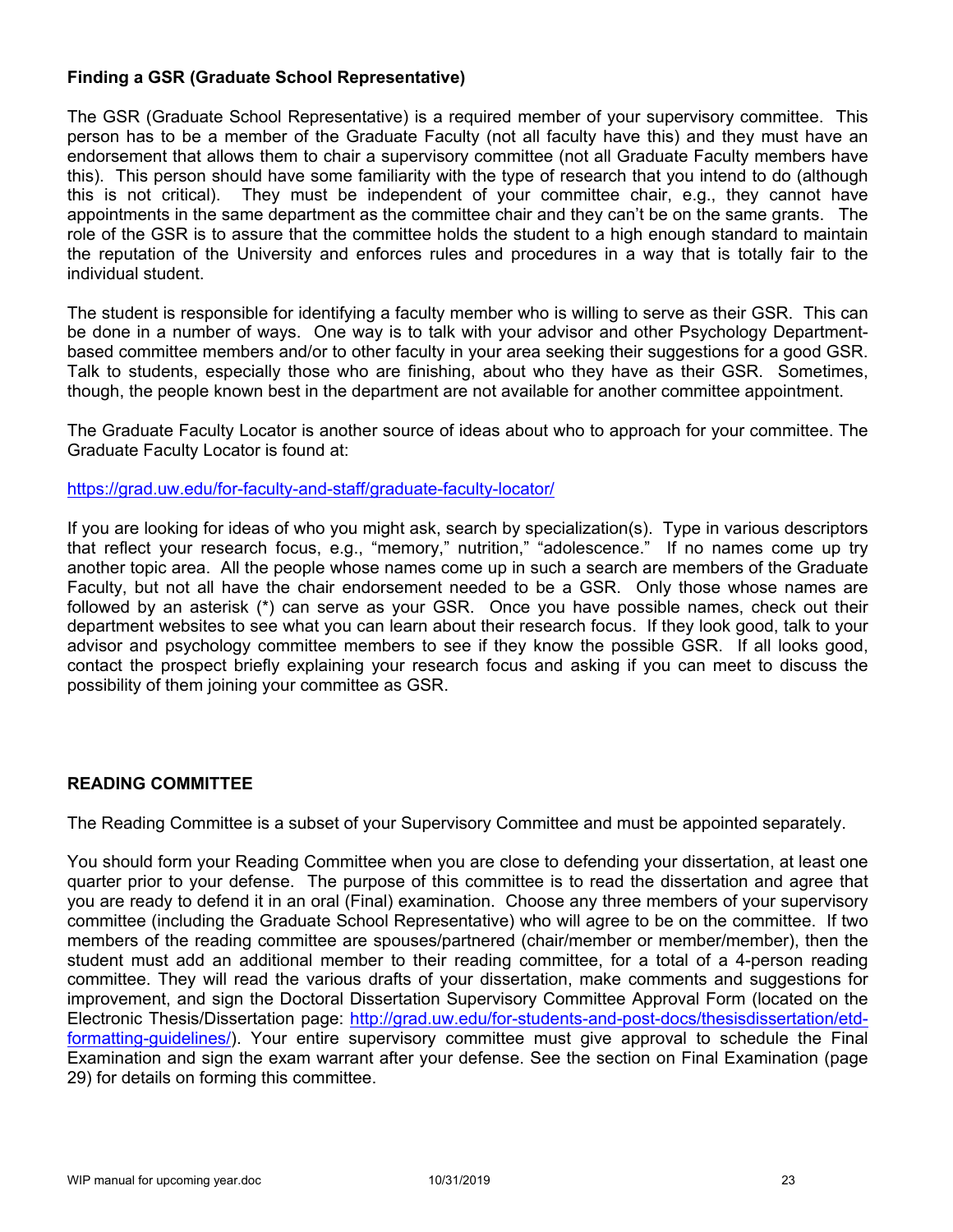### **B. VI. MASTER'S DEGREE**

The Psychology Department has an approved, *thesis only,* Master's Degree option that can be completed along the way toward the Ph.D. and is not a requirement of the Department (although some Areas may list this as an area requirement). You may, however, set a requirement to include a Master's degree in your Plan (see Annual Plan on page 14, or its template on page 74).

In the quarter in which you expect to complete a Master's degree, you must submit a Master's request to the Graduate School on-line at the following address: http://www.grad.washington.edu/for-students-andpost-docs/mygrad-program/. You will be notified automatically if you meet the basic Graduate School requirements. If not, you will be notified of any contingencies to be met before a warrant may be issued or the degree is awarded. The warrant will be emailed to you by Jeanny. The Graduate School has its own form, which is the Master's Supervisory Committee Approval form (located on the Electronic Thesis/Dissertation (ETD) page: (http://grad.uw.edu/for-students-and-post-docs/thesisdissertation/) Any two members of your supervisory committee, or your advisor and one other Graduate Faculty member, are required to sign the warrant and the approval form for your Master's Degree. The signed warrant must be returned to the Graduate Program Advisor in Guthrie 127, while the approval form is uploaded to the Graduate School's Electronic Thesis/Dissertation page (http://grad.uw.edu/for-students-and-postdocs/thesisdissertation/) both by the end of the quarter (Friday of Finals Week). Only real/ink signatures are accepted on either document.

Your Master's request is good for one quarter only. If you do not submit your thesis for the Master's degree by the last day of the approved quarter, you must notify the Graduate Program Advisor and reapply on-line during the next quarter.

*Requirements for the Master's Degree* http://grad.uw.edu/policies-procedures/masters-degreepolicies/masters-degree-requirements/

- 1. Total credits required for the degree program must be completed
	- All courses numbered 400-799 that are numerically graded 2.7 and above, or have a grade of Satisfactory or Credit ('S' or 'CR') count toward the credit total. 499 courses are not counted in the credit total.
	- Courses graded less than 2.7 do not count towards the credit total.
	- At least 18 credits must be in courses numbered 500 and above.
	- 18 credits must be numerically graded in department approved 400-level courses accepted as part of the major and in 500-level courses. This excludes 499 and transfer credits.
	- No more than 6 graduate level quarter credits can be transferred from other academic institutions to count toward the credit total.
	- No more than 12 UW Graduate Non-matriculated credits can be applied to the credit total.
	- No more than 12 credits derived from any combination of UW Graduate Non-matriculated credits and transfer credits can be applied to the credit total.
	- If a student repeats a non-repeatable class, only one set of credits counts toward the credit total.
- 2. A minimum cumulative GPA (grade point average) of 3.00 is required for a graduate degree at the **University**
- 3. The Master's Degree Request must be filed according to posted quarterly dates and deadlines (http://grad.uw.edu/for-students-and-post-docs/degree-requirements/dates-and-deadlines/).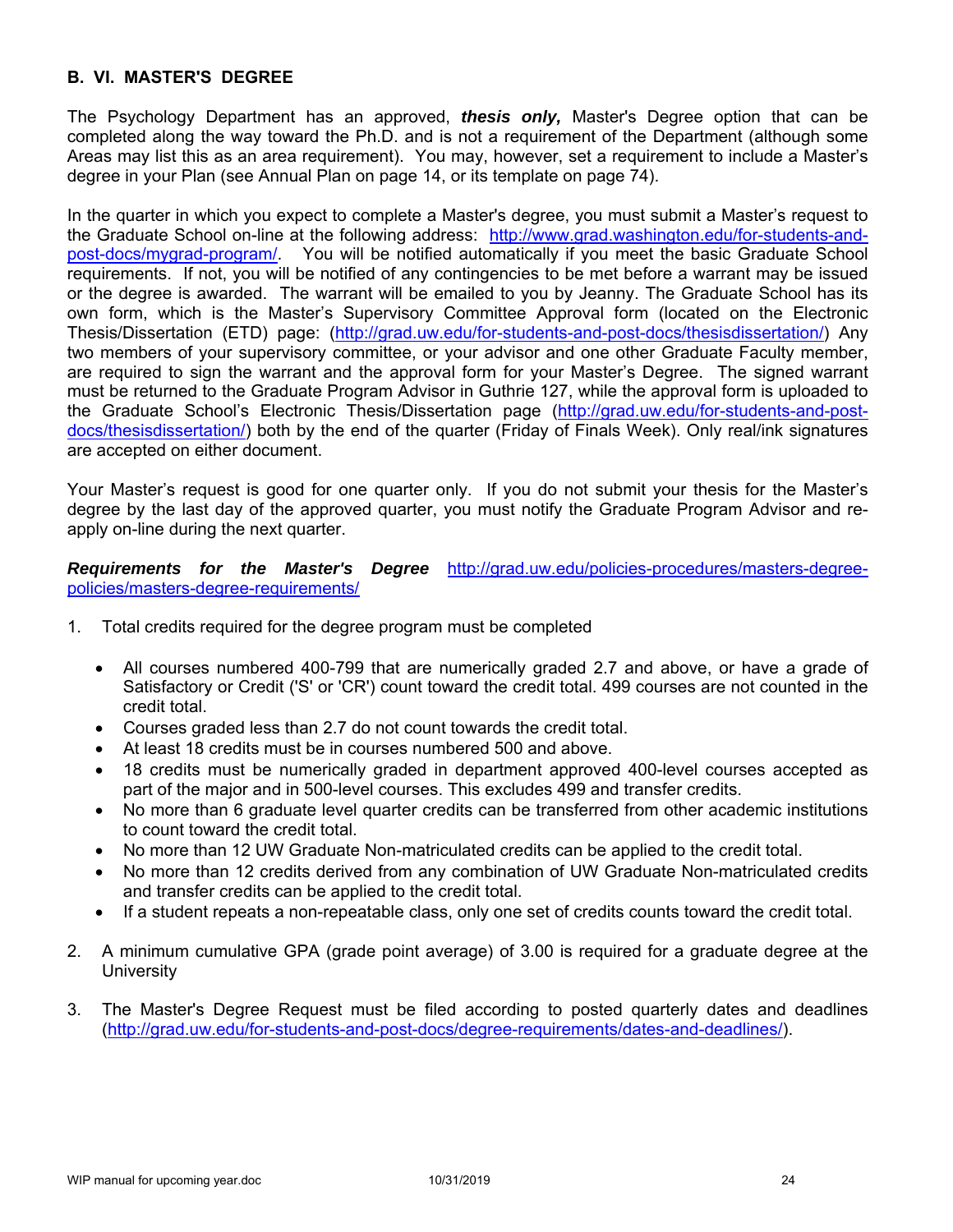- 4. Must complete all degree requirements within six years
	- The timeframe/clock begins on the first day of the quarter that the Graduate Student uses a course to satisfy degree requirements when they are coded as either a Graduate Non-Matriculated student (Department Code with class 6) or as a Graduate Student (Department code with class 8) in the department to which they are admitted.
	- UW Graduate Non-matriculated credits used towards the total credit total are counted in the six years.
	- Quarters spent On-Leave and out of status are counted in the six years.
- 5. Must maintain registration through the end of the quarter in which the degree is conferred or, if eligible, pay the Graduate Registration Waiver Fee within 14 days following the last day of the quarter in which all degree requirements were met.
- 6. Thesis track students are required to complete a minimum of 9 thesis credits in their credit total.
- 7. Thesis Track students are required to submit their acceptably formatted thesis online via the UW Electronic Thesis/Dissertation (ETD) (http://grad.uw.edu/for-students-and-postdocs/thesisdissertation/) by 11:59 p.m. PST on the last day of the quarter (Friday of Finals Week).
- 8. Your signed warrant and signed Master's Supervisory Committee Approval Form (located on the<br>Electronic Thesis/Dissertation page: (http://grad.uw.edu/for-students-and-post-Thesis/Dissertation page: (http://grad.uw.edu/for-students-and-postdocs/thesisdissertation/) must be submitted to Jeanny (signed warrant) and the Graduate School (upload signed approval form to ETD) by 3:30 p.m. PST on the last day of the quarter (Friday of Finals Week) in order for you to receive your degree within the same quarter. You are then eligible to participate in UW graduation ceremonies if you so desire. The Psychology Department does not hold a separate program for Master's recipients.
- 11. **There are no required fees**. You have the option to register your copyright via ProQuest for a fee. Speak with the Scholarly Publishing Outreach Librarian for assistance: http://guides.lib.uw.edu/research/etds
- 12. If the thesis is submitted online after the quarter ends, you must register for the following quarter or utilize the Registration Fee Waiver option (pay \$250 instead of registering—this is usually the option for a student who is in their last quarter), which allows you up to 14 days after the last day of the quarter to submit your thesis (http://grad.uw.edu/policies-procedures/general-graduate-studentpolicies/graduate-registration-waiver-fee/) for an M.S. conferred the following quarter. Please talk with Jeanny before choosing this option. The Graduate School strictly enforces the deadline for dissertation submission and the enrollment requirement.
- 13. View complete Final Submission Instructions including Electronic Thesis/Dissertation (ETD) online: http://grad.uw.edu/for-students-and-post-docs/thesisdissertation/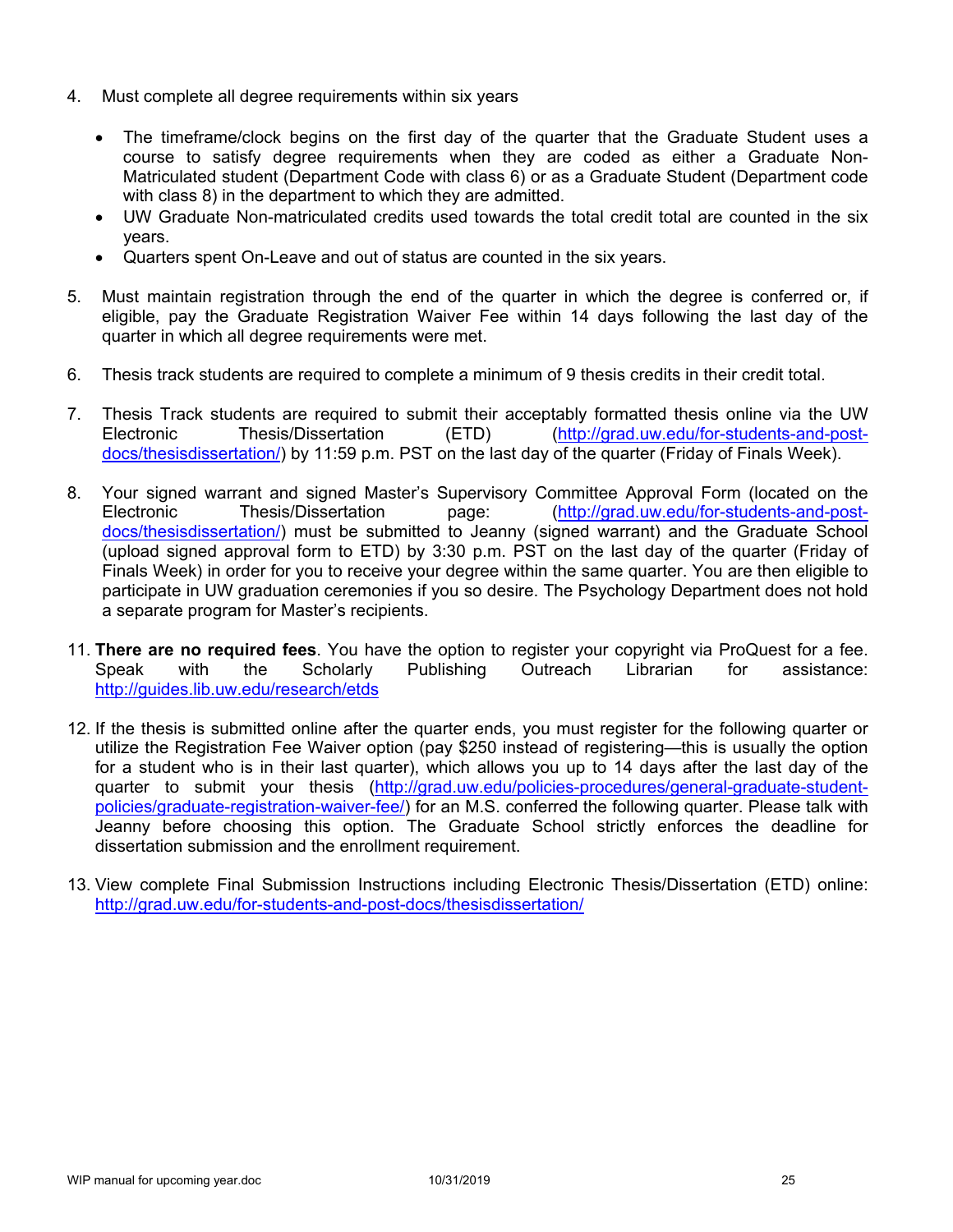### **B. VII. GENERAL EXAM**

- 1. The General Exam is a requirement of the Graduate School. The General Catalog states that you should take your General Exam when your background of study and preparation is sufficient to justify undertaking the examination. Although there may be more than one part to the examination (See page 27), the only requirement from the Graduate School is an oral examination attended by at least four members of your committee, including the Chair and the GSR (See page 21). Your entire committee should be given the opportunity to participate in setting both the format and the content of your exam.
- 2. You must have completed two years of graduate study and be well along in your course requirements before you take the General Examination. The Graduate School requires that all coursework, including departmental requirements, be completed at this time. Exceptions may be granted with the signed approval of your advisor.
- 3. You must have formed a Supervisory Committee at least four months prior to taking your exam.
- 4. You must be registered at the UW for a minimum of 2 credits for the quarter in which you complete the General Examination.
- 5. You should plan to take the General Exam as early as feasible in the  $3<sup>rd</sup>$  year of study. Any nonclinical student who has not passed the General Examination prior to the beginning of the fourth year of study (or  $5<sup>th</sup>$  yr for clinical) may be recommended for Probation. If you have not passed the General Examination by the beginning of the third quarter of your fourth year, you may be recommended for Final Probation.
- 6. You must schedule the oral part of the examination. Arrange a date and time for the exam that is agreeable with all your committee members and schedule the room via PsyCal. Forward these confirmation emails to Jeanny. Submit your request online: http://grad.uw.edu/for-students-and-postdocs/mygrad-program/. She must have every committee member's acknowledgement that your exam is occurring before she will approve your general exam request. Please submit your request at least three weeks before your intended date. Email confirmations that do not state date/time/location will not be accepted. **Everyone on your committee must agree that you can schedule your exam, even if a member is not attending.**
- 7. The exam warrant is available via pdf which Jeanny will then email to you. On exam day, print and take it to your exam. The warrant is signed by all committee members present (minimum of four required) at the exam upon satisfactory completion and returned to the Psychology Graduate Program Office.
- 8. The Graduate Program Office will submit the outcome to the Graduate School. If this is filed by the last day of the quarter you will be designated as a doctoral Candidate (Ph.C.) for that quarter. Otherwise you become a Candidate at the end of the following quarter (that is, if you complete your exam during a school break, your Ph.C. will be awarded at the end of the following quarter). **You will be eligible for your Level 2 raise once the Graduate School awards your Ph.C. status.** Keep this in mind as you schedule and complete your exam.
- 9. If you do not pass, the exam must be rescheduled after a period of study. Two retakes are allowed at the recommendation of the committee to the Dean of the Graduate School.
- 10. The General Examination and Final Examination may not be taken in the same quarter. You may take the General Examination one quarter and take the Final Exam the next.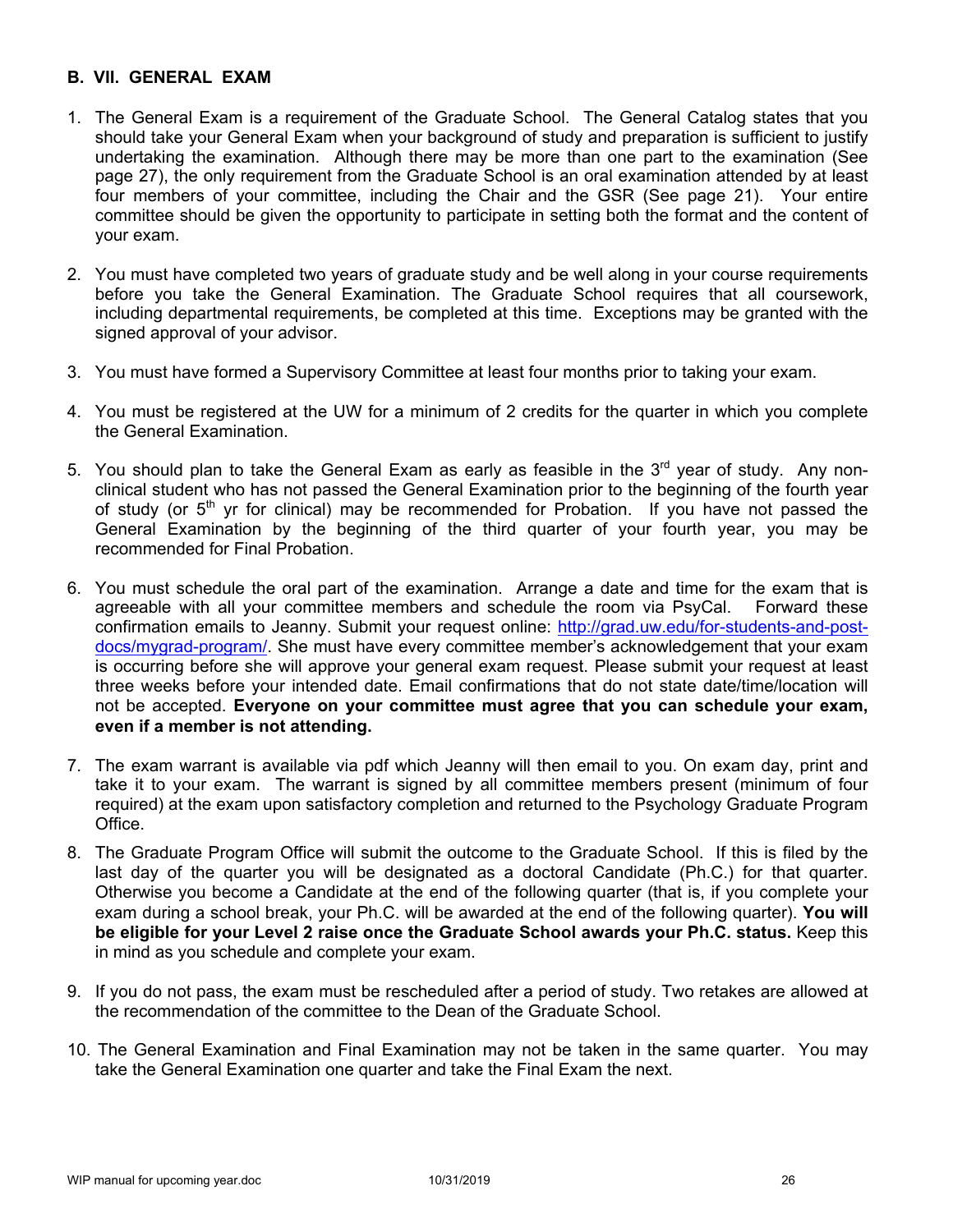## **Format of the General Examination (as of Spring 2016)**

There are three components of the Psychology Department General Exam. Two written requirements (a Depth Requirement, a Breadth Requirement) and an oral exam.

Depth Requirement

- Review Paper (typically at least 20 pages of review plus references, abstract, and title page)
- NRSA full application (not just 6 page research plan)
- Another major grant application (not an NSF grad fellowship)
- Written exam covering depth reading list that is completed over 3 day period (can be combined with breadth exam to become one larger exam over 5-7 day period)

Breadth Requirement

- Written exam covering breadth reading list that is completed over a 3 day period
- Can be combined with depth exam to become one larger exam over 5-7 day period

Oral Exam

- 1-3 weeks after Breadth and Depth Requirements are complete.
- In-person meeting in which committee asks questions covered by reading list, following up on written products produced by students for the Breadth and Depth requirements.

Students must pass each of the three components to move on to candidacy status and to receive Level 2 TA/RA Pay in subsequent quarters. Passing each component requires a majority of the committee to approve (e.g., 3 of 4 members inclusive of the GSR). If a component is not passed, the student must complete that component again. All three components should be complete by the first week of Fall Quarter of a student's fourth year, except by permission from the GTC (requested by the faculty advisors and student), or the student will be placed on the departmental warning list.

Full Details:

- 1. In the student's second year they should form the Supervisory Committee and inform the Graduate Program Advisor.
- 2. No later than 2 quarters before the anticipated oral exam, the committee should meet with the student to determine the exam format and topics for reading list. The Graduate School Representative (GSR) should be notified of such a meeting but their attendance/participation is not required during these planning meetings (attendance by GSR is up to the GSR). The GSR should, however, know what the consensus of the exam format will be before the oral general exam
- 3. By start of the second quarter before the exam, the reading list must be finalized by the committee and student. The list should have 35-55 items on it, aiming for the lower end if more books or monographs are included and the longer end if the list is primarily journal articles. Half of the readings should be in the student's depth area (e.g., spatial reasoning) and half should be in the student's breadth area (e.g., cognitive psychology).
- 4. Beginning at least 2 quarters before the oral exam, the student should be reading and beginning their paper or grant if those options are selected. Importantly, faculty may NOT provide any feedback on written products nor may they disclose or allude to the questions on the exam in advance of the exam. If paper/grant will be submitted to a journal or funding agency, faculty feedback on the written document must occur after the oral exam. Therefore, only the first draft of the document is written prior to the oral exam that addresses it. If there is an extenuating circumstance that requires a faculty member to give feedback earlier on a grant or paper, then the committee can opt to split the oral into two different oral meetings, one for the depth (that is 1-3 weeks after that is turned in with no feedback in between) and one for the breadth (that is 1-3 weeks after that is turned in with no feedback in between). In that rare instance where there are two oral meetings, the date of the second will be the officially recognized oral defense date (for the Graduate School paperwork). Importantly, "No Feedback" means that faculty cannot provide edits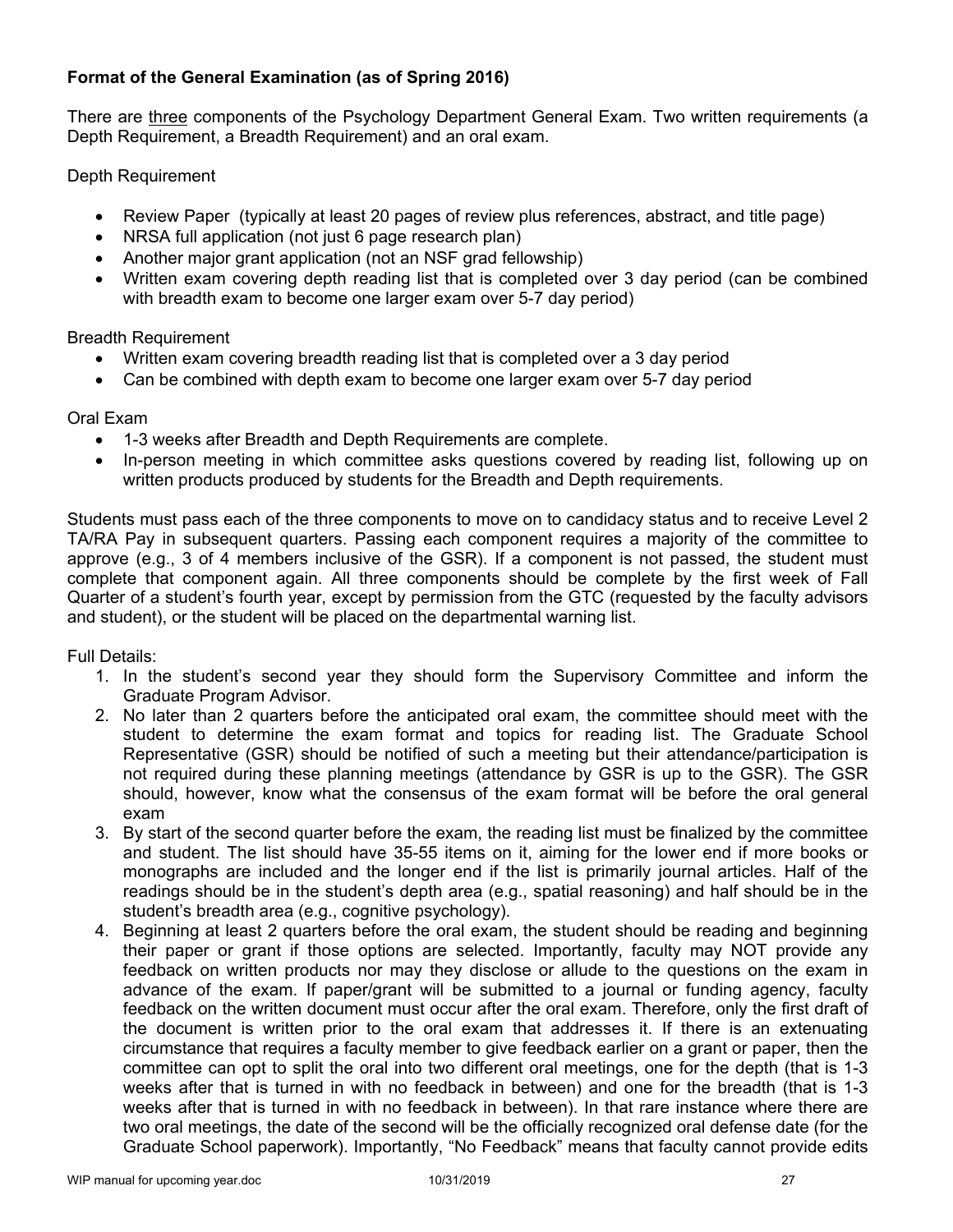or suggestions for improvement. Faculty *may* highlight problem areas that may be helpful for the student to reflect on before the oral (e.g., "We will probably ask more about Question 2" or "think more about the connection between your proposed studies and the research question") but faculty may not suggest solutions to those problem areas before the oral. The reason for the "no feedback" rule is that the exam is an opportunity to assess where students are in their learning, not how well they respond to feedback.

- a. If a paper or grant proposal is selected for the depth requirement, the written exam should cover only the breadth-relevant material from the reading list. Students should have 3 days to complete the written exam in this case.
- b. If an exam is selected for both the breadth and depth requirements, students can be provided as one comprehensive written exam, however, the committee must cover questions for both sets of readings and the resulting exam is expected to be twice as comprehensive as an exam for a student who opted to complete a paper for the depth component. In line with the longer exam, the student should be given twice as long to complete the exam (i.e., 6 days). Alternatively, if the committee and student prefer, the two components can be given as two distinct exams, each covering only breadth or only depth and each for 3 days.
- c. This timeline assures that the committee has 1-3 weeks to review both the breadth and depth requirements and prepare for the oral exam.
- d. The GSR should receive the above items, as courtesy, however it is up to the individual GSR as to the extent of their participation. Some GSRs only participate by attending the oral general exam, while others may want to do more. The GSR is a voting member of the committee and should be kept updated on the general exam process as a whole. A group email with student and Supervisory Committee during this process will suffice.
- 5. The final requirement is the oral exam. This component is required by the Graduate School and must be scheduled with the Graduate Program Advisor at least three weeks in advance so that a General Examination warrant can be issued. At that meeting, the committee will ask questions that follow from the student's depth and breadth written products and/or exams. Following the questioning period, the warrant will be signed by all attending committee members and should be returned to the Graduate Program Advisor immediately.
- 6. This full process should be complete by the end of the summer after a student's 3rd year. Note that if a student completes the oral exam during the summer quarter, the student must be enrolled and tuition must be paid for summer quarter. If the oral exam is completed in the period between the end of the summer quarter and the start of the fall quarter, the student must be registered (and tuition paid) the following fall. If a student completes their oral exam during this "down period", the student will not have "candidate status" awarded until the last day of autumn quarter and will therefore not receive a Level 2 TA/RA rate until Winter quarter (students who complete oral exams in spring receive a pay raise and "candidate status" in summer, those who complete oral exams in summer quarter receive a pay raise and "candidate status" in the fall). If a student wants to complete the oral general exam after the first day of fall quarter of the student's 4th year, they must formally petition their advisors and then the GTC.

**Clinical General Exam Requirements:** The Clinical and Child Clinical Areas have a fixed format and content for the general exam. Four things are required (taken from the current Clinic Training Manual):

In order to successfully pass generals four things are required:

1. A written publication-quality empirical article conducted after beginning graduate school at the University of Washington. The student should have played a key role, both conceptually and analytically, in preparing the study on which the article is based, and the student should be first or sole author. This study will usually be the student's second year project. However, in cases where the second year project is not publication-worthy, another piece of work can be used to meet this requirement. The requirement is that students will have to submit the article to a peer-reviewed journal for review.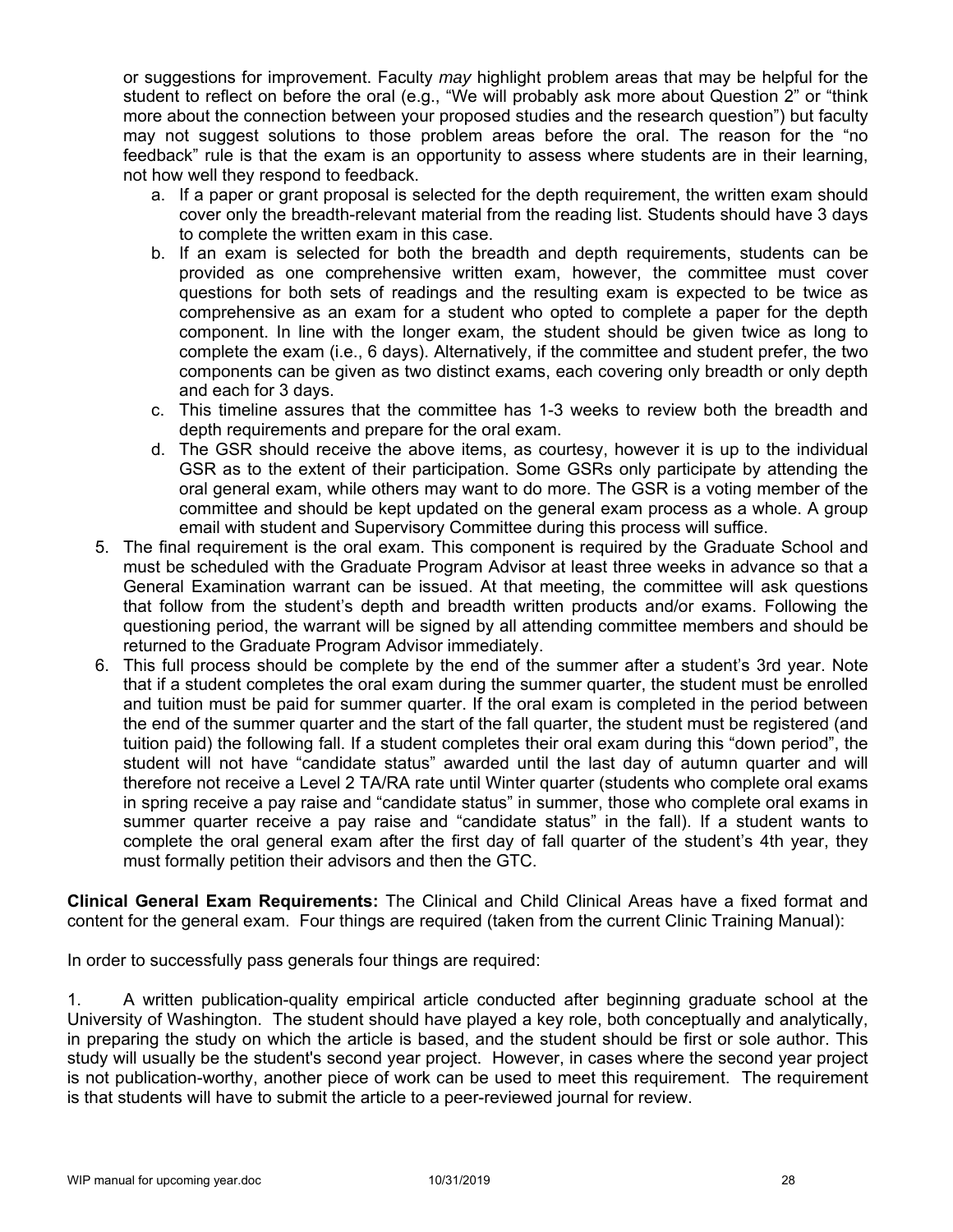2. A comprehensive written review of the literature on a topic of the student's choice, based on consultation with the student's advisor and committee. The form and nature of the review should be agreed upon before the student begins work so that shared expectations are clear. The general exam review paper would ideally be in the form of a Clinical Psychology Review or Psychological Bulletin article. The paper should be in the 30-50-page range and should include a thorough and critical review of the relevant literature. It should discuss important theoretical and methodological issues in the topic area and address future directions in which empirical and theoretical development should proceed. Expository methods could include qualitative analysis of the extant literature and/or, if desired, a meta-analysis of the body of relevant empirical results that also addresses the elements described above.

3. A formal written research proposal that will be the basis for the doctoral dissertation. The proposal will typically be in the same area as the literature review paper, but it may also be in a different area, reflecting the student's current research interests. In the latter case, the dissertation research proposal should include a review of the relevant literature on the new topic. This review need not be as comprehensive as the literature review in (Requirement 2), but it needs to be at least at the level of a literature review for a major journal article or NRSA/NSF proposal and demonstrate that you know the background literature. A first draft of the proposal should be distributed to the committee at least three weeks prior to the examination date to ensure the opportunity to incorporate feedback into the final proposal.

4. An oral defense of the literature review paper (Requirement 2) and the dissertation research proposal (Requirement 3), planned in consultation with the chair and other members of the committee. This oral defense before the student's doctoral committee will include both a presentation by the student and a period of questioning from the committee.

**Protocol for papers to your committee:** Check with your committee members to see if they would like a hard copy of general exam materials and dissertations. Some may be satisfied with an electronic version, whereas others would rather not have to print large documents or would prefer a hard copy to write on. You should also submit a copy of your vita to your committee members.

### **B. VIII. DISSERTATION AND FINAL EXAMINATION**

The dissertation and defense of it, in the Final Examination, are the final requirements for the Doctoral Degree. You must have achieved Candidate status, i.e., passed your oral General Examination, at least one quarter prior to the Final Examination. The dissertation should demonstrate "original and independent investigation and achievement [and]... should reflect not only mastery of research techniques, but also ability to select an important problem for investigation."

1. You must complete a minimum of 27 credits of dissertation research (800) distributed over a minimum of three quarters. No more than 10 credits of 800 are allowed per quarter. At least one of these quarters should be after you have passed your General Examination. Your Final Exam cannot take place in the same quarter as your General Exam.

2. As you near completion of your dissertation, obtain the signatures/emails of three members of your Supervisory Committee whom you would like to be on your Reading Committee. Request the necessary form for establishing a reading committee from the Graduate Program Advisor (G-127) and return the completed form with approvals to her. An official request will be submitted to the Graduate School for approval. The Graduate School will then confirm the Reading Committee by sending an email. Please form your Reading Committee at least one quarter prior to your final examination (defense).

3. After a complete draft of your dissertation has been prepared and reviewed by your Supervisory Committee Chair, you should submit the complete draft to your Reading Committee Members. This is to occur no later than six weeks prior to the expected final examination (defense) date. It is reasonable to provide all other members with a copy at this time as well. Reading Committee members are expected to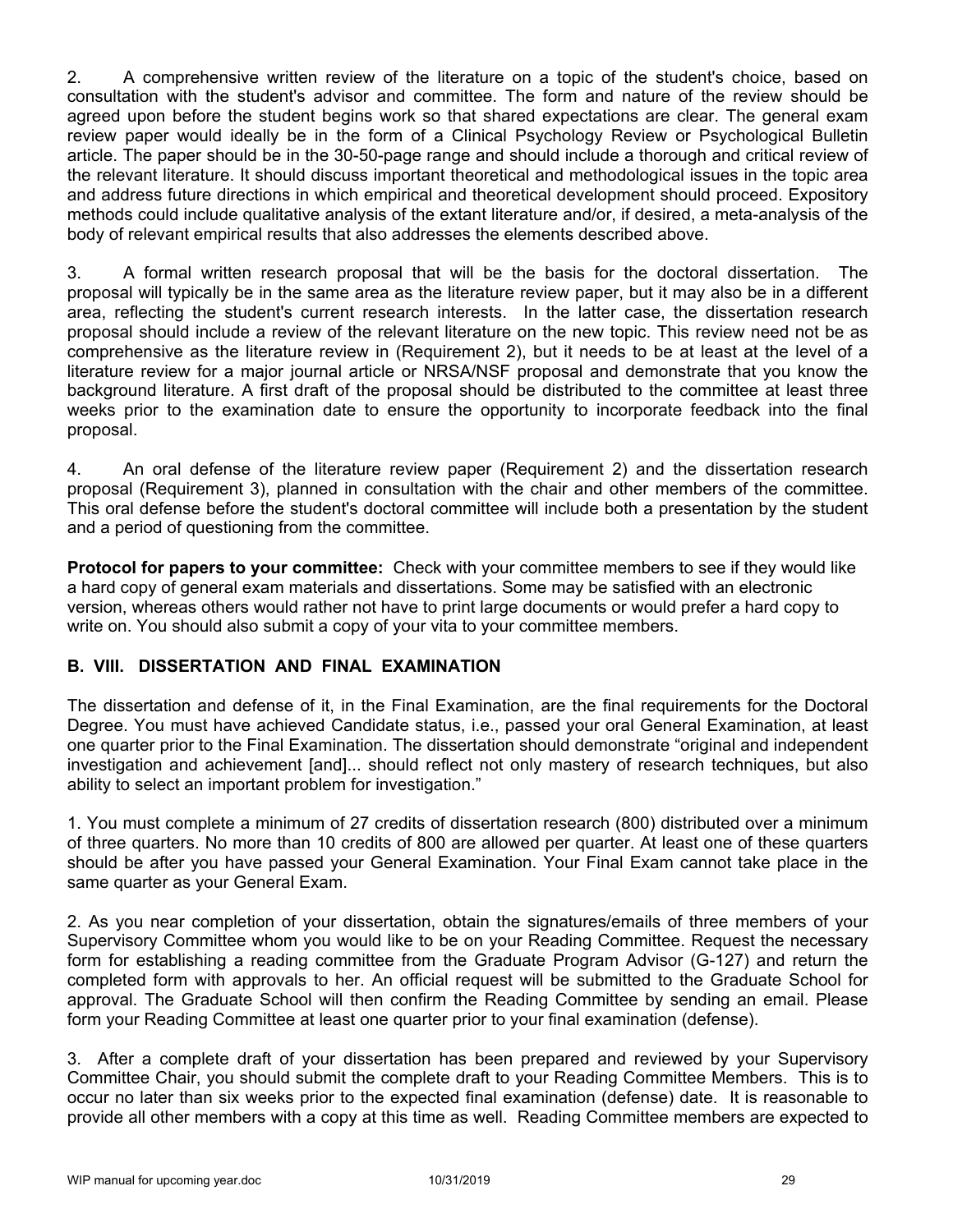thoroughly read the dissertation and provide the student with clear feedback on the quality of the work within two weeks of receipt of the paper.

4. If all members of the Reading Committee agree that the dissertation is of sufficiently high quality to advance to the defense, the student will proceed to schedule the defense.

5. To schedule your Final Examination, arrange a day and time agreeable with your entire supervisory committee (not just the Reading committee, but everyone). A minimum of 4 members of your committee—one Graduate School Representative (GSR), one chair, and 2 members must be present at the examination. Forward these confirmation emails to Jeanny.

6. Reserve one of the larger conference rooms via PsyCal. If none of these rooms are available, see Kim Arbios (G137) for assistance in locating and securing a room that can handle approximately 30 attendees for your defense. Information on day, time, student name, dissertation title, and a current photo, etc. will be provided to Jeanny Mai who will assure that advertising posters are created and posted and the information is provided to all faculty and students by email. The presentation will also appear on the department calendar.

7. Submit your request online: https://grad.uw.edu/for-students-and-post-docs/mygrad-program/. Jeanny must have every committee member's acknowledgement that your exam is occurring before she will approve your final exam request. Please submit your request at least three weeks before your intended date. (NOTE: This timeframe differs slightly for Spring quarter exams due to the Commencement Program's advance printing deadline.) Email confirmations that do not state date/time/location will not be accepted. Everyone on your supervisory (not just reading) committee must agree that you can schedule your exam, even if a member is not attending.

8. All dissertation presentations (the start of the defense) will be open to the public. All department faculty and graduate students will be encouraged to attend.

9. Dissertation presentations will be 30-45 minutes in length followed by a 5-10 minute period when questions from the public are invited. Presentations should be pitched to communicate with the general department (more like job talks) and not simply specialists in the field or committee members who have guided the research. Committee Members should limit questions at this time to points of clarification. In the odd case in which a member of public raises an inappropriate issue in this question period, it will be the responsibility of the committee chair to deflect such questions.

10. Faculty and students other than the supervisory committee and the candidate will leave after the public presentation. Traditional scrutiny of the candidate through questioning by the Supervisory Committee will take place during the hour following the presentation.

11. Candidates should be encouraged to refrain from bringing refreshments to their defense. The supervisory committee chair should provide a reception for successful candidates after the defense is completed. All department faculty and graduate students as well as friends and relatives of the candidate should be invited to these receptions. Faculty and graduate students should make it part of our department culture to attend as many of these defenses and reception as possible.

12. The exam warrant is available via pdf which Jeanny will then email to you. On exam day, print and take it to your exam. The warrant is signed by all committee members present (minimum of four required) at the exam upon satisfactory completion and returned to the Psychology Graduate Program Office. You should also bring 1 print-out of the "Doctoral Dissertation Supervisory Committee Approval Form" (located on the Electronic Thesis/Dissertation page: http://grad.uw.edu/for-students-and-postdocs/thesisdissertation/) to get signed by your reading committee in original ink signatures as well.

You will then upload the signed approval form and the Survey of Earned Doctorates (https://sedncses.org/login.aspx) certificate of completion to ETD by 11:59 p.m. PST on the last day of the quarter (Friday of Finals Week). See below for Final Submission instructions.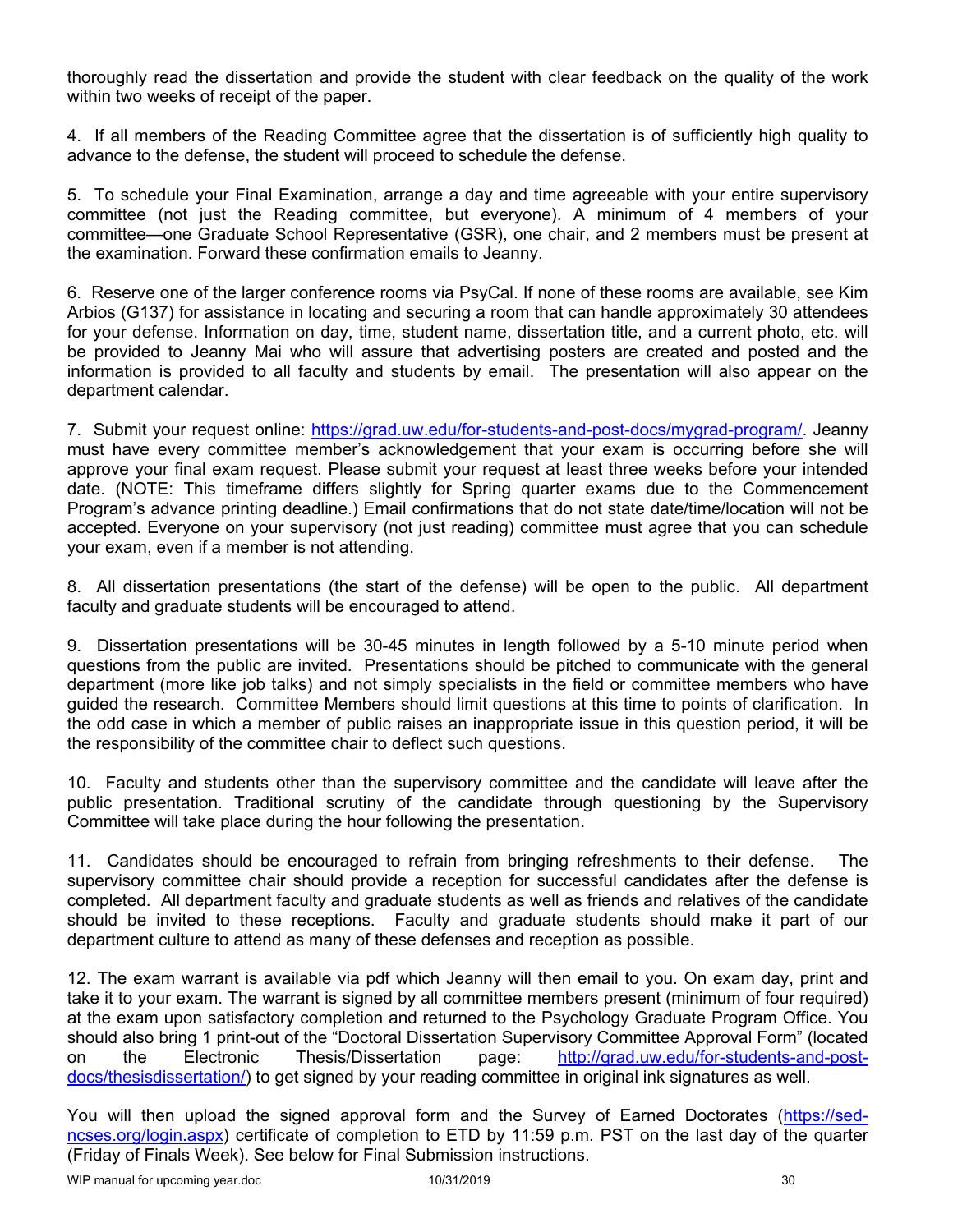13. Submit your dissertation online through the UW Electronic Thesis/Dissertation (ETD) Administrator Site (http://www.etdadmin.com/washington), by 11:59 p.m. PST on the last day of the quarter (the Friday of Finals Week) within the quarter that you defended or by the Friday of Finals Week in the quarter immediately following (See page 32 for the Department's Policy on Dissertation Submission).

You must be registered at least part-time for the quarter in which you defend and the quarter in which you submit your dissertation (if they are happening in separate quarters). If the dissertation is submitted online after the quarter ends, you must register for the following quarter or utilize the Registration Fee Waiver option, which allows you up to 14 days after the last day of the quarter, to submit your dissertation (http://grad.uw.edu/policies-procedures/general-graduate-student-policies/graduate-registration-waiverfee/) for a Ph.D. conferred the following quarter. Please talk with Jeanny before choosing this option. The Graduate School strictly enforces the deadline for dissertation submission and the enrollment requirement.

# **Requirements for Doctoral Degree which must be met before a Final Examination will be scheduled**

https://grad.uw.edu/policies-procedures/doctoral-degree-policies/doctoral-degree-requirements/

- 1. Completion of a program of study and research as planned by the graduate program coordinator in the student's major department or college and the Supervisory Committee. At least 18 credits of course work at the 500 level and above must be completed prior to scheduling the General Examination.
- 2. Presentation of 90 credits, 60 of which must be taken at the University of Washington. With the approval of the degree-granting unit, an appropriate master's degree from an accredited institution may substitute for 30 credits of enrollment.
- 3. Numerical grades must be received in at least 18 quarter credits of course work taken at the UW prior to scheduling the General Examination. The Graduate School accepts numerical grades in department approved 400-level courses accepted as part of the major and in 500 level courses. This excludes 499 credits. A minimum cumulative GPA of 3.0 is required for a graduate degree at the University.
- 4. Creditable passage of the General Examination. Registration as a graduate student is required the quarter the exam is taken and candidacy is conferred.
- 5. Preparation of and acceptance by the Dean of the Graduate School of a dissertation that is a significant contribution to knowledge and clearly indicates training in research. Credit for the dissertation ordinarily should be at least one-third of the total credit. The Candidate must register for a minimum of 27 credits of dissertation over a period of at least three quarters. At least one quarter must come after the student passes the General Examination. With the exception of summer quarter, students are limited to a maximum of 10 credits per quarter of dissertation (800).
- 6. Creditable passage of a Final Examination, which is usually devoted to the defense of the dissertation and the field with which it is concerned. The General and Final Examinations cannot be scheduled during the same quarter. Registration as a graduate student is required the quarter the exam is taken and the degree is conferred.
- 7. Completion of all work for the doctoral degree within ten years. This includes quarters spent On-Leave or out of status as well as applicable work from the master's degree from the UW or a master's degree from another institution, if applied toward one year of resident study.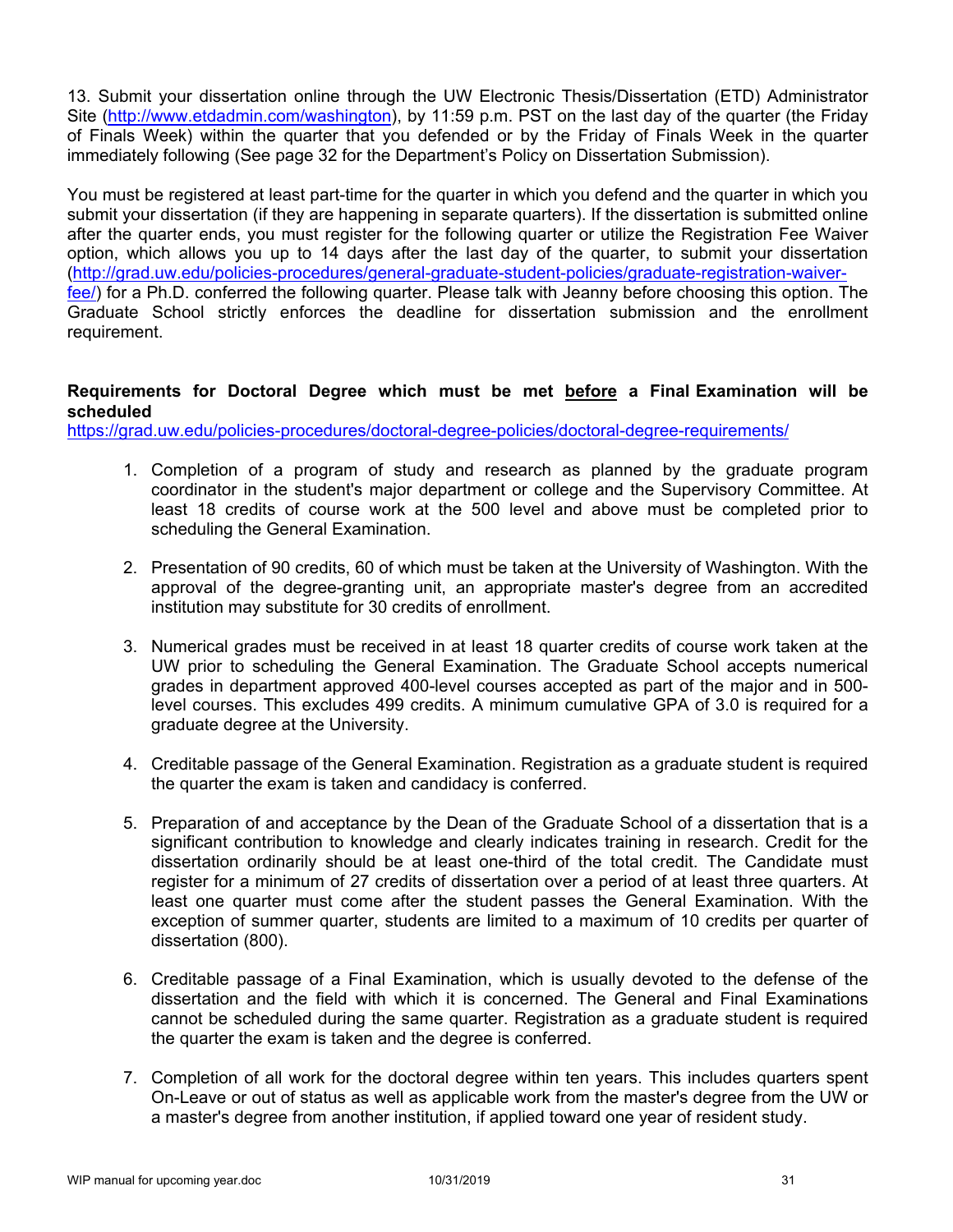- 8. Registration maintained as a full- or part-time graduate student at the University for the quarter in which the degree is conferred (see detailed information under Final Quarter Registration). (Exception for Clinical Students only – see Final Exam before Internship, page 33)
- 9. A student must satisfy the requirements that are in force at the time the degree is to be awarded.

### **Submission of Dissertation to the Graduate School after Defense**

In most cases, the student will submit their dissertation, Survey of Earned Doctorates (https://sedncses.org/login.aspx) certificate of completion, and signed "Doctoral Dissertation Supervisory Committee Approval Form" (located on the Electronic Thesis/Dissertation page: http://grad.uw.edu/for-students-andpost-docs/thesisdissertation/) to receive their Ph.D. in the same quarter. If that is not possible, the student must submit their dissertation, Survey of Earned Doctorates (https://sed-ncses.org/login.aspx) certificate of completion, and approval form to the Graduate School no later than the last day of the quarter following the quarter in which they defend.

Examples:

- Student's final examination is during Winter Quarter, the dissertation would be submitted to the Graduate School by the last day of Winter Quarter (Friday of Finals week) but no later than last day of Spring Quarter (Friday of Finals week) of the same academic year. The approval form and the Survey of Earned Doctorates (https://sed-ncses.org/login.aspx) certificate of completion is due by 11:59 p.m. PST on the last day of the quarter (Friday of Finals Week) for either Winter or Spring, depending on the student's timeline.
- Student's final examination is during Spring Quarter, the dissertation would be submitted to the Graduate School by the last day of Spring Quarter (Friday of Finals week) but no later than last day of Autumn Quarter (Friday of Finals week) of the same academic year. The approval form and the Survey of Earned Doctorates (https://sed-ncses.org/login.aspx) certificate of completion is due by 11:59 p.m. PST on the last day of the quarter (Friday of Finals Week) for either Spring or Autumn, depending on the student's timeline. Whether the submission will be in Summer or Autumn quarter will be determined in consultation with the Supervisory Committee.

Please Note: a student must be registered for the quarter in which they defend AND for the quarter in which they submit their dissertation and approval form/SED certificate to the Graduate School. The only exception is when the student opts to pay a late fee and submits their dissertation and approval form to the Graduate School within 14 days from the end of the quarter in which they successfully defended the dissertation. Otherwise, if registering for an additional full quarter, the student would need to know how to fund themselves if department funding (TA) is not available.

The date of degree award will be the quarter the dissertation and approval form/SED certificate is submitted to the Graduate School, not the quarter of the defense.

**Clinical Students:** The APA requires a DOCTORAL LEVEL INTERNSHIP for a clinical degree. If your Ph.D. is conferred *prior* to completion of internship, that would violate APA regulations. When it comes time for licensing, you may find yourself ineligible. The next few sections are meant for you!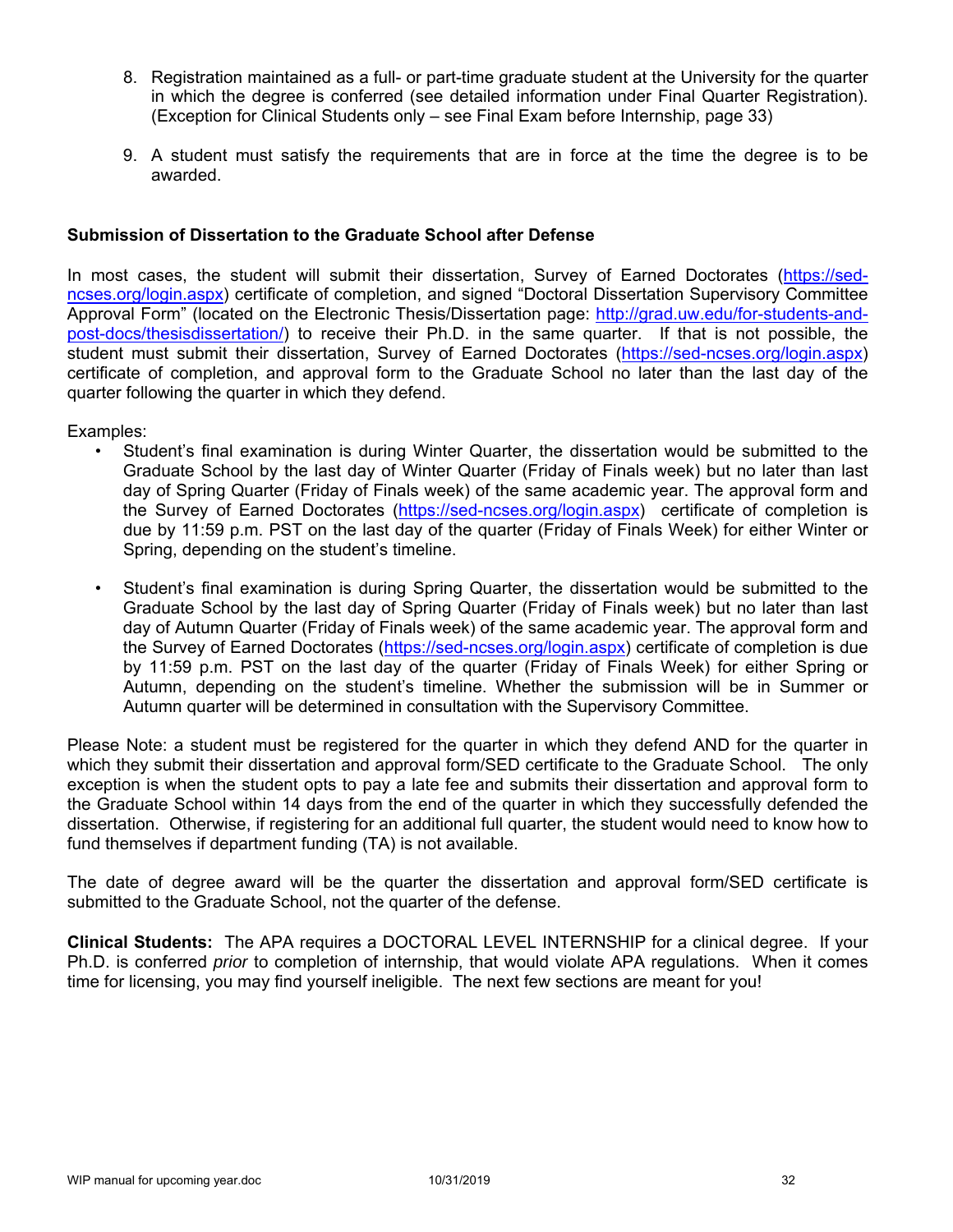### **FINAL EXAM (Dissertation Defense) BEFORE OR DURING the beginning of INTERNSHIP OPTION**

If you take your final exam (defend your dissertation) before you go on internship, you have only one choice for turning in the final draft to the Graduate School:

The Graduate Program Advisor submits a Petition to the Dean to graduate without being registered on your behalf. The petition will include your timetable for completion of the internship and submission of the dissertation. You will apply for on-leave status (Autumn, Winter, Spring only. Summer quarter is free/automatic) to complete your internship. During internship, the Graduate Program Advisor holds your signed approval form and signed warrant until the final quarter of your internship, or the one after that. Once your internship has been successfully completed, you should get a statement (e-mail or letter) from your internship supervisor, stating that this is the case and have copies sent directly to both the Director of Clinical Training and the Graduate Program Advisor in the Psychology Department. You then coordinate with the Graduate Program Advisor on the final submission of your paperwork to the Graduate School within the appropriate quarter, and get your degree. Registration when you submit your dissertation is NOT necessary once your petition has been approved.

### **FINAL EXAM (Dissertation Defense) AFTER INTERNSHIP OPTION**

If you do not take your final exam (defend your dissertation) before you go on internship, you must be registered for a minimum of two credits in the quarter in which you defend and when the dissertation is submitted, if these two events happen in separate quarters. Register for your final quarter(s) at the minimum of 2 credits in order to return to student status. The per-credit cost will be based on the prevailing resident or non-resident tuition figure and will be your responsibility to cover (unless your advisor has funds and the two of you arranged this in advance).

The cost will be around \$1679.00 (WA residents) or \$2874.00 (non-WA residents) for the minimum two credits. The Psychology Department is unable to provide tuition assistance.

#### **IMPORTANT**

The soonest you can receive your degree is when you complete your 12-mo internship commitment, your final defense, and dissertation submission process and where everything falls in the Academic Calendar. Then the degree is conferred at the END of the quarter. This becomes crucial when you have a job that begins in September and requires the Ph.D., but your degree is not effective until December! As soon as you have been placed, find out the END of your internship so you can start planning ahead.

#### **Spring Hooding and Commencement Ceremonies, Post-docs, and Jobs**

Students who are on internship often wish to participate in our spring hooding ceremony and the June Commencement Exercise. Although, according to both APA and University regulations, you cannot formally receive your degree before the internship is completed and the dissertation is turned in to the Graduate School, you can participate in these spring activities if you obtain a letter or e-mail from your internship director stating that you will successfully complete your internship on (date). It is necessary to turn in the paperwork by the end of spring quarter in order to participate in hooding and commencement activities. At commencement, you will receive an empty diploma cover, and the diploma itself will be conferred at the end of the quarter in which you complete all requirements. Thus, if your internship ends after the last day of Summer quarter, the degree will be formally conferred at the end of Fall quarter, but you can still do Spring hooding. Please note that because the internship is an integral part of the degree, clinical students are not allowed to participate in hooding or Commencement prior to beginning their internship even if they have already defended their dissertation.

A related issue occurs when a job or postdoctoral appointment requires that the degree be completed. In such instances, the letter from the internship director, plus one from the UW Director of Clinical Training stating that you will finish all degree requirements by the closing date of the internship, has been sufficient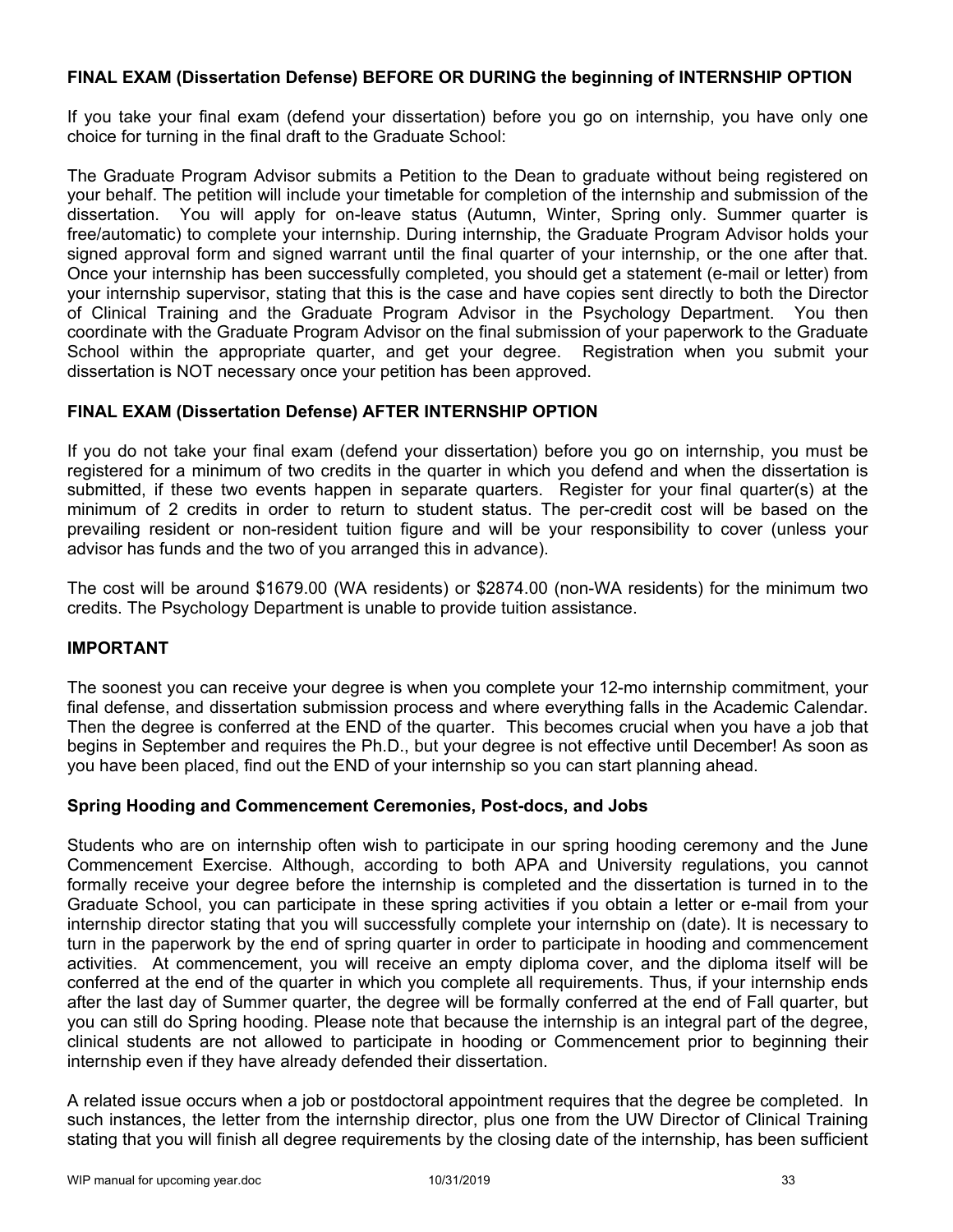to start jobs and postdocs that begin before the next formal graduation date. This is another good reason to make every effort to defend your dissertation before the internship year ends (and, even better, before it begins).

In either of these instances, please provide three copies of the internship director's letter or e-mail certification for (1) the Director of Clinical Training, (2) the Graduate Program Advisor, and (3) your advisor.

A statement concerning where and when you completed your internship will be added to your final postgraduation UW transcript. This will be helpful when you apply for licensure. Please let the Director of Clinical Training know the specific date your internship will end.

These requirements and others, can be found at the Graduate School's Student Services website: http://grad.uw.edu/for-students-and-post-docs/

**Please remember that in most cases Departmental requirements take precedence over the minimal requirements listed by the Graduate School.**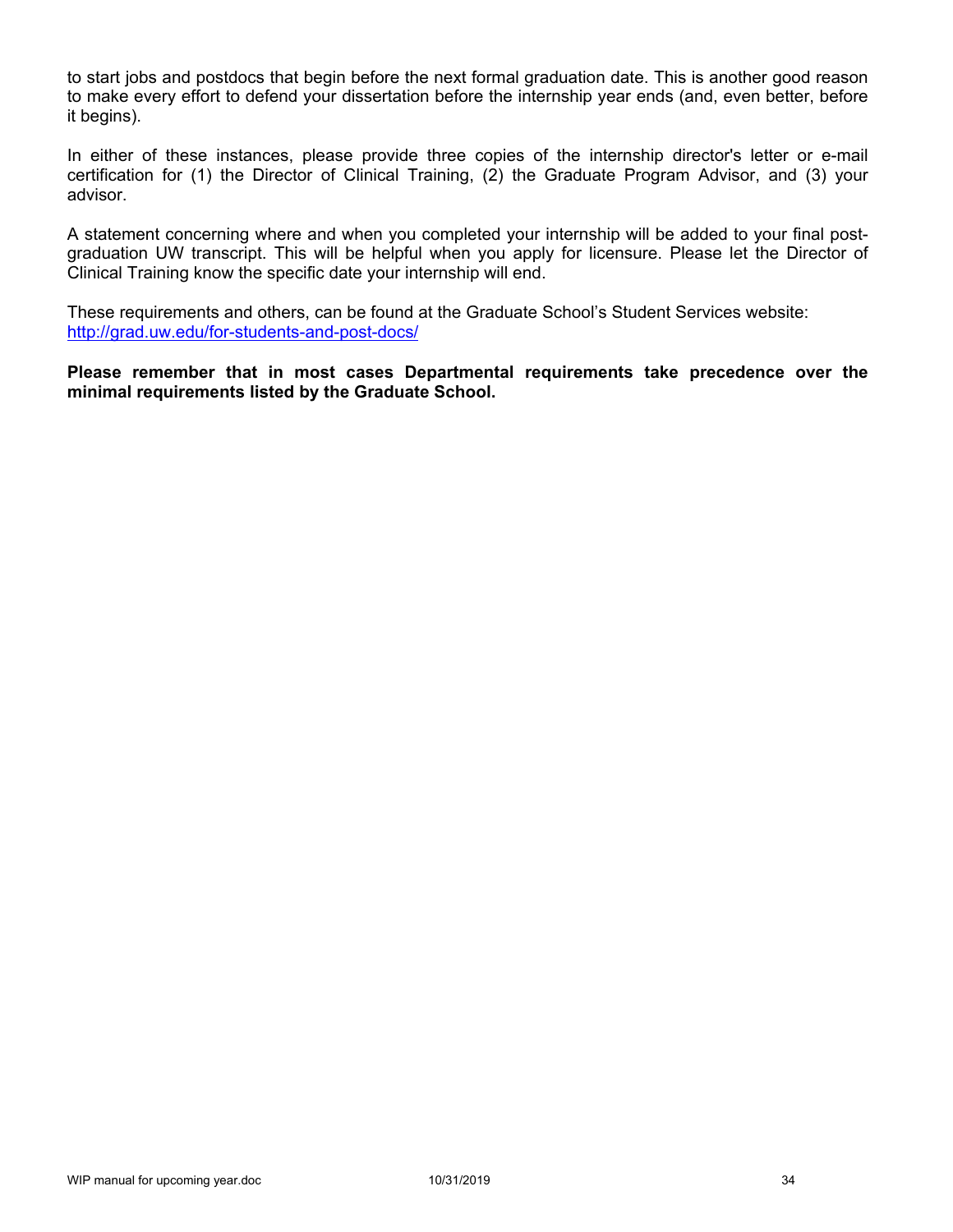### **B. IX. TEACHING AND RESEARCH EXPERIENCE**

Your graduate experience should involve training in research and in teaching. Adult and Child Clinical students also receive specific training in clinical methods and ethics. It is important to include all of these elements in your training program.

#### **Research Training:**

All students are expected to acquire research skills. Your advisor(s) will play a major role in guiding your research training. Talk with your advisor as soon as possible to develop a plan for your first year of research. Students (other than those in the clinical areas) must complete a research project and present at the departmental Research Festival at the end of their first year of study. Clinical students present their research at the Research Festival at the end of their second year in the program. All research conducted by graduate students must have a faculty sponsor, typically your advisor. Your research training should be an ongoing activity throughout your graduate career.

#### **Teaching Training:**

A teaching portfolio that reflects a variety of teaching experiences will be invaluable to those students aiming for positions at institutions that emphasize undergraduate teaching and/or research/teachingbased universities. Teaching skills are also beneficial for anyone who plans to present talks at research meetings and/or train graduate students in research. You should plan your teaching training in the same way you plan your research preparation.

Teaching experience is ideally gained by undertaking a progressive series of teaching experiences. The following graduated plan is the ideal:

- 1. TAing a course without sections, such as Psych 101.
- 2. TAing a course with section meetings for which the TA is responsible for facilitating discussions, planning and presenting some course material and/or conducting reviews of lecture material.
- 3. TAing a course in which the TA gives an extensive lecture to the entire class in addition to the usual responsibilities for section meetings.
- 4. TAing a course with multiple weekly section meetings developed and conducted by the TA, such as Psych 209.
- 5. TAing a lab course within your area of study. While many of these labs have predetermined syllabi, the TA has a great deal of freedom in determining how the material is presented and how student progress is assessed.
- 6. Serving as an independent course instructor. This role can be undertaken as instructor of a course regularly taught within the department or it may involve the development of an entirely new course. Such positions require that a student have successfully passed their General Exam, have previous training in teaching most often gained by classroom experience, a course in pedagogy (Such a course -- Psych 537: Teaching of Psychology - - is offered every other year by Michael Passer, typically in Spring Quarter. The Graduate School also offers GRDSCH 610: Teaching Mentorship), and a submitted application. Twice a year, the call for applications to independently teach will be sent to the listserv. Teaching applications are submitted to Jeanny, who will then provide them to GTC.

Following this ideal plan is not always possible due to scheduling conflicts and funding uncertainties. But it is to your advantage to seek all types of teaching experiences especially those requiring greater involvement and independence.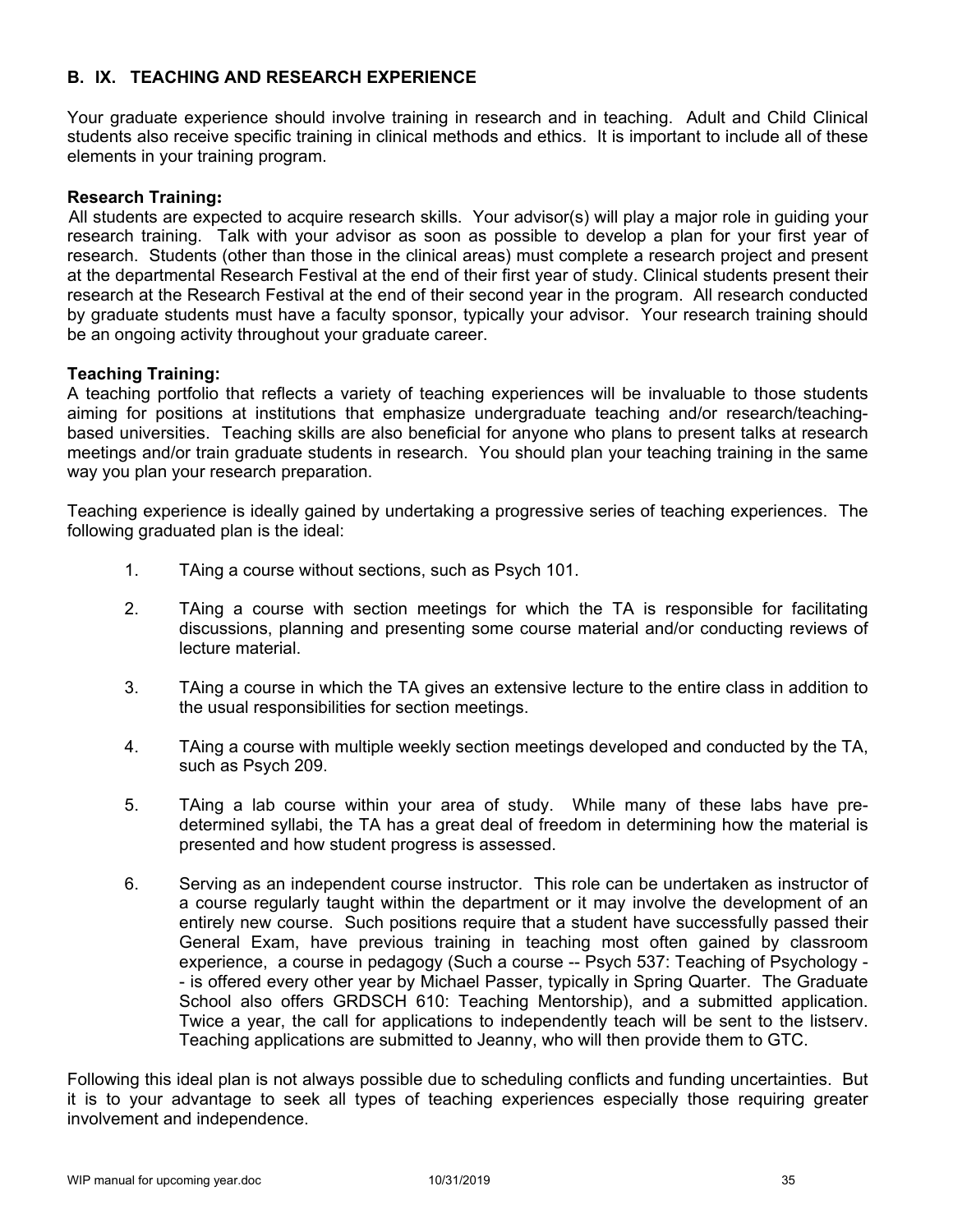**Teaching Portfolio:** You should keep careful records of all your teaching experiences noting the tasks you performed for each course. Syllabi for the courses and any course materials you develop (review sheets, exams, etc.) should be included in your portfolio. Student and instructor evaluations of your performance should be sought for each course and included in your portfolio.

While this may seem like busy work as you begin the process, the portfolio will serve you well as you apply for jobs and move up the academic ladder.

Syllabi and reading lists of courses you take but do not TA should be kept in a separate file. These will be useful if you are ever asked to develop a similar course. Clinical students will need such information if they apply for licensure.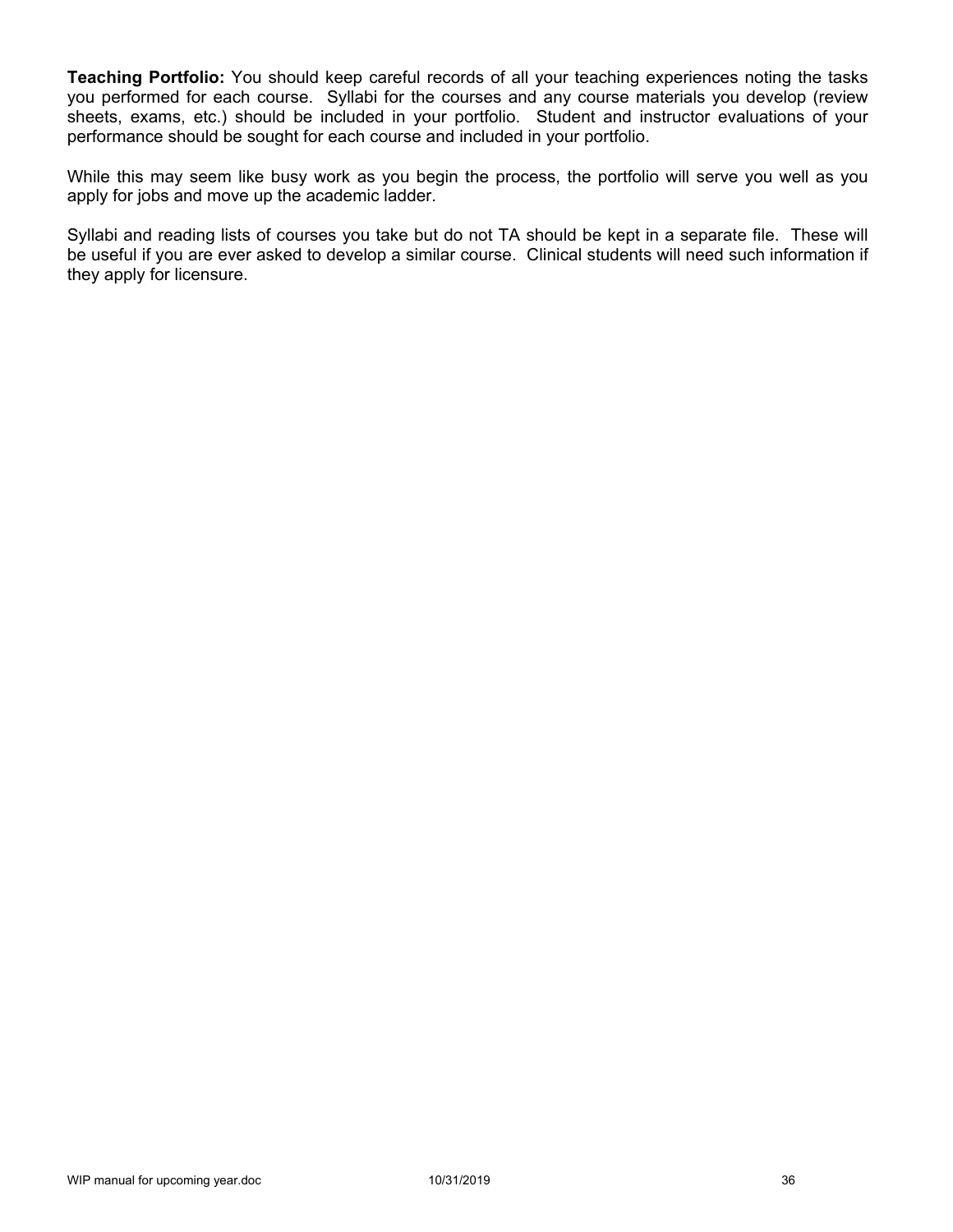## **C. AREAS OF STUDY AND AREA COURSE REQUIREMENTS**

# **C. I. DEPARTMENTAL REQUIREMENTS**

The Department of Psychology has course requirements for all graduate students. They are:

- **1.** *Orientation:* Psych 500A (1 credit) & *Psychology Proseminar:* Psych 500B (1 credit) First year students are required to take Psych 500A, Psychology Orientation. This course is held at the end of September, during the week prior to the official start of the academic year. All first year students are also required to register for Psych 500B, Proseminar in Psychology their first academic quarter (autumn).
- **2.** *Department Colloquium:* First-year students are required to register for and attend the Departmental Colloquium (Psych 550A) their first three quarters. Attendance at the colloquium is strongly recommended thereafter. In order to receive credit, students will need to complete a brief survey after the talk; forms will be provided at class.
- **3.** *Statistics and General Methodology: During the first year*, students must successfully complete (accomplished by achieving a grade of at least 2.7) or place out of (and replace with higher level courses) two basic statistics courses and two laboratories:

| Psych 522 | Laboratory in Statistical Computation I      |
|-----------|----------------------------------------------|
| Psych 523 | Laboratory in Statistical Computation II     |
| Psych 524 | Introduction to Statistics and Data Analysis |
| Psych 525 | Linear Models and Data Analysis              |

In addition, ALL students are required to take at least one additional course in quantitative methods (statistics, mathematics, or computational science) OR in a methodology directly relevant to their area of focus.

4. *Dissertation Credits*: Psych 800 – **27** Minimum.

## **C II. PROGRAM REQUIREMENTS FOR NON-CLINICAL STUDENTS (as of Autumn 2015)**

Students pursuing clinical training should see specific course requirements for Adult and Child Clinical Training on pages 39 to 42 of this manual (or their full Clinical Psychology Program Training Manual).

- *1. Minimal Training Plan Requirements* (building on your First Year Plan):
	- I. One quantitative methods/statistics course beyond those indicated in #3 above OR one methodology course directly relevant to the student's research focus.
	- II. Three 500-level Core Concepts Courses.
	- III. Three advances or focused training courses that provide specialized training in a research focus.
	- IV. Three quarters of seminars, brown bags or journal clubs. It is strongly recommended that plans require quarterly attendance at such meetings throughout the student's training.
	- Courses required may be taken outside the Department of Psychology but students are strongly urged to utilize department-based options when available.
	- All course work in these areas should be taken for a numerical grade, unless the course itself is offered only on a credit/no credit (CR/NC) basis. **As stated by the Graduate School, at least half of your program must be in courses 500 or above.**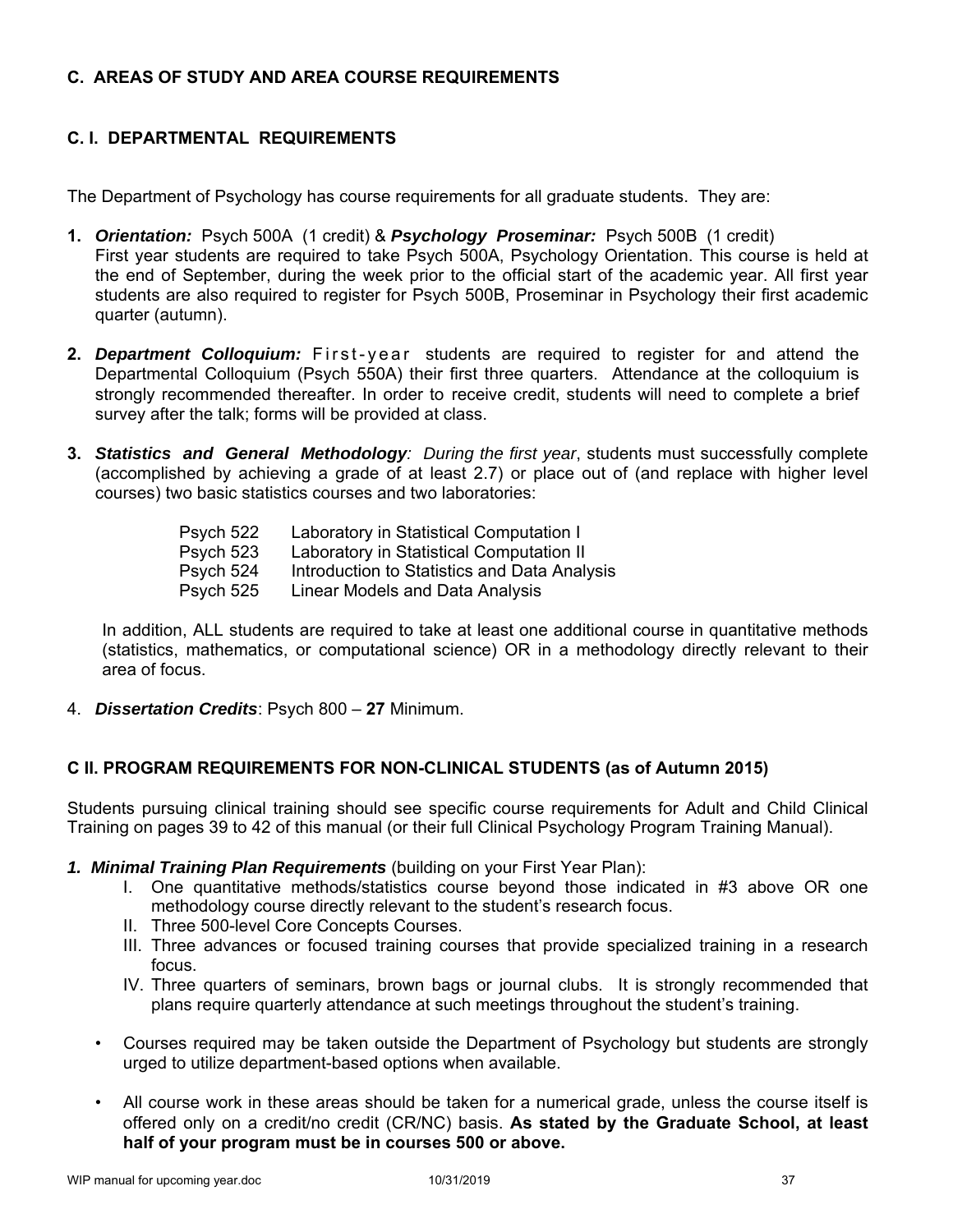2. Role of the Supervisory Committee in your Training. Although your original First Year Plan is approved by your Primary and Secondary Advisors, the plans will be annually updated, expanded upon, and reviewed as part of the Annual Review Process. Once your Supervisory Committee is established, they should also review your Plan. Your Supervisory Committee may recommend or require additional courses prior to completion of your General Examination.

### *Area Representatives - Graduate Training Committee 2019-2020*

|                                 | Area Rep (GTC)     | <b>Area Coordinator (Head)</b> |
|---------------------------------|--------------------|--------------------------------|
| <b>Animal Behavior</b>          | Renee Ha           | <b>Michael Beecher</b>         |
| <b>Adult Clinical</b>           | Mary Larimer       | Mary Larimer                   |
| <b>Behavioral Neuroscience</b>  | <b>Ellen Covey</b> | <b>Ellen Covey</b>             |
| <b>Child Clinical</b>           | <b>Wendy Stone</b> | Kevin King                     |
| <b>Cognition and Perception</b> | Susan Joslyn       | <b>Chantel Prat</b>            |
| Developmental                   | Betty Repacholi    | <b>Betty Repacholi</b>         |
| Social Psychology & Personality | Sapna Cheryan      | <b>Tony Greenwald</b>          |
| Quantitative                    | --                 | <b>Brian Flaherty</b>          |
|                                 |                    |                                |

Graduate Student Representatives: Kelly Chang (2018-2020) & Suzanne Lewis (2019-2021)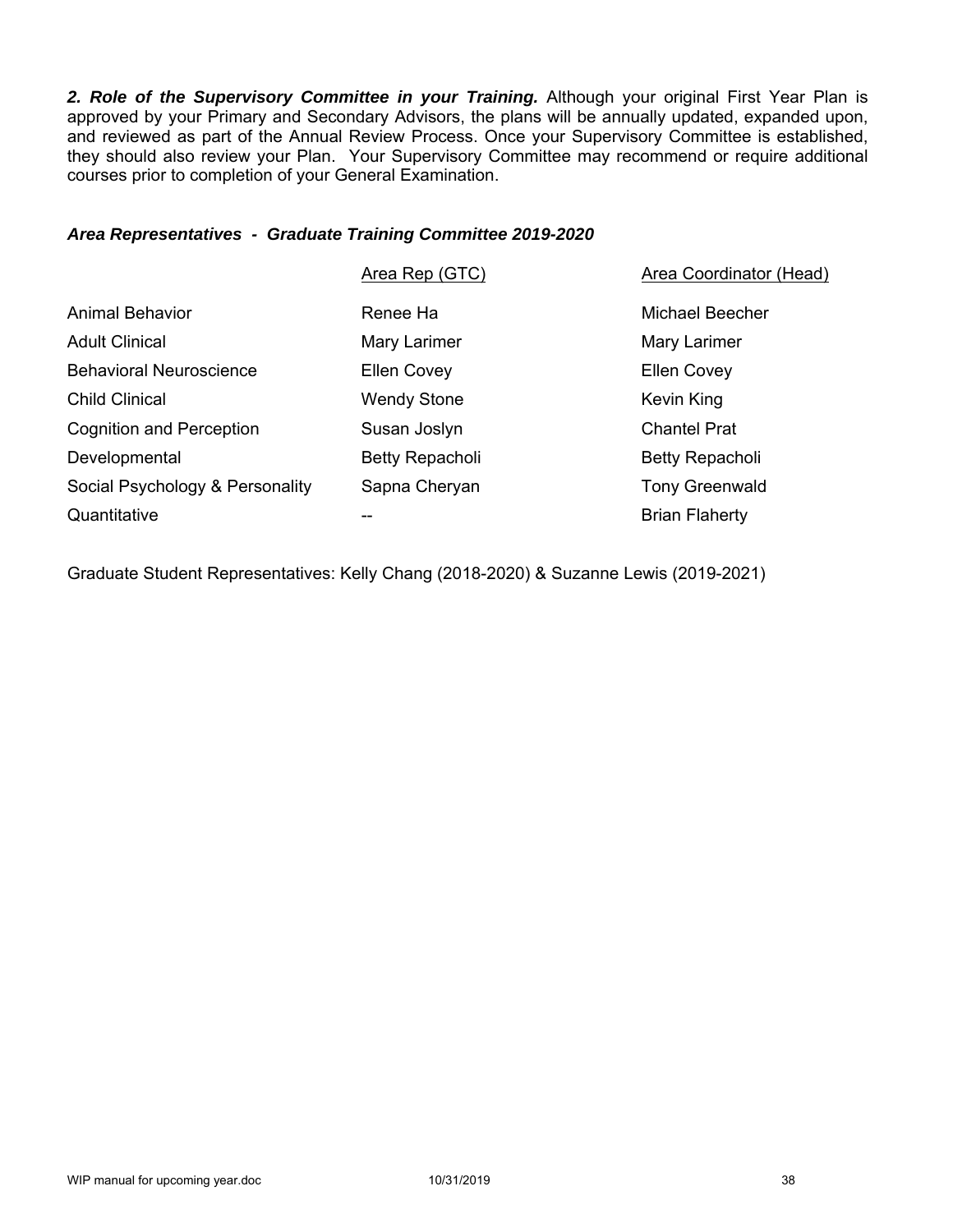# **C. III. ADULT AND CHILD CLINICAL AREA REQUIREMENTS**

Taken from the current Clinical Psychology Program Training Manual. Please view the Clinical Psychology Program Training Manual for more details.

#### Quick Listing of All Required Courses for Clinical Psychology

| PSYCH 500 A 1 credit |                                      | <b>Psychology Orientation</b>                             | (register 1st quarter only)                                                                        |
|----------------------|--------------------------------------|-----------------------------------------------------------|----------------------------------------------------------------------------------------------------|
|                      | PSYCH 500 B Total of 1 credit        | Proseminar                                                | (register Autumn quarter during 1st year)                                                          |
|                      | PSYCH 550 A Total of 3 credits       | Psychology Colloquium (register AWS qtrs during 1st year) |                                                                                                    |
| <b>PSYCLN 501</b>    | Total of 2 credits                   |                                                           | Issues in Clinical Psychology (register A&W qtrs during 1st year)                                  |
| PSYCH 524            | 4 credits                            |                                                           | Intro to Stats. & Data Analysis (must register also for lab: Psych 522)                            |
| PSYCH 522            | 2 credits                            |                                                           | Lab. in Statistical Computation I (required for those taking Psych 524)                            |
| PSYCH 525            | 4 credits                            |                                                           | Linear Models & Data Analysis (must register also for lab: Psych 523)                              |
| PSYCH 523            | 2 credits                            |                                                           | Lab. in Statistical Computation II (required for those taking Psych 525)                           |
| PSYCLN 510           | 4 credits                            | Research Methods in Clinical and Community Psychology     |                                                                                                    |
| PSYCLN 517           | 5 credits                            | Core Concepts in Systems of Psychotherapy                 |                                                                                                    |
| PSYCH 560            | 2-30 credits total                   |                                                           | Research Strategies (lab-based research seminar; sign up whenever                                  |
|                      |                                      |                                                           | offered by your advisor and you are participating in lab meetings)                                 |
| PSYCLN 560           | 3 credits                            | <b>Minority Mental Health</b>                             |                                                                                                    |
| <b>PSYCLN 524</b>    | 3 credits                            | <b>Clinical Personality Assessment</b>                    |                                                                                                    |
| PSYCLN 581           | 2 credits                            | Clinical Methods: Interview                               |                                                                                                    |
| PSYCLN 582 2 credits |                                      | Clinical Methods: Ethics                                  |                                                                                                    |
| PSYCLN 591           | 2 credits                            | <b>Consultation and Supervision Practicum</b>             |                                                                                                    |
|                      | PSYCLN 583 Total of 8 credits        |                                                           | Clinical Supervision $(2^{nd}$ year students must register for AWSS)                               |
|                      | PSYCLN 580A Var. credit (1-6 cr/qtr) |                                                           | Clinical Practica/Colloquium <sup>**</sup> (A - 2 <sup>nd</sup> yr students - Coll. attend. req'd) |
|                      | PSYCLN 580B Var. credit (1-6 cr/qtr) | Clinical Practica/Colloquium**                            | $(B - 3rd$ yr and above)                                                                           |

\*\*Required for all students seeing clients in the clinic.

### *APA-Required Discipline-Specific Knowledge Requirements*

As an APA-accredited program, we adhere to mandated requirements for demonstrated breadth of knowledge (discipline-specific knowledge or DSK) outside of the clinical specialty**. Specifically, students must complete coursework in the following discipline-specific areas: (1) biological aspects of behavior; (2) cognitive aspects of behavior; (3) social aspects of behavior; (4) human development; (5) affective aspects of behavior; and (6) history and systems of psychology, plus an advanced integrative course that combines two or more DSK areas. In some cases, an integrative course can satisfy two or more DSK areas if all components are assessed separately.** Courses offered within the clinical area do *not* satisfy these requirements. For example, a course in child psychopathology will not satisfy the developmental DSK requirement, nor will a course in cognitive therapy satisfy the cognitive requirement. These DSK requirements can be satisfied with a major out-ofarea course (i.e., a *Core Concepts in* ...or *Advances in* ...course; e.g., social aspects of behavior can be satisfied with PSYCH 510, Core Concepts in Social Psychology. Currently, the history and systems requirement is satisfied by a special nonclinical module in Issues in Clinical Psychology (PSYCLN 501), since the department does not offer a course on that topic.

In accordance with Graduate School regulations, DSK requirements can also be satisfied by completion of a relevant 400-level course, provided that a grade of 3.0 or above is received. This should be done in consultation with your advisor, and the course instructor should be advised that you are taking the course for graduate credit. The instructor may elect to add to the course requirements of undergraduates taking the course.

Highly specific courses (e.g., courses in psychopharmacology or fMRI techniques for "biological bases") do not meet the APA "broad and general" DSK course requirement. Likewise, seminars do not satisfy this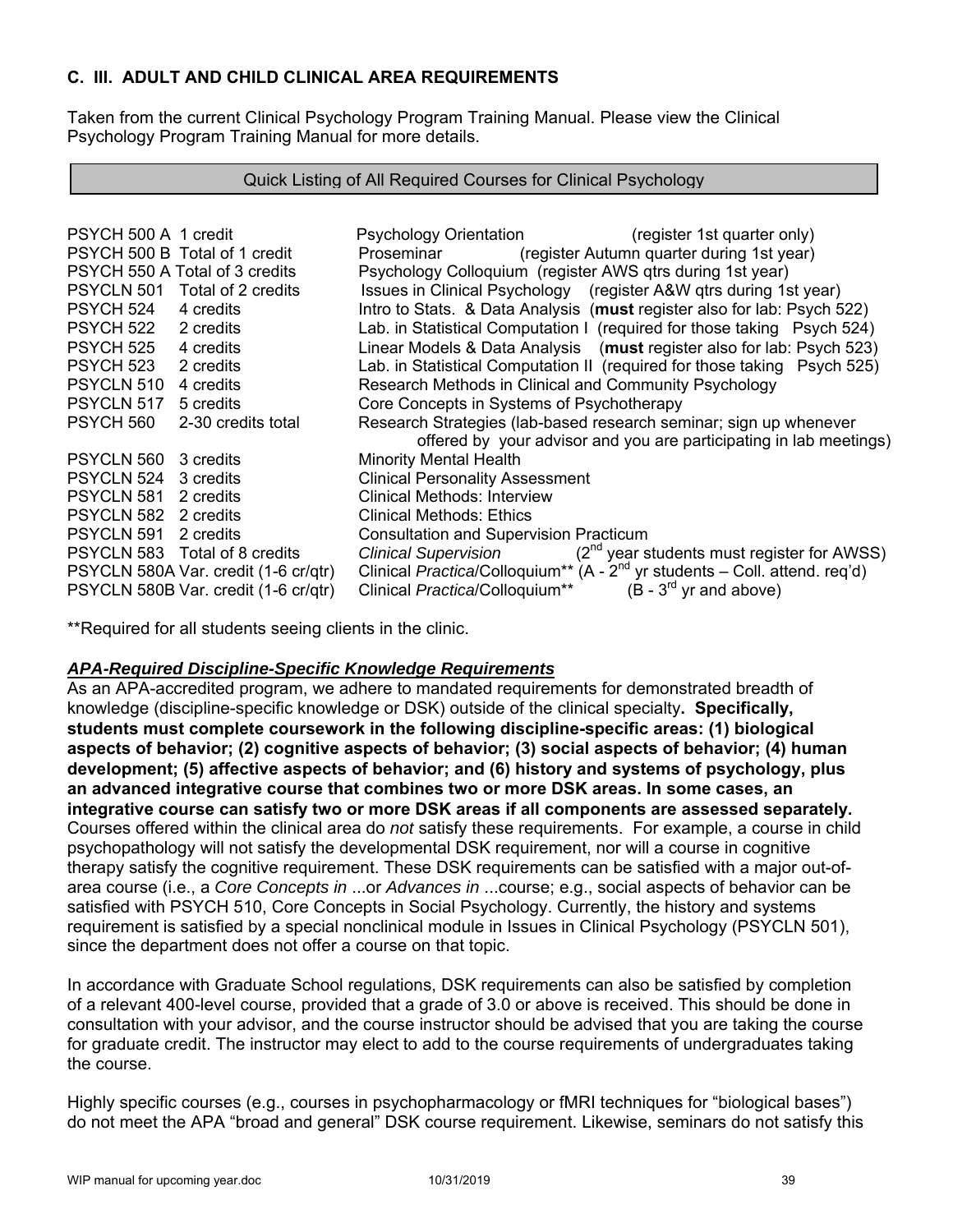requirement. Non-clinical courses in other departments may sometimes satisfy a DSK requirement. If in doubt, consult with the Director of Clinical Training.

Finally, two of the DSK course requirements (or more by petition) can be satisfied by means of independent study courses that are available every quarter. These courses include PSYCLN 574 (affective aspects of behavior), PSYCLN 575 (biological aspects), PSYCLN 576 (cognitive aspects), and PSYCLN 577 (developmental aspects). You sign up for these 5-credit courses with your advisor. The syllabi and linked readings are found on our Google drive:

https://drive.google.com/drive/folders/1zaIEmb6eQcSbjizgH0XavDA4MvSxTp3-?usp=sharing

#### *Additional Requirements for General ("Adult") Track Students*

| PSYCH 511 3 credits                       |  | Core Concepts in Personality                 |
|-------------------------------------------|--|----------------------------------------------|
| PSYCLN 530 5 credits                      |  | <b>Behavior Disorders</b>                    |
| plus                                      |  |                                              |
| One of the following Child Track courses. |  |                                              |
|                                           |  | PSYCLN 531, Developmental Psychopathology or |
|                                           |  | PSYCLN 541, Approaches to Child Treatment    |

(Note: These cannot be used as an out-of-area (developmental) DSK course.)

**Two** courses in Assessment (but all three of the courses listed below are recommended for coverage of personality, cognitive, and behavioral assessment):

PSYCLN 524, Clinical Personality Assessment (required)

**and** *a choice of***:** 

PSYCLN 521, Assessment of Intelligence w/ PSYCLN 525 practicum; or PSYCLN 522, Psychological Assessment of Children w/ PSYCLN 525 practicum;

Please note that training in cognitive assessment is required as a basis for neuropsychological assessment training, certain outside practica, and internship assignments. Ideally, students in our program will have training in personality, cognitive, and behavioral assessment.

### *Additional Requirements for Child Track Students*

| PSYCLN 573 6 total   | Seminar in Child Clinical Psychology (required AWS qtrs for 1 <sup>st &amp;</sup> 2 <sup>nd</sup> year) |
|----------------------|---------------------------------------------------------------------------------------------------------|
| PSYCLN 531 5 credits | Developmental Psychopathology                                                                           |
| PSYCLN 541 4 credits | Approaches to Child Treatment                                                                           |
| PSYCLN 521 5 credits | Assessment of Intelligence (must register for PSYCLN 525 also)                                          |
| PSYCLN 525 2 credits | Practicum in Psych. Assessment                                                                          |
| PSYCLN 522 5 credits | Psychological Assessment of Children (with PSYCLN 525)                                                  |
| plus                 |                                                                                                         |

At least one treatment seminar. One additional quantitative methods course.

### **Practicum Requirements**

Practicum placements may occur either within the department (internal practica taught by clinical faculty) or outside the department (external practica). In addition to internal (PSYCLN 525) practica, at least one external practicum is required for students in the General ("Adult") Track (must register for PSYCLN 585 credit). Two practica, ideally one assessment-based and one treatment-based, (either internal or external), are required for child track students. See Appendix C for complete registration information.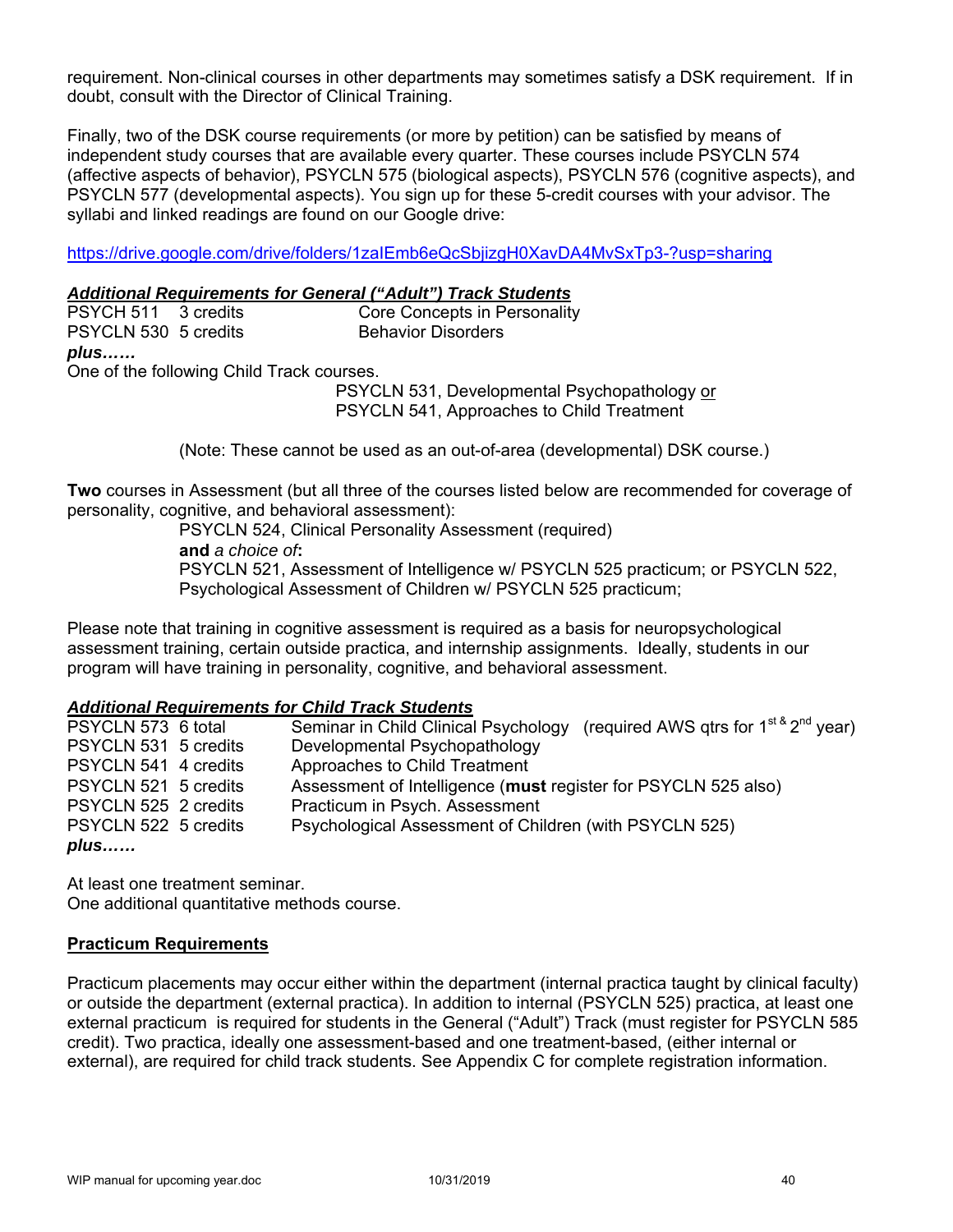## **Out-of-Area Requirements**

The Director of Clinical Training has no official say over what is required or offered in other areas in the Psychology Department. In general, courses used to fulfill within-area requirements may not also be used to fulfill out-of-area requirements. In addition, non-clinical courses taken at previous institutions toward another degree (e.g., a master's degree) may not be used toward fulfilling course requirements for the Ph.D. at the University of Washington unless approved by the head of the area in question based on the syllabus from the course in question. Any approvals will not lead to a reduction in total required courses, however, as an elective course will need to be taken instead.

*For General ("Adult") clinical students*, six or more courses must be taken from curriculum offerings outside the clinical area. These courses must meet the APA curriculum guidelines for "discipline-specific knowledge." Therefore, students must complete one "broad and general" course each covering biological, cognitive, affective, developmental, and social aspects of behavior, plus at least one course in psychological measurement (see next section). The balance of the six-or-more courses is to be determined by mutual agreement between the student and co-advisors or supervisory committee. These courses should be selected with an eye toward developing cohesive themes of subspecialty expertise pertinent to the student's future research and clinical endeavors.

All students…

## **Domain-Specific and Profession-Wide Competency and Curricular Elements**

According to current regulations of the APA Commission on Accreditation, students in accredited programs must develop and demonstrate doctoral-level competency in the following domains of knowledge and behavior:

### **Discipline-Specific Knowledge**

- 1. History and systems of psychology
- 2. Affective aspects of behavior
- 3. Biological aspects of behavior
- 4. Cognitive aspects of behavior
- 5. Developmental aspects of behavior
- 6. Social aspects of behavior
- 7. Advanced integrative knowledge combining the above areas

## **Profession-Wide Competencies**

- 8. Research methodology
- 9. Techniques of data analysis
- 10. Theories and techniques of assessment and diagnosis
- 11. Theories and methods of intervention
- 12. Professional values, attitudes, and behaviors
- 13. Communication and interpersonal skills
- 14. Ethical and legal standards
- 15. Theories and methods of supervision
- 16. Theories and methods of consultation and interprofessional collaboration
- 17. Individual and cultural diversity (e.g., personality, ethnic, cultural, gender-related, etc.) relevant to all of the areas above

As a program, we are expected to provide coursework and other modes of training in all of the above areas, and to foster "attitudes essential to lifelong learning, scholarly inquiry, and professional problem solving." (Colloquia and seminars are one vehicle for the latter.)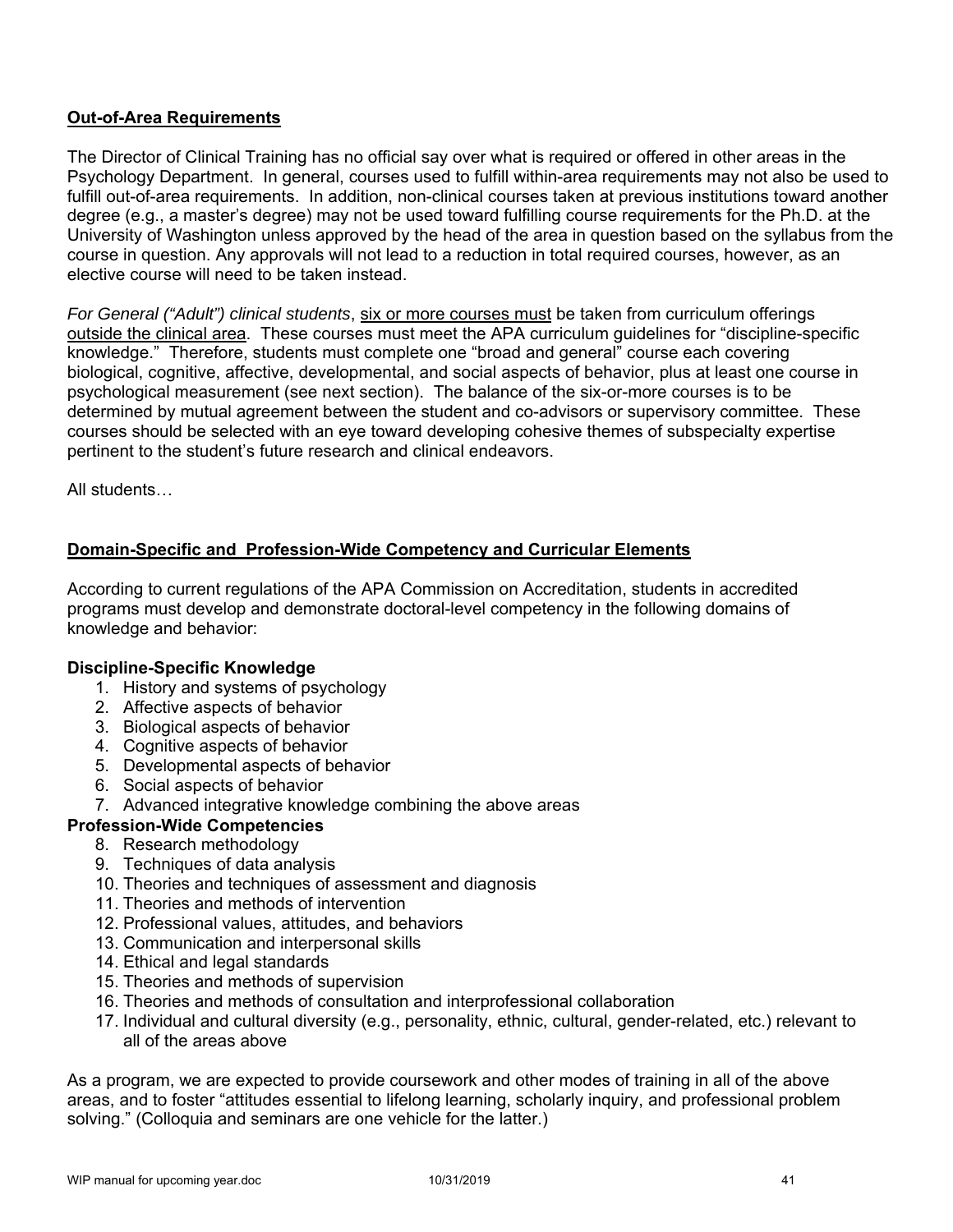**Licensure considerations**. State licensing boards expect your transcript to reflect formal coursework in all of the above areas. Our clinical curriculum covers all of the topics relevant to the clinical and professional domains. Areas (1) through (7) are the "Discipline-Specific Knowledge" areas that are satisfied by coursework in other areas of the department (History and Systems being covered in Psych 591/ PSYCLN 501) and should be taken very seriously if you expect to get licensed in some states. As noted elsewhere, graduate "Core Concepts" and comprehensive "Advances in…" courses offered by other areas of the department will pass muster, as will the PSYCLN independent studies DSK courses, but highly specific courses (e.g., courses in psychopharmacology or fMRI techniques for "biological bases") do not meet either APA or most licensing board requirements. Licensure applicants in some states have been asked to provide copies of the course syllabi in areas where there are questions, so by all means save hard and/or electronic copies of every course syllabus you ever receive, even in your clinical courses. One issue we sometimes have to deal with is designated "semester hour" requirements in certain states, which can cause problems because of our quarter system. You'll need to demonstrate that your course is as comprehensive as a semester course (they are, of course, and in a shorter time span, which is why you're always feeling overwhelmed), and you'll need your syllabus for this as well.

Finally, in addition to keeping an electronic or hard copy of every course syllabus as you go through the program, it is strongly recommended that when you graduate you deposit all relevant materials (syllabi, transcript, etc.) with the Association of State and Provincial Licensing Board's Credentials Bank. For a modest fee, this will keep everything you need for licensure in any state or province available to be forwarded to the particular licensing board. The web address is <https://www.asppb.net/page/TheBank>.

### **Other Requirements:**

Psych 800 – **27** Minimum Required Credits in Dissertation Research

A one-year APA-accredited APPIC doctoral-level internship or its equivalent. An unaccredited internship (rarely requested and definitely not recommended) must be approved by the clinical area faculty.

**Note:** A master's thesis is not required, but virtually all students submit the required write-up of the second-year research project and submit it to the Graduate School to satisfy this requirement for the master's degree. We strongly recommend this course of action so that, in the event that unexpected events should prevent you from completing the doctoral program, you will have the master's degree. The masters is also desirable for some sources of employment outside the department even while you're working toward the doctorate.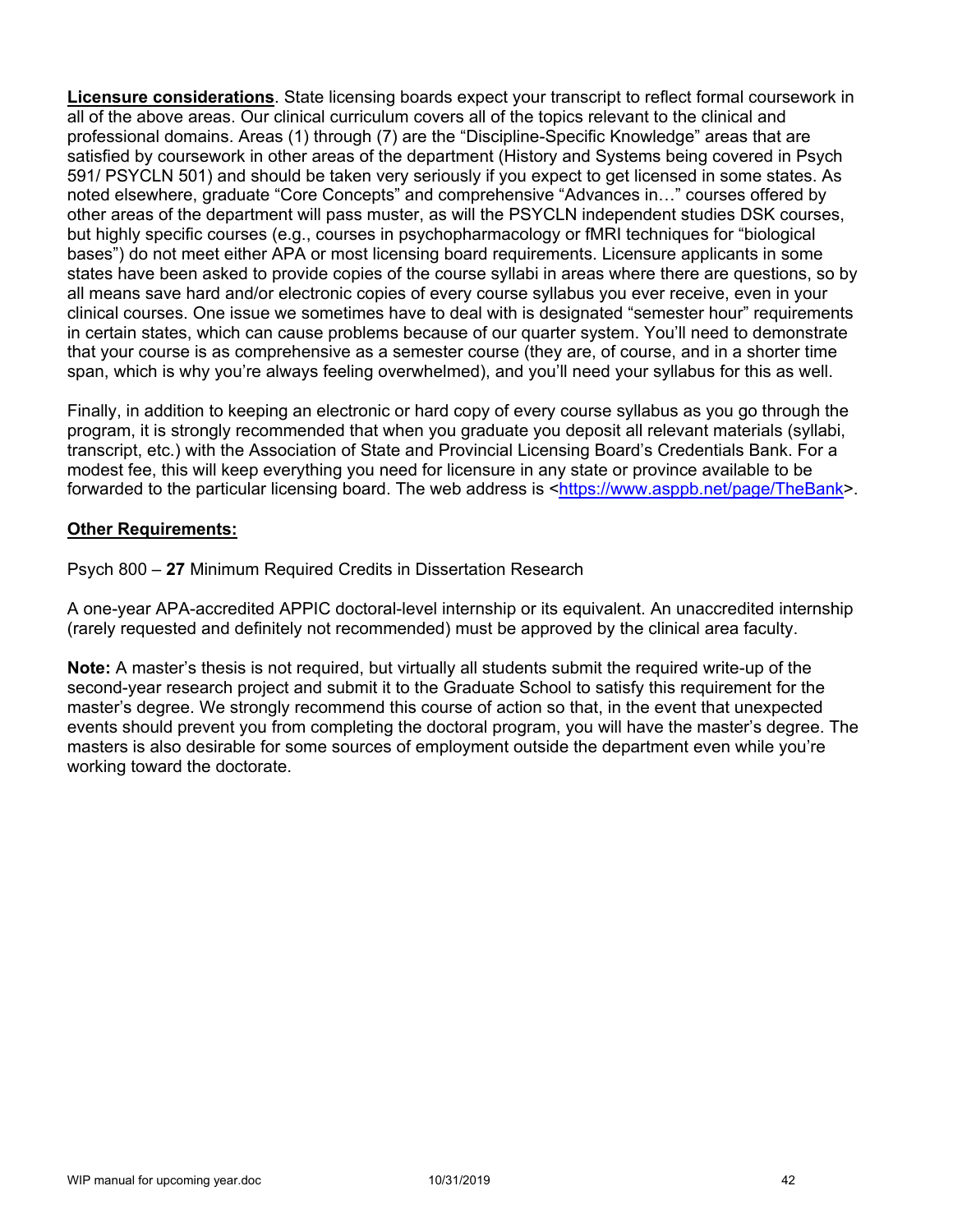# **C. IV. OTHER SPECIALTY PROGRAMS**

In some cases, concentrations of work have been developed outside of the Department's Area structure. Two current specialty programs are listed below. Consult the advisor if you are interested in these programs.

## **Quantitative Minor (coordinated by Brian Flaherty)**

The quantitative minor denotes that a graduate student has fulfilled statistical, mathematical, computational, and/or other research methods training beyond basic department and area requirements. The following steps are required to obtain the minor.

- 1. Complete PSYCH 524 and 525 (or equivalent) with at least a 3.5 GPA
- 2. Formulate a plan of study with advisor(s)
- 3. Obtain final approval of plan
- 4. Complete plan and final documentation

### **Plan of study**

Before taking courses for the minor, formulate a plan of study. Your plan should be tailored to your research interests, as well as meet the requirements for the minor (see below). It should explain how your proposed coursework and any independent work advances your research interests.

Discuss this plan with your advisor and/or your area's quantitative point person. (The list of area quantitative point people is at the bottom.) Once your plan is finalized, forward it to Brian Flaherty for approval by the department quantitative committee. Upon final approval, the plan should be filed with the Department's Graduate Program Advisor.

NOTE: Generally, the plan of study should be completed and approved prior to taking any courses toward the minor.

### **Course requirements**

Coursework for the quantitative minor is in addition to Psych 524 & 525 (and their associated labs, 522 & 523) or equivalent courses required of all students. In order to be admitted to the Quantitative minor, 524 and 525 must each be passed with a grade of 3.5 or higher.

Four additional quantitative courses (for a minimum of 12 credits) are required for the minor. To count toward the minor, a course must be rigorous and include assessment of student learning. The student must attain a basic level of competence in the technique(s) presented. Merely knowing how to run software for the method is not enough. For this reason, CR/NC courses, labs, software classes, and workshops do not count toward the minor.

Many graduate students will probably be well served by the courses already approved for the minor in Psychology, CSSS or elsewhere on campus. Other students may wish or need to go farther afield. If a class is not currently on the list of approved classes, a student may petition inclusion of a specific course. Do this by providing a syllabus, any additional information necessary to assess if the course meets the rigor and student assessment criteria, and a brief rationale for the inclusion of the course. Petitions for course substitution should be submitted to Brian Flaherty.

All four additional quantitative classes must be passed with a minimum grade of 3.3.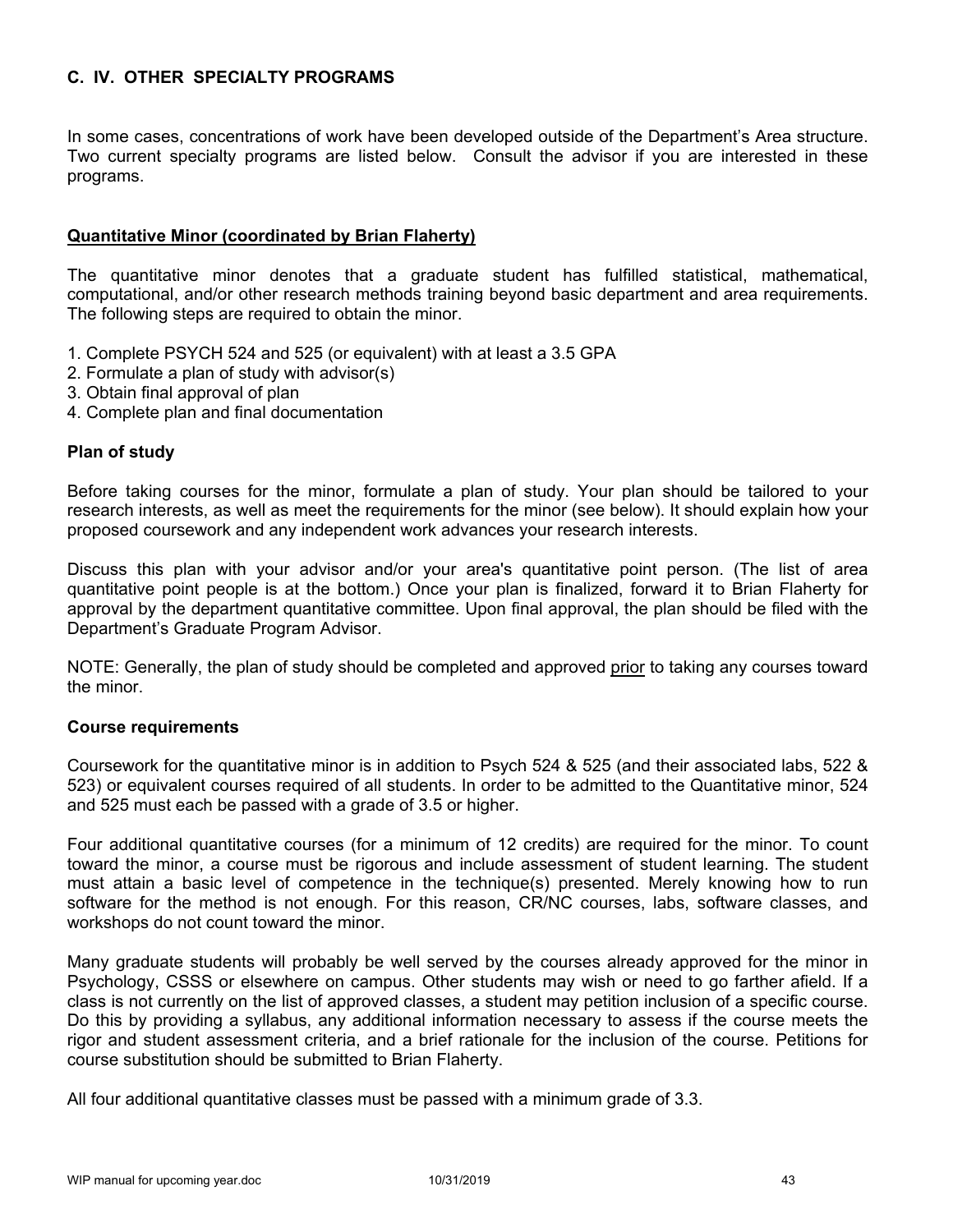# **Optional paper**

In place of one of the four additional courses, a student can choose to write a quantitative research paper or substantive research paper employing sophisticated quantitative techniques. Pedagogically, the goal of the paper is for the student to demonstrate competence in one or more quantitative methods they have learned. This paper will be read and evaluated by two members of the department quantitative committee. Once approved, the paper should be submitted for a conference presentation and/or publication. When a student opts to write such a paper, the minimum number of additional course credits (over and above Psych 522, 523, 524, and 525) required for the minor is reduced to nine.

### **Final documentation**

Once completed, record your work for the minor on the "Documentation of Completion of the Quantitative Minor" form available from the Graduate Program Advisor and on the webpage describing the Quantitative minor (link below).

This information and the minor application can be found here: https://psych.uw.edu/graduate/areas/quantitative-minor

The current list of courses automatically applicable to the minor is here: https://psych.uw.edu/graduate/areas/quantitative-minor/courses

"Documentation of Completion of the Quantitative Minor" form: https://depts.washington.edu/psych/files/areas/quant\_minor/form.pdf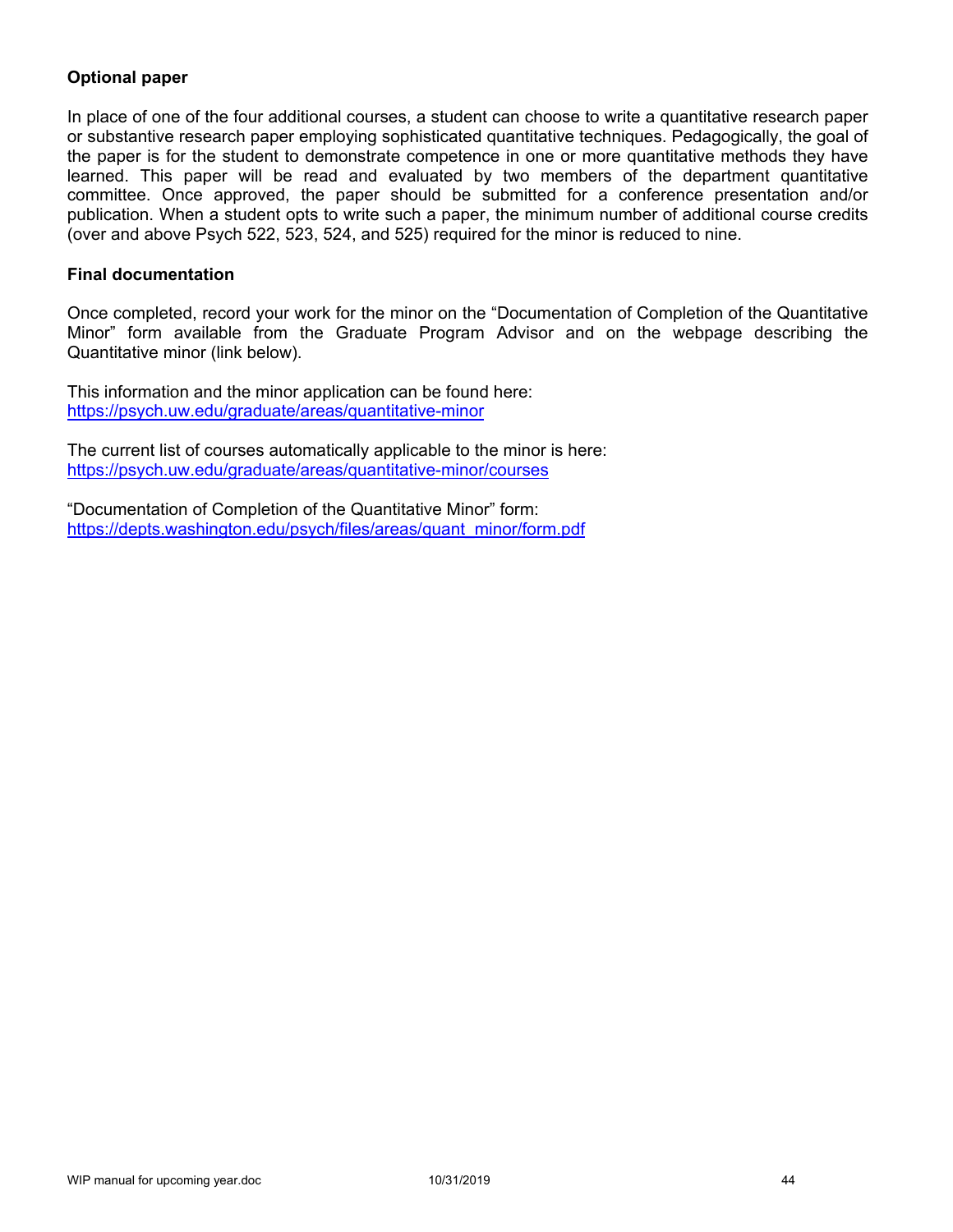# **Data Science Options (coordinated by Ione Fine)**

The Data Science options provide students an introduction to the world of data science, giving them the skills to understand a variety of techniques and tools. The goal of this option is to educate all students in the foundations of data science, so they may apply those methods and techniques in current research. There are two options, the Data Science Option (DSO) and the Advanced Data Science Option (ADSO). If you have questions about the DSO/ADSO or getting into classes, please speak with Ione Fine (ionefine@uw.edu).

# **Students**

Eligible students for the DSO and ADSO include all full time Ph.D. students in the Psychology program in good standing who have completed the first year statistics requirements and who have permission of their advisors. Please complete the DSO/ADSO form, have your advisor and co-advisor sign it, and return it to Jeanny by the time you complete your first DSO/ADSO course. If your advisor will not approve your request to do the DSO/ADSO, a student can write a letter of appeal to the GTC.

In cases where a graduate student does not graduate but instead leaves only after completing the master's part of the graduate program, the student will retain the "Data Science option" or "Advanced Data Science option" recognition on their transcript if the student finishes all the requirements of the option before leaving the graduate program.

# **The Data Science Option (DSO)**

The Psych DSO is designed for students with little or no background in data science, computer science or coding. The total credit requirement is 6-8 credits in courses (2 courses @ 3-4 credits each) and 2 seminar credits (plus the usual Psych 522-525 sequence). Note that one of the data science courses may count as your third required quantitative course for the Psychology Ph.D. if approved by the Psychology quant area, resulting in only one "extra" course (and 2 quarters of seminar) beyond the usual Psychology quantitative requirements.

The "third" course can also count toward a Quant minor but all other classes must be unique if a student opts for the DSO and Quant minor.

The requirements for the Psych DSO are as follows (the most up to date description of current classes for the DSO is here http://escience.washington.edu/education/phd/data-science-graduate-option/:

- 1. Courses from two out of three of the following areas:
	- 1. **Software development for data science**
		- HIGHLY RECOMMENDED:
			- Software Development for Data Scientists (CSE 583)
			- Software Engineering for Molecular Data Scientists (ChemE 546)
	- 2. **Statistics and machine learning**
		- **HIGHLY RECOMMENDED:** 
			- **Introduction to Machine Learning (CSE 416/STAT416)**
		- **ALTERNATIVE:** 
			- Nonparametric regression and classification (STAT 527)
		- **ADVANCED OPTION:**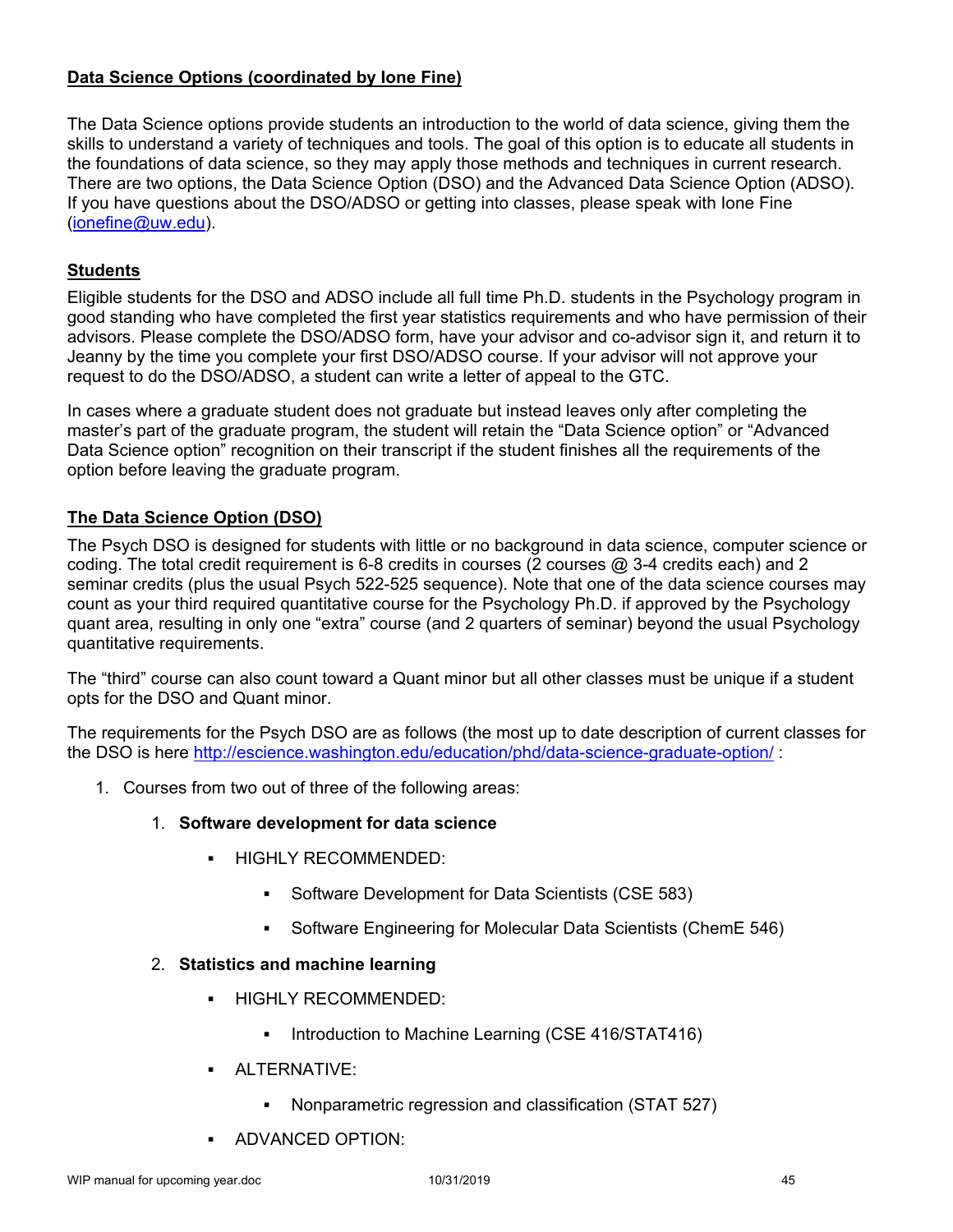- Machine Learning: (CSE 546 or STAT 535) also serves for the "Advanced Data Science Option"
- Introduction to Mathematical Statistics (STAT 509) and Statistical Inference (STAT 512-513) also serves for the "Advanced Data Science Option"

## 3. **Data management and data visualization**

- HIGHLY RECOMMENDED:
	- **Introduction to Database Systems (CSE 414)**
	- Information for Visualization (HCDE 411/511)
- **ADVANCED OPTION:** 
	- Principles of DBMS (CSE 544) also serves for the "Advanced Data Science Option"
	- Data Visualization (CSE 512) also serves for the "Advanced Data Science Option"
- 2. 2 quarters of the eScience Community Seminar (http://escience.washington.edu/getinvolved/escience-community-seminar/)
- 3. Fulfillment of the Psychology Department Statistics and General Methodology requirements. These are currently the following (students must achieve a 2.7 or above on each). Psych 522, Psych 523, Psych 524, Psych 525 (If a student places out of one or more of these, they must take a higher-level course in its place and it cannot count as another of the DSO courses). In addition all students must take one more advanced Stats or Methods course. As described above this advanced course may be also count towards the Data Science Option (i.e., a maximum of 1 course can count under I and III, provided this course is approved by both the Quant Faculty Committee and the Data Science committee as being eligible).

## **Advanced Data Science Option (ADSO)**

The proposed "Advanced Data Science" option aims to educate the next generation of thought leaders who will both build and apply new methods for data science. This option will help to educate and recognize PhD students whose thesis work focuses specifically on building and using advanced data science tools. The goal of this option is to provide advanced education to the students who will push the state-of-the-art in data science methods in the domain of Psychology.

The ADSO is designed for students with a significant CS background. It is strongly recommended that you look carefully at class syllabi before requesting the ASDO option.

The total credit requirement is 10-12 credits in courses  $(3 \text{ courses } \textcircled{a} 3-4 \text{ credits each})$  and 4 seminar credits (plus the usual Psych 522-525 sequence). Note that one of the data science courses may count as your third required quantitative course for the Psychology Ph.D. if approved by the Psychology quant area, resulting in only two "extra" courses (and 4 quarters of seminar) beyond the usual Psychology quantitative requirements. The course that counts as the third quant course for the Psych Ph.D. can also count toward a Quant minor however all other courses need to be unique for the ADSO and Quant Minor.

The requirements for the Psych ADSO are as follows:

- 1. Three out of the following four courses:
	- o Principles of DBMS: CSE 544.
	- o Machine Learning or Statistical Learning, CSE 546 or STAT 535.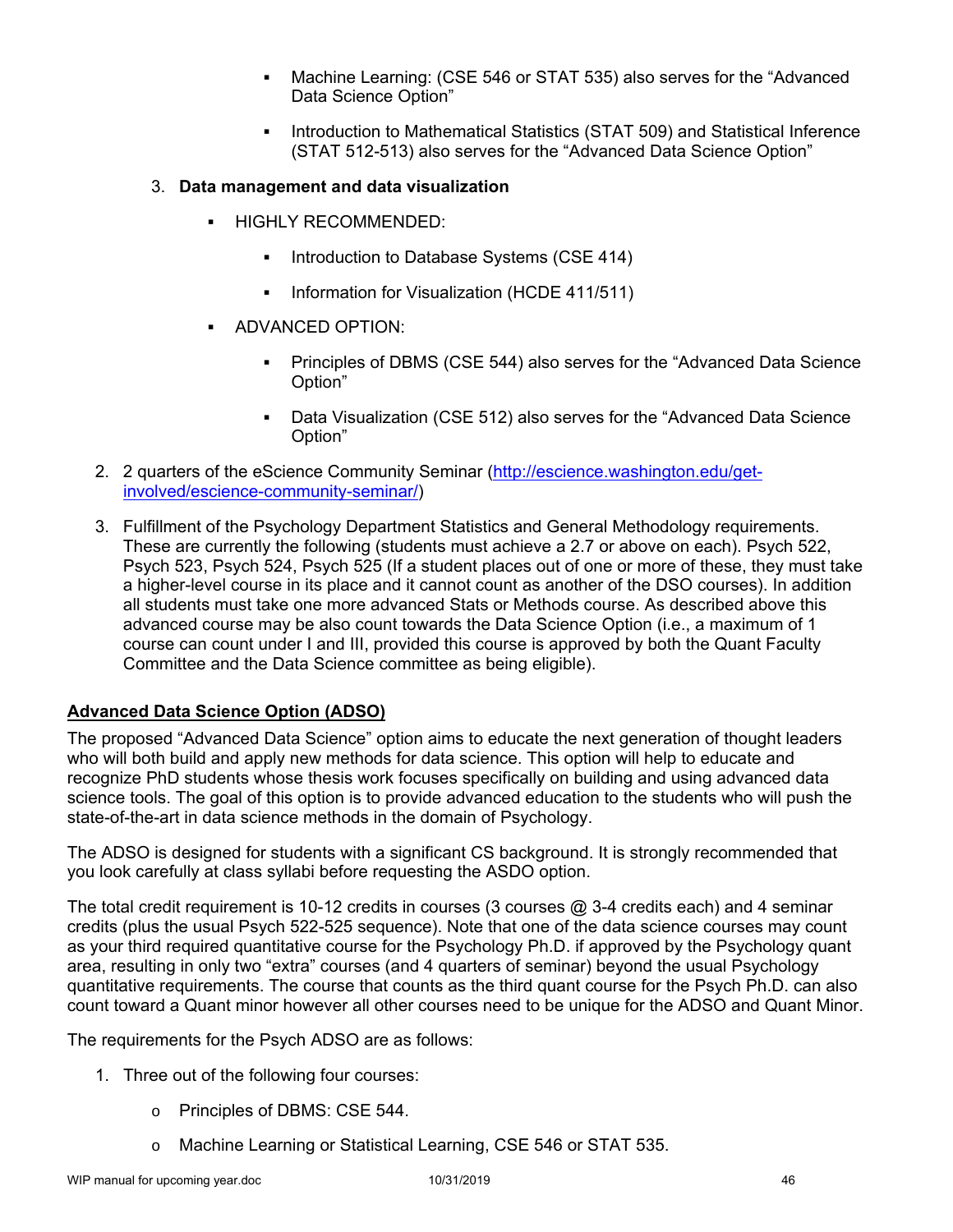- o Data Visualization: CSE 512.
- o Introduction to Mathematical Statistics or Statistical Inference: STAT 509 or STAT 512- 513.
- 2. 4 quarters of the eScience Community Seminar (http://escience.washington.edu/getinvolved/escience-community-seminar/)
- 3. Fulfillment of the Psychology Department Statistics and General Methodology requirements. These are currently the following (students must achieve a 2.7 or above on each). Psych 522, Psych 523, Psych 524, Psych 525 (If a student places out of one or more of these, they must take a higher level course in its place and it cannot count as another of the DSO courses). In addition all students must take one more advanced Stats or Methods course and this advanced course may meet the Data Science Option requirement listed above. That is, in total, a maximum of 1 course can count under I and III, but this course must be approved by the Quant Faculty Committee.

## **DSO/ADSO Website**

https://psych.uw.edu/graduate/areas/data-science-options

### **Declaration of DSO/ADSO Form**

https://psych.uw.edu/storage/graduate/as%20of%20Autumn%202018%20- %20Data%20Science%20Option%20Declaration%20Form.pdf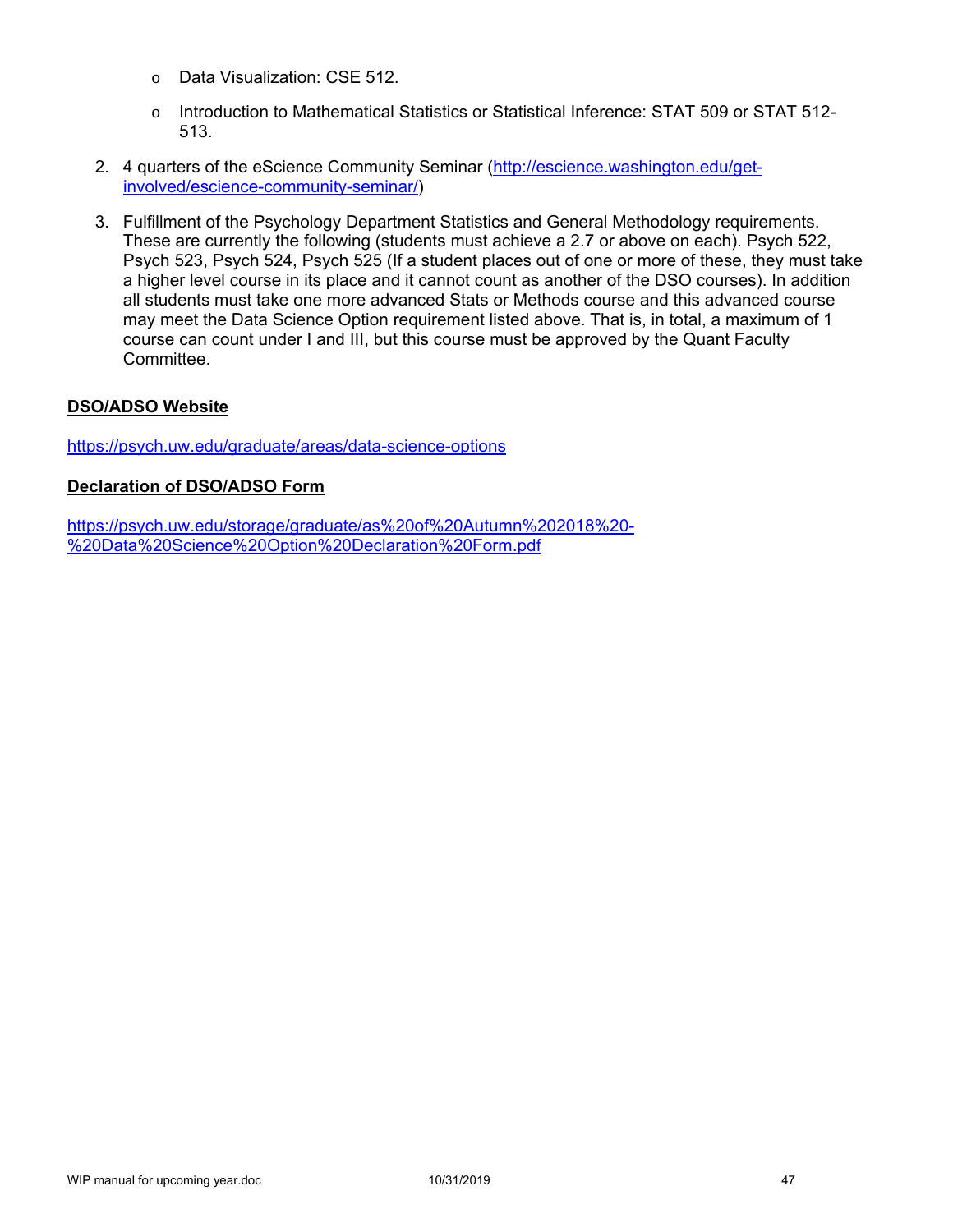## **Diversity Science Specialization**

A comprehensive understanding of human behavior requires examination of the meaningful differences between and among people across the diversity of human experience. These differences are often rooted in current and historical experiences of oppression and prejudice that have disproportionately devalued people of different identities including, but not exclusive to, races, cultures, ethnicities, sexual orientations, genders, gender-identifications, abilities, and socioeconomic statuses. The goal of the Diversity Science Specialization is to inform our understanding of human behavior and develop competency in the following areas:

- 1. The unique and intersecting psychologies and perspectives of underrepresented groups.
- 2. Psychological processes that contribute to the development of identity and bias.
- 3. Exploring, identifying, and questioning biases within our own research and the field at large.
- 4. The development of psychological services and empirical investigations that are applicable to and implementable in marginalized communities.

Students who complete the requirements for this specialization are expected to understand the above four competencies and apply them to their field of study.

### **Requirements**

- 1. Successful completion of at least three courses which focus on the relationship between marginalized populations and some aspect(s) of psychology.
	- a. At least two of these courses must be offered through the psychology department. Courses must be at the 400 or 500 level or above. A representative list of department courses which meet the Diversity Science Specialization requirements are posted on this website, and faculty will consider whether any additional courses meet the requirements on a case-by-case basis.
	- b. One of the required courses may be taken outside the Psychology Department. This course can be selected from a pre-approved list (see 'Courses' link below) or the student may seek the approval of the Diversity Science Specialization committee to use an unlisted course to fulfill this requirement.
	- c. All students working towards the Diversity Science Specialization must enroll in at least one quarter of the Diversity Science Brown Bag (Psych 557), usually offered during winter term.
- 2. After the completion of required coursework, the student will prepare a capstone paper or presentation demonstrating their expertise and understanding of at least one of the four core competencies of the Diversity Science Specialization. This paper may take one of three forms:
	- a. A critical review of research relevant to one or more of the four core competencies in their area of scholarly interest OR
	- b. A research proposal or empirical paper reporting an original study on a topic relevant to one of the four core competencies of the specialization OR
	- c. A prospectus for a course focusing on a topic related to one or more of the core competencies that the student might teach during their career.

The paper will be reviewed and approved by 2 members of the Diversity Science Specialization faculty and 2 student members of the Diversity Steering Committee.

### **This information and the specialization application can be found here:**

https://psych.uw.edu/graduate/areas/diversity-science

### **Extra Courses required for the specialization certificate**

https://depts.washington.edu/psych/files/diversity/DiversityScienceCertificate.pdf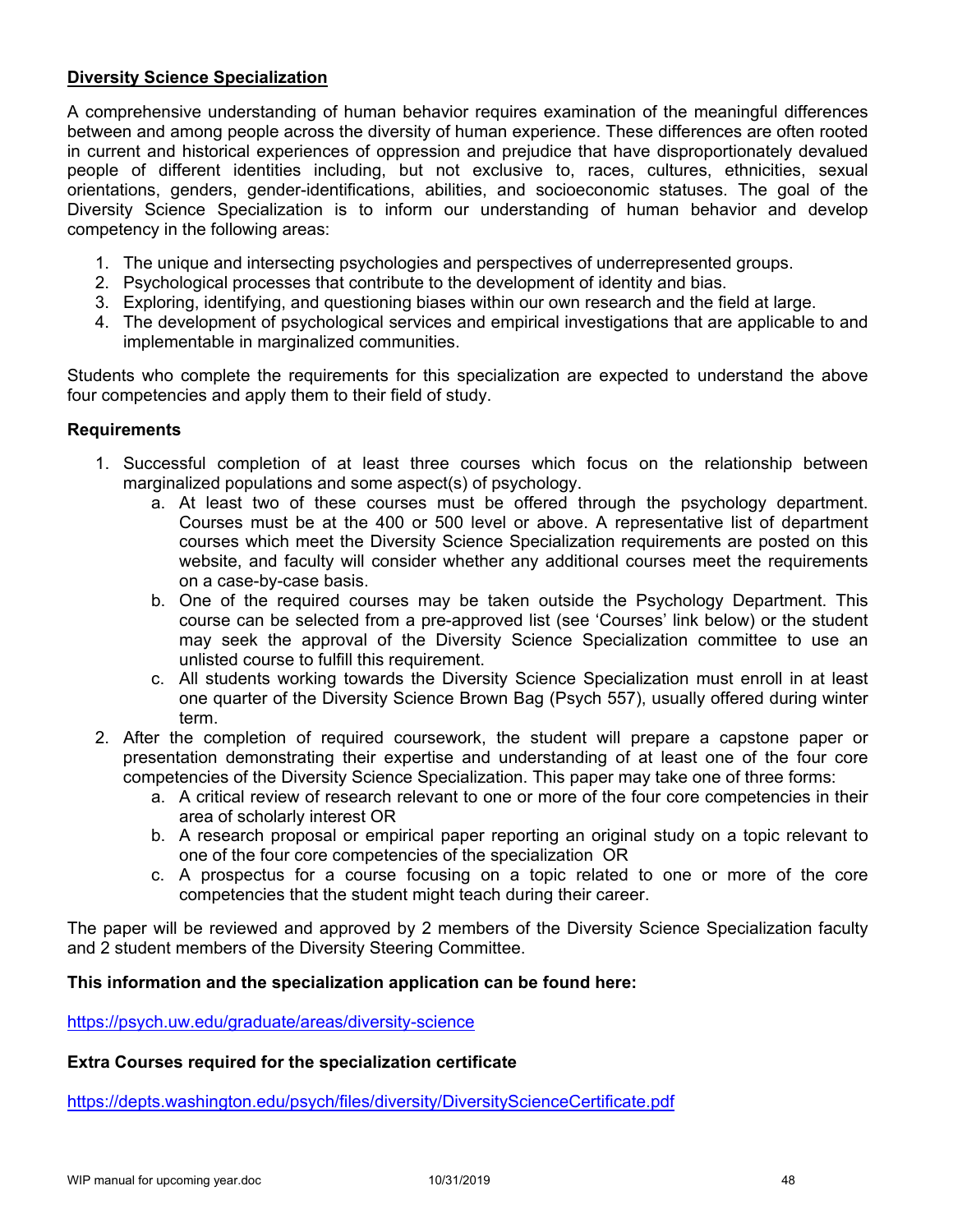## **Application**

Once you have completed the requirements and wish to apply for the Diversity Science Specialization, please take the following steps:

1. Complete the form "Documentation of Completion of the Diversity Science Specialization" https://depts.washington.edu/psych/files/diversity/DiversitySpecialization.pdf

2. Finalize your capstone paper if it is not already complete.

3. Write a brief cover letter in email form to the DSC co-chairs (currently Terrence Pope and Noah Triplett) that explains your rationale for why your capstone paper fulfills the goals of the diversity science specialization (above). Attach the "Documentation...." form (Step 1) and your capstone paper (Step 2).

4. The DSC co-chairs will assign and forward your application to 2 DSC faculty members and 2 DSC student members. (If there is any reason that you would not want your application reviewed by a specific faculty or student member, please let the co-chairs know in a separate email.) The appointed review committee will email among themselves approve or make recommendations as to how to improve your capstone paper.

5. You will receive the review committee's decision in an email. If the committee approved your capstone paper and coursework, Jeanny Mai will also be CC'ed on the email. Because Jeanny will have your entire application as well as the email endorsement of the DSC review committee, she will be able to grant you the Diversity Science Specialization at the end of the quarter in which you receive your decision. It is your responsibility to follow up with Jeanny if you do not hear from her after you receive your decision.

If you are interested in completing the Diversity Science Specialization, or have any questions, contact: psychdsc@uw.edu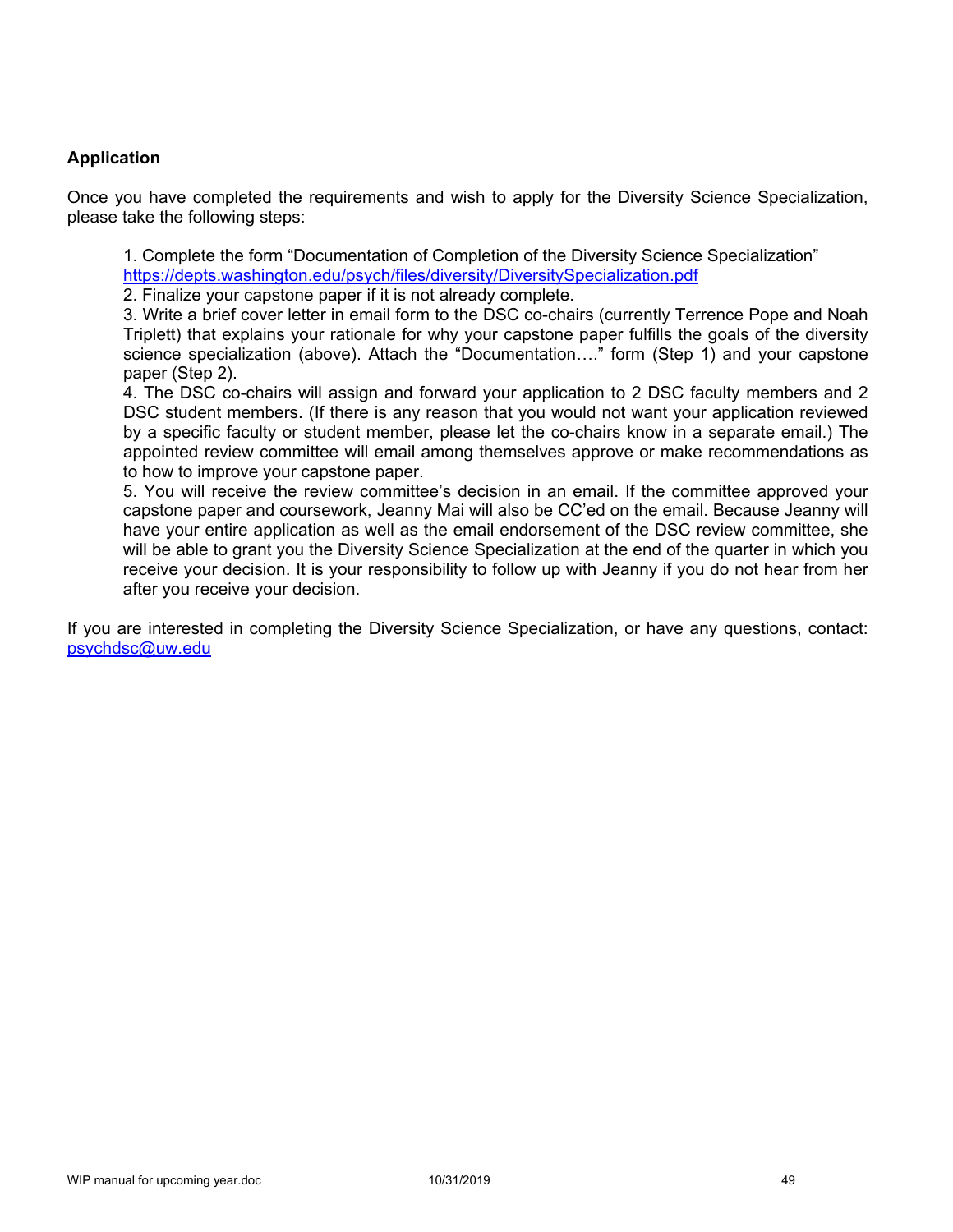# **D. POLICIES AND PROCEDURES**

# **D. I. WHOM TO SEE FOR WHAT YOU NEED**

During your graduate career you will often have the need to draw upon the services and facilities offered by the Psychology Department. The faculty and other graduate students usually help you discover the ins and outs of locating these potential services. The following list of the staff and their responsibilities is included to give you an idea of whom to talk to as your needs as a graduate student change and develop.

# **Cheryl R. Kaiser**, Chair (G-121, 685-9660)

e-mail: ckaiser@uw.edu

- ◆ For problems not solvable, or solved by anyone else.
- ◆ Schedule an appointment through Joanne Edwards (G-121, 5-8035, joannee@uw.edu)

# **Joanne Edwards**, Assistant to the Chair (G-121, 685-8035)

e-mail: joannee@uw.edu

(if Joanne is on vacation, see Michele Jacobs)

- ◆ Schedules appointments for the Chair (Cheryl Kaiser)
- Consults on University and Departmental policies regarding faculty
- Coordinates faculty searches
- Handles all aspects of new faculty/post doc/clinical/visiting faculty appointments, from advertising, visa requests (if necessary), compilation of required documents, to processing the payroll actions
- Coordinates faculty reappointment, promotion and tenure reviews
- Coordinates faculty merit reviews
- Coordinates faculty professional, sick leave and family leave
- Bearer of a wealth of information on all aspects of the department

**Sapna Cheryan**, Associate Chair & Director of Graduate Training, Graduate Program Coordinator (GPC) (G-236, 543-5688) Please see page 7.

e-mail: scheryan@uw.edu

#### **Jeanny Mai**, Graduate Program Advisor, GPA (G-127, 543-9329) Please see page 8. e-mail: jeanny@uw.edu

(if Jeanny is on vacation, see Michele Jacobs or Sapna Cheryan)

## **Michele Jacobs**, Administrator (G-119, 685-2027)

e-mail: mjacobs@uw.edu

 (If Michele is on vacation, see Jeneil Lagasse for admin assistance and William Kaplan for facilities assistance)

- ◆ Liaison with Human Resources Office
- Coordinates new permanent staff hires/reclassifications/layoff
- ◆ Handles staff personnel issues/policy questions
- Supervises payroll functions, academic support staff, and computer support staff
- Assists faculty with cost share questions regarding faculty effort
- Approves TRANSPASU forms
- Faculty Effort coordinator—Cost share and effort report access
- Manages renovation/remodel projects for Guthrie Hall and other Psychology space
- Schedules major maintenance or repairs needed in Guthrie Hall and other Psychology space
- Security consultation in Guthrie Hall and other Psychology space
- Oversees space allocations (academic, research, and operations) in Psychology assigned space
- ◆ Handles requests for phone install and repair
- Questions regarding Records Retention schedules (document retention/archiving)

**Jeneil Lagasse**, Associate Administrator (G-129, 543-8879)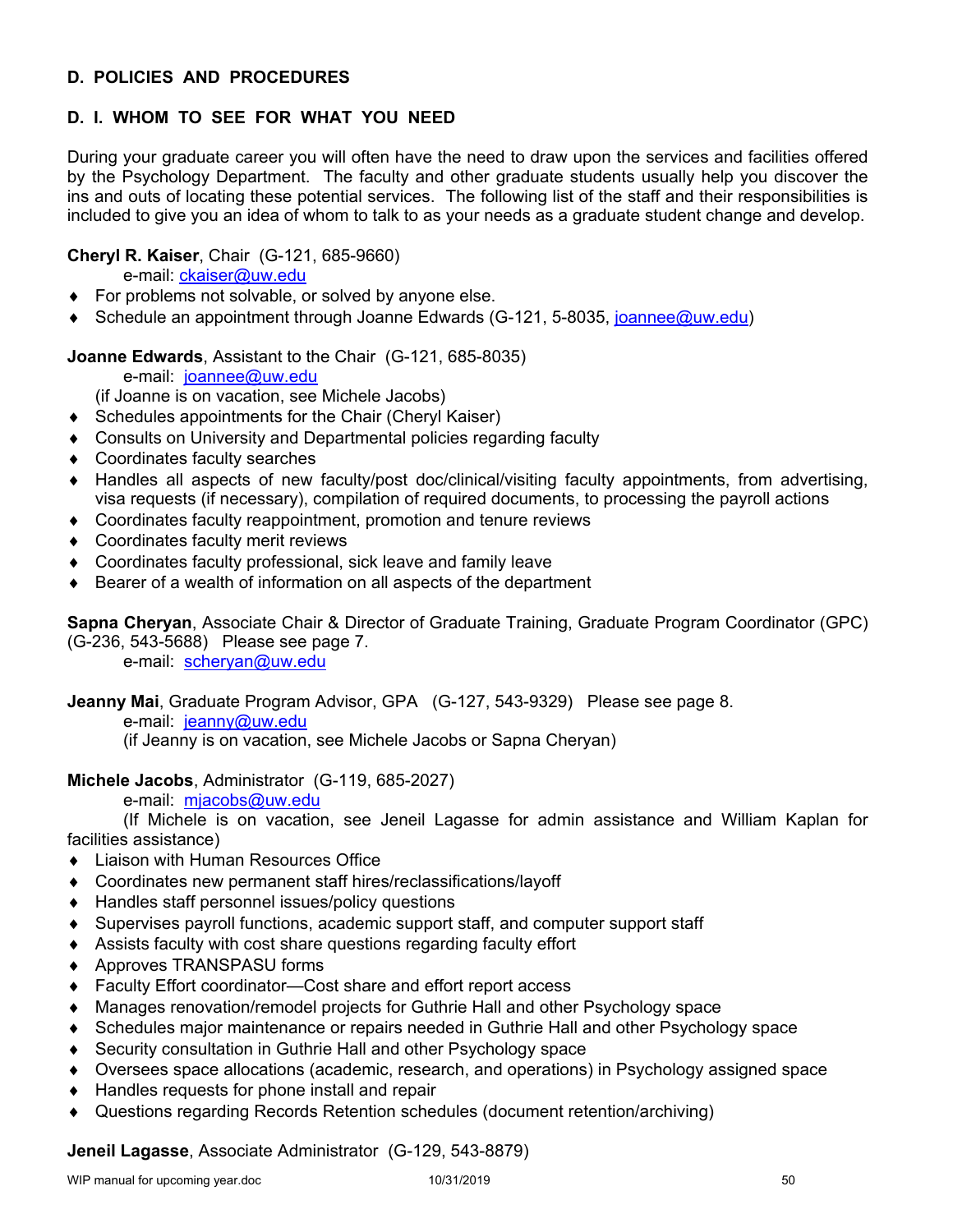e-mail: jeneil@uw.edu

 (If Jeneil is on vacation, see Gail Colfax for grant assistance and Michele Jacobs for admin assistance)

- Advises faculty/staff on current UW and State administrative and fiscal policies and procedures
- Fiscal oversight of department, state and RCR budgets. Provides projections for departmental budget and expenditures on state and RCR budgets.
- ◆ Prepares and maintains faculty release/recapture plan
- Handles policy questions for externally and UW funded research grants and contracts, fiscal reporting and expenditures
- Approves grant proposals/RRF applications
- Issues personal services contracts and large purchase orders (equipment)
- Loads monthly expenditure data from UW financial system into department's database. Creates PDF files of budget reports used for printing and distribution to PIs. Distributes quarterly budget reports for grants/gifts/departmental funding.
- Authorizes access to UW Administrative Systems and systems requiring Astra authorization (Financial Desktop, eProcurement, Equipment Insurance)
- ◆ Processes travel requests for faculty from department funding sources
- Assists with personal services contracts and large purchase orders (equipment)
- Supervises department grant management and fiscal operations staff
- ◆ Reviews and authorizes CTA expenditures
- Reviews and authorizes Procard new and renewal applications; and temporary limit increases
- Provides quarterly Grad Operating Fee instructions to Grad Program Advisor for NRSA students
- ◆ Authorizes SAGE and eRA Commons access for faculty and grant proposal preparers
- Assistant to the Administrator: handles immediate administrative problems in her absence

**Joanne Edwards**, Assistant to the Chair (G-121, 685-8035)

e-mail: joannee@uw.edu

(if Joanne is on vacation, see Michele Jacobs)

- Schedules appointments for the Chair (Cheryl Kaiser)
- Consults on University and Departmental policies regarding faculty
- ◆ Coordinates faculty searches
- Handles all aspects of new faculty/post doc/clinical/visiting faculty appointments, from advertising, visa requests (if necessary), compilation of required documents, to processing the payroll actions
- Coordinates faculty reappointment, promotion and tenure reviews
- ◆ Coordinates faculty merit reviews
- Coordinates faculty professional, sick leave and family leave
- Bearer of a wealth of information on all aspects of the department

## **William Kaplan,** Office Manager, (G-119B, main office, 543-2640)

e-mail: wkaplan@uw.edu

(if William is on vacation, see Michele Jacobs)

- Provides keys and access codes to rooms/secure areas in Guthrie Hall and all other Psychology space
- Submits requests for maintenance or repairs needed in Guthrie Hall and other Psychology space
- Security issues/consultation in Guthrie Hall and other Psychology space
- Issues Building Use Permits for after-hours use of buildings (for grads, hourly and volunteers)
- Copy System Administrator: issues copy accounts and updates copy user numbers for access to departmental copy machines
- Equipment check out (laptops, cameras, projectors, etc)—see PsyCal to reserve equipment
- Mailboxes and questions concerning mail delivery to Guthrie Hall
- Exam and other class material processing for TAs and lecturers
- ◆ Office machine servicing (Xerox, Fax)
- $\bullet$  Problems with the copy machines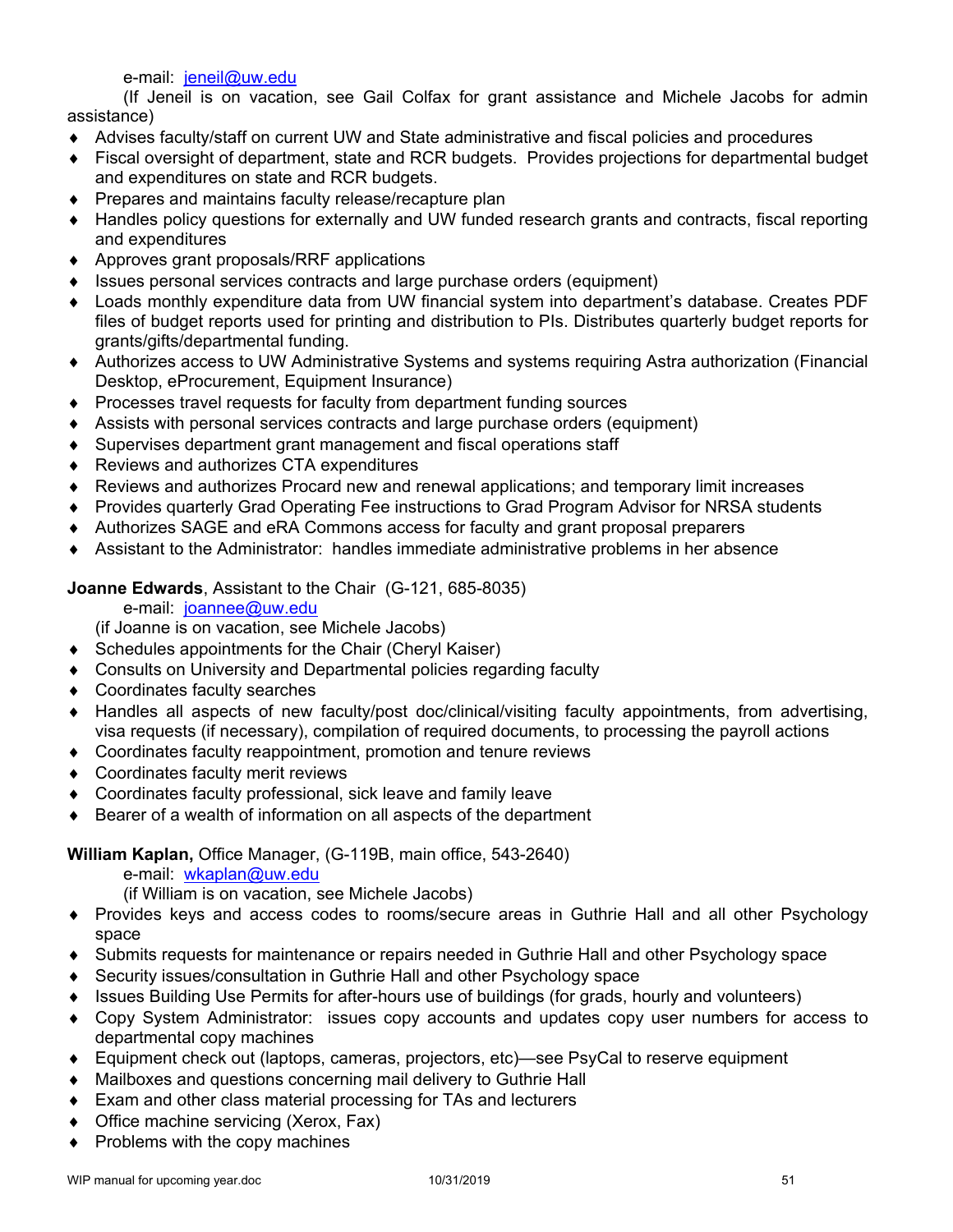- Coordinates shredding services for confidential documents per retention schedules
- Overnight express mail service questions
- Course entry codes for independent study (496,498,499,596,598,599,600,700,800)
- ◆ Issues Parking Validation Coupons for department guests
- ◆ Issues UWATS codes for departmental budgets
- Maintains bulletin boards in Guthrie lobby and in hallway outside Guthrie 121

# **Grant/Fiscal Support**

**Gail Colfax**, Grants Administrator, Budget Fiscal Analyst Lead (G-134, 543-6121),

e-mail: gharrell@uw.edu,

(if Gail is on vacation, see Thao Truong)

- Maintains information for preparation of grant proposals re: fringe benefits, indirect costs, proposal application materials
- Assists grad students on NRSA/external fellowship funding requests
- Coordinates receipt of grants, advance budget requests, no-cost extensions, closeouts
- Works with OSP, GCA and external sponsors to facilitate post award grant management
- Administers outgoing subcontracts on Psychology grants
- General compliance questions or problems related to grants/external funding
- Answers questions about allowability of purchases on grant budgets
- Post-Award management: Monitors externally funded budgets for compliance, allowability, and discrepancies; assists PI with projecting expenditures to prevent deficit spending
- Oversees budget reconciliation and corrections to fiscal transactions on externally funded grants
- Assists faculty with annual grant progress reports—NIH/eSNAP
- Checks budgets/formatting/submission requirements on all outgoing non-competing and foundation proposals, maintains files on proposals submitted
- Answers questions about how labs should use their petty cash accounts, performs annual revolving fund verifications

**Thao Truong**, Budget Fiscal Analyst (G-134, 616-4574)

e-mail: truongtt@uw.edu

(if Thao is on vacation, see Gail Colfax)

- Checks budgets/formatting/submission requirements on all outgoing new and competing proposals, maintains files on proposals submitted
- Helps develop detail budgets for PIs and new investigators for grant submissions
- Assists faculty with annual grant progress reports—NIH/eSNAP
- Monitors subcontract invoices, works with PI on review and approval
- Post-Award management: meet with PIs to review current budget status and future projections discussions
- Petty Cash Custodian: handles Petty Cash reimbursements: advises whether purchases may be reimbursed under Petty Cash.
- ◆ Backup for purchase order requests/procard purchases for labs
- ◆ Backup reviewer for procard transactions
- ◆ Backup Travel reservations for quests, grad students and faculty who don't have a Travel Visa Card
- Reconcile monthly transactions on main department budgets (RCR, State), reviews/corrects state and RCR project code reporting. Assist with preparing budget reports.

**Tu Tong**, Fiscal Specialist (G-130, 616-5275)

e-mail: tongt2@uw.edu

(if Tu is on vacation, see Gail Colfax or Jeneil Lagasse)

- Monitors/reconciles internally funded (RRF, ADAI, Bridge funds) budgets, Fellowship Awards, Endowment accounts and departmental gift accounts
- Monitors/reconciles Bolles Fellowship award expenses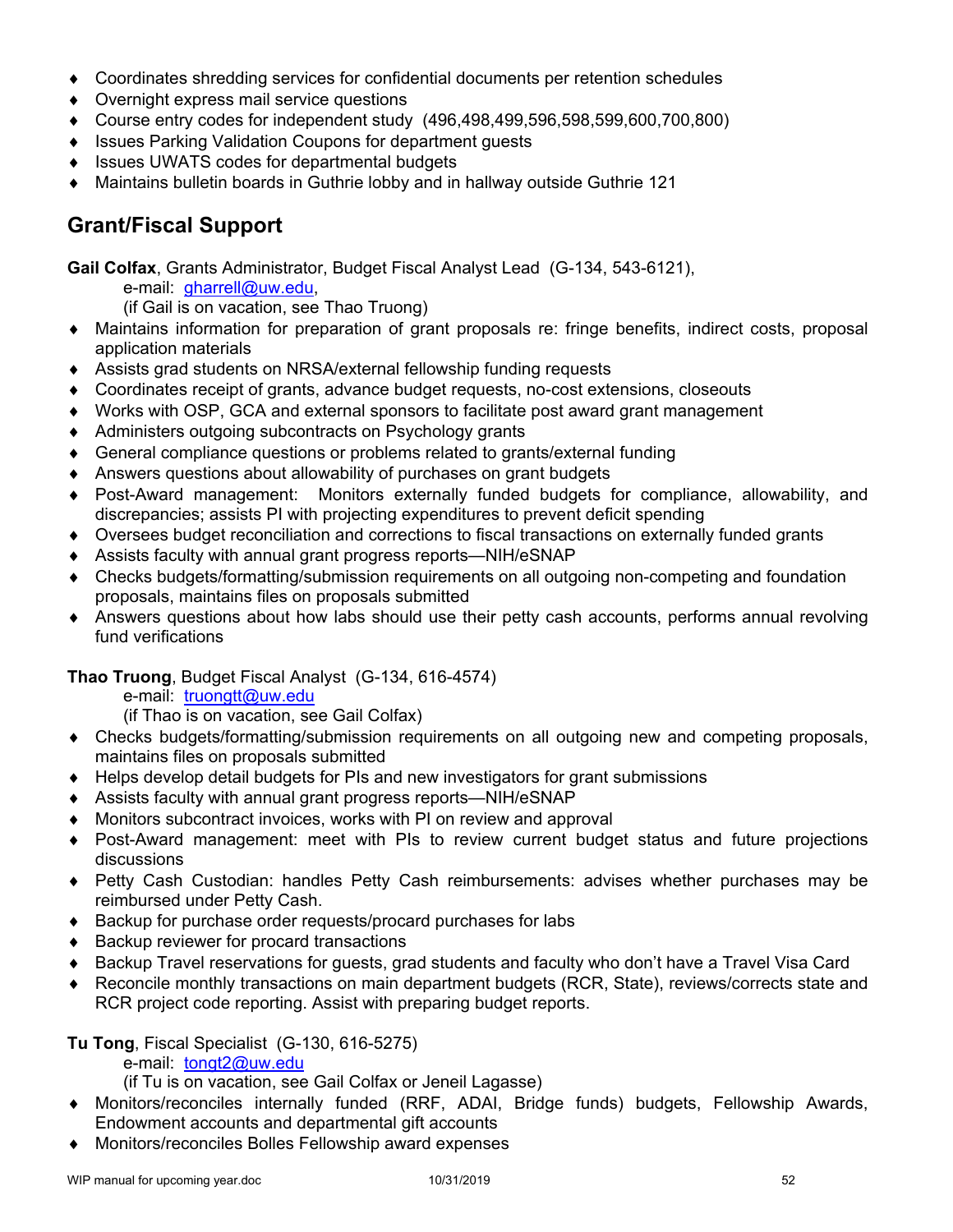- ◆ Reconciles externally funded budgets
- ◆ Prepares travel reimbursement paperwork
- ◆ Questions on travel covered by grants
- Questions concerning purchasing supplies/equipment for grant use
- Handles purchase order requests/procard purchases for grants, internal, fellowship, gift and state funds
- Reconciles Procard accounts for all department Procard holders
- Orders supplies for department and office supply orders for research labs
- Maintains detailed budget files on expenditures
- Petty Cash Custodian: handles Petty Cash reimbursements: advises whether purchases may be reimbursed under Petty Cash.
- Oversees cash deposits and coordination with Bank Reconciliation

## **Jennifer Trygstad,** Fiscal Specialist (G-122, 616-5385)

Email: trygstad@uw.edu

(backup to Tu Tong)

- Prepares travel reimbursement and general reimbursement submissions
- Orders supplies for department and office supply orders for research labs
- Reconciles Procard accounts for all department Procard holders
- ◆ Reconciles state and RCR project code reporting
- ◆ Petty Cash subject payment advances and closeouts.
- Manages cash deposits and coordination with Bank Reconciliation

# **Melissa Harrell**, Payroll Coordinator (G-131, 543-3366)

e-mail: psypay@uw.edu

(if Melissa is on vacation, see Michele Jacobs)

- Processes payroll appointments and payroll changes for new and existing employees and maintains a complete file of departmental employment and service records
- Provides orientation to new employees regarding departmental processes and policies, benefits, and union membership
- Processes corrections to payroll errors (OSETs), overpayments, retroactive payments
- ◆ Enters and coordinates temporary hourly hires in Workday
- Provides training as needed on the UW HR/Payroll system Workday for employees, supervisors and approvers
- Answers time and absence questions for affected employees
- Coordinates background checks for student hourly and volunteers
- Distributes and monitors return of Grant and Contract Certification Reports (GCCRs)
- Answers questions concerning payroll checks
- Requests emergency payroll checks and manages annual distribution of W-2s

# **Development**

**Mercedes Luna**, Advancement & Outreach officer (G-135, 616-5274)

e-mail: mluna@uw.edu

(If Mercedes is on vacation, see Dana Arnim or Michele Jacobs)

- Oversees alumni and donor relations, gift stewardship, annual giving campaign and department fundraising activities
- Coordinates alumni and donor engagement events
- Liaison between department and UW/College advancement staff
- Point of contact for all development related business. Coordinate monetary and in-kind donations to the department. Receives/receipts monetary and in-kind donations to the department. (Not grants.)
- ◆ Prepares thank you letters to donors on behalf of Chair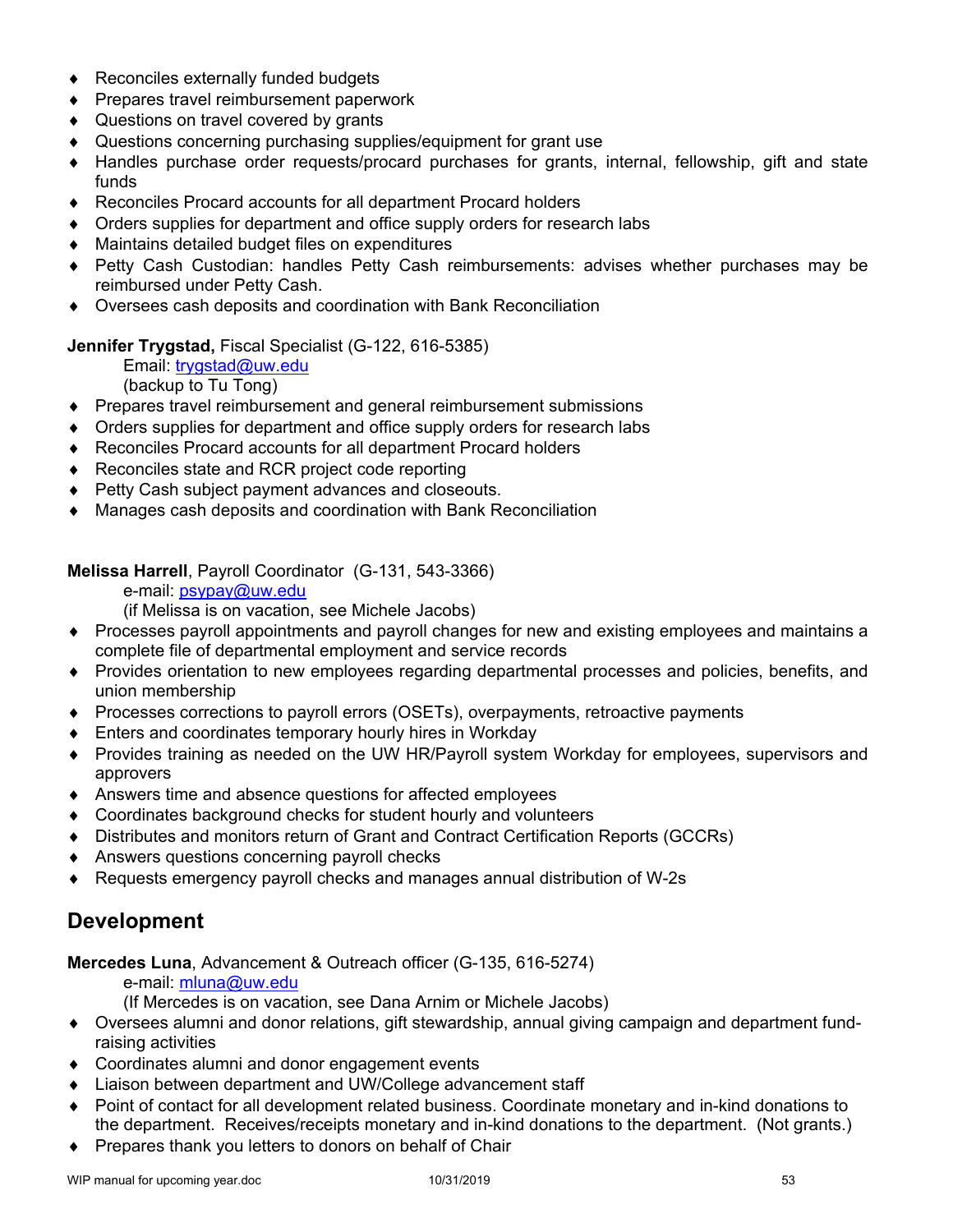- Prepares informational materials to support gift requests and outreach events
- Works with UW Office of News to garner media coverage for department

**Dana Arnim**, Program Coordinator, Advancement & Outreach/Fiscal (G-136, 616-5275) e-mail: darnim@uw.edu

(If Dana is on vacation see Jeneil Lagasse)

- ◆ Coordinates annual Edwards Lecture Series
- Psychology Colloquium Series lectures: scheduling, publicity. Talk to her if you want to bring a speaker to campus.
- Processes honorarium payments and travel expenses for guest speakers/lecturers
- Confirms hotel, plane and ground transportation arrangements with Department's guest speakers and **lecturers**
- Secures rooms for speaker visits including lecturer room, seminar, and graduate student lunch
- Travel reservations for guests, grad students and faculty who don't have a Travel Visa Card, reconciles department CTA account
- Purchases food for graduate student lunches and refreshments for seminars/lectures
- Advice or help with catering, room reservations, transportation, etc.
- Updates department website, Facebook page and other social media with information on lecturers or other advancement related announcements
- Assists with travel reimbursements and payment to individual invoices.

# **Academic Support**

# **Graduate Advising Office**, psygrad@uw.edu, (G-127, 543-8687)

♦ Jeanny Mai, Graduate Program Advisor, jeanny@uw.edu See Page 8 for responsibilities.

# **Undergraduate Advising Office,** psyadv@uw.edu, (G-119A, 543-2698)

- ♦ Carrie Perrin, Director, cyoung@uw.edu
- ♦ Vicky Hansen, Academic Advisor, hansenv@uw.edu
- ♦ Cy Delgado, Academic Advisor, delgadoc@uw.edu

Undergraduate Advising Office staff work with undergraduate students in a variety of ways, including:

- Academic planning for current and prospective psychology majors
- Assistance and referral for students experiencing academic and other challenges
- ◆ Graduate school and career planning
- Connecting students with resources to complement their academic programs (undergraduate research, community based fieldwork, study abroad, departmental honors program, peer tutoring and student leadership)

## **Carrie Perrin,** Director, Academic Services (G-114A, 685-8971)

e-mail: cyoung@uw.edu

(if Carrie is on vacation, see Vicky Hansen or Cy Delgado)

- ♦ Sits on Department Curriculum Committee
- ♦ Member of College of Arts and Sciences Advising Council
- ♦ Outreach liaison with UW administrative and other academic units
- ♦ Coordinates Psychology Senior Exit Survey
- ♦ Coordinates summer orientation and advising for incoming transfer students
- ♦ Leads fall quarter Psychology Learning Community class for new transfer students
- ♦ Contributes articles involving undergraduate studies to Psychology annual newsletter and edits newsletter
- ♦ Recruits potential undergraduate research assistants
- ♦ Advises undergraduate Psychology majors
- ♦ Administers undergraduate academic policies and reviews/updates policies as needed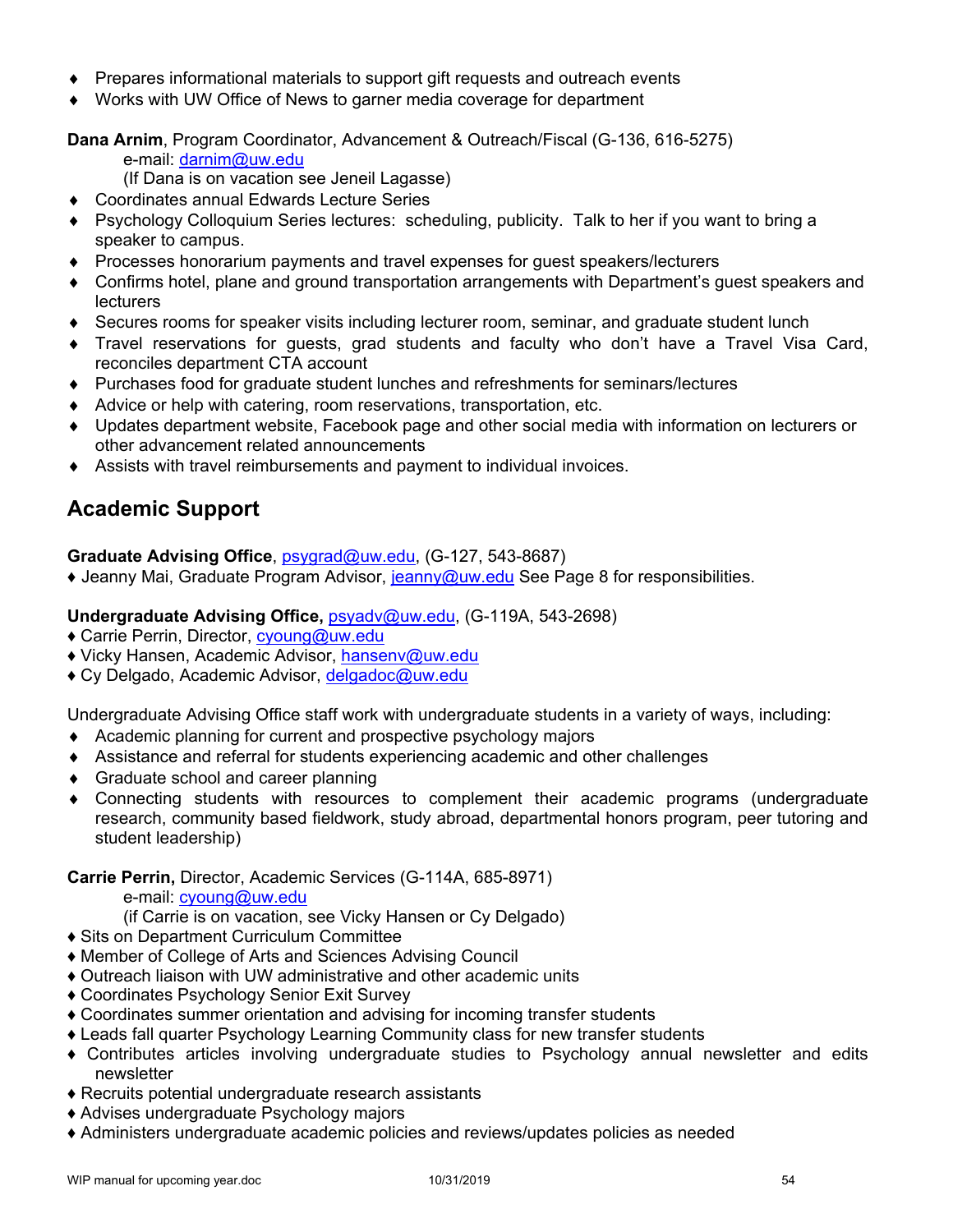- ♦ Evaluates psychology courses from other domestic institutions and study abroad programs for UW credit
- ♦ Troubleshoots unusual registration/student problems for undergraduates
- ♦ Coordinates annual Poster Session presentation for Psychology honors students
- ♦ Coordinates annual graduation celebration event for graduating seniors

**Vicky Hansen,** Senior Academic Advisor (G-114B, 543-0680)

e-mail: hansenv@uw.edu

(if Vicky is on vacation, see Cy Delgado or Carrie Perrin)

- ♦ Coordinates quarterly undergraduate admissions to the Psychology major
- ♦ Coordinates Psychology 499 postings
- ♦ Co-leads Graduate School and Career Prep classes for undergraduates
- ♦ Develops and presents other workshops on graduate school, career planning, and related topics
- ♦ Advises undergraduate Psychology majors
- ♦ Administers undergraduate academic policies
- ♦ Troubleshoots unusual registration/student problems for undergraduates
- ♦ Coordinates annual graduation celebration event for graduating seniors

**Cy Delgado,** Senior Academic Advisor (G-114C, 543-3365)

e-mail: delgadoc@uw.edu

(if Cy is on vacation, see Vicky Hansen or Carrie Perrin)

- ♦ Coordinates fieldwork program (Psych 497) and teaches a two-session component of the class
- ♦ Co-leads Graduate School and Career Prep classes for undergraduates
- ♦ Develops and presents workshops on graduate school, career planning, and related topics
- ♦ Advises undergraduate Psychology majors
- ♦ Administers undergraduate academic policies
- ♦ Troubleshoots unusual registration/student problems for undergraduates
- ♦ Coordinates annual graduation celebration event for graduating seniors

**Kim Arbios,** Course Scheduling Coordinator (G-137, 543-1469)

e-mail: karbios@uw.edu

(if Kim is on vacation, see Carrie Perrin)

- ◆ Time Schedule coordinator—UW and Department
- Compiles faculty teaching load document
- ◆ Creates and updates department quarterly time schedule
- ◆ Reserves rooms for classes and review sessions
- Orders textbook desk copies
- Assists with change of grades or removal of incompletes
- ◆ Publishes office hours
- ◆ Edits course descriptions
- Distributes course entry codes to instructors
- Assists graduate instructors
- Prepares and submits new course and course change applications
- $\bullet$  Edit and publish in-house weekly e-newsletter. Send items to psynews@u.washington.edu

# **Technical Support Services**

**Doug Kalk,** Senior Computer Specialist (G-28, 543-8281)

e-mail: dougkalk@uw.edu

(if Doug is on vacation, see Rich Ball)

◆ Computer hardware and software support

Consults on computer/printer purchases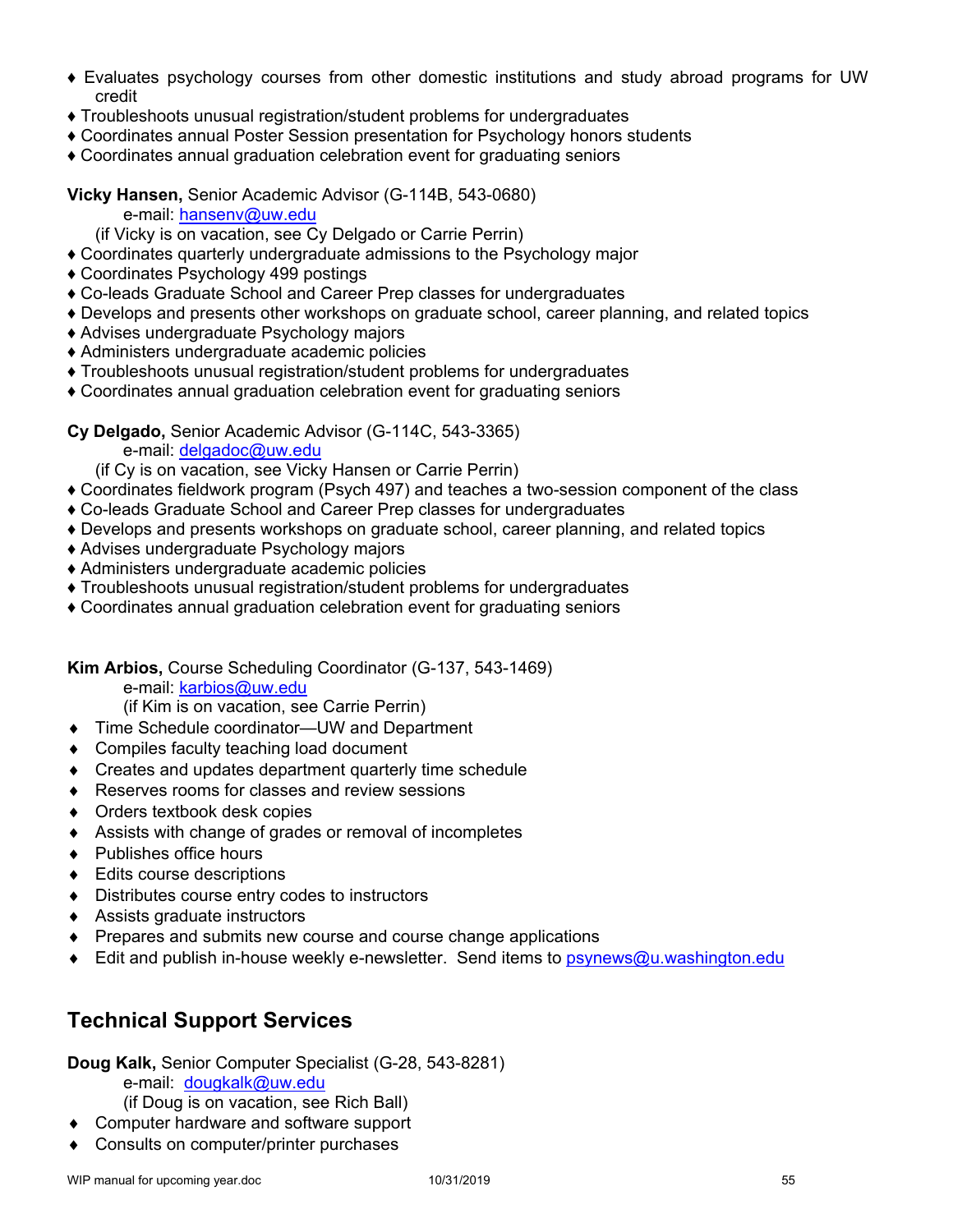- ◆ Sets up new computers/printers
- Troubleshoots computer/printer problems
- ◆ Repairs computers/printers or sends out for repair
- Maintains department admin servers
- Maintains lab servers
- ◆ Hardware/software integration
- ◆ Software license/media purchases

**Rich Ball,** Senior Computer Specialist (G-28, 543-8281)

e-mail: richb@uw.edu

(if Rich is on vacation, see Doug Kalk)

- ◆ Departmental equipment inventory management
- Responsible for physical inventory of equipment and updates in inventory system
- ◆ Computer hardware and software support
- ◆ Sets up new computers/printers
- **Troubleshoots computer/printer problems**
- ◆ Repairs computers/printers or sends out for repair
- ◆ Large package receiving and delivery (not express)
- Questions concerning A/V and other equipment owned by the department
- ◆ Coordinates surplus equipment pickup
- Manages department furniture inventory and storage

**Shawn Heide**, IT Architect & Systems Manager (G-138, 685-2079)

e-mail: medialab@uw.edu

(if Shawn is on vacation, see Doug Kalk or Rich Ball)

- Manages department-wide IT system, including psych intranet, administrative functions and web services
- ◆ Departmental/Clinical Database/Server Administrator
- Qualtrics survey software account administrator
- Supports departmental laptops & other presentation equipment in checkout pool
- Provides instruction in presentation, multimedia, and web editing software
- System administrator and consultant for Presentation & Lecture Lab (Rm 57) and seminar rooms (Guthrie 053, 211 & 315)
- Equipment set up/consultation for weekly department lectures
- Assists with first year presentations
- Departmental consultant for web-related issues
- ◆ Departmental Webmaster

# **Clinic Support**

**Amanda Patrick,** Clinic Manager (3917 University Way NE, Suite 140, 543-6511)

e-mail: apatrick@uw.edu

(if Amanda is on vacation, see Sean Hudspeth)

- Oversees day-to-day operation and administration of the Clinic
- Assists the Clinic Director with policy development
- Implements and enforces Clinic policies (including HIPAA compliance)
- Consults with students, faculty and staff on clinic policy, and UW rules and regulations
- ◆ Hires, trains and supervises the front desk staff and the Clinic Program Coordinator
- Oversees the accounts receivable function in the Clinic, monitors the budget, and prepares financial reports
- Serves as financial manager for the specialty clinics within the Clinic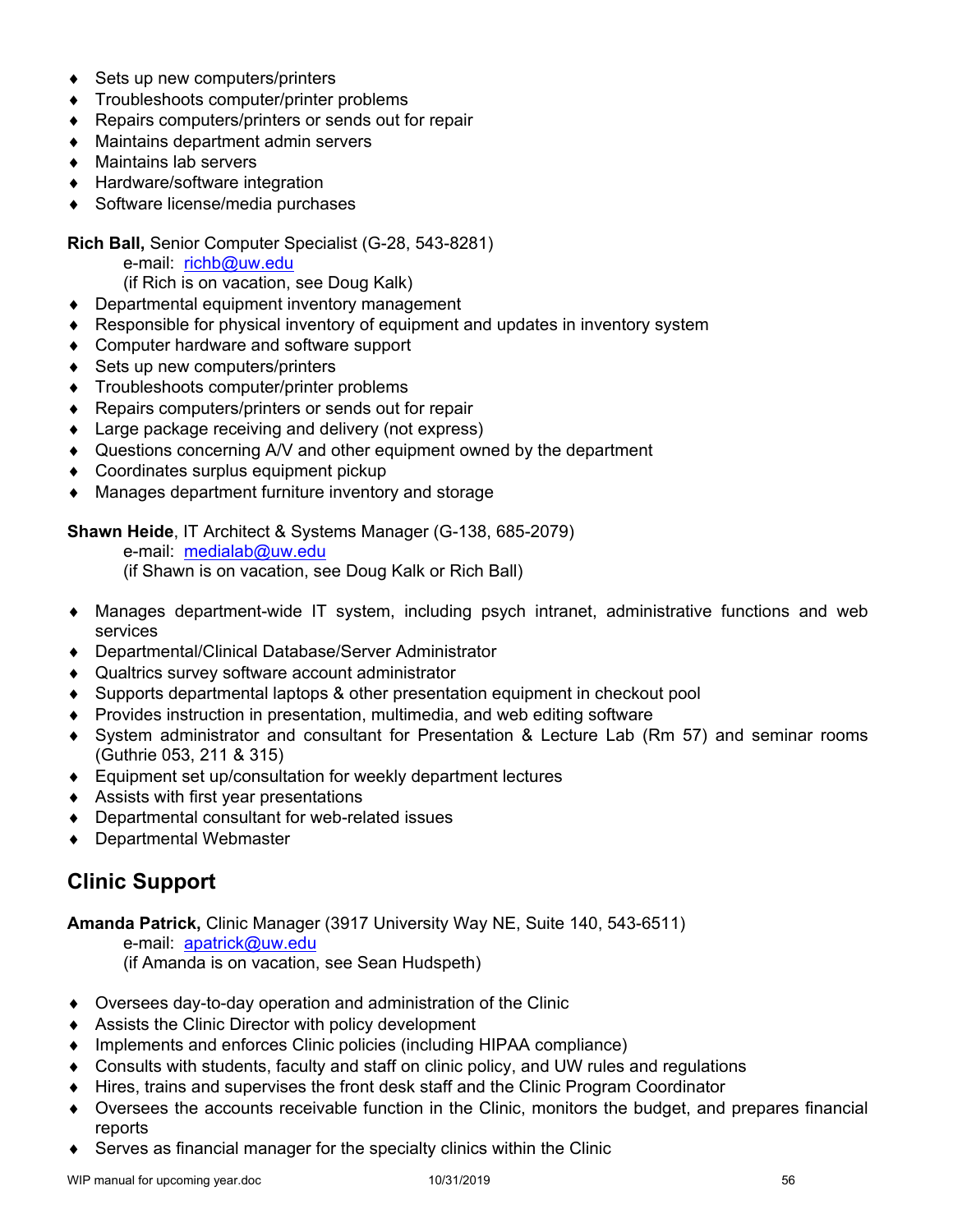- ◆ Oversees quarterly client file audit
- ◆ Building Coordinator and after-hours access for 3917 University Way NE

# **Sean Hudspeth,** Clinic Program Coordinator (3917 University Way NE, Suite 140, 543-6511)

e-mail: seanxiao@uw.edu

(if Sean is on vacation, see Amanda Patrick)

- Assists in the Clinic's day-to-day administrative operations
- ◆ Consults with students on Clinic policy and practices
- Handles administrative aspect of appointment, promotion, and reappointment of clinical supervisors
- Coordinates admission process for Child Clinical graduate program applicants
- Maintains outside practicum information and clinical supervisor information
- First-line of contact for problems with Clinic A/V equipment or new assessment system
- Prepares monthly insurance billing for specialty clinics
- Manages the inventory of client testing materials
- Coordinates reservations of Clinic conference room (140E)
- $\bullet$  Clinic purchasing

# **See Staff Support Services Organized by Function in Appendix IV, Page 80.**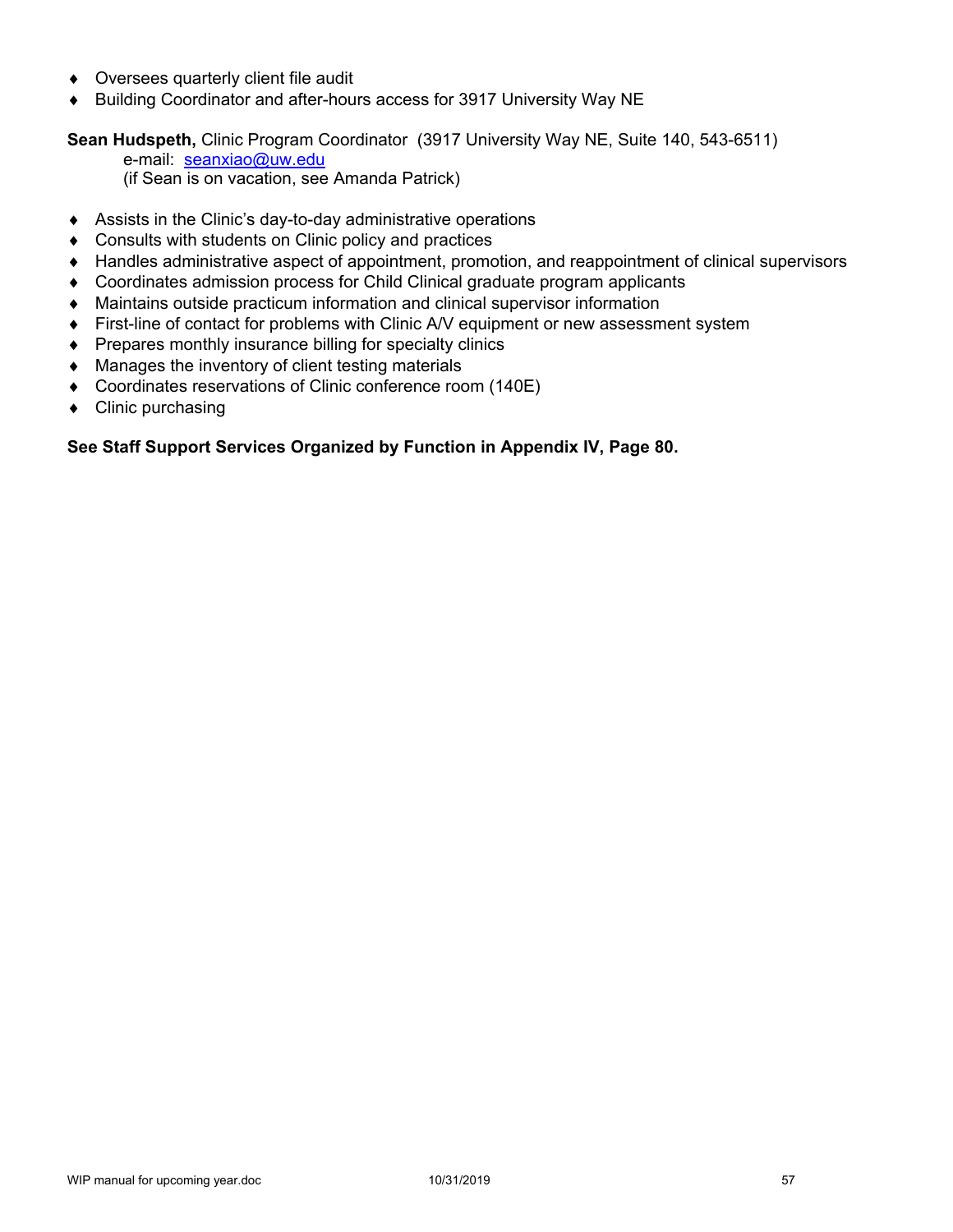### **Graduate Training Committee:**

Sapna Cheryan (Chair, Social & Personality) Betty Repacholi (Developmental) Renee Ha (Animal Behavior) **Contract Contract Contract Contract Contract** Jeanny Mai (Graduate Program Advisor)<br>Jane Simoni (Adult Clinical) **Jane Simoni (Adult Clinical)** Susan Joslyn (Cognition & Perception) Wendy Stone (Child Clinical)

Ellen Covey (Behavioral Neuroscience)

Student Representatives: Kelly Chang (2018-2020) & Suzanne Lewis (2019-2020)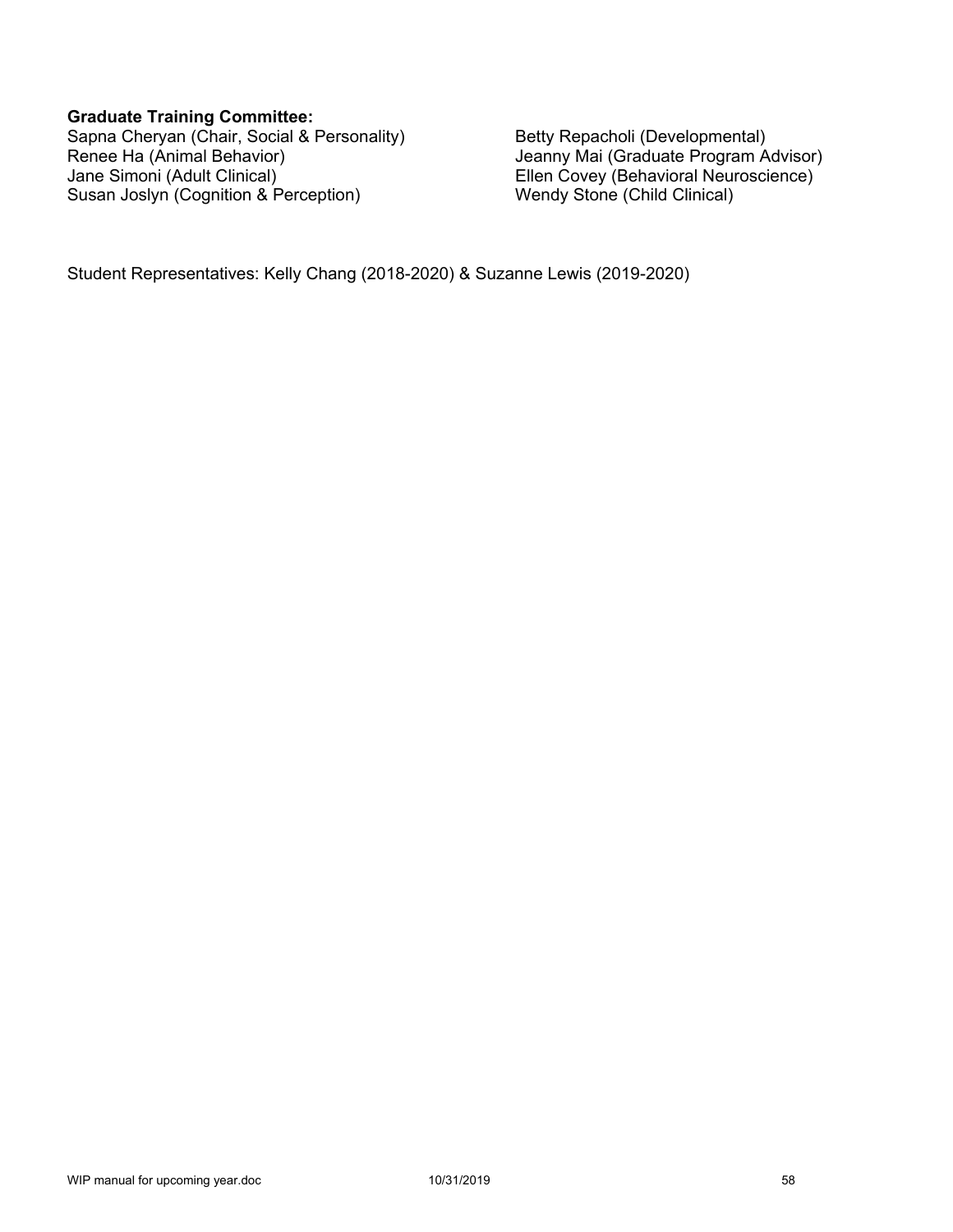## **D. II. DIVERSITY STEERING COMMITTEE**

### **Diversity Steering Committee**

The Diversity Steering Committee is an umbrella organization of graduate students and faculty members that oversees events and diversity-related initiatives within the psychology department. For 2019-2020, faculty and graduate co-chairs are Dr. Yuichi Shoda, Terrence Pope and Noah Triplett.

We consider human diversity as referring to groups of people who experience themselves as differing on one or more of a variety of dimensions including, but not limited to, race, culture, ethnicity, age, gender, sexual orientation, economic class, and disability status.

Our overall goal is to encourage and foster the growth and maintenance of a diverse academic community by: 1) encouraging and supporting research on diversity related topics; 2) encouraging the development of diversity related curriculum at both the undergraduate and graduate levels; 3) overseeing the graduate-level Diversity Science Specialization; 4) addressing the issues and concerns of students and faculty within the department on issues of enrollment, retention, and curriculum, as well as larger societal concerns.

We hold quarterly meetings and maintain a listserv. Anyone is welcome to attend meetings and joint the listserv; please email psychdsc@uw.edu for more information.

Recent Diversity Steering Committee Initiatives:

- Diversity Science Specialization
- Teaching Curriculum Resources
	- o Diversity RA
	- o Diversity Learning goals
	- o Diversity Training for Faculty
	- Psych 250 TA (Racism and Minority Groups) duties/support
- High School Visits (Essence of Success)
- Inclusion of Diversity section in the UW Psychology Senior Exit survey

Interested in becoming a member? Committee meets twice a quarter. Committee sign-ups happen at the end of the year (you will receive a flier in your mailbox).

If you are interested in talking about diversity-related issues involving the Psychology Department, you may contact: Contact: psychdsc@uw.edu

Join their listserv at: https://mailman1.uw.edu/mailman/listinfo/psychdiversity

### **Minority Student Representation**

We currently have 34 graduate students from diverse ethnic backgrounds representing 36% of the graduate student population in the Department. Minority students are found in almost all major areas of the department, although they are most numerous in clinical, child clinical, social, and cognitive psychology.

### **Minority Faculty Representation**

| Ana Mari Cauce, Ph.D.        | John Miyamoto, Ph.D. (emeritus)            |
|------------------------------|--------------------------------------------|
| Sapna Cheryan, Ph.D.         | Sheri Mizumori, Ph.D.                      |
| Jaime Diaz, Ph.D. (emeritus) | Jaime F. Olavarria, M.D., Ph.D. (emeritus) |
| William H. George, Ph.D.     | Yuichi Shoda, Ph.D.                        |
| Jeansok Kim, Ph.D.           | Joseph Sisneros, Ph.D.                     |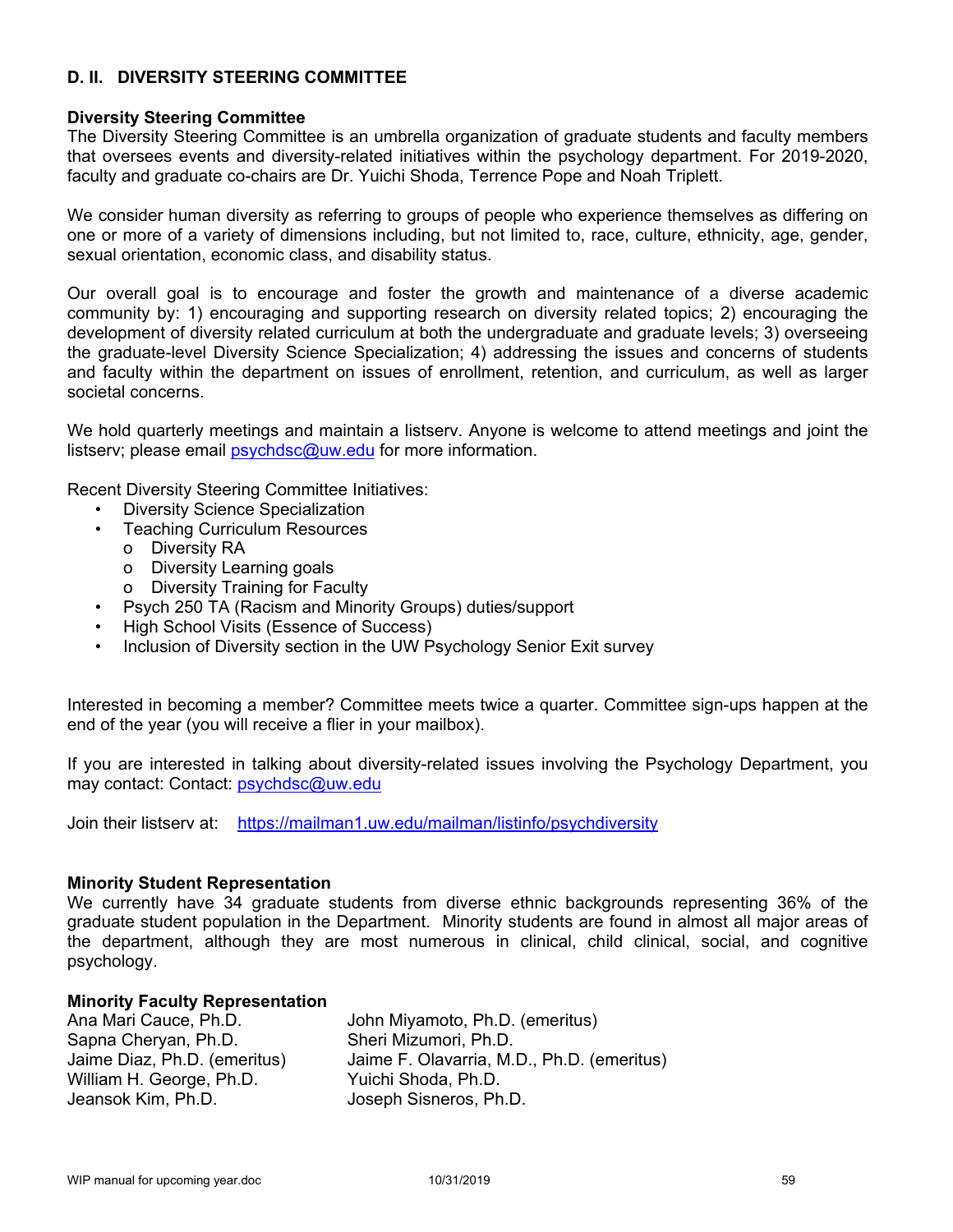## **D. III. CHANGING AREAS**

Occasionally, after some time in our graduate program, a student decides that he or she wishes to transfer to another Area or program within the Department of Psychology. Transfers into the Clinical Area are discouraged and virtually impossible. Transfers within other areas are more feasible. In any case, such a transfer requires an application process and is subject to the following conditions:

- 1. The student finds a new faculty advisor within the Area or program to which he or she wishes to transfer. This faculty member must be willing to serve as the student's advisor and to supervise the student's research in the new Area or program.
- 2. If the student requesting the transfer was admitted to the department with a promise of financial support and is within the first five years of graduate training, *the Area to which the student is transferring* assumes responsibility for providing TA or RA support through the remainder of the student's first five years in the Department. However, it is assumed that the transfer is in the student's best interest, and the Department as a whole can be asked to assist in solving a support problem if it arises.
- 3. The faculty of the Area or program into which the student wishes to transfer approve the transfer. Requests for such transfers will be considered by the faculty of an Area or program. Financial support for the transferring student becomes part of the admissions plan for the Area.

 A student who wishes to make such a transfer should begin conversations with the Graduate Program Coordinator (Sapna Cheryan) as early as possible.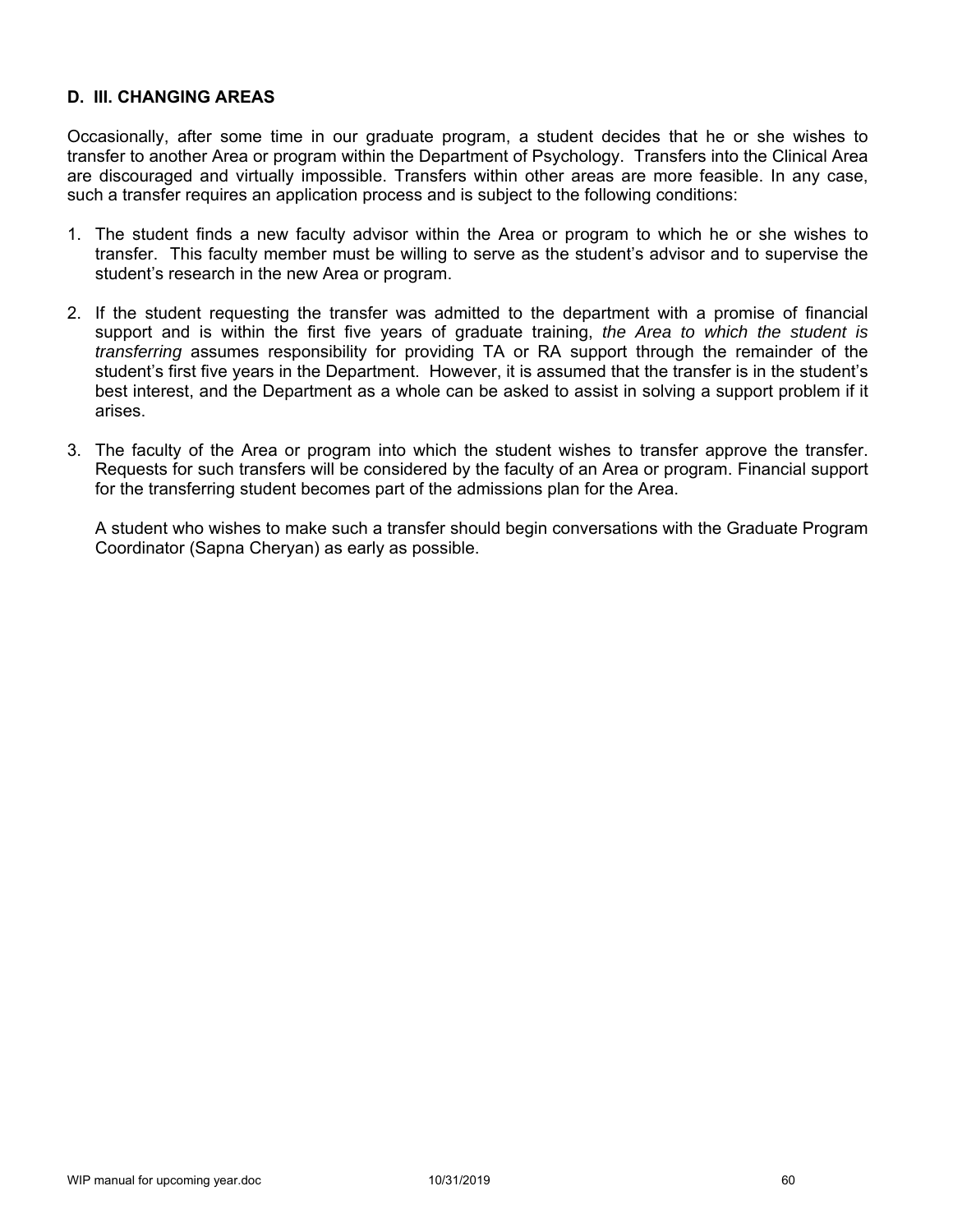# **D. IV. ON-LEAVE STATUS**

**Each quarter (except summer) you must either register for classes or petition for on-leave status.** The on-leave petition is found on the website below ("Graduate School On-Leave Information"). Provide your letter (see section below "Psychology Department On-Leave Policy") to Jeanny as part of the departmental procedures for going on-leave. Then, you can submit your on-leave request online and pay a \$25 per quarter fee. The on-leave request window is only good for one quarter a time. Please submit no later than by the  $5<sup>th</sup>$  calendar day of the quarter in which you begin your leave period. If you have already registered for that quarter, you must officially drop all classes *before* the first day of school in order to receive the on-leave status. See http://www.washington.edu/students/reg/calendar.html for more details or call 206-543-4000.

International students, please check with your ISS advisor for advice on going on-leave: https://iss.washington.edu/procedures/leave-of-absence/

### *Graduate School On-Leave Information*

http://grad.uw.edu/policies-procedures/general-graduate-student-policies/graduate-on-leave-status/

### *Psychology Department On-Leave Policy*

- $\bullet$  1 year of leave (4 quarters) will be granted automatically, provided the student is in good standing, the student's primary and secondary advisors and the Director of Graduate Training agrees, and subject to departmental and university restrictions. A letter signed by the student and both primary and secondary supervisors stating the reason for leave and the expected date of return should be given to the GTC representative before the beginning of leave. If the student is not in good standing, arrangements for leave must be made in the same way as for extensions of leave beyond 1 year.
- Extensions of leave beyond 1 year will require the following on an annual basis (this process should be initiated 10 weeks before the administrative deadline for the initiation of the desired leave extension (the beginning of the final quarter of the current leave).
	- o A meeting with the student's primary and secondary advisors and the current area GTC representative.
- Requests for on-leave extension must be made by the student in a letter written to the area GTC Representative, explaining why an extension to the 1 year limit should be granted and including a proposed date of return.
	- o Valid reasons for extended leave would include such factors as temporary medical, personal, financial or family commitments/difficulties that impede performance of typical graduate training responsibilities OR internship/teaching/temporary work opportunities that would significantly further the student's academic training and professional career. In some cases appropriate documentation may be requested of the student by their supervisor, the GTC representative or the Director of Graduate training.
	- o Evidence of a serious intention on the part of the student to finish their PhD including a proposed date of return and a timeline for completion of the remaining training milestones.
- The GTC rep or the student's primary advisor will circulate this letter and an email to all area faculty and to the Director of Graduate Training recommending whether or not leave should be extended. If any member of the area disagrees with this recommendation then the matter will be put to an area vote. If the Director of Graduate Training disagrees with the recommendation then leave will not be granted.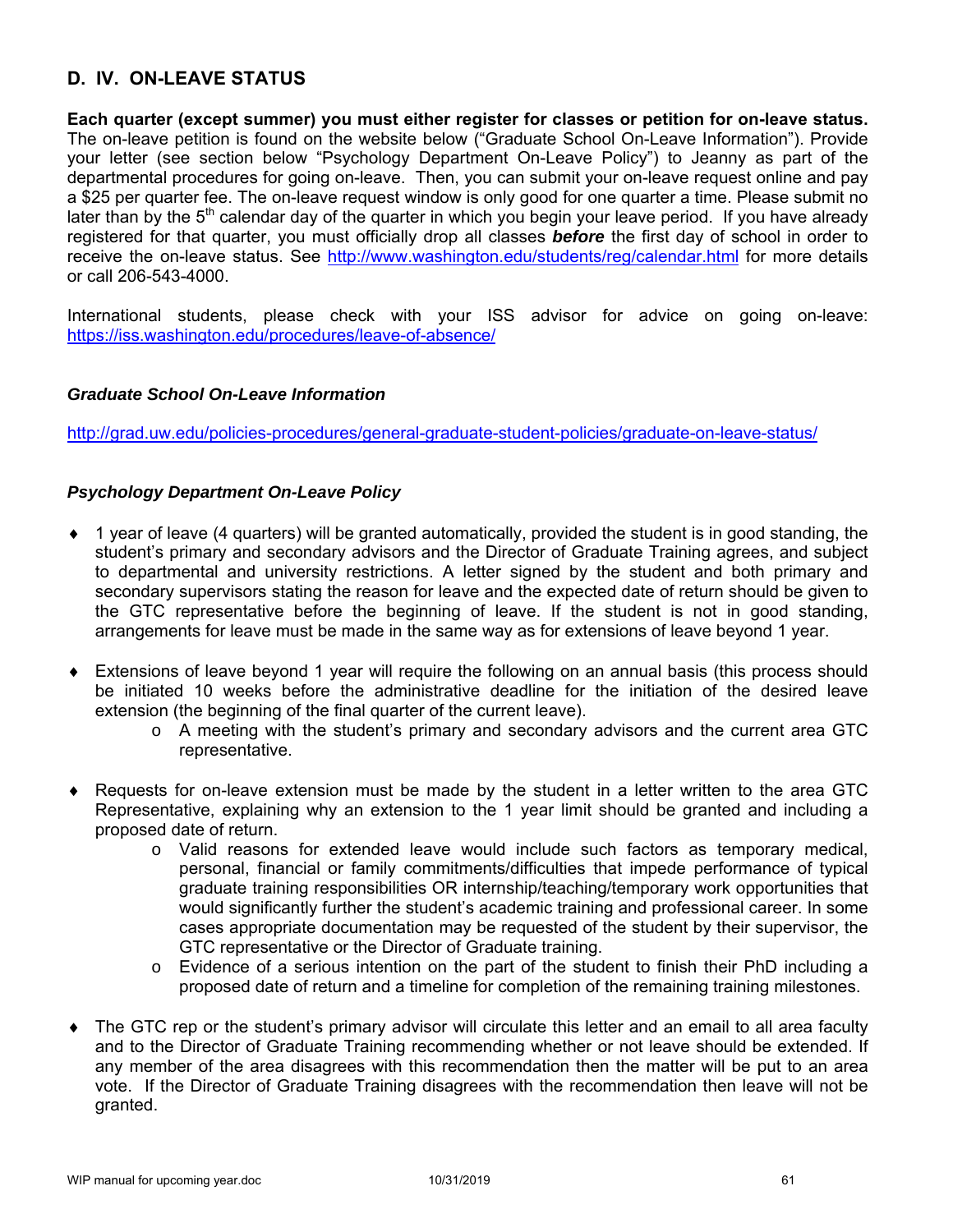Extensions of leave will not be granted to students who have begun other careers and are unlikely to return to the program.

Please see page 84 for the Template for On-Leave status request letter.

### *Procedure for re-enrollment*

UPON EXPIRATION OF YOUR LEAVE period, you may either petition to extend your leave or, if you wish to enroll, simply register for courses before the beginning of the quarter in which you wish to return.

# YOU MUST EITHER BE **REGISTERED** OR **OFFICIALLY ON-LEAVE** EACH ACADEMIC QUARTER.

Failure to register or extend your leave of absence will result in dropping you from University enrollment. You must then re-apply to the Graduate School and submit a \$250 reinstatement fee before the application deadline. Moreover, readmission is not automatic, but must be approved.

If you were registered or officially on-leave during the 3 previous academic quarters, then you need not register or go on-leave for summer quarter. (If you were on-leave the previous summer and all 3 academic quarters as well, then you DO need to extend your on-leave status.) However, it is recommended that you notify Jeanny of your plans.

## **D. V. GRIEVANCE PROCEDURE**

The Psychology Department is committed to supporting graduate students and working to resolve any problems and/or conflicts that may arise. Students are encouraged to address situations proactively. It is recommended that you attempt to resolve any problems or conflicts informally. At this level, the subject remains confidential.

Depending upon the nature of your concern, the appropriate avenue for addressing the situation may vary. Within the department it may be best to confer with your advisor(s) first. If this is not appropriate, or you do not reach a satisfactory resolution, see your Area Representative, your Area Coordinator (Area Head) or the Graduate Training Coordinator, and finally, the Department Chair.

If necessary, however, a formal complaint may be made in writing. Once a statement is put in writing it becomes part of the record and at that point is available to anyone with an interest in the subject, including those involved in the situation. This can be done either within or outside the department.

If you fail to resolve the difficulties within the department, there are avenues available to you outside the department as well; for example, the Ombudsman (http://www.washington.edu/ombud/, 206-543-6028).

There is also a detailed grievance procedure in your union contract (https://hr.uw.edu/labor/academicand-student-unions/uaw-ase/ase-contract). Please consult with your local representative if the measures above do not result in satisfaction.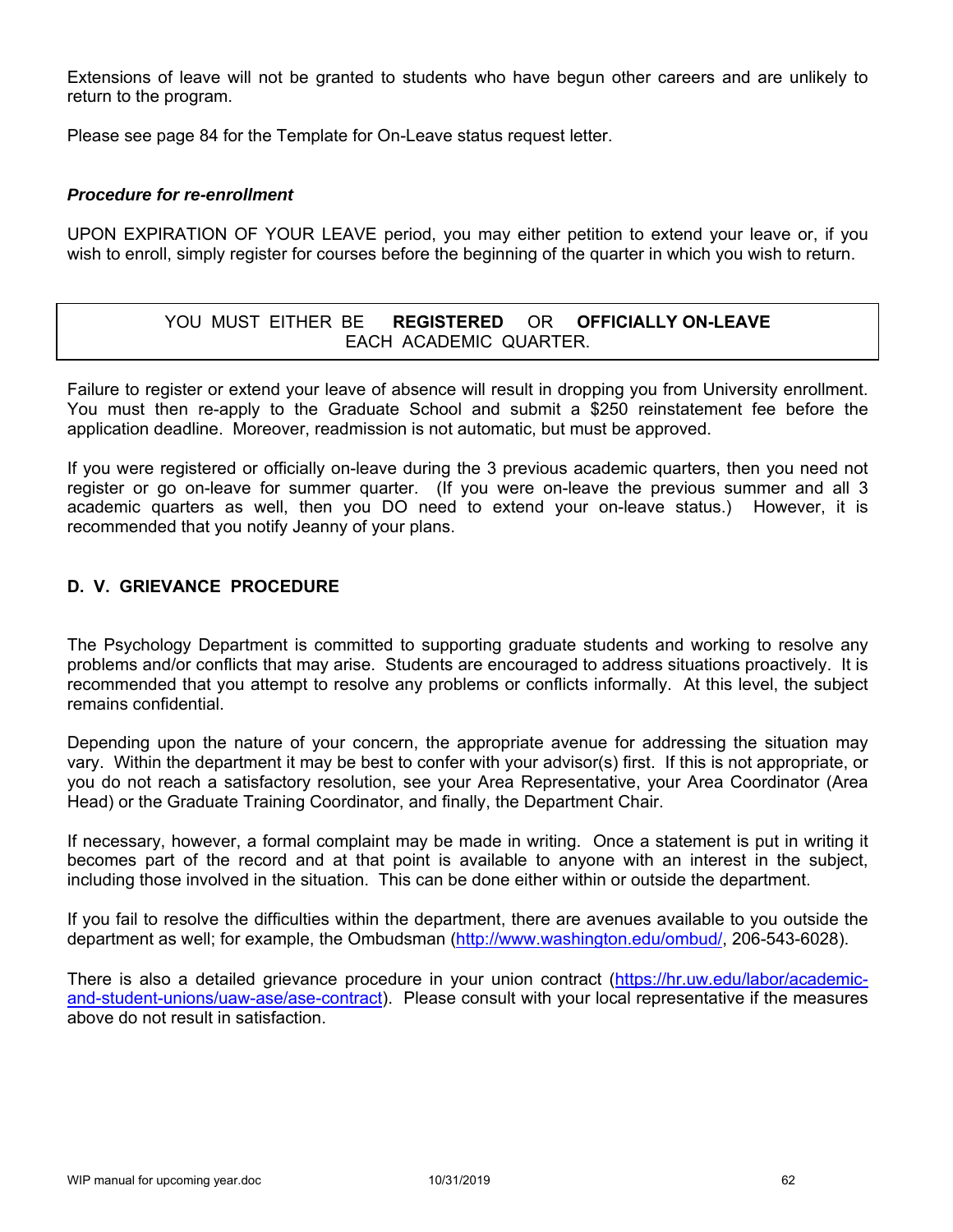# **D. VI. UNIVERSITY POLICY REGARDING SCHOLARLY INTEGRITY**

Because of the importance of issues of scholarly or scientific misconduct to the operations of the University and because significant expertise is required to address such issues, the University has established an Office of Scholarly Integrity (OSI) under the Vice Provost (http://ap.washington.edu/ormp/, 206-543-3643). This Office assumes primary responsibility for investigating and resolving allegations of scientific and scholarly misconduct by its faculty, staff, and students. Please refer to Executive Order #61 (https://www.washington.edu/admin/rules/policies/PO/EO61.html) and your union contract for further information.

Inappropriate activities include:

Intentional misrepresentation of credentials Falsification of data Plagiarism Abuse of confidentiality Deliberate violation of regulations applicable to research Other practices that seriously deviate from those commonly accepted by the scientific community in proposing, carrying out, or reporting results

## **D. VII. Mentoring Resources for Graduate Students**

Mentoring focuses on the human relationships, commitments, and resources that help graduate students find success and fulfillment in their academic and professional pursuits. The following websites lists numerous resources for both students and faculty.

Mentoring Resources for Graduate Students and Faculty http://grad.uw.edu/for-students-and-post-docs/core-programs/mentoring/

Center for Teaching & Learning, Services for Departments and Programs http://www.washington.edu/teaching/about-the-ctl/ctl-services/services-for-departments-and-programs/

Center for Evaluation & Research for STEM Equity (CERSE) http://depts.washington.edu/cerse/

Students are also encouraged to meet with the Director of Graduate Training or the Chair as appropriate, to discuss mentoring as needed.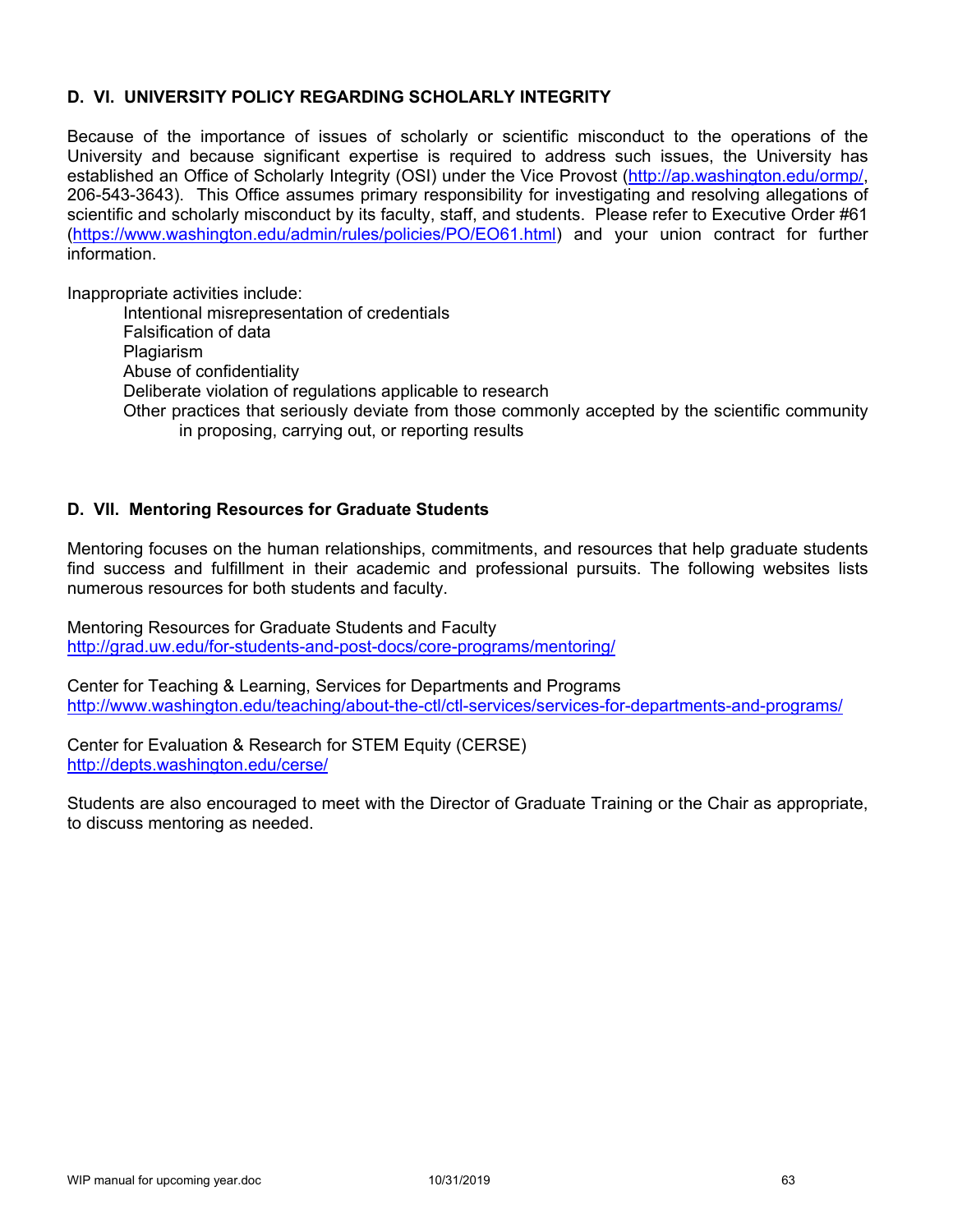# **E. FUNDING AND MONEY MATTERS**

# **E. I. TA and RA Policy**

## **TA Assignment Procedures**

Many of these procedures are now governed by the union contract between the UW and the graduate students' representative UAW. For details see: https://hr.uw.edu/labor/academic-and-studentunions/uaw-ase/ase-contract

- 1. In the fall of each year, the Psychology Department surveys the courses to be taught in the following year and the grants pending and makes an estimate of the number of TA and RA slots likely to be available. This estimate is used, in conjunction with commitments already made to continuing students, in deciding how many new graduate students will be accepted for the following year. Definite offers of support are not made to new students until the funds for each position are assured.
- 2. Each quarter, all current graduate students and faculty are asked to state preferences for funding and assistance for the following quarter via Catalyst survey. Preferences for Autumn Quarter are collected during Summer Quarter. New first year students serving as TAs are automatically assigned a course.
- 3. Make sure to submit the TA request Catalyst survey by the deadline listed when the quarterly request email is sent.
- 4. Based on stated preferences, and funding priorities (see Priorities, page 60), formal appointment offers are made for both TA and RA positions just prior to the beginning of the quarter for which they are effective. It is not possible to make these any further in advance primarily due to the uncertainty of course registration and research funds.
- 5. *Students on Probation.* If a student is on External Probation or Final Probation status with the Graduate School, they cannot be a candidate for a TA Fellow or Lead TA position. If a student is on internal warn status, they can only be appointed to the Lead TA or TA Fellow positions after consultation with, and approval of, the student's advisor(s) and the Director of Graduate Training. After each meeting of the Graduate Training Committee (GTC), the faculty member in charge of recruiting and assigning the Lead TA and TA Fellow positions will be informed about students who are currently not in good standing (or are in questionable standing) in our program.

**SUMMER QUARTER WARNING**: The promise of support given to incoming students is for the regular academic year. Summer Quarter operates on a separate budget and is outside of this promise. Nonetheless most years all students are supported in the summer and the department is committed to trying to fund all students throughout the year. Despite our best efforts, occasionally students do not have summer funding.

There are typically one-fourth as many Teaching Assistantships available during Summer Quarter as there are during each of the three quarters of the academic year. Hence, we can NOT give TAs to all those graduate students who request them for Summer Quarter. You should consult your advisor and the faculty member who heads your area for other possible sources of Summer Quarter financial support. When assigning summer TA positions, the most important criteria are competence in the area, instructor preference, and student preference.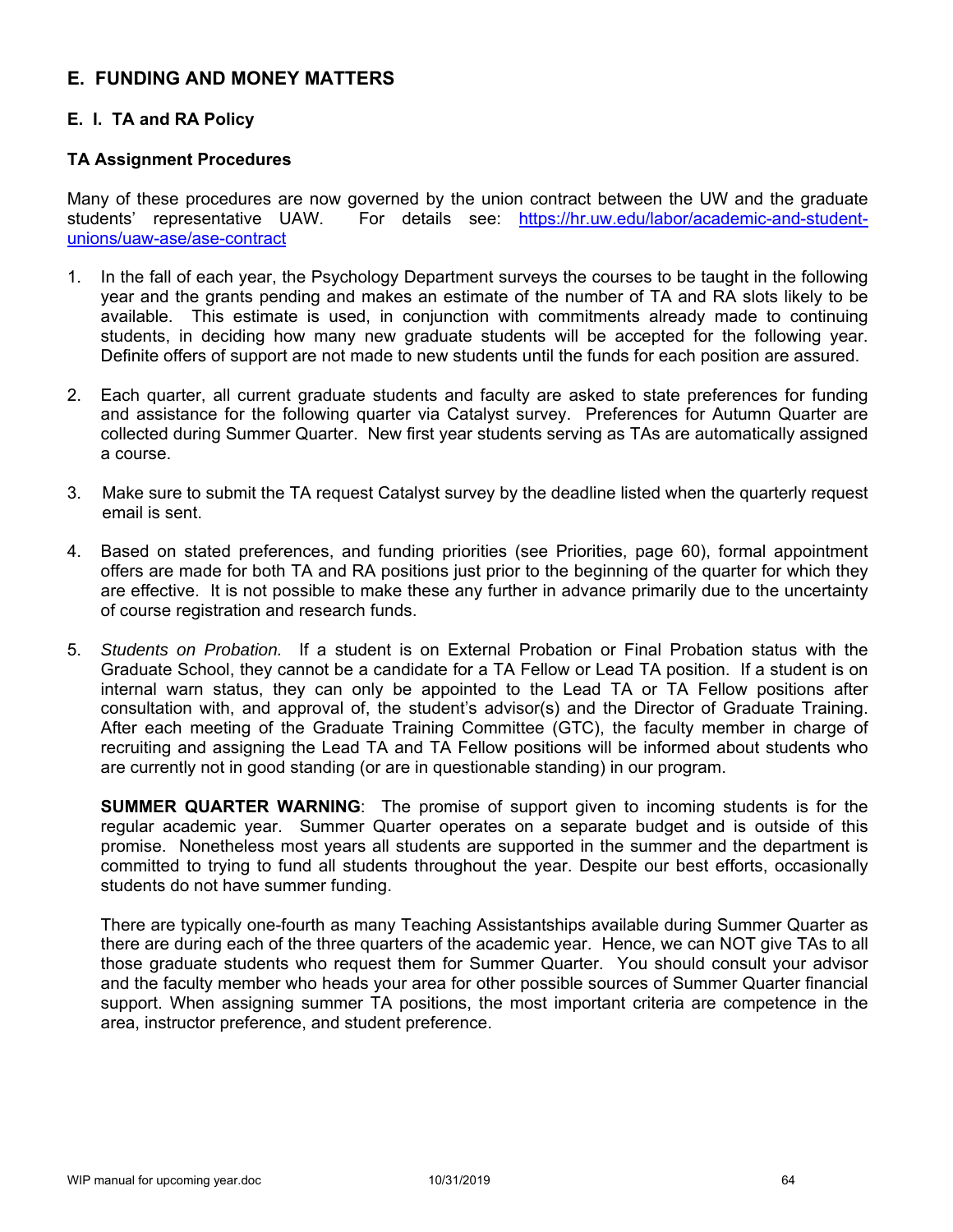Graduate students who rely on TAs should, from the beginning of the year, work on alternative sources of summer support. If, for example, you are offered a Research Assistantship that supports you in some but not all of the four quarters, if possible, try to arrange for the RAship during summer quarter as one of those quarters. (See also, Summer Quarter Warning, page 64 and Summer Employment, page 70)

### **TA Assignment Priorities**

Teaching Assistantship assignments are made near the end of the quarter prior to the actual appointment. This process requires students to complete a worksheet on which they specify their requests for TA positions for the following quarter. TAs are then assigned courses by the Director of Graduate Training in collaboration with the Graduate Program Advisor, according to the following criteria: 1) how much experience students have (assigning simpler TA positions to newer folks when possible), 2) what year students are in the program (prioritizing students in years 1-5), 3) evening load across time (so everyone TAs some more time consuming courses, some lab courses, methods, or stats), 4) expertise, and 5) extenuating circumstances.

The following priority system is applied in the TA assignment process:

- Priority I First-year students who were given an explicit promise of support during that year as an inducement to enter the program. These students are top priority for TAs in the Autumn, Winter, and Spring Quarters of their first year. In Summer Quarter, they are on a par with students in Priority II and III. Only Priority I students are guaranteed a TAship during the academic year, though in a typical year all students are funded.
- Priority II Students in years 2-5 who were admitted with explicit promises of support or, who were later placed at this priority level by the faculty in their area or program, and who are not on Probation or Final Probation with the Graduate School.

In some cases, Priority III students may be given preference over Priority II students in making TA assignments, e.g., courses requiring special knowledge or skills such as statistics or clinical seminars.

Priority III Students beyond their  $5<sup>th</sup>$  year of study. In addition, the program is designed to be 5-6 years, therefore students beyond this, and students on Probation or Final Probation are lowest priority.

*An internal action, i.e., department watch or warn status, does not affect a student's priority level.* 

*TA Evaluations and Priorities for Future TA Assignments*: As the assignment of TAs is primarily to provide undergraduate teaching services, formal evaluation of students in terms of their competence as TAs will be considered in the making of future assignments. All TAs teaching quiz sections **must** be evaluated by the students in their classes. In addition, instructors will be requested to evaluate their TAs each quarter. Evaluations, along with formal letters of appointment for each TA, will be placed in a separate folder for each student and will be made available for review upon request.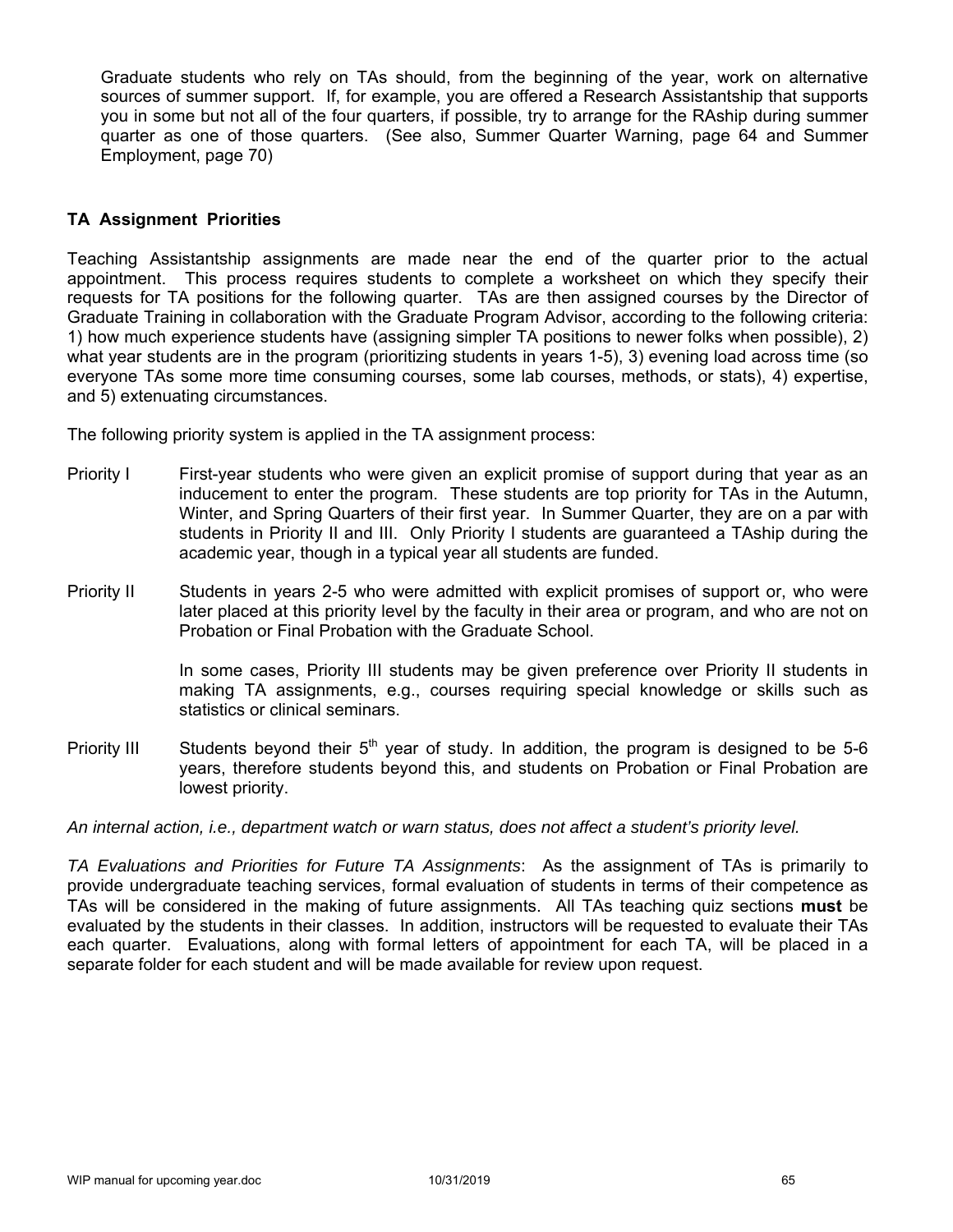## **Teaching Experience Requirement**

Since the Psychology Department has required that students obtain teaching experience if they wish to receive recommendations for teaching jobs, students requesting TA positions who have not previously held such a position will have some priority over students who have been teaching regularly. This, of course, will be weighed with other factors, including the needs of the course in question.

Teaching appointments are of two general kinds: assistant to the instructor of the course in large classes or laboratories; or instructor of the course. In the former case, we restrict the level to the payroll rate determined by the student's progress in the program (look for salary levels under Appointment Ranks section, page 67). In the latter instance, we appoint the graduate student at the Pre-doctoral Instructor salary level (which is the same as the post-generals PDTA2 salary rate) regardless of program status. Twice a year, the call for applications to independently teach will be sent to the listserv. Teaching applications are submitted to Jeanny, who will then provide them to GTC.

For budgetary reasons, we are limited to a very small number of such positions to cover both kinds of appointments.

#### **Research Assistantships**

If a student is requested by the Principal Investigator (PI) and wishes to accept the appointment, that student will be awarded the RA position. This is done because PIs are responsible for the conduct of the research.

The RAs' responsibilities are to the PI and the respective research project providing the salary (which may or may not coincide with the student's own personal research interests). **These appointments should never be confused with fellowships which allow the student research freedom**.

### **Fellowships and Traineeships**

Graduate students are encouraged to apply for any other advertised fellowship or traineeships for which they are eligible. Watch the Departmental newsletter, or your e-mail, for announcements of awards, internships, etc., being offered by other agencies. See information on-line at: http://www.lib.washington.edu/commons/services/gfis/

In many instances, only part of the student's tuition and fees are paid by the fellowship or training grant. *Questions concerning payment of tuition should be clarified before the onset of the appointment.*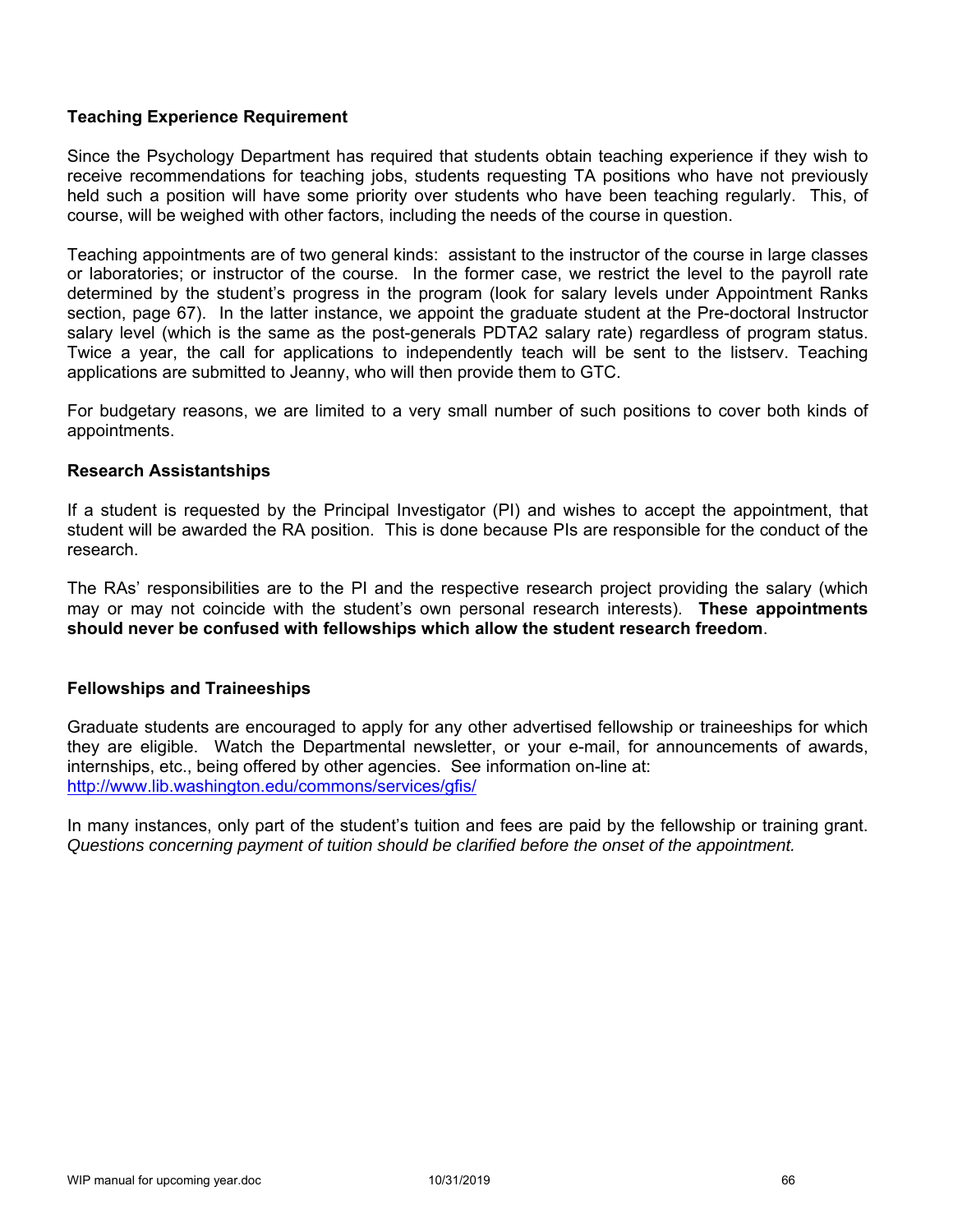## **E. II. Payroll Procedures**

### **Payroll**

Assignments to TA positions are made on a quarterly basis only. After the TA or RA assignment has been made and the level established, payroll entries are submitted by the Payroll Coordinator (G-131). Students for whom this is a new appointment must complete and sign the Employee Person Data / Campus Contact Data Form, a W-4 form, INS form I-9 (Employment Eligibility Verification), and a direct deposit authorization.

**Income Tax Information.** You will receive a W-2 form (statement of income and taxes withheld) in January following the calendar year worked. Your W-2 will be mailed to your permanent address. **Please be sure to keep your mailing information current in Workday.**

### **Paydays and Paychecks**

Paychecks for salaried, monthly, and hourly appointees (TAs, RAs, Fellows, Trainees) are issued on the  $10<sup>th</sup>$  and 25<sup>th</sup> of each month. Time sheets for hourly employees are to be submitted on the 1<sup>st</sup> and 16<sup>th</sup> days of the month, with payday following on the  $25<sup>th</sup>$  and the following on the 10<sup>th</sup> of the next month. Earnings information is available on payday via Workday.

Each employee has a "home department" where the individual's composite pay, money from all sources and issued each payroll resides. Sometimes things go awry and expected paychecks are missing or incorrect. Any question concerning your paycheck should be directed to the Payroll Coordinator, (G-131). Emergency checks can be arranged, and in most cases take a couple days.

#### **Appointment Ranks**

The University has two main types of pay scales for TAs and RAs. They can be found in the general catalog under the graduate school appointment section or see: https://grad.uw.edu/graduate-studentfunding/funding-information-for-departments/administering-assistantships/ for a list of monthly salaries. Below is a summary of our most common appointment ranks.

| TAs                                                  | RAs                                                  | <b>Status</b>                                                 |
|------------------------------------------------------|------------------------------------------------------|---------------------------------------------------------------|
| <b>Predoctoral Teaching</b><br>Associate   (PDTAI)   | <b>Predoctoral Research</b><br>Associate I (PDRAI)   | 1 <sup>st</sup> year and up, until you pass generals          |
| <b>Predoctoral Teaching</b><br>Associate II (PDTAII) | <b>Predoctoral Research</b><br>Associate II (PDRAII) | Ph.C. (Candidate) Status Awarded<br>i.e., General Exam Passed |
| <b>Predoctoral Instructor</b>                        | Researcher                                           | Primary course instructor                                     |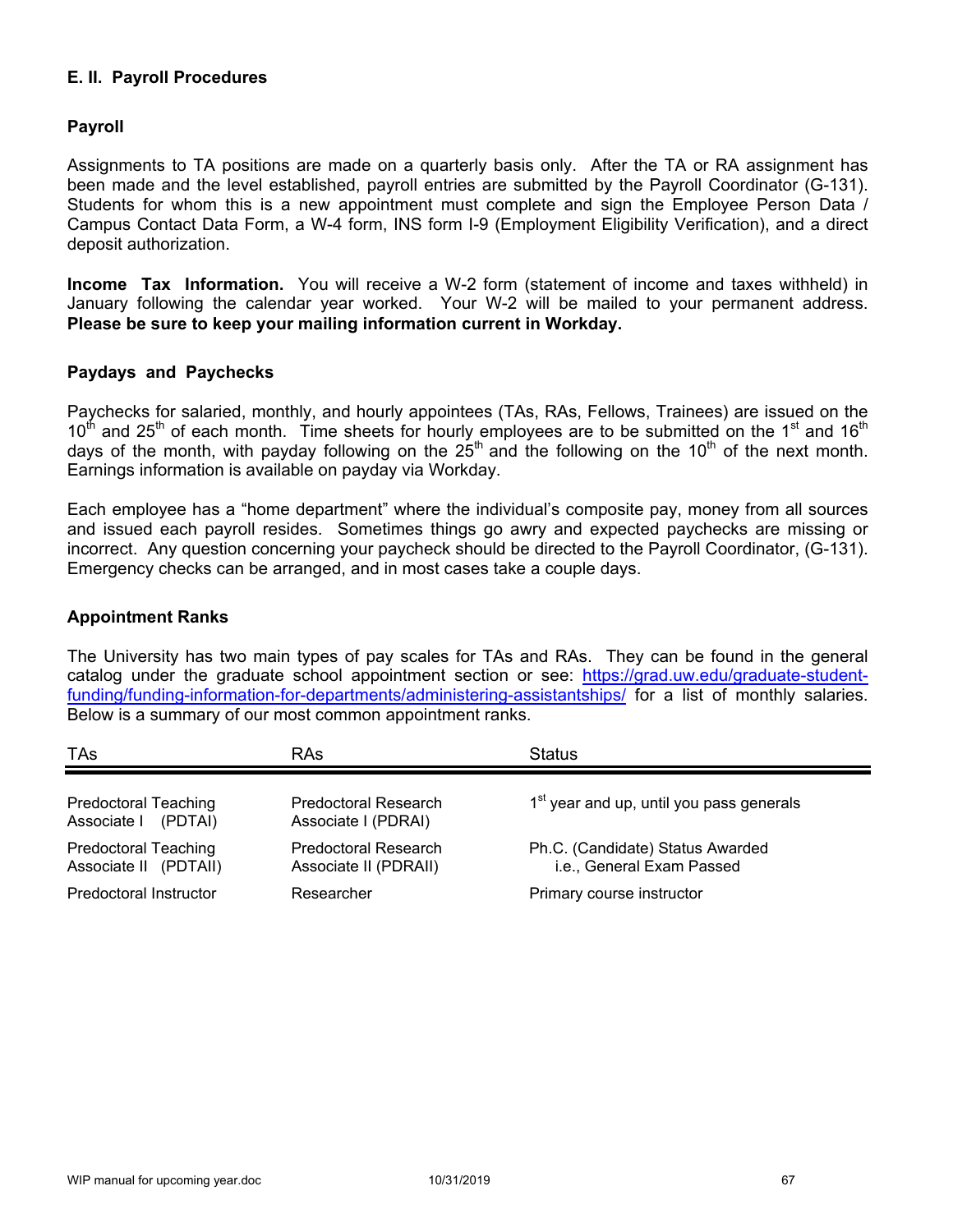The Psychology Department petitioned and received permission to pay our students at a higher level than the base UW rate. This is called the variable rate scale and can be found at: https://grad.uw.edu/graduate-student-funding/funding-information-for-departments/administeringassistantships/ As a result, we now have only two (higher) pay levels. The first level will be paid to all students until such time as they pass their general exam. The second level will be paid to all students who have successfully passed the general exam to attain Ph.C. status. To clarify, the second level grade will begin the quarter the Ph.C. status is awarded by the Graduate School. If you complete your generals during a school break, your Ph.C. will be conferred at the end of the following quarter (that is, your raise won't go into effect for a full quarter). Please keep the quarterly deadlines in mind as you schedule your generals.

Your salary level as an RA is determined by your graduate student classification (see appointment ranks above).

The funding level at which you are hired at the beginning of the quarter is in effect for the entire quarter of your appointment. If you become eligible for the second pay level during the quarter, you will not be promoted to the higher salary until your Ph.C. status is awarded AND you hold a TA/RA appointment.

### **Standard Deductions from TA/RA Paychecks**

- 1. Federal Withholding Tax on salary
- 2. "Medical Aid" (state accident/health insurance termed "Workingman's Compensation" to provide for on-the-job injuries.) This deduction is quite small so it is the least painful of these deductions. In cases of injury during the period of your service appointment, contact the Administrator (G-119), who has the appropriate claim forms.
- 3. Union Dues: All TA/RAs are obligated to pay union dues. These are automatically deducted for employees upon written authorization by the individual employee. Recognized payroll deduction authorization cards may be submitted to the Employer's Payroll Office. Importantly, students who are being paid hourly rates rather than TA/RA appointments may be eligible to stop making dues payments, but it is the sole responsibility of the employee to file a written notice with the Employer's Payroll Office and also to file written notice with the Union (Washington Federation of State Employees, 1212 Jefferson Street, Suite 300, Olympia, Washington 98501) thirty (30) calendar days prior to the effective day of the month following the 30-day period above. See the union contract for more details.

### **Standard Appointment Periods**

1. Teaching assistantships, as stated earlier, are made on a quarterly basis only, and have UW prescribed payroll dates which do not coincide with the actual instructional period of the quarter. These payroll periods are as follows:

| Sept. 16 - Dec. 15 (3 months)                      |
|----------------------------------------------------|
| Dec. 16 - Mar. 15 (3 months)                       |
| Mar. $16$ - June $15$ (3 months)                   |
| June 16 - Aug. 15 (TAs) or June 16 - Sept 15 (RAs) |
|                                                    |

The TA's responsibility is to the course and the instructor to whom he/she is assigned for the entire quarter which the above appointment periods represent, not to exceed 220 hours during the pay period hours and excluding the one week of vacation per payroll period as authorized in the union contract. There is now a provision for vacation which should generally be taken during quarter breaks. This does not carry over into future years.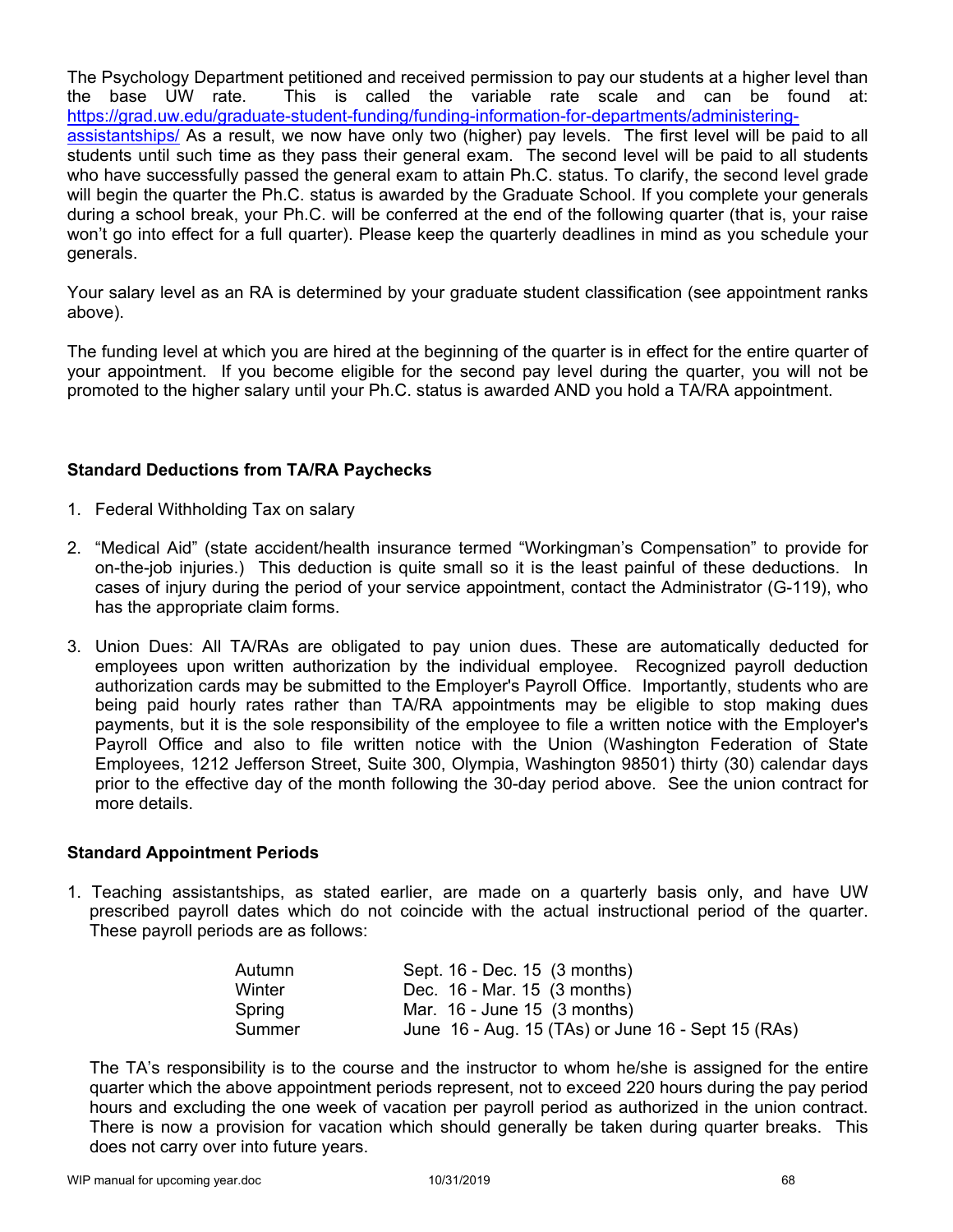2. Research assistantships can be for any period, but usually follow the quarterly dates as in the TA appointments. The standard practice is to make RA appointments for full or half months, although there is no regulation prohibiting the appointment for irregular periods, in which cases payment is computed on a daily basis from the monthly rate. However, the RA, unlike the TA, is expected to be on duty during the actual period of the appointment, not to exceed 220 hours and excluding the one week of vacation per payroll period as authorized in the union contract.

For further information please consult your union contract at https://hr.uw.edu/labor/academic-and-student-unions/uaw-ase/ase-contract

*Qualifying for a Tuition Waiver*: During Autumn, Winter, and Spring Quarters (the academic year) both RAs and TAs must be employed full time (20 hours per week) and be on the active payroll for at least five of the six pay periods in order to qualify for a tuition waiver. You must also be registered for a minimum of 10 credits per quarter to qualify – see below.

# **E. III. TUITION AND RESIDENCY**

#### **Tuition**

Full-time graduate tier 1 tuition effective 2019-2020 is as follows: resident - \$5659/quarter or non-resident - \$9854/quarter. http://opb.washington.edu/content/quarterly-tuition-and-fees

### **Residency**

If you are currently a non-resident who expects to be eligible for resident status after living here for at least one year, *please apply for residency during Spring Quarter of your first year*. This is essential for students appointed as teaching or research assistants during their graduate training.

To obtain resident status, you must submit a formal application. This process takes time and should be started early. The application is available on-line at https://registrar.washington.edu/students/residency/ . Many criteria must be met (such as registering to vote, obtaining a Washington State driver's license and registering your car.) A list of all the documents needed is available at: the following website: https://registrar.washington.edu/students/residency/application-process/ Residence applications and further information are also available at the Residence Classification Office, 226 Schmitz Hall (email: resquest@uw.edu).

Due to restrictions in granting of residency to out of state "students" by the State of Washington, please pay careful attention to the distinction between stating that you reside in Washington solely for school versus with the intent to live in Washington for other purposes. https://registrar.washington.edu/students/residency/residency-requirements/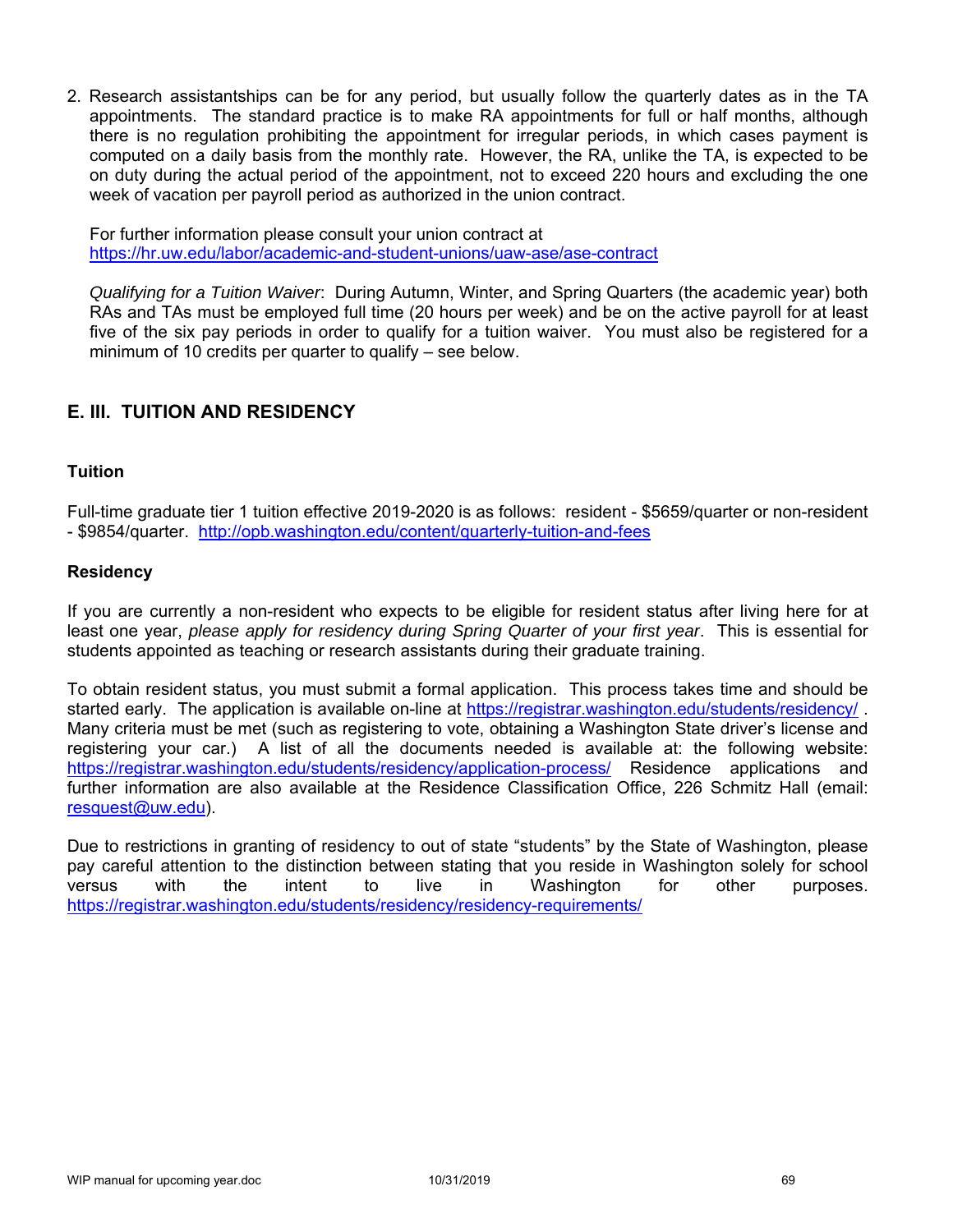### **Payment of Tuition and Fees**

One of the eligibility requirements for holding TA/RA positions is full-time registration of a minimum of 10 graduate credits per quarter. Exception: For Summer Quarter only, the minimum is 2 graduate credits. See: Registration Requirements chart on page 12. If you have a student loan you may be required to register for the full 10 credits during the Summer Quarter as well. If you are unsure, please check with Student Fiscal Services in Schmitz 129 and speak with a counselor. https://finance.uw.edu/sfs/home

Most of the tuition and fees will be automatically paid for any TA or RA who is appointed to a 50% or greater position (i.e., 20 hours or more per week). However, you will receive a bill for certain fees that must be paid by Friday of the third week of the quarter. Failure to pay these fees by the deadline will result in an additional "late payment fee" being assessed to your account. See the Academic Calendar or the General Catalog for deadlines and rates. http://www.washington.edu/students/reg/calendar.html

## **EVEN IF YOUR TUITION BILL IS INCORRECT, BE SURE TO PAY THE REQUIRED STUDENT FEES PRIOR TO THE DUE DATE.**

# **E. IV. SUMMER EMPLOYMENT AND SUPPLEMENTAL INCOME**

### **Summer Employment**

The number of summer TA positions available is nearly one fourth of those available during the academic year. It is, therefore, important for graduate students to plan ahead for alternative funding in the form of RA, fellowship, or traineeship appointments, and even to prepare small research grant applications to such on-campus facilities as the Alcohol and Drug Abuse Institute, etc., by contacting their faculty advisors, training grant directors, and, in the case of grant applications, Gail Colfax, Budget/Fiscal Analyst Lead (See page 16, for more information on funding opportunities.)

### **Appointments in Excess of 50%**

All graduate student service appointments are normally limited to 20 hours per week (50% time). This includes hourly supplementation and other forms of University employment when performed in addition to a regular graduate student service appointment.

It is likely that a student will be supported over 50% at a point while in the program. Going over 50% requires checking with the student's advisors to ensure that the extra workload won't negatively impact the student's own research, progress in the program, and/or the student's first employment position.

Due to immigration rules and regulations, international students must submit a CPT (Curricular Practical Training request: https://iss.washington.edu/employment/f1-employment/cpt/ if they wish to be employed above 50%. It is very important to not begin work on the supplemental position until a new I-20 is issued. International students, please visit the International Student Services website above and consult with your ISS advisor and Jeanny should you wish to accept additional, on-campus employment over 50%.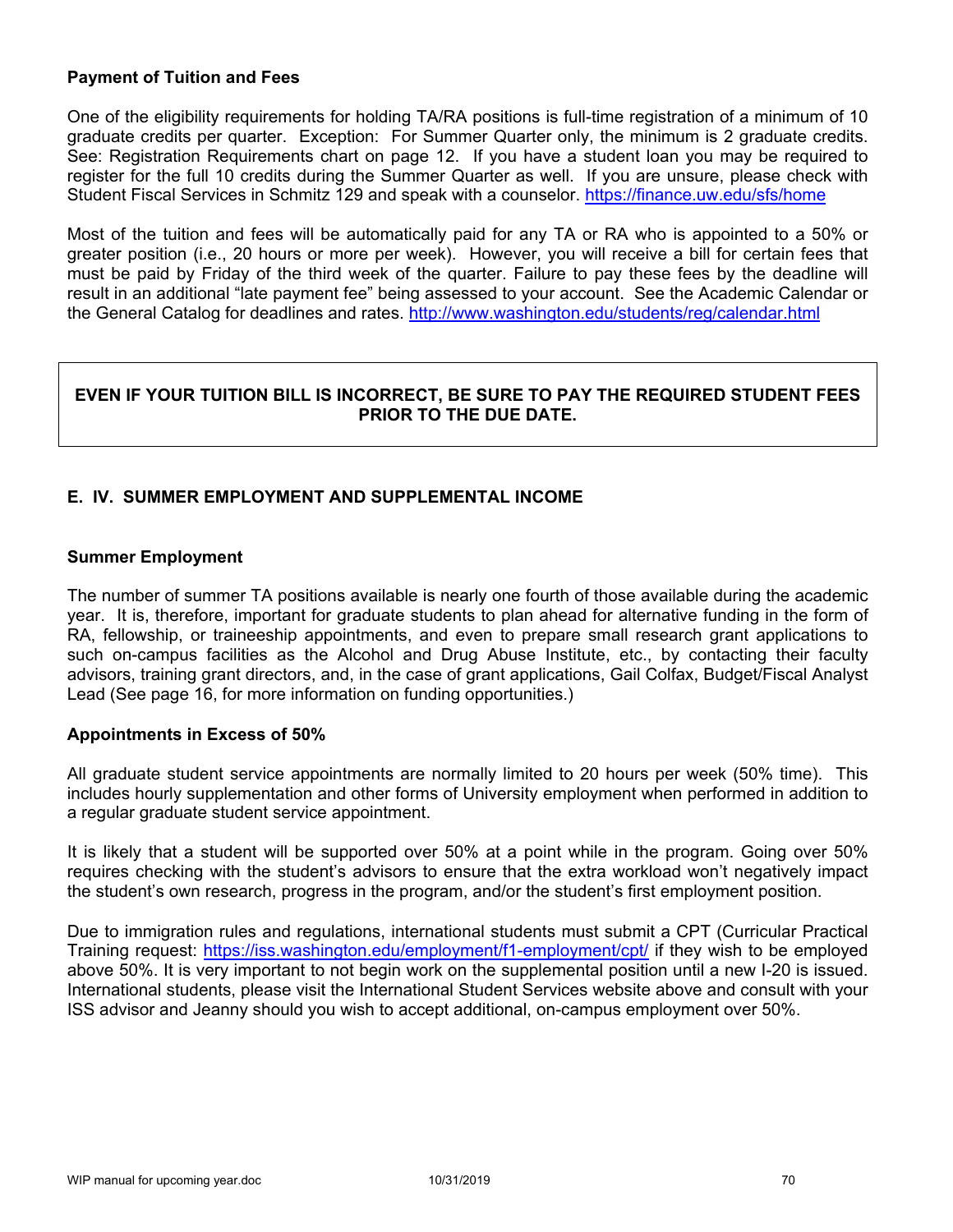# **Template for First Year Planning Meeting**

The purpose of this template is to help new graduate students and their advisors prepare for a discussion of the student's plans for the first year. Be sure to schedule the meeting as soon as possible. Use this template to provoke your thinking, and jot down notes before the meeting. This is also the time to check in with your co-advisor and get his/her thoughts on your plan. A good time to do this is after talking with your advisor but before finalizing the written version of the plan. The final written version is due on Friday of the first week of classes.

## **Template for signatures:**

| [Type your name under this line]              |            |
|-----------------------------------------------|------------|
|                                               |            |
| [Type your advisor's name under this line]    | Advisor    |
|                                               |            |
|                                               | Co-Advisor |
| [Type your co-advisor's name under this line] |            |

#### **1. Long-term goals**

- a. Where do your interests lie within Psychology? (Be as specific as you can.)
- b. What are your goals for the coming 10 year period (e.g., after graduate school, do you want to teach? Do research? Work in industry? Postdoc? Other? Undecided, keep XX range of options open?)
- c. What new skills/knowledge are most needed to take you toward your goals. Which of them can you acquire this year, and how?

### **2. Plans for the coming year**

- a. Research
	- I. Research projects to be initiated?
	- II. Any writing to be done?
	- III. Research presentations planned (e.g., Journal clubs? Research Festival?)
	- IV. Clinical students: What is a realistic research plan, given your heavy course load?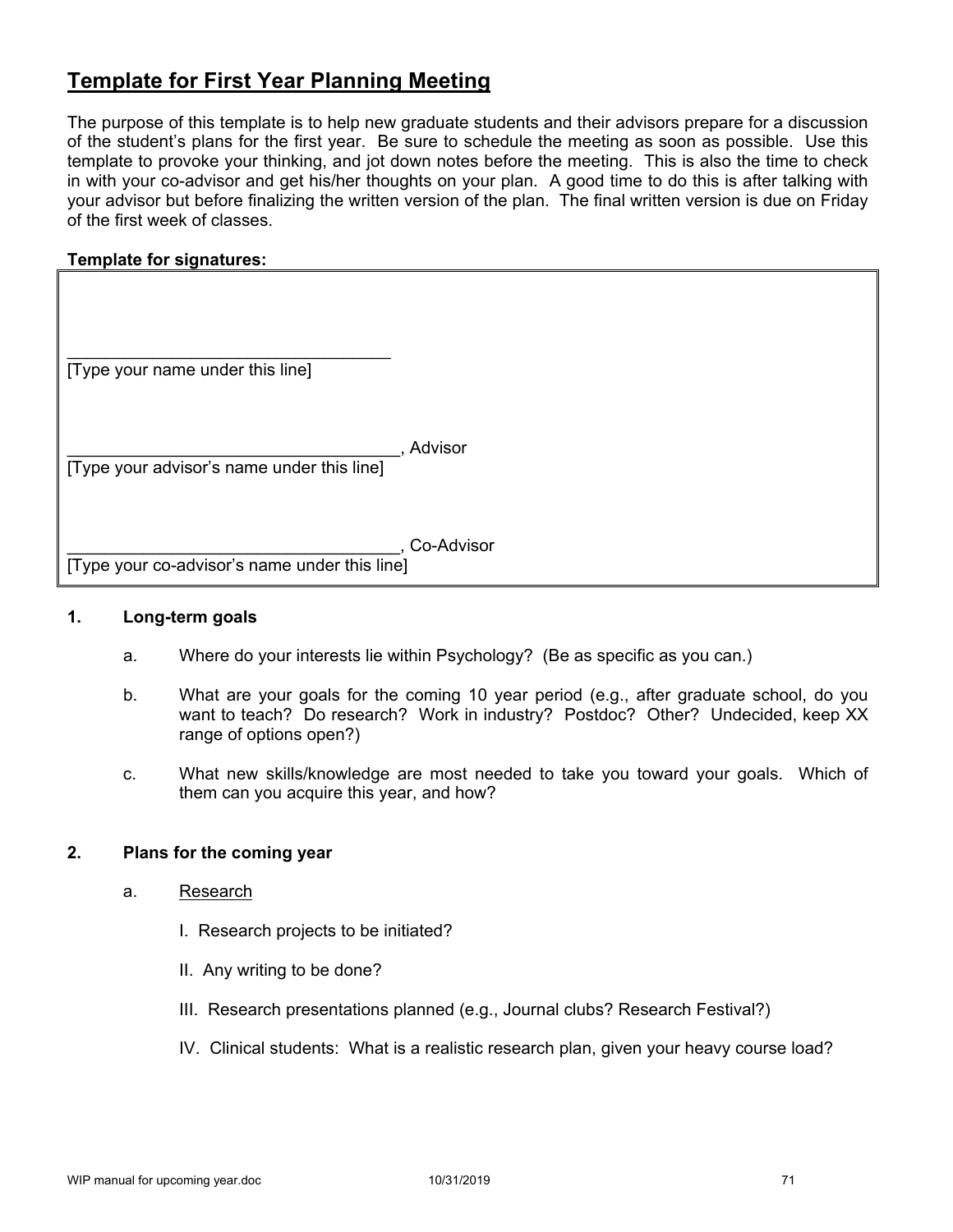- b. Coursework (Check the time schedule for conflicts)
	- I. See section 3 below for more details
- c. Development of teaching skills
	- I. Courses you hope to TA
	- II. Other teaching practice (e.g., Journal club presentations? Other?)
- d. Attendance at professional meetings? \$\$\$?
- e. Apply for outside funding (grants, fellowships)

## **3. Coursework**

Please discuss with your advisor and indicate the courses you are planning/hoping to take:

- a. Stats Students need to take at least 3 statistics/methods courses. Typically this involves the two standard department stats courses and a third. Which course(s) are you thinking about taking?
- b. Core Concepts Courses Students need to take at least 3 core courses, with at least one core course outside their area. Which core courses are you considering?
- c. Advances or Focused Training Courses Students need to take at least 3 advances courses, with at least one advances course outside their area. Which advances courses are you considering?
- d. In addition, you will take orientation, 3 quarters of proseminar, 3 quarters of colloquium, and 3 quarters of a seminar or brown bag. Which seminars are you considering and/or are there any other courses you are planning to take?

## **4. Advisor and co-advisor**

- a. Given your goals, are you in the right research group with the right advisor?
- b. If you need to change, how and when could it be done gracefully?
- c. What about your co-advisor? Any change needed?
- d. Will any faculty sabbaticals/leaves interfere with your plans?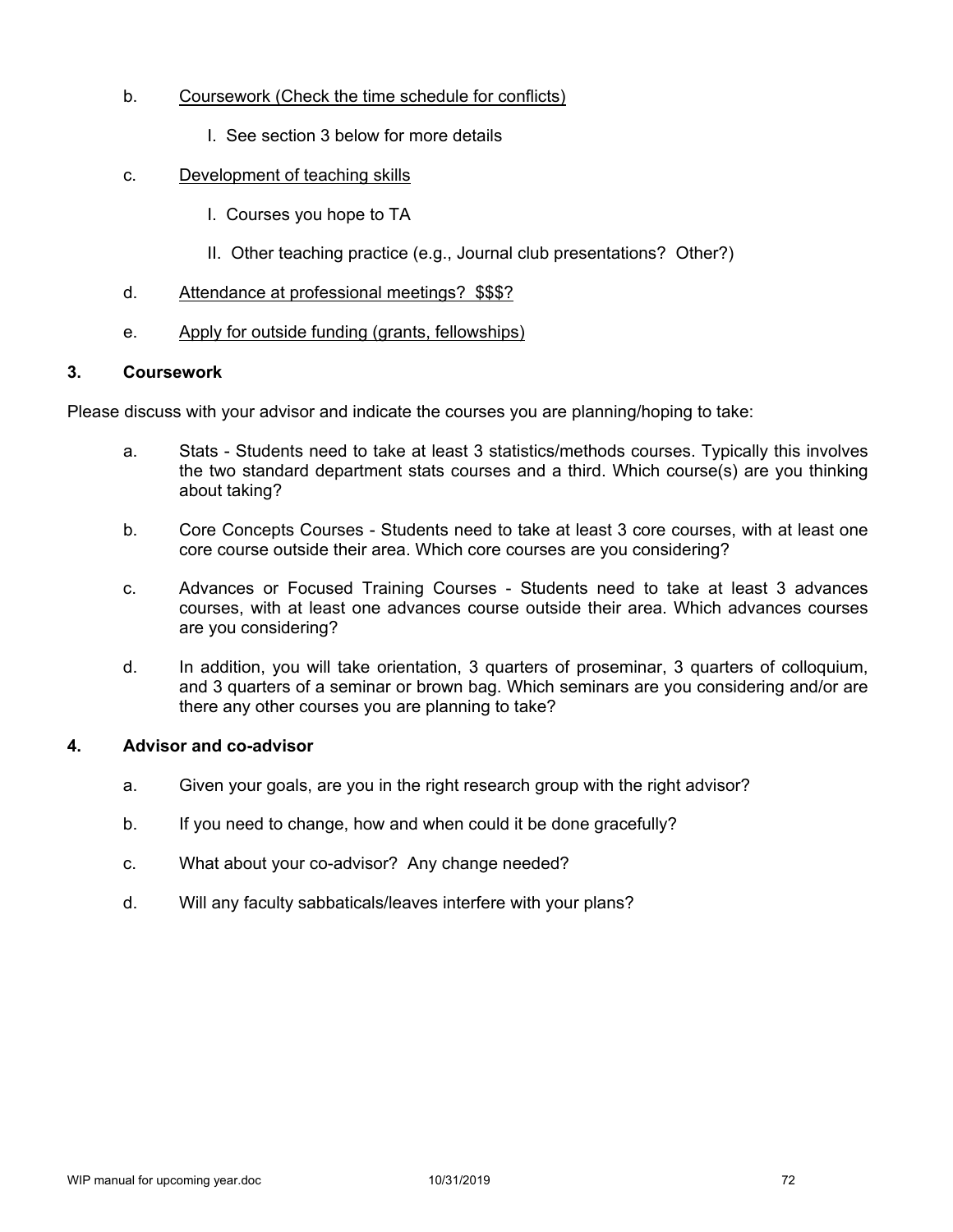## **5. Mentoring**

Mentoring is a critical part of a successful graduate career. This list is meant to be a starting point for a discussion with your mentor.

"Mentors are advisers, people with career experience willing to share their knowledge; supporters, people who give emotional and moral encouragement; tutors, people who give specific feedback on one's performance; masters, in the sense of employers to whom one is apprenticed; sponsors, sources of information about and aid in obtaining opportunities; models, of identity, of the kind of person one should be to be an academic." --Morris Zelditch

Over the next quarter I feel the things that would most help me make good progress are in order of importance, where 1 is most important, 10 least (you also can put N/A or list specifics after each item):

- Regular face-to-face meetings
- \_\_\_ Feedback on written work
- **\_\_\_** Feedback on research
- Discussion of papers/potential research topics
- Help with talk preparation
- \_\_\_ Career guidance (e.g. networking)
- Application help (e.g. ref letters, comments on applications)
- **\_\_\_** Positive encouragement
- \_\_\_ Mutually setting goals/expectations/timelines
- Guidance on work/life balance
- \_\_\_ Other

## **6. Writing up your first year plan**

After you have talked to you advisor, check in with your co-advisor for additional suggestions. Then draft a first year plan (say, 1-2 pages in length). Include spaces for three signatures (yours, your advisor's, and your co-advisor's), as shown above. Give the draft to your advisor for comments. When the plan is finished, get the three signatures. Make four copies; for yourself, your advisor, your co-advisor, and the Graduate Training Committee (give this one to Jeanny Mai). Sapna Cheryan, the Director of Graduate Training, will review the plans for the Graduate Training Committee. **Finished plans are due within the first 7 days of classes (earlier is better).**

\* \* \* \* \* \* \* \* \* \* \* \* \* \* \* \* \* \* \*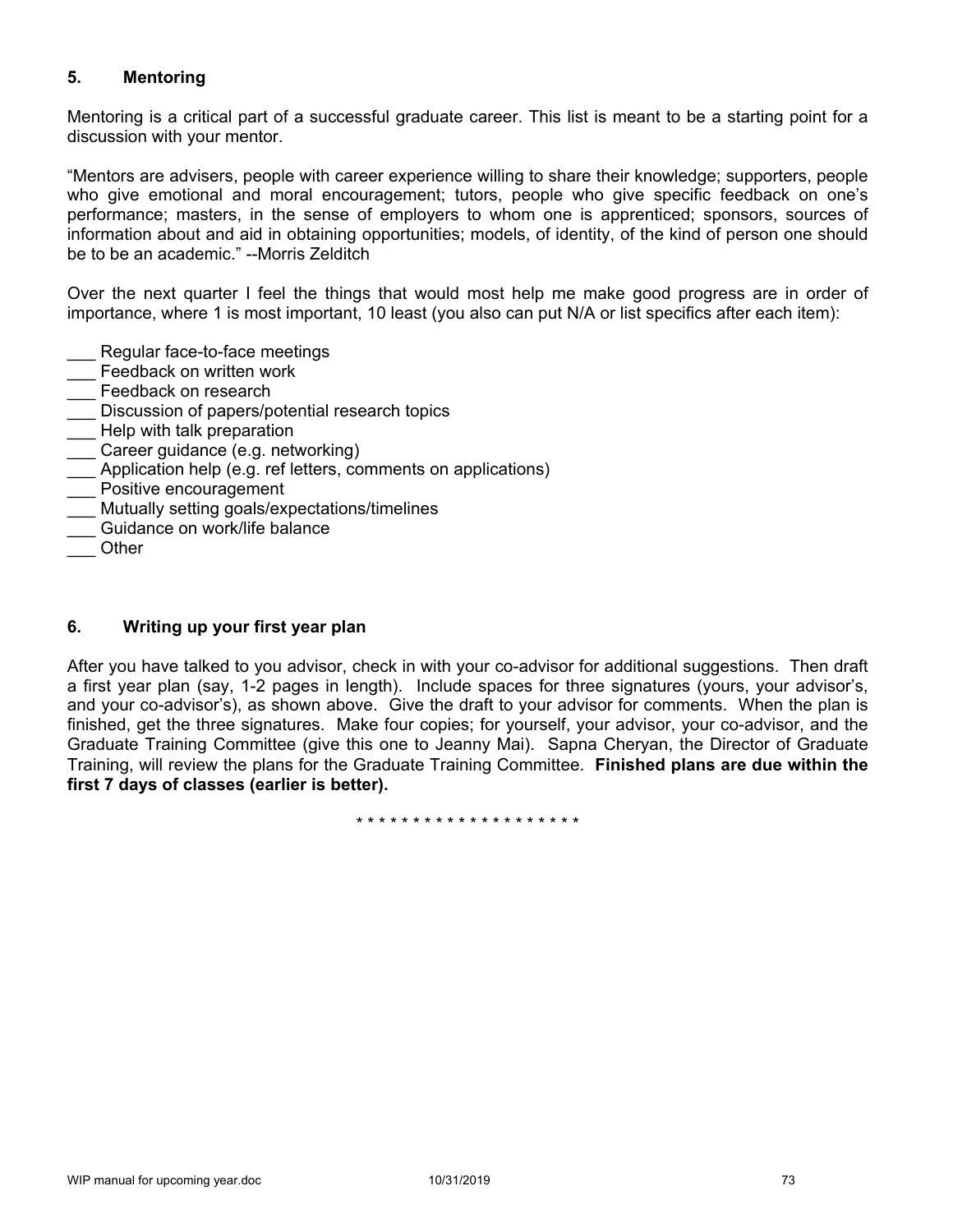## **Template for annual planning/evaluation meeting**

The purpose of this template is to help graduate students and advisors prepare for their annual planning/evaluation meeting. We suggest that the student use this template to jot down notes before the meeting. Not all parts of the template will be relevant for all students -- just use the parts that are relevant for you.

## **1. Template for signatures**

| Annual Plan                 |                  | Deadline: May XX to Advisor |
|-----------------------------|------------------|-----------------------------|
| Student Name typed here:    | (signature here) | Date:                       |
| Advisor Name typed here:    | (signature here) | Date:                       |
| Co-Advisor Name typed here: | (signature here) | Date:                       |

## **2. Long-term goals**

- A. Describe your goals for the coming 5-10 year period (e.g., Do you want to teach? What range of courses? Do research in academia? In another setting? A postdoc? On what topics? Work in industry? Other? Want to keep a range of options open?)
- B. What new skills/accomplishments/knowledge are most needed to take you toward your goals (e.g., writing, speaking, critiquing the literature)? What will you be doing to improve these skills?
- C. Prepare an updated CV (curriculum vitae). Include courses taken, courses TA'd or taught, service, awards, publications, etc. Advanced students might also develop a statement of research and teaching interests.

### **3. Accomplishments during the past year - (***Comparison to last year's Plan can be very instructive!***)**

### A. Research

 Conferences attended Research projects planned/underway/completed Writing underway/completed/submitted/accepted for publication Applications for funding prepared and/or submitted Research presentations (e.g., Research Festival; journal clubs; colloquia; national meetings)

B. Coursework

\*\*As a reminder, for students beginning in Autumn 2015 and later, you must take 3 stats courses (typically 522/524 + 523/525 plus one additional stats course), 3 Core Courses, and 3 Advances courses (with at least one Core and one Advances in an area other than your primary area).<sup>\*\*</sup> Required courses taken

 If you have any incompletes in any of your courses, please indicate those below and indicate your plan for completing them. (As a reminder, the department requires completion of incompletes the following quarter unless there are extenuating circumstances that are known to the department.) Other courses/seminars taken

#### C. Development of teaching skills

 Courses TA'd Courses taught Other teaching practice (e.g. journal club presentations, guest lectures, etc.)

D. Development of writing skills

What writing resources have you used? (e.g. writing clubs, Psychology Librarian, faculty writing office hours, etc.)

E. Development of clinical skills (clinical students only) Clinical practicum training

## F. Milestones met

Required coursework completed Dissertation completed?

1st or 2nd year project completed Dissertation proposal accepted?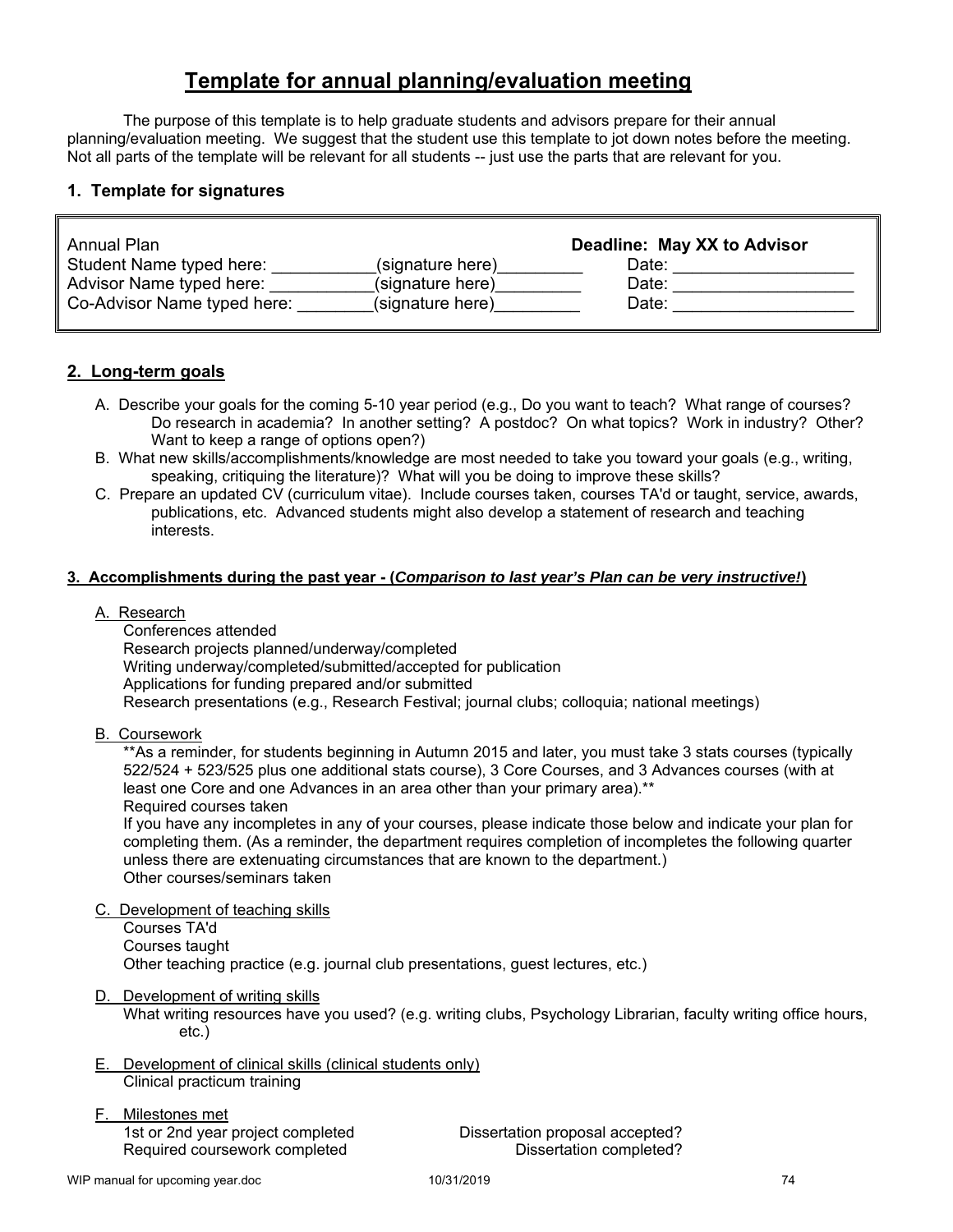#### G. Departmental, University, Community, or National service

H. Awards

#### **4. Plans for the coming year**

A. Research

 Research projects to be initiated/completed Writing to be initiated/completed Research presentations planned (e.g., colloquia; invited presentations; talks at meetings)

B. Coursework

Required courses to be taken

Other courses/seminars to be taken

 If you have any incompletes in any of your courses, please indicate those below and indicate your plan for completing them. (As a reminder, the department requires completion of incompletes the following quarter unless there are extenuating circumstances that are known to the department.)

How will these courses help you achieve your long-term goals?

C. Development of teaching skills

 Courses you hope to TA Courses you hope to teach Other teaching practice (e.g. journal club presentations, guest lectures, etc.)

#### D. Development of writing skills

 What writing resources do you plan to use? (e.g. writing clubs, Psychology Librarian, faculty writing office hours, etc.)

- E. Development of clinical skills (clinical students only) Clinical practicum training
- F. Milestones to be met Complete required coursework Schedule/take Generals Form committee **Develop dissertation proposal** Begin reading for Generals **Complete** dissertation

G. Application(s) for outside funding?

#### H. Planning for life after Ph.D

 Are you looking for a post doc? Employment in academic setting? Employment outside of the academy? What steps will you take toward finding the right position for you?

I. Departmental, University or National service (optional, but start thinking about this)

## **5. Advisor/co-advisor/committee**

Given your goals, are you in the right research group with the right advisor?

If you need to change, how and when could it be done gracefully?

Given your advancing knowledge and skills, are you ready to move up to higher level responsibilities (e.g., more involvement in planning research projects; high-level data management and interpretation; writing)?

(Before you have a Committee) What about your co-advisor? Any change needed?

Plan to have your committee formed by the end of your second year in the program, or shortly thereafter.

(When you have a Committee): Is your Committee still functional given your goals? Any changes needed?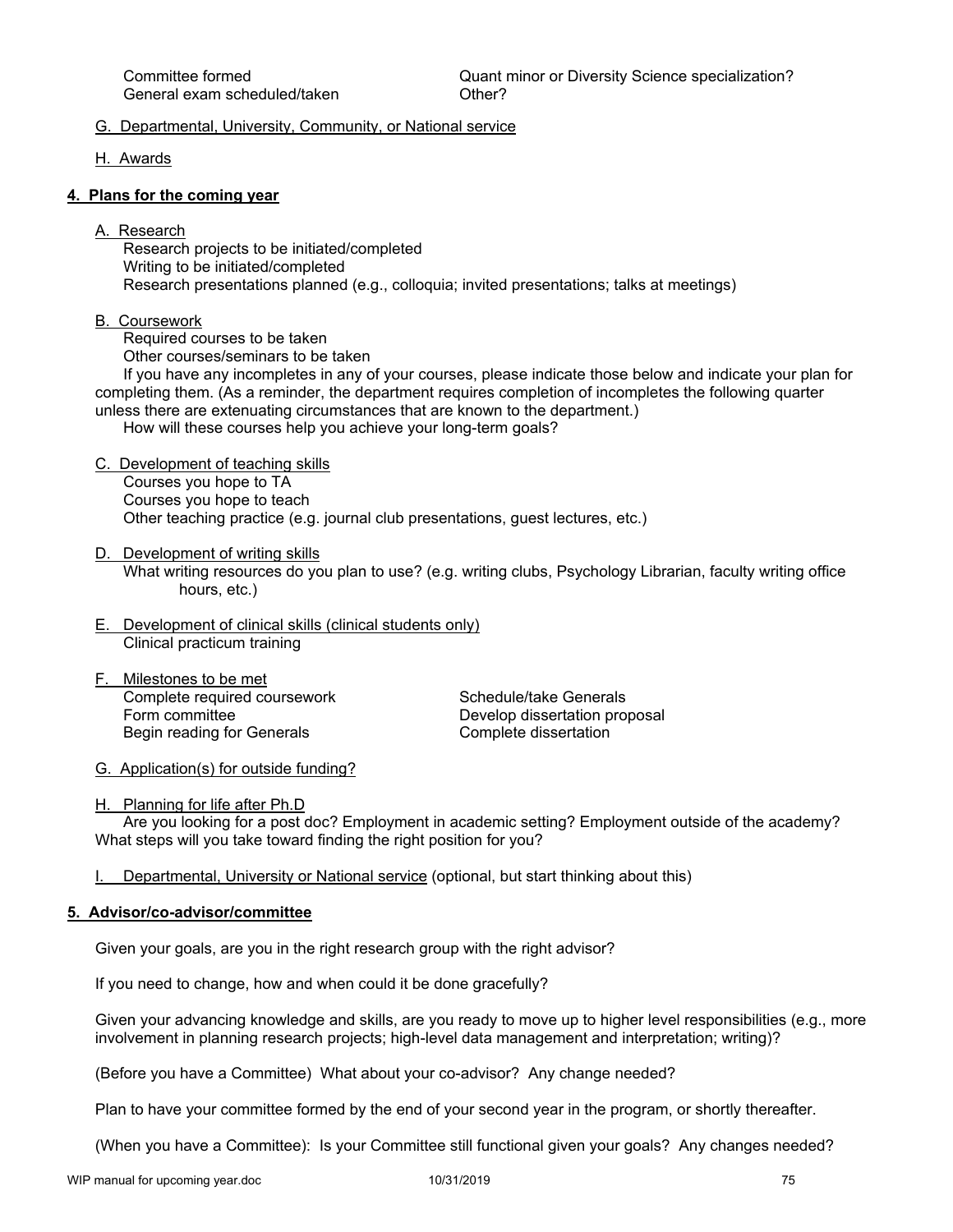Will any faculty sabbaticals/leaves interfere with your time plan?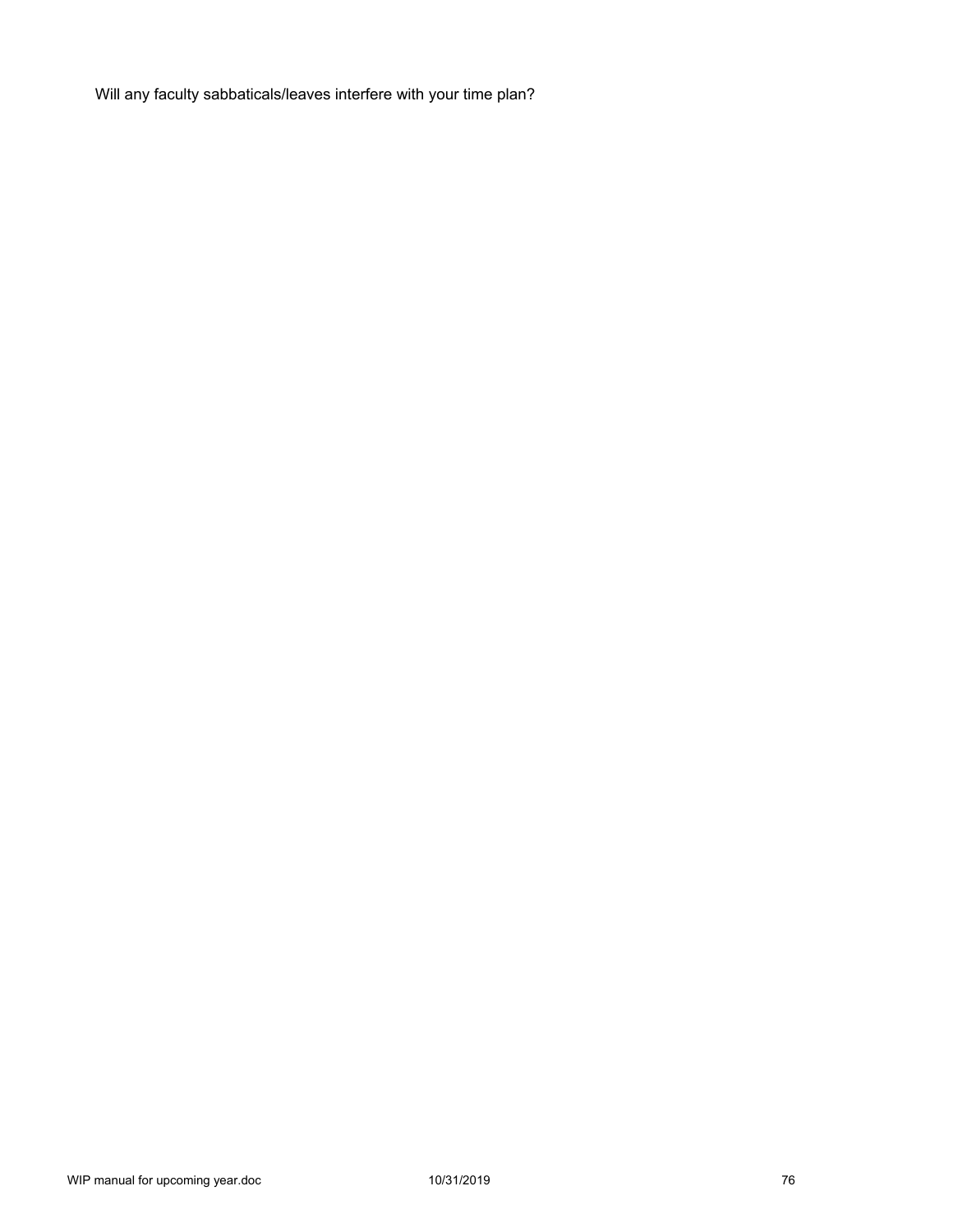## **6. Mentoring**

Mentoring is a critical part of a successful graduate career. This list is meant to be a starting point for a discussion with your mentor.

"Mentors are advisers, people with career experience willing to share their knowledge; supporters, people who give emotional and moral encouragement; tutors, people who give specific feedback on one's performance; masters, in the sense of employers to whom one is apprenticed; sponsors, sources of information about and aid in obtaining opportunities; models, of identity, of the kind of person one should be to be an academic." --Morris **Zelditch** 

Over the next quarter I feel the things that would most help me make good progress are ranked in order of importance, where 1 is most important, 10 least (you also can put N/A or list specifics after each item) Please use each number once:

| ___ Discussion of papers/potential research topics _____________________________                                                                                                                                               |
|--------------------------------------------------------------------------------------------------------------------------------------------------------------------------------------------------------------------------------|
|                                                                                                                                                                                                                                |
|                                                                                                                                                                                                                                |
|                                                                                                                                                                                                                                |
| Application help (e.g. ref letters, comments on applications) [100] Applications and Application help (e.g. ref letters, comments on applications) [100] Application help (e.g. ref letters, comments on applications) [100] A |
|                                                                                                                                                                                                                                |
| ____ Mutually setting goals/expectations/timelines _____________________________                                                                                                                                               |
|                                                                                                                                                                                                                                |
|                                                                                                                                                                                                                                |
|                                                                                                                                                                                                                                |

#### **7. Stats for Department Fact Sheet (new for 2013)**

The fact sheet has information on our department and is available on our website/handed out at department events. Each year we update the graduate student honors section. It would be really helpful to provide the following information:

For the past year May 201X-April 201X, I have (please list accomplishments):

 \_\_\_ Professional honors or awards received (example: Conference recognition, one-time monetary award (dissertation or research), national or campus award).

\_\_\_ Book chapters or journal articles published

Presentations at national meeting

Fellowships received (example: NSF, NRSA, GOMAP)

\_\_\_ Research grants or other funding (e.g., ADAI, RRF, foundation award, training grant)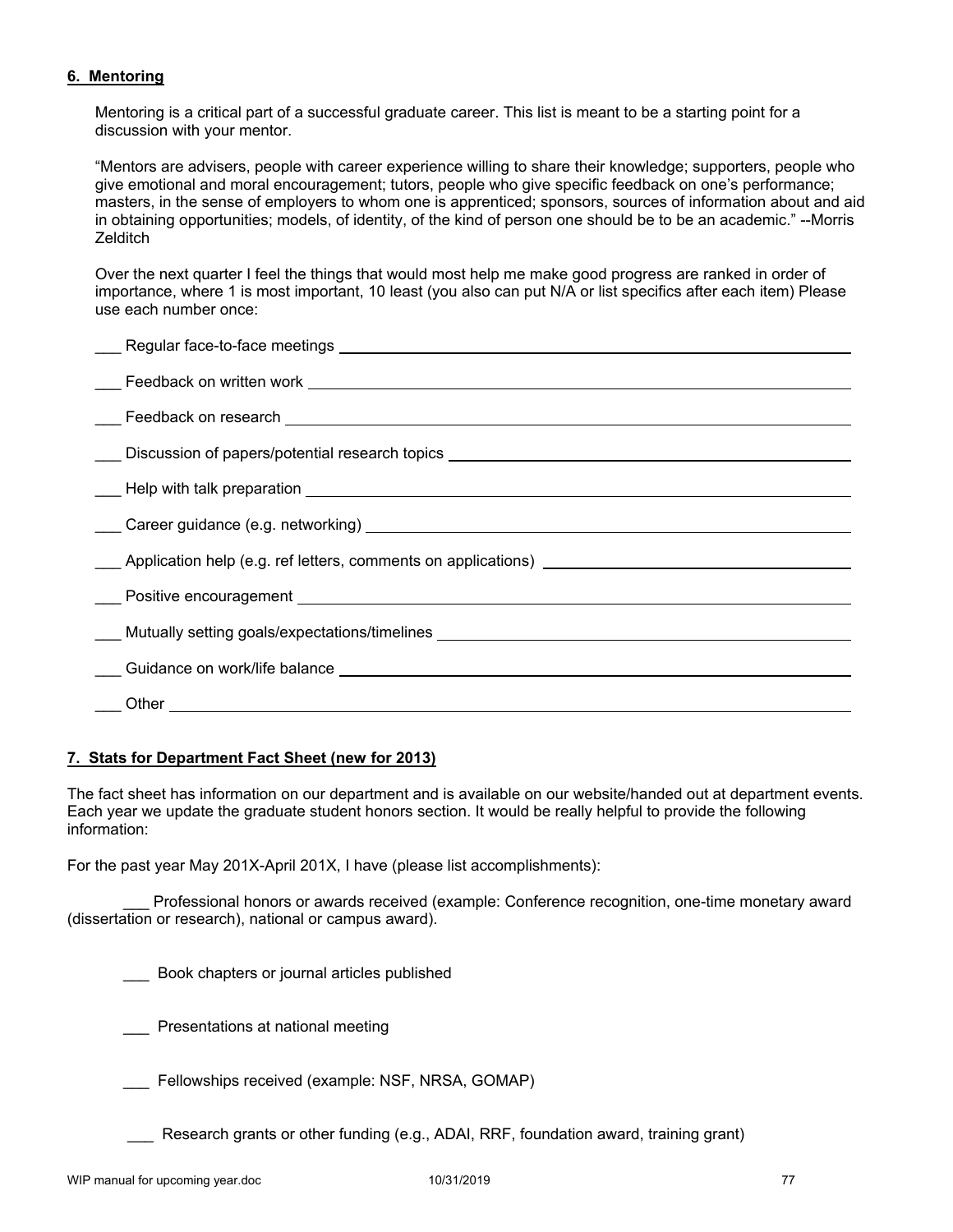### **8. Writing up the annual plan**

*After consultation with your advisor and co-advisor, you should write up your annual plan. You should review it*  with your advisor and co-advisor, and come to agreement on a final draft. The final draft should be signed by all *three of you. It needs to go forward with your advisor's draft of your feedback/evaluation letter, in time to be reviewed by the Area in early June. So please get it to your Advisor by approximately May XX.* 

Summary:

Deadline – May XX, 20xx – Annual Plan to Advisor Signatures required on Annual Plan – THREE – (Student, Advisor, Co-Advisor)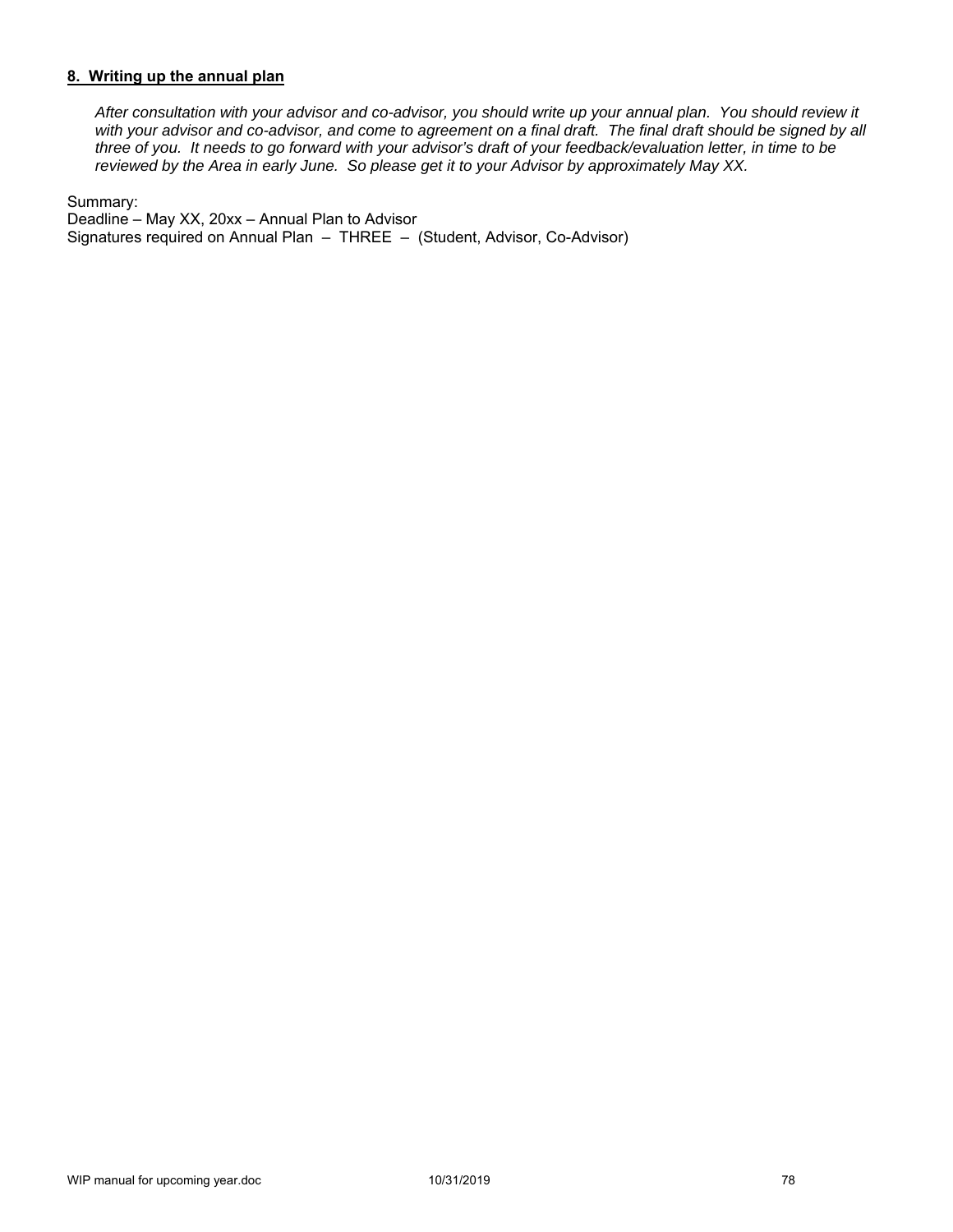## **Simplified template for faculty feedback/evaluation letter**

The old template for annual evaluation letters was too long and confusing. What follows is a much simpler template. Letters should include about 3-5 paragraphs depending on the student.

**Paragraph 1:** This is where you tell them that this is their annual evaluation letter. You can note whose opinion(s) the letter reflects. Typically areas meet to discuss all students so letters will reflect the opinions of the faculty in the area rather than that of an individual faculty member even though most of the letter content will be from you as the primary advisor. This paragraph should make it clear that you know what year the student is in and their overall status in the program (making excellent progress, making adequate progress, making slow or inadequate progress).

**Paragraph 2:** This should address things the student did well over the past year---in the classroom, in the lab, in teaching, or in service. It is a sad state if the student did nothing good for a whole year and it is important to acknowledge their good work. (For a student who is about to or has defended or has been on internship, this may be the whole letter: "Good job. Good luck!")

**Paragraph 3:** Concerns over things that did not go as well as expected last year and the steps needed to correct or overcome. (This may not be relevant to some students.)

**Paragraph 4:** Goals for next year – finish certain courses, complete a specific research project, meet the next program milestone. These can be very typical expectations, encouragement to just keep going as they have been, or serious nudges with serious concerns (e.g., consider if this is the right lab for you/the right career for you or become more active in the lab).

**Paragraph 5:** Close – summary of successes and concerns. "We look forward to your meeting our expectations next year/keep up the good work."

Letters should be signed by Primary Advisor/Committee Chair and Area's GTC Rep. It's really nice if the Secondary Advisor signs if the student is pre-committee. **Letters should be provided as hard-copy with original, ink signatures unless a signer is not in residence. Letters mark the end of the year; not the start of the next. So plan to have your letters completed and submitted before you begin your summer activities.**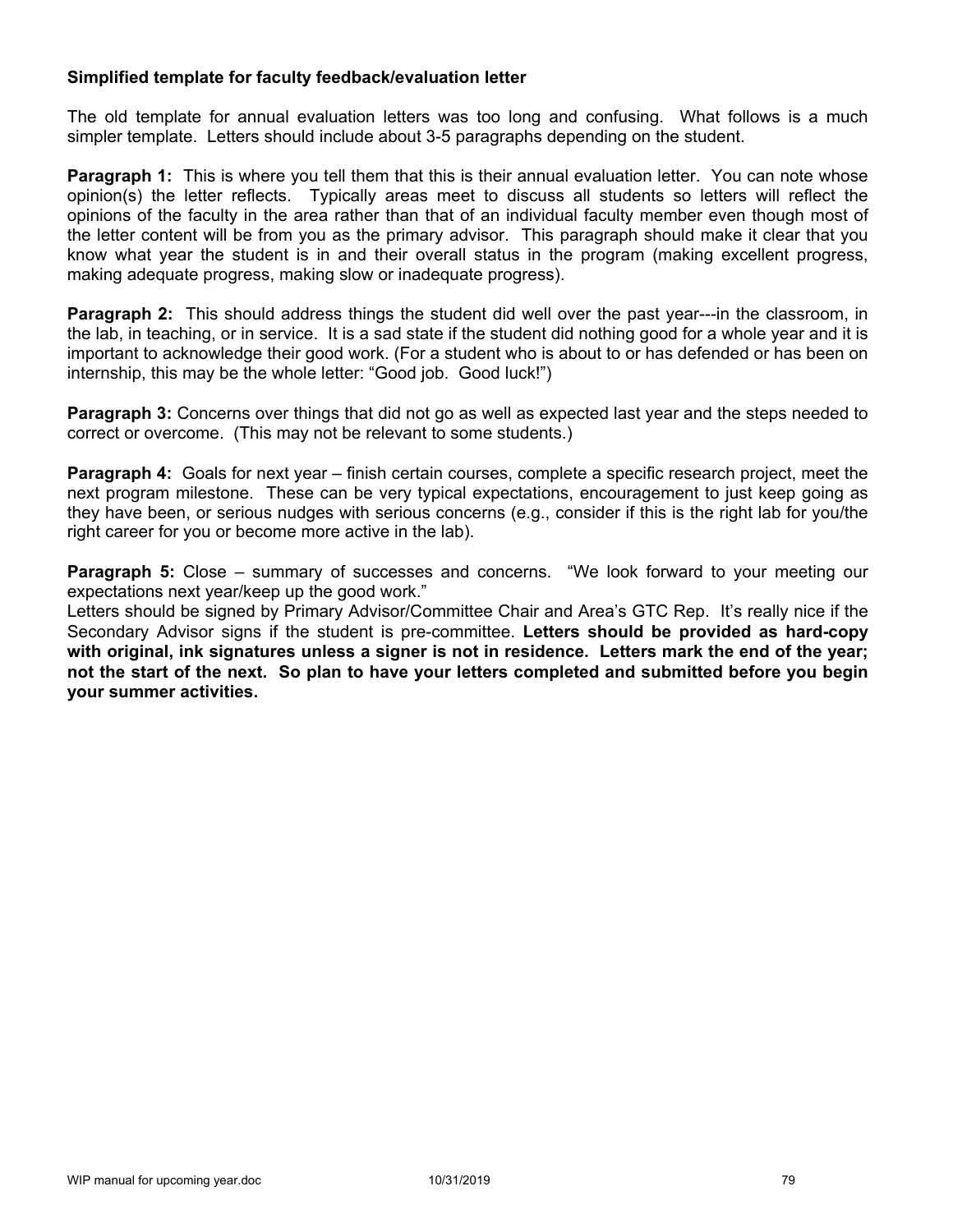

Date

Dear "Student":

The faculty in "our" area met recently to review the progress of all graduate students. We are pleased/most pleased/concerned/unhappy with your performance as a nth year graduate student in our program.

We were (very) pleased that – (possible things – you did well in courses/you were really active in the lab/you started/completed a research project/you submitted a grant/you did a great job TAing XXX – whatever said student did well). (If the student is finishing up in Spring or Summer, you can just say: We are pleased that you have completed your dissertation and are scheduled to defend in XXX. We wish you all the best as you start your internship/move on to a post doc/move into your position at XXX.)

We were concerned that (possible things – your research progress was very slow/you have incompletes in some courses/you still haven't completed the paper on your first year project). (A student may not have anything to mention here so you can skip this.)

Over the next academic year, we expect you to (complete a project/take an additional course/submit a grant/finish a manuscript/write your thesis or dissertation/apply for internship/)…..

Again, congratulations on your accomplishments during the 20XX-20XX academic year. We look forward to your continued/improved performance over the next year.

Sincerely,

Your Primary Advisor or Committee Chair

GTC Rep from our area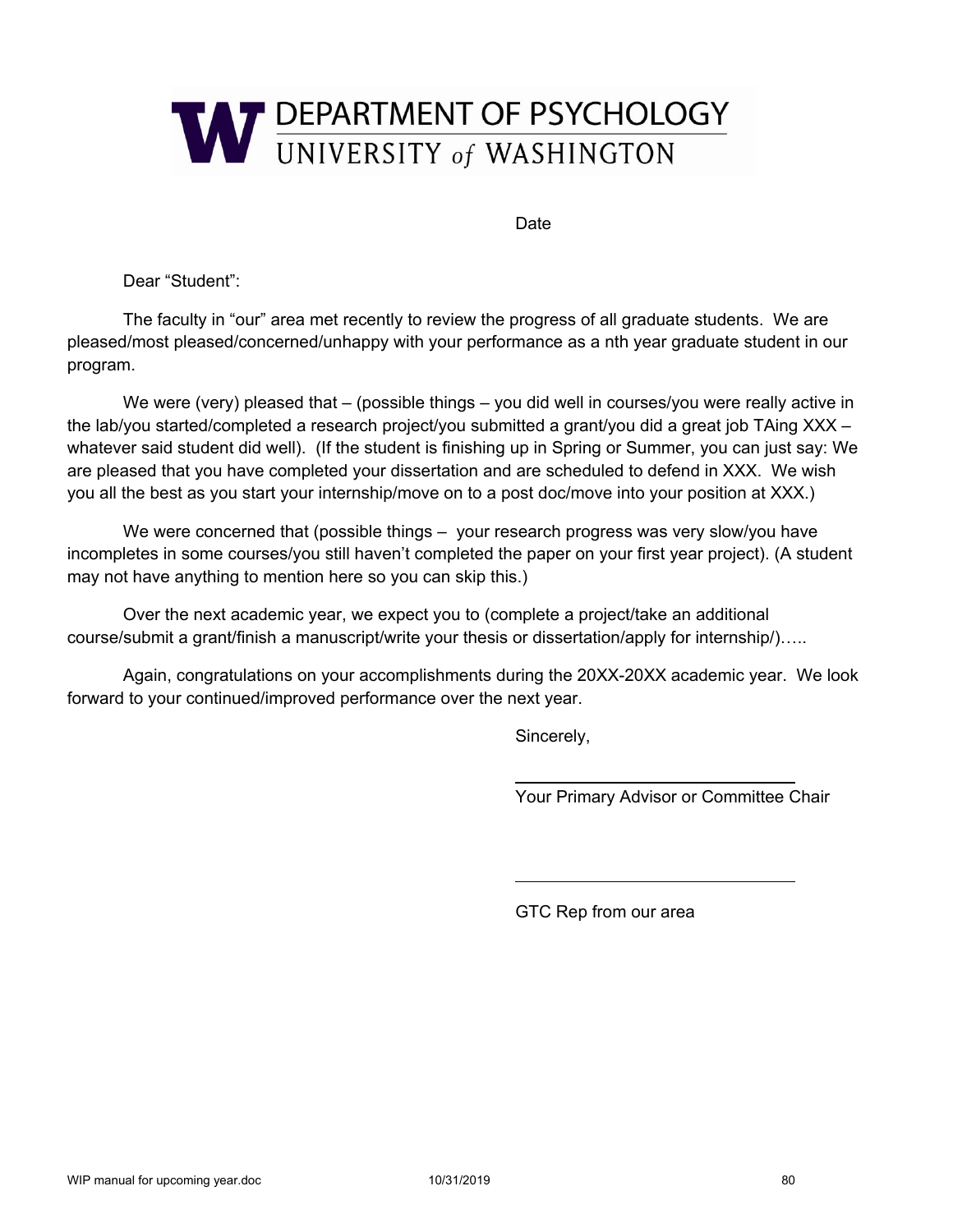# **Staff Support Services by Function**

| <b>AAALAC</b> rules/regulations              | Michele Jacobs                          |
|----------------------------------------------|-----------------------------------------|
| Academic policies-Graduate                   | Jeanny Mai                              |
| Academic policies-Undergraduate              | <b>Carrie Perrin</b>                    |
| <b>Admissions-Graduate</b>                   | Jeanny Mai                              |
| Admissions-Undergraduate                     | <b>Vicky Hansen</b>                     |
| Advancement                                  | Mercedes Luna                           |
| <b>Advising-Graduate</b>                     | Jeanny Mai                              |
| Advising-Undergraduate                       | Carrie Perrin, Cy Delgado, Vicky Hansen |
| Animal care issues                           | Michele Jacobs                          |
| Autoclave maintenance                        | Michele Jacobs                          |
| <b>Budget report distribution</b>            | Jeneil Lagasse                          |
| <b>Budgets-grant proposals</b>               | Gail Colfax/Thao Truong                 |
| <b>Budgets-Sponsored research accounting</b> | <b>Gail Colfax/Thao Truong</b>          |
| Budgets-UW internal accounting               | Gail Colfax/Thao Truong                 |
| (RRF/ADAI)                                   |                                         |
| <b>Building coordinator-Guthrie</b>          | William Kaplan                          |
| <b>Building coordinator-Chem Library</b>     | Michele Jacobs                          |
| <b>Building coordinator-CCFW</b>             | <b>Marcellina Deschamps</b>             |
| Building coordinator-3917 U Way NE           | <b>Amanda Patrick</b>                   |
| Building coordinator-3935 U Way NE           | Michele Jacobs                          |
| Building coordinator-3939 U Way NE           | Michele Jacobs                          |
| <b>Building Use Permits</b>                  | William Kaplan                          |
| <b>Bulletin board posting</b>                | William Kaplan                          |
| Cagewasher maintenance                       | Michele Jacobs                          |
| Chair's calendar/appointments                | <b>Joanne Edwards</b>                   |
| Classroom computer maintenance               | Doug Kalk                               |
| <b>Classroom reservations</b>                | <b>Kim Arbios</b>                       |
| Clinic conference room reservation           | Sean Hudspeth                           |
| Clinic financial reports                     | <b>Amanda Patrick</b>                   |
| Clinic insurance billing                     | <b>Amanda Patrick</b>                   |
| Clinic operations                            | <b>Amanda Patrick</b>                   |
| Clinic server maintenance                    | Shawn Heide                             |
| <b>Clinical internships</b>                  | Sean Hudspeth                           |
| Colloquia coordination                       | Dana Arnim                              |
| <b>Combined Fund drive</b>                   | Mercedes Luna                           |
| <b>Computer networking</b>                   | Doug Kalk, Rich Ball                    |
| Computer/printer purchasing                  | Doug Kalk                               |
| Computer/printer repair                      | Doug Kalk, Rich Ball                    |
| Computer/printer set up                      | Doug Kalk, Rich Ball                    |
| <b>Computer/printer specifications</b>       | Doug Kalk                               |
| Computer/printer troubleshooting             | Doug Kalk, Rich Ball                    |
| <b>Copier troubleshooting</b>                | William Kaplan                          |
| Copy codes                                   | William Kaplan                          |
| Copying exams/syllabi                        | William Kaplan                          |
| Cost share coordinator (grants)              | <b>Gail Colfax</b>                      |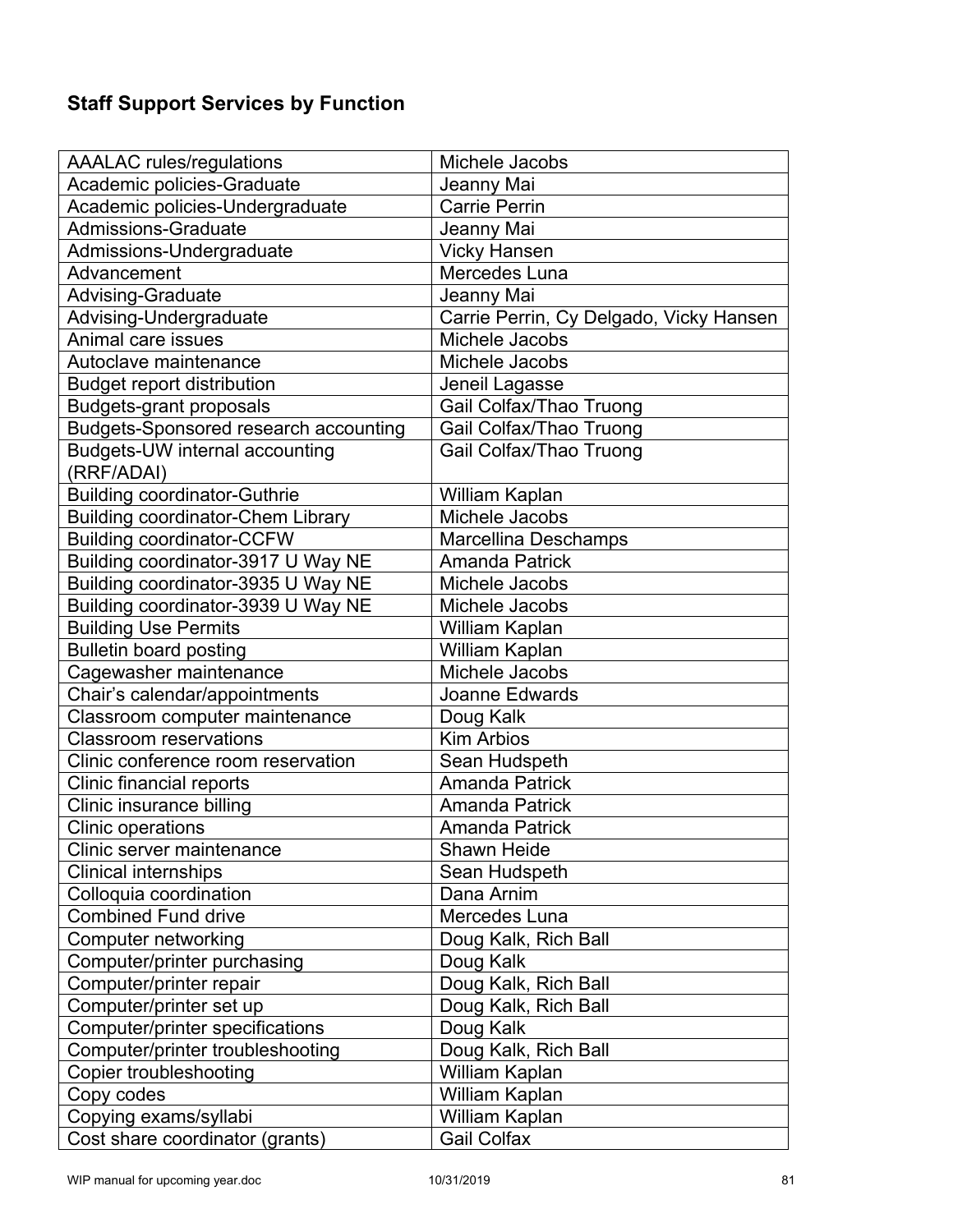| <b>Course descriptions</b>                        | <b>Kim Arbios</b>              |
|---------------------------------------------------|--------------------------------|
| Course entry codes (100-500 level)                | <b>Kim Arbios</b>              |
| Course entry codes (600, 700, 800)                | William Kaplan                 |
| Department and lab servers                        | Doug Kalk                      |
| Department Honors program                         | Carrie Perrin, Vicky Hansen    |
| Department website                                | <b>Shawn Heide</b>             |
| Desk copies                                       | <b>Kim Arbios</b>              |
| Donation processing                               | Mercedes Luna                  |
| Donor relations                                   | Mercedes Luna                  |
| <b>Edwards Lecture coordinator</b>                | Dana Arnim                     |
| E-newsletter-weekly                               | <b>Kim Arbios</b>              |
| <b>Equipment inventory</b>                        | <b>Rich Ball</b>               |
| <b>Equipment location</b>                         | <b>Rich Ball</b>               |
| eRA Commons access                                | Jeneil Lagasse/Gail Colfax     |
| <b>Express mail receiving</b>                     | William Kaplan                 |
| <b>Express mail shipping</b>                      | William Kaplan                 |
| <b>Faculty appointments</b>                       | Joanne Edwards                 |
| Faculty effort reporting                          | Michele Jacobs/Gail Colfax     |
| <b>Faculty leave</b>                              | Joanne Edwards                 |
| Faculty merit review                              | Joanne Edwards                 |
| <b>Faculty policies</b>                           | Joanne Edwards                 |
| Faculty promotion/tenure                          | Joanne Edwards                 |
| Faculty searches                                  | Joanne Edwards                 |
| Fax machine                                       | William Kaplan                 |
| <b>Fiscal policies</b>                            | Jeneil Lagasse                 |
| General/Final Exams-graduate                      | Jeanny Mai                     |
| <b>Gift Processing</b>                            | Mercedes Luna                  |
| Grade submission/changes                          | <b>Kim Arbios</b>              |
| <b>Graduate Program</b>                           | Jeanny Mai                     |
| Graduate student academic records                 | Jeanny Mai                     |
| <b>Grant &amp; Contract Certification Reports</b> | <b>Melissa Harrell</b>         |
| Grant proposal preparation-all sponsors           | <b>Gail Colfax/Thao Truong</b> |
| Grants-advance budget requests                    | Gail Colfax/Thao Truong        |
| Grants-allowability of costs                      | Gail Colfax/Thao Truong        |
| Grants-closeouts                                  | Gail Colfax/Thao Truong        |
| Grants-create sub budget                          | Gail Colfax/Thao Truong        |
|                                                   | Gail Colfax/Thao Truong        |
| Grants-establishing<br>Grants-no-cost extensions  | Gail Colfax/Thao Truong        |
|                                                   | Gail Colfax/Thao Truong        |
| Grants-outgoing subcontracts                      |                                |
| Grants-pre & post award issues                    | Gail Colfax/Thao Truong        |
| Grants-progress reports                           | Gail Colfax/Thao Truong        |
| HIPAA compliance-clinic                           | <b>Amanda Patrick</b>          |
| <b>IACUC</b> rules/regulations                    | Michele Jacobs                 |
| Keys/codes/card access for rooms/<br>buildings    | William Kaplan                 |
| Laptops & presentation equip-                     | <b>Shawn Heide</b>             |
| maintenance                                       |                                |
| Laptops & presentation equipment-                 | William Kaplan                 |
| checkout                                          |                                |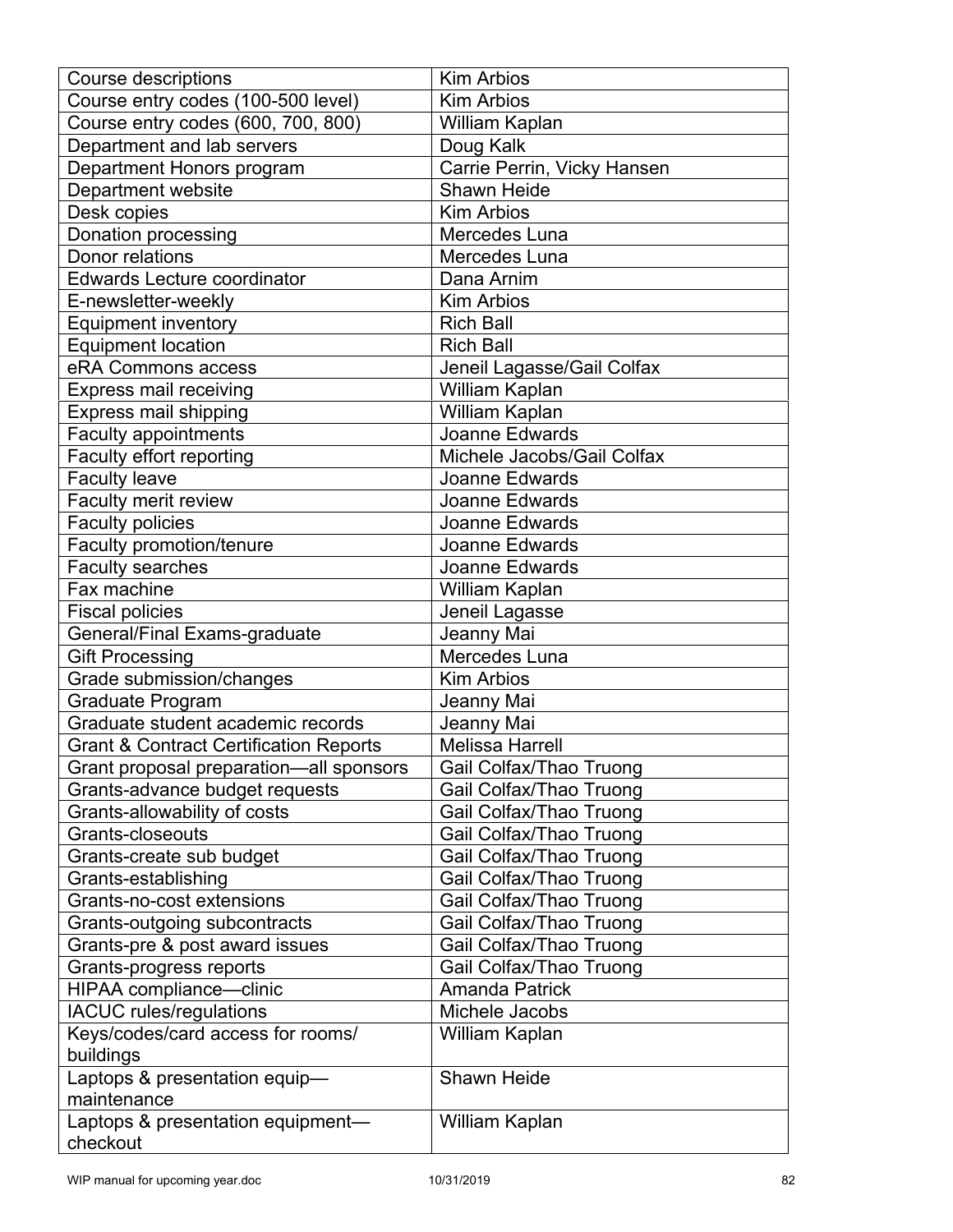| Mailboxes/US mail                        | William Kaplan                 |
|------------------------------------------|--------------------------------|
| Maintenance/repairs for facilities       | William Kaplan/ Michele Jacobs |
| Multimedia instruction                   | <b>Shawn Heide</b>             |
| Office assignments-temp faculty/visitors | Michele Jacobs                 |
| Office hours publication                 | <b>Kim Arbios</b>              |
| Parking validation coupons/guest parking | William Kaplan                 |
| Payroll appointment changes/corrections  | <b>Melissa Harrell</b>         |
| Payroll checks/advices                   | <b>Melissa Harrell</b>         |
| Personnel issues/policies                | Michele Jacobs                 |
| Petty cash reimbursements                | Tu Tong                        |
| Petty Cash revolving funds               | Tu Tong                        |
| Procard applications & limit increases   | Jeneil Lagasse                 |
| Procard purchase reconciliation          | Tu Tong                        |
| Professional staff merit review          | Michele Jacobs                 |
| Psych 497-fieldwork                      | Cy Delgado                     |
| Psych 499-research                       | <b>Carrie Perrin</b>           |
| Qualtrics account administrator          | <b>Shawn Heide</b>             |
| Records retention-research               | <b>Gail Colfax</b>             |
| Remodeling projects                      | Michele Jacobs                 |
| Research funding requests-grads          | Jeanny Mai                     |
| Safety-building                          | Michele Jacobs/William Kaplan  |
| <b>SAGE access</b>                       | Jeneil Lagasse                 |
| Senior exit survey                       | <b>Carrie Perrin</b>           |
| Shipping/receiving (freight companies)   | <b>Rich Ball</b>               |
| <b>Shredding services</b>                | William Kaplan                 |
| Software licenses/media                  | Doug Kalk                      |
| Space allocation                         | Michele Jacobs                 |
| Staff hires (permanent)                  | Michele Jacobs                 |
| Staff hires (temporary hourly)           | <b>Melissa Harrell</b>         |
| State budgets                            | Jeneil Lagasse                 |
| Supervisory committee formation          | Jeanny Mai                     |
| Supply orders-departmental               | Tu Tong/Jennifer Trygstad      |
| Supply orders-grant office supplies      | Tu Tong/Jennifer Trygstad      |
| Surplus equipment/furniture              | <b>Rich Ball</b>               |
| TA assignments                           | Jeanny Mai                     |
| Telephone lines and equipment            | Michele Jacobs                 |
| <b>Textbook ordering questions</b>       | <b>Kim Arbios</b>              |
| Time reporting questions                 | <b>Melissa Harrell</b>         |
| Time schedule                            | <b>Kim Arbios</b>              |
| <b>Travel reimbursements</b>             | Tu Tong                        |
| Travel requests-faculty                  | Jeneil Lagasse                 |
| Travel requests-graduate students        | Jeanny Mai                     |
| <b>Undergraduate Advising</b>            | <b>Carrie Perrin</b>           |
| Undergraduate Graduation Celebration     | <b>Carrie Perrin</b>           |
| Undergraduate student academic records   | <b>Carrie Perrin</b>           |
| Undergraduate workshops-career           | Cy Delgado, Vicky Hansen       |
| Undergraduate workshops-grad school      | Cy Delgado, Vicky Hansen       |
| <b>UWATS</b> codes (international)-admin | William Kaplan                 |
| UWATS codes (international)-grant        | <b>Gail Colfax</b>             |
|                                          |                                |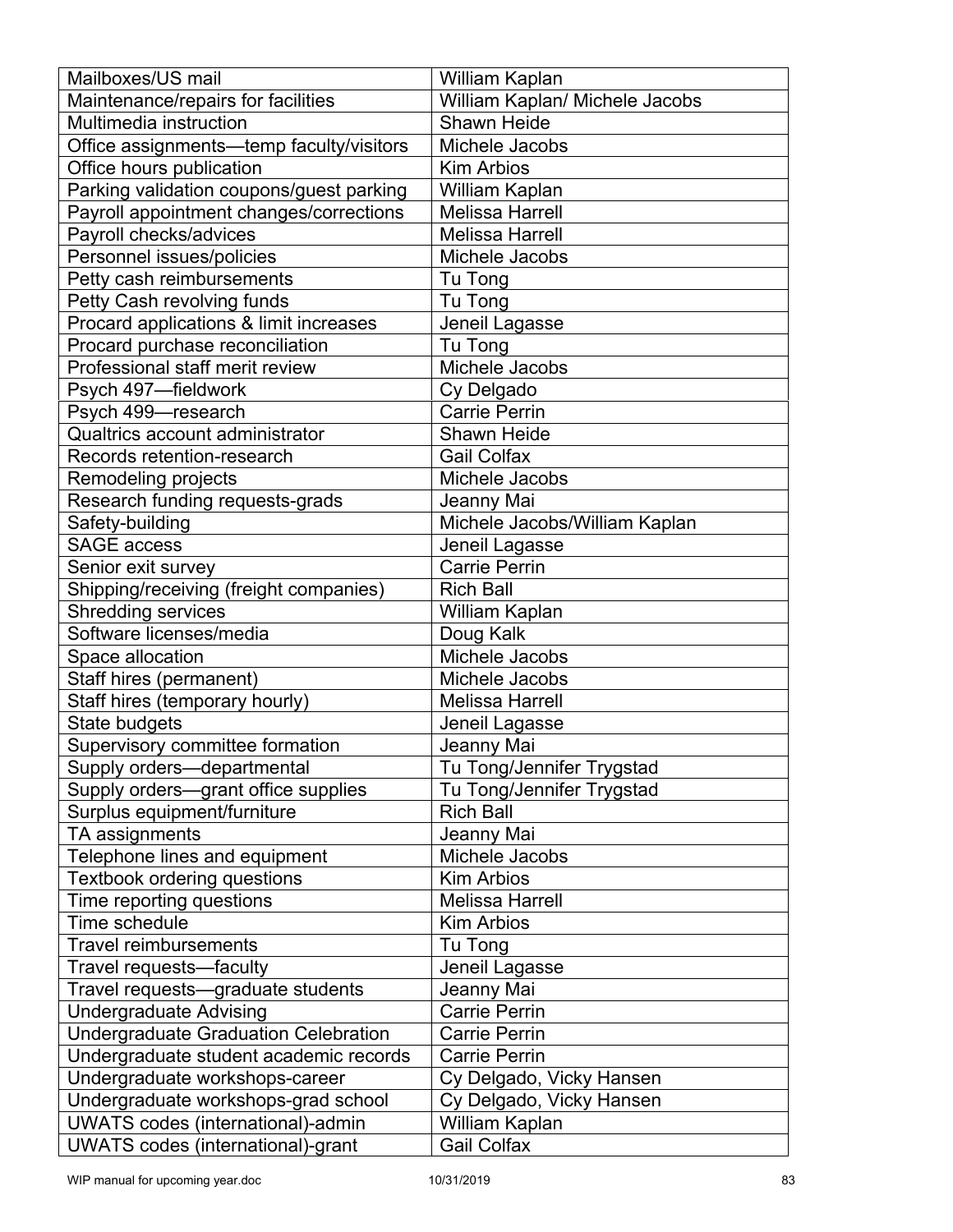| Visiting faculty appointments           | Joanne Edwards         |
|-----------------------------------------|------------------------|
| Visiting lecturers offer-Edwards/Loucks | Dana Arnim             |
| Visiting lecturers travel               | Dana Arnim             |
| Web related issues                      | <b>Shawn Heide</b>     |
| Web server maintenance                  | <b>Shawn Heide</b>     |
| Workday questions                       | <b>Melissa Harrell</b> |
|                                         |                        |
|                                         |                        |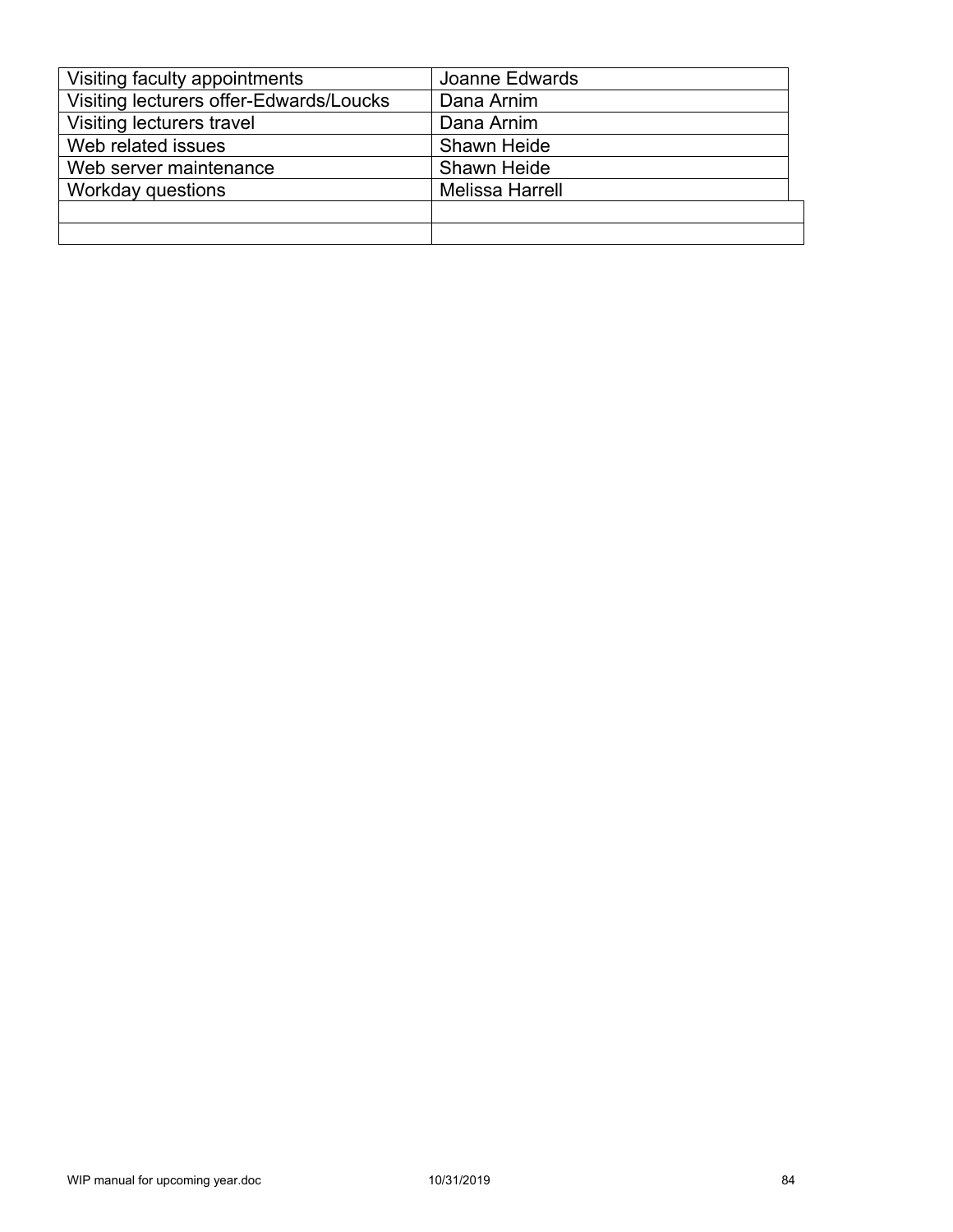## **Template for On-Leave status request letter**

## UNIVERSITY OF WASHINGTON

DEPARTMENT OF PSYCHOLOGY

DATE

Dear INSERT NAME OF GTC REP,

In compliance with the On-Leave Policy for the Psychology Graduate Program, please accept this letter as acknowledgement that I will be going on leave for XXXXXX quarter(s), Autumn 20XX through Summer 20XX, due to REASON.

My primary and secondary advisors have signed below as confirmation that I am in good standing and eligible for on-leave.

The Primary and Secondary advisors of STUDENT NAME approve his/her request for on-leave status:

 $\mathcal{L}_\mathcal{L} = \mathcal{L}_\mathcal{L} = \mathcal{L}_\mathcal{L} = \mathcal{L}_\mathcal{L} = \mathcal{L}_\mathcal{L} = \mathcal{L}_\mathcal{L} = \mathcal{L}_\mathcal{L} = \mathcal{L}_\mathcal{L} = \mathcal{L}_\mathcal{L} = \mathcal{L}_\mathcal{L} = \mathcal{L}_\mathcal{L} = \mathcal{L}_\mathcal{L} = \mathcal{L}_\mathcal{L} = \mathcal{L}_\mathcal{L} = \mathcal{L}_\mathcal{L} = \mathcal{L}_\mathcal{L} = \mathcal{L}_\mathcal{L}$ 

PRIMARY NAME HERE SECONDARY NAME HERE

Sincerely,

YOUR NAME AREA Graduate Student Psychology EMAIL or PHONE

NAME OF AREA GTC Rep

\_\_\_\_\_\_\_\_\_\_\_\_\_\_\_\_\_\_\_\_\_\_\_\_\_\_\_\_\_\_\_\_\_\_

Area GTC Rep:

Please sign upon receipt and return to Jeanny in the Grad Program Office. Thank you.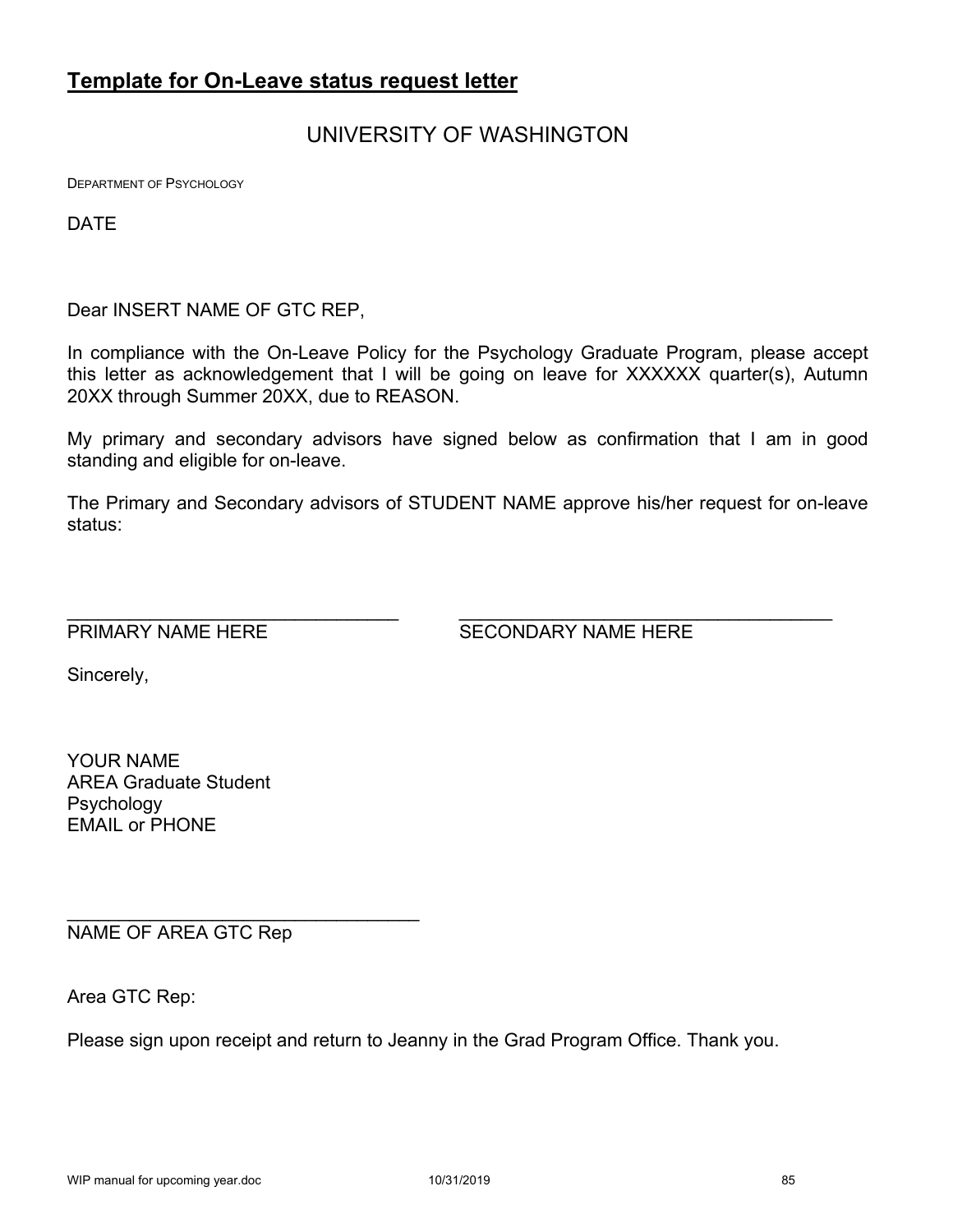## **Clinical Psychology Curriculum Concordance Table**

This table lists the courses and practica in our program's curriculum. Effective Winter 2018 quarter, the prefix for clinical courses will change from PSYCH to PSYCLN.

| <b>Current PSYCH</b> |                                                         | <b>PSYCLN</b> |
|----------------------|---------------------------------------------------------|---------------|
| Number (Fall, 2017)  |                                                         | Number        |
|                      |                                                         |               |
| Other departmental   |                                                         | Winter,       |
| courses remain PSYCH |                                                         | 2018          |
|                      |                                                         | forward       |
| Orientation/Overview |                                                         |               |
|                      |                                                         |               |
| 591                  | Issues in Clinical Psychology                           | 501           |
| 570                  | Child Clinical Psychology (not currently taught)        | 502           |
|                      |                                                         |               |
| Research             |                                                         |               |
|                      |                                                         |               |
| 531                  | Clinical and Community Psychology Research Methods      | 510           |
| 532                  | Single Subject Design and Research                      | 511           |
| 560                  | Research Strategies (multiple lab-seminar sections)     | 513           |
|                      |                                                         |               |
| Assessment           |                                                         |               |
|                      |                                                         |               |
| 577                  | Psychological Assessment                                | 520           |
| 576                  | Assessment of Intelligence (concurrent with PSYCLN 525) | 521           |
| 573                  | Psychological Assessment of Children (with PSYCLN 525)  | 522           |
| 578                  | Approaches to Psychological Assessment                  | 523           |
| 586                  | <b>Clinical Personality Assessment</b>                  | 524           |
| 590                  | Practicum in Psychological Assessment                   | 525           |
|                      |                                                         |               |
| Psychopathology      |                                                         |               |
|                      |                                                         |               |
| 518                  | <b>Behavior Disorders</b>                               | 530           |
| 571                  | Developmental Psychopathology                           | 531           |
| 575                  | <b>Anxiety Disorders</b>                                | 532           |
|                      |                                                         |               |
| Psychotherapy        |                                                         |               |
|                      |                                                         |               |
| 517                  | Systems of Psychotherapy                                | 540           |
| 572                  | Approaches to Child Treatment                           | 541           |
| 519                  | <b>Behavior Change</b>                                  | 542           |
| 544                  | Cognitive Behavioral Therapy for Depression             | 543           |
| 584                  | <b>Behavioral Methods: Clinical Interventions</b>       | 544           |
| 583                  | Dialectical Behavior Therapy                            | 545           |
| 579                  | <b>DBT Skills Group Training</b>                        | 546           |
| 585                  | Methods in Suicide and Crisis Intervention              | 547           |
|                      |                                                         |               |